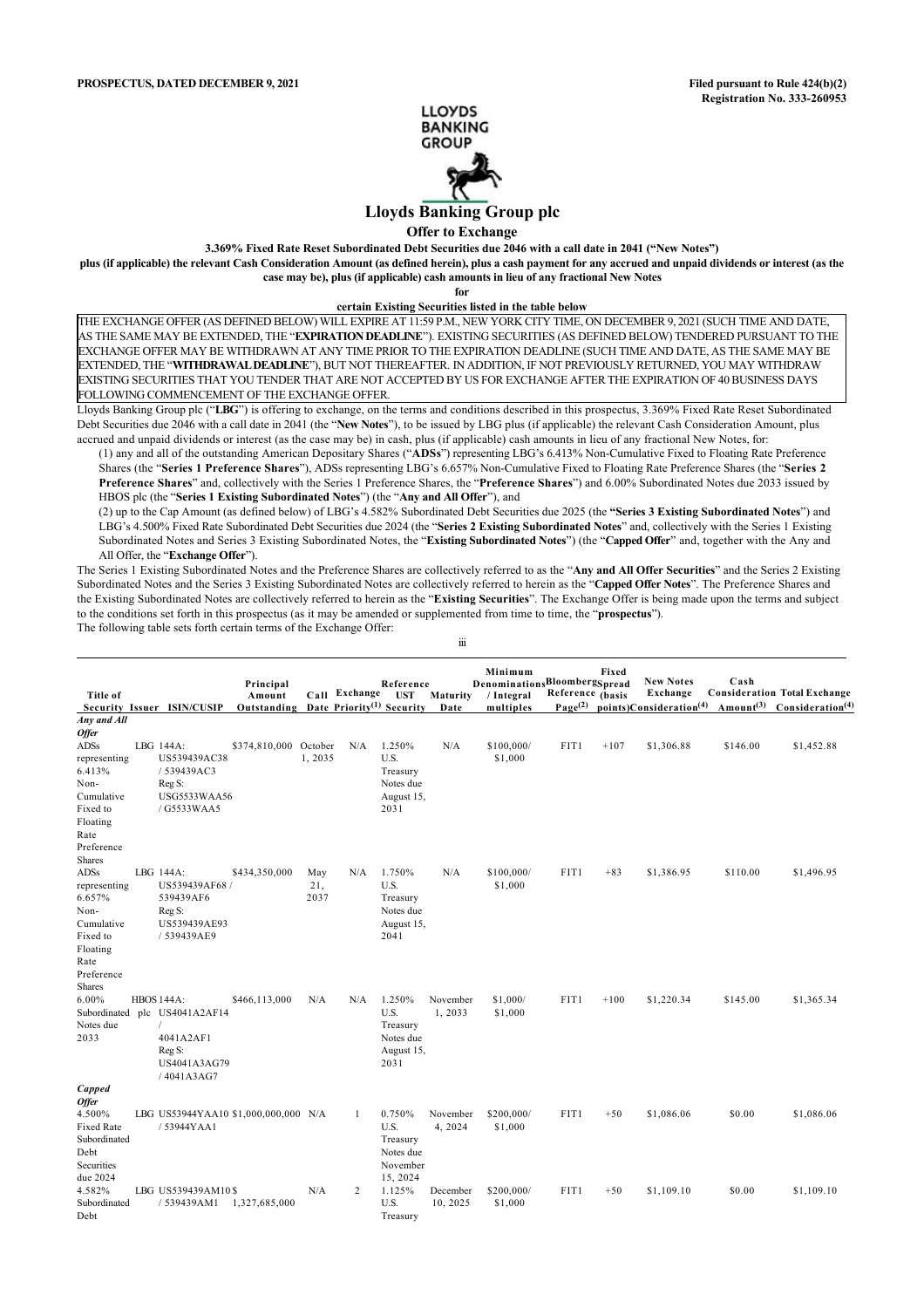$\overline{\phantom{a}}$  ,  $\overline{\phantom{a}}$  ,  $\overline{\phantom{a}}$  ,  $\overline{\phantom{a}}$  ,  $\overline{\phantom{a}}$  ,  $\overline{\phantom{a}}$  ,  $\overline{\phantom{a}}$  ,  $\overline{\phantom{a}}$  ,  $\overline{\phantom{a}}$  ,  $\overline{\phantom{a}}$  ,  $\overline{\phantom{a}}$  ,  $\overline{\phantom{a}}$  ,  $\overline{\phantom{a}}$  ,  $\overline{\phantom{a}}$  ,  $\overline{\phantom{a}}$  ,  $\overline{\phantom{a}}$ 

 $\overline{\phantom{a}}$  ,  $\overline{\phantom{a}}$  ,  $\overline{\phantom{a}}$  ,  $\overline{\phantom{a}}$  ,  $\overline{\phantom{a}}$  ,  $\overline{\phantom{a}}$  ,  $\overline{\phantom{a}}$  ,  $\overline{\phantom{a}}$  ,  $\overline{\phantom{a}}$  ,  $\overline{\phantom{a}}$  ,  $\overline{\phantom{a}}$  ,  $\overline{\phantom{a}}$  ,  $\overline{\phantom{a}}$  ,  $\overline{\phantom{a}}$  ,  $\overline{\phantom{a}}$  ,  $\overline{\phantom{a}}$ 

#### Notes due October 31, 2026

- (1) The aggregate principal amount of the Capped Offer Notes of each series that are accepted for exchange pursuant to the Capped Offer will be based on the order of Exchange Priority for such series as set forth in the table above, subject to the Cap Amount and proration arrangements applicable to the Capped Offer. See "*The Exchange Offer – Terms of the Exchange Offer – Capped Offer – Acceptance of Existing Securities; Exchange Priority; Proration*" for more details.
- (2) The applicable page on Bloomberg from which the Dealer Managers (as defined below) quoted the bid-side prices of the applicable Reference UST Security for the purposes of determining the Reference UST Yield.
- (3) Per \$1,000 principal amount of Existing Securities accepted for exchange pursuant to the Exchange Offer. The Cash Consideration Amount is already included in the Total Exchange Consideration calculated from the applicable Fixed Spread.
- (4) Total Exchange Consideration and New Notes Exchange Consideration are per \$1,000 principal amount of Existing Securities as of 10:00 a.m., New York City time, on December 7, 2021(calculated at the Pricing time in accordance with the formula set forth in Annex A to the Prospectus). The Total Exchange Consideration includes both the Cash Consideration Amount and the New Notes Exchange Consideration. (as defined below). The final pricing terms of the Exchange Offer are set forth in Annex C attached hereto.

The following table sets forth certain terms of the New Notes:

| <b>Title of Series</b>                       | <b>ISIN/CUSIP</b>        | Benchmark<br>Security | <b>New Notes</b><br>Interest<br>Rate <sup>(1)</sup> | Spread to<br>Benchmark<br>Security | <b>Optional Redemption Maturity</b><br>Date | Date            | Reset<br>Coupon | Reset<br>Date | Issue<br>Price |
|----------------------------------------------|--------------------------|-----------------------|-----------------------------------------------------|------------------------------------|---------------------------------------------|-----------------|-----------------|---------------|----------------|
| 3.369% Fixed Rate Reset                      | US53944YAQ61 1.750% U.S. |                       | 3.369%                                              | $+150$ bps                         | From (and including)                        | December 5-year |                 | December      | 100%           |
| Subordinated Debt Securities due / 53944YAQ6 |                          | <b>Treasury Notes</b> |                                                     |                                    | September 14, 2041 to                       | 14.2046         | US              | 14, 2041      |                |
| 2046 with a call date in 2041                |                          | due August 15,        |                                                     |                                    | (and including) December                    |                 | Treasury        |               |                |
|                                              |                          | 2041                  |                                                     |                                    | 14.2041                                     |                 | Rate            |               |                |
|                                              |                          |                       |                                                     |                                    |                                             |                 | $+1.50%$        |               |                |

(1) The New Notes Interest Rate is based on the bid-side yield of the Benchmark Security, as of 10:00 a.m. New York City time on December 7, 2021, plus the Spread to Benchmark Security, calculated in accordance with the procedures set forth in the Prospectus.

The aggregate principal amount of the Capped Offer Notes of each series that are accepted for exchange will be based on the order of Exchange Priority for such series as set forth in the table above, subject to the Cap Amount and proration arrangements applicable to the Capped Offer. The Cap Amount is a principal amount of Capped Offer Notes that would result in a principal amount of \$750,000,000 of the New Notes (the "**Maximum Capped Offer New Notes Size**") being issued pursuant to the Exchange Offer (after taking into account the principal amount of the New Notes to be issued pursuant to the Any and All Offer). In case the principal amount of the Any and All Offer Securities accepted pursuant to the Any and All Offer is such that the principal amount of the New Notes to be issued pursuant to the Any and All Offer is equal to or exceeds \$750,000,000, all validly tendered Any and All Offer Securities will be accepted in full and no Capped Offer Notes will be accepted pursuant to the Capped Offer. See also "The Exchange Offer – Terms of the Exchange Offer – Capped Offer – *Acceptance of Existing Securities; Exchange Priority; Proration*".

iv

The Exchange Offer is subject to a minimum new issue size of at least \$500,000,000 in aggregate principal amount of New Notes being issued in exchange for Existing Securities validly tendered pursuant to the Exchange Offer (the "**Minimum New Issue Size**"). The Exchange Offer is also subject to certain other conditions set out under "*The Exchange Offer—Terms of the Exchange Offer—Exchange Offer Conditions*".

The New Notes will be delivered on the Settlement Date, expected to be on or around December 14, 2021, unless the Expiration Deadline is extended. We will not deliver fractional New Notes pursuant to the Exchange Offer. Instead, each tendering holder of Existing Securities that are accepted for exchange will receive a cash amount in lieu of any fractional New Notes that a tendering holder of Existing Securities would have otherwise been entitled to receive. Any cash amounts payable pursuant to the Exchange Offer will be rounded to the nearest U.S.\$0.01, with U.S.\$0.005, being rounded upwards.

**The Offeror may extend, re-open, amend, limit, waive any condition of, or terminate the Exchange Offer at any time (subject to applicable law and as provided in this prospectus). Details of any such extension, re-opening, amendment, limitation, waiver (if permitted) or termination will be announced wherever applicable as provided in this prospectus as soon as reasonably practicable after the relevant decision is made. For more information, see "***The Exchange Offer***".**

Questions and requests for assistance in connection with (i) the Exchange Offer may be directed to the Dealer Managers and (ii) the delivery of Exchange Instructions (as defined herein) may be directed to Lucid Issuer Services Limited (the "**Exchange Agent**"), as applicable, the contact details for whom are on the back cover page of this prospectus.

We expect to apply to list the New Notes on the New York Stock Exchange in accordance with its rules.

**Before deciding whether to exchange your Existing Securities for New Notes, you are encouraged to read and carefully consider this prospectus (including the documents incorporated by reference herein) in its entirety. See "***Risk Factors***" beginning on page 12 for a discussion of risk factors that you should consider prior to deciding whether to tender your Existing Securities in the Exchange Offer.**

**Neither the Securities and Exchange Commission nor any state securities commission has approved or disapproved of the Exchange Offer or the securities to be issued in the Exchange Offer or passed upon the adequacy or accuracy of this prospectus. Any representation to the contrary is a criminal offense.** *Global Coordinators and Joint Lead Dealer Managers*

| <b>BofA Securities</b> | <b>Credit Suisse</b>                            | <b>Lloyds Securities</b> |
|------------------------|-------------------------------------------------|--------------------------|
|                        | The date of this prospectus is December 9, 2021 |                          |
|                        |                                                 |                          |
|                        |                                                 |                          |

Page

| <b>Prospectus</b>                                                                                  |                    |
|----------------------------------------------------------------------------------------------------|--------------------|
| About this Prospectus                                                                              | V1                 |
| <b>Important Notices</b>                                                                           | VII.               |
| Incorporation of Information by Reference                                                          | $\mathbf{\bar{N}}$ |
| Forward-Looking Statements                                                                         | $\mathbb{K}$       |
| <b>Important Information</b>                                                                       | x                  |
| Enforceability of Civil Liabilities                                                                | x                  |
| Prospectus Summary                                                                                 |                    |
| <b>Risk Factors</b>                                                                                | 12                 |
| Use of Proceeds and Rationale of the Exchange Offer                                                | 23                 |
| Capitalization of the Group                                                                        | 24                 |
| Market Information and Dividend Policy                                                             | 25                 |
| The Exchange Offer                                                                                 | 28                 |
| Description of the New Notes                                                                       | 44                 |
| Comparison of Certain Material Terms of the Preference Shares and the New Notes                    | 59                 |
| Comparison of Certain Material Terms of the Series 1 Existing Subordinated Notes and the New Notes | 82                 |
| Comparison of Certain Material Terms of the Capped Offer Notes and the New Notes                   | 101                |
| <b>Taxation Considerations</b>                                                                     | 124                |
| Certain Benefit Plan Investor Considerations                                                       | 133                |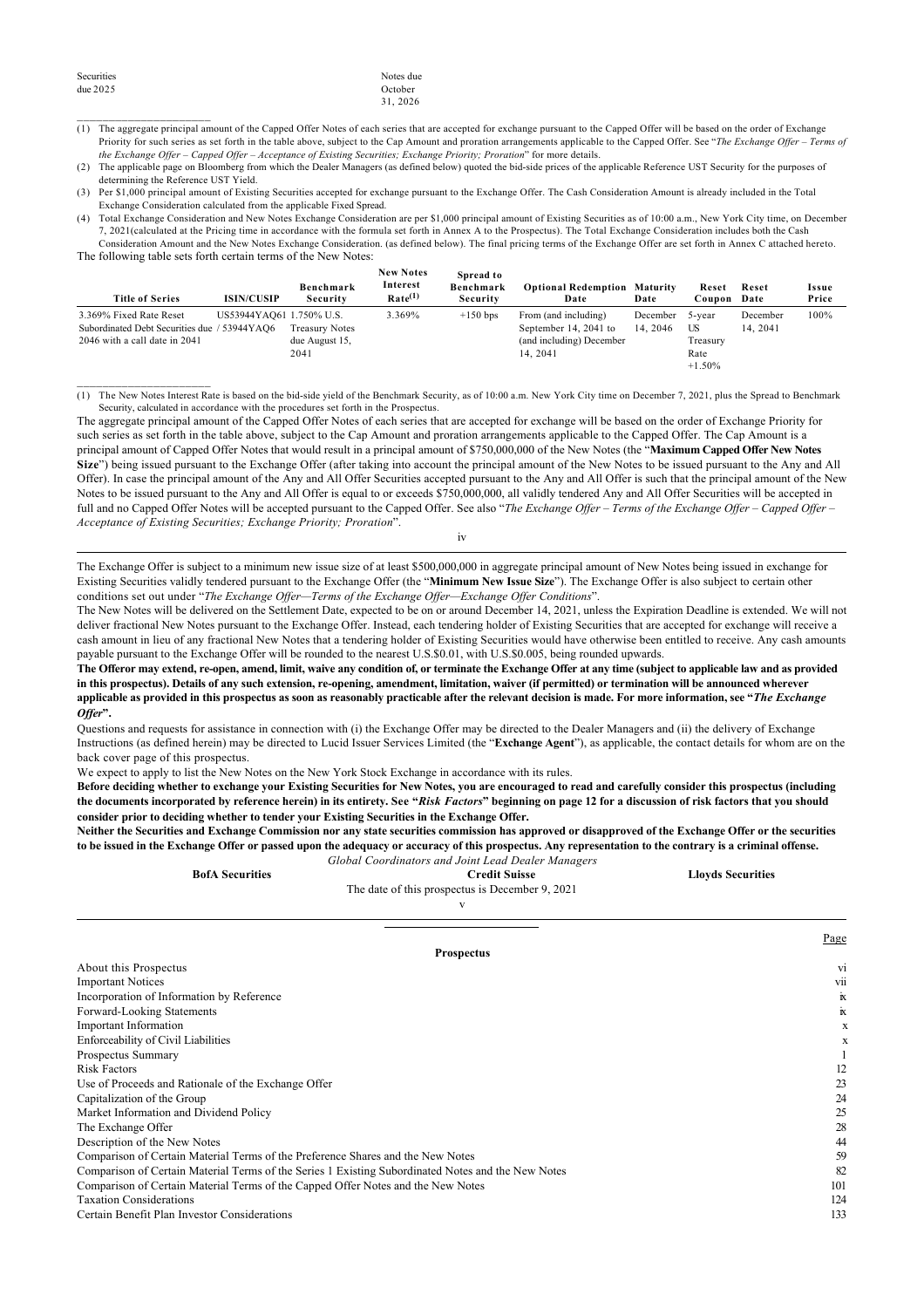| Validity of the New Notes                                                                                                                                  | 135 |
|------------------------------------------------------------------------------------------------------------------------------------------------------------|-----|
| Experts                                                                                                                                                    | 135 |
| Index to Financial Statements                                                                                                                              | 135 |
| Annex A—Formula to Determine the Total Exchange Consideration and New Notes Exchange Consideration                                                         | 136 |
| Annex B—Formula to Determine the Interest Rate on New Notes                                                                                                | 137 |
| Annex C—Final Pricing Terms of the Exchange                                                                                                                | 138 |
| You should rely only on the information contained or incorporated by reference in this prospectus (including any free writing prospectus issued or         |     |
| authorized by us). Neither we nor the Dealer Managers have authorized anyone to provide you with additional, different or inconsistent information. We are |     |
| not, and the Dealer Managers are not, making an offer of these securities in any state or jurisdiction where the offer is not permitted. You should assume |     |
| that the information contained in this prospectus and the documents incorporated by reference herein is accurate only as of their respective dates.        |     |

#### **ABOUT THIS PROSPECTUS**

In this prospectus, we use the following terms:

- · "we", "us", "our", "the Issuer", "LBG" and "Lloyds Banking Group" mean Lloyds Banking Group plc;
- · "Group" means Lloyds Banking Group plc together with its subsidiaries and associated undertakings;
- · "SEC" refers to the Securities and Exchange Commission;
- · "pound sterling", "pence", "£" and "p" refer to the currency of the United Kingdom;
- · "U.S. dollars", "\$" and "cents" refer to the currency of the United States;
- · "euro", "€" and "euro cents" refer to the currency of the member states of the European Union (the "**EU**") that have adopted the single currency in accordance with the treaty establishing the European Community, as amended; and
- · "U.K." means the United Kingdom.

vi

## **IMPORTANT NOTICES**

If a holder decides to tender Existing Securities pursuant to the Exchange Offer, the holder must arrange for a Direct Participant (as defined below) to electronically transmit an electronic tender instruction (each a "**Tender Instruction**") through DTC's Automated Tender Offer Program ("**ATOP**"), for which the transaction will be eligible (holders are not required to submit a letter of transmittal to tender their Existing Securities pursuant to the Exchange Offer). If a holder holds Existing Securities through either Euroclear Bank S.A./N.V. ("**Euroclear**") or Clearstream Banking, société anonyme ("**Clearstream**" and, together with DTC and Euroclear, the "**Clearing Systems**" and each a "**Clearing System**") and decides to tender Existing Securities pursuant to the Exchange Offer, the holder must arrange for the relevant accountholder to submit an electronic tender and blocking instruction in the form specified in the form of notice to be sent to accountholders by each of Euroclear and Clearstream on or about the date of this prospectus informing accountholders of the procedures to be followed in order to participate in the Exchange Offer. Euroclear and Clearstream will arrange for the relevant instructions to be submitted through ATOP. See "*The Exchange Offer—Procedures for Participating in the Exchange Offer*".

If you are a beneficial owner of Existing Securities that are held by or registered in the name of a bank, broker, custodian or other nominee, and you wish to participate in the Exchange Offer, you must promptly contact your bank, broker, custodian or other nominee to instruct it to tender your Existing Securities, to agree to the terms of the Exchange Offer and to cause the timely transmission of an Exchange Instruction on your behalf to the Exchange Agent. **You are urged to instruct your bank, broker, custodian or other nominee at least five Business Days prior to the Expiration Deadline in order to allow adequate processing time for your instruction.**

The Exchange Offer is subject to certain jurisdictional restrictions. See "*The Exchange Offer—Certain Matters Relating to Non-U.S. Jurisdictions*". This document does not constitute a "prospectus" for the purposes of Regulation (EU) 2017/1129 (the "**Prospectus Regulation**") or the U.K. Prospectus Regulation (as defined herein) and no such prospectus is required for the issue of the New Notes.

Existing Securities can be tendered in the Exchange Offer only in accordance with the procedures described in "*The Exchange Offer—Procedures for Participating in the Exchange Offer*". Holders who do not participate in the Exchange Offer, or whose Existing Securities are not accepted for purchase, will continue to hold their Existing Securities.

Holders must comply with all laws that apply to them in any place in which they possess this prospectus. Holders must also obtain any consents or approvals that they need in order to tender their Existing Securities. None of LBG, the Dealer Managers or the Exchange Agent (or any of their respective directors, employees or affiliates) is responsible for holders' compliance with these legal requirements. See "*The Exchange Offer—Certain Matters Relating to Non-U.S. Jurisdictions*". The applicable provisions of the U.K. Financial Services and Markets Act 2000 must be complied with in respect of anything done in relation to the Exchange Offer in, from or otherwise involving the United Kingdom.

See "*Taxation Considerations*" for a description of material United Kingdom tax and United States federal income tax considerations that should be considered carefully in evaluating the Exchange Offer.

Unless the context otherwise requires, all references in this prospectus to a "**holder**" or "**holder of the Existing Securities**" include:

(a) each person who is shown in the records of DTC as a holder of the Existing Securities (also referred to as "**Direct Participants**" and each a "**Direct Participant**");

- (b) any broker, dealer, commercial bank, trust company or other nominee or custodian who holds Existing Securities; and
- (c) each beneficial owner of Existing Securities holding such Existing Securities, directly or indirectly, in accounts in the name of a Direct Participant acting on the beneficial owner's behalf,

except that for the purposes of the exchange of Existing Securities pursuant to the Exchange Offer and the payment of any cash payments, to the extent the beneficial owner of the relevant Existing Securities is not a Direct Participant, the relevant New Notes and any cash payments will only be delivered and paid to the relevant Direct

vii

Participant and the delivery of such New Notes and payment of cash payments to such Direct Participant will satisfy any obligations of LBG, the Exchange Agent and DTC in respect of the exchange of such Existing Securities.

The Offeror is not providing for guaranteed delivery procedures and therefore you must allow sufficient time for the necessary tender procedures to be

completed during normal business hours of the Clearing Systems prior to the Expiration Deadline. Tenders received by the Exchange Agent after the Expiration Deadline will be disregarded and of no effect.

LBG is incorporating by reference into this document important business and financial information that is not included in or delivered with this document. This information is available without charge to security holders upon written or oral request. Requests should be directed to:

> Lloyds Banking Group 25 Gresham Street London EC2V 7HN

United Kingdom

Telephone Number: +44 207 626 1500

**In order to ensure timely delivery of such documents, holders must request this information no later than five Business Days before the date they must make their investment decision. Accordingly, any request for information should be made by 11:59 p.m., New York City time, on December 1, 2021 to ensure timely delivery of the documents prior to the Expiration Deadline.**

**See "***Risk Factors***", beginning on page 12 for a description of certain factors relating to a decision to tender your Existing Securities in the Exchange Offer, including information about our business**.

The terms of the New Notes will be substantially different from those of the Existing Securities. In addition to differences in financial terms, which include,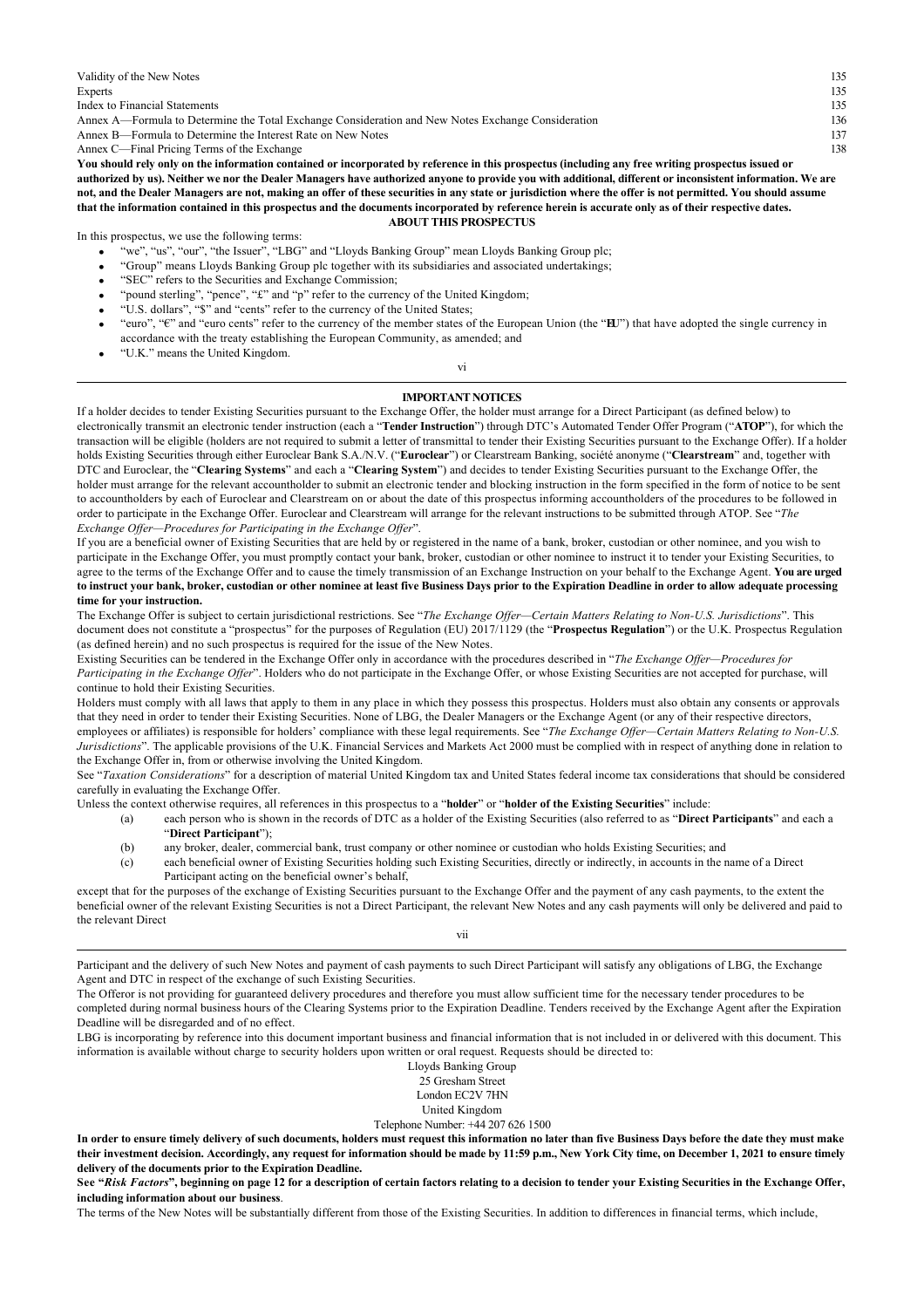among others, the interest rate and payment dates, the terms of the New Notes differ in respect of maturity, optional redemption dates, ranking (in the case of Preference Shares) and the issuer (in the case of the Series 1 Existing Subordinated Notes). Investors should carefully consider these differences in addition to those described under "*Comparison of Certain Material Terms of the Preference Shares and the New Notes*", "*Comparison of Certain Material Terms of the Series 1 Existing Subordinated Notes and the New Notes*" and "*Comparison of Certain Material Terms of the Capped Offer Notes and the New Notes*" in deciding whether to tender Existing Securities for exchange in connection with the Exchange Offer.

None of the Offeror, the Dealer Managers or any of their respective representatives are making any representation to you regarding the legality of participation in the Exchange Offer by you under applicable investment or similar laws. You should consult with your own advisors as to legal, tax, business, financial and related aspects of a decision whether to tender your Existing Securities in the Exchange Offer.

All references in this prospectus to a "cash payment" or "cash payments" payable on the Settlement Date of the Exchange Offer with respect to a series of Existing Securities include (i) if applicable, the Cash Consideration Amount, (ii) all accrued and unpaid interest payments or dividend payments, as the case may be, on such series of Existing Securities from and including the latest interest payment date or dividend payment date, as the case may be, for such series of Existing Securities through, but not including, the Settlement Date, and (iii) if applicable, any cash amounts in lieu of any fractional New Notes that a tendering holder of Existing Securities would have otherwise been entitled to receive. Any cash amounts payable pursuant to the Exchange Offer will be rounded to the nearest U.S.\$0.01, with U.S.\$0.005, being rounded upwards.

Unless otherwise indicated or the context otherwise requires, all references in this prospectus to the exchange of Existing Securities for New Notes include all cash payments made in connection with the exchange of such Existing Securities for New Notes.

The New Notes will be available initially only in book-entry form, represented in one or more global securities registered in the name of a nominee of The Depository Trust Company ("**DTC**"). You will hold beneficial interests in the New Notes through DTC and its direct and indirect participants, including Euroclear and Clearstream, and DTC and its direct and indirect participants will record your beneficial interest on their books.

viii

# We intend to apply to list the New Notes on the New York Stock Exchange in accordance with its rules.

# **INCORPORATION OF INFORMATION BY REFERENCE**

We file annual, semi-annual and special reports and other information with the Securities and Exchange Commission. The SEC's website, at http://www.sec.gov, contains, free of charge, reports and other information in electronic form that we have filed. You may also request a copy of any filings referred to below (excluding exhibits) at no cost, by contacting us at 25 Gresham Street, London EC2V 7HN, United Kingdom, telephone +44 207 626 1500. The SEC allows us to incorporate by reference much of the information that we file with them. This means:

- incorporated documents are considered part of this prospectus;
- we can disclose important information to you by referring you to these documents; and
- · information that we file with the SEC will automatically update and supersede this prospectus.

We incorporate by reference (i) LBG's Annual Report on Form 20-F for the fiscal year ended December 31, 2020 filed with the SEC on February 26, 2021, (ii) LBG's report on Form 6-K filed with the SEC on July 29, 2021 announcing its interim report, which includes the unaudited consolidated half-year results for the half-year ended 30 June 2021; (iii) LBG's report on Form 6-K filed with the SEC on October 28, 2021 announcing its interim results for the nine months ended September 30, 2021; and (iv) LBG's report on Form 6-K filed with the SEC on October 28, 2021 disclosing the Group's capitalization and indebtedness on a consolidated basis as at September 30, 2021.

We have also filed with the SEC a Tender Offer Statement on Schedule TO (the "**Schedule TO**"), pursuant to Section 13(e) of the Exchange Act and Rule 13e-4 thereunder, furnishing certain information with respect to the Offer. The Schedule TO, together with any exhibits and any amendments thereto, may be examined and copies may be obtained at the same places and in the same manner as set forth above.

## **FORWARD-LOOKING STATEMENTS**

From time to time, we may make statements, both written and oral, regarding assumptions, projections, expectations, intentions or beliefs about future events. Words such as 'believes', 'anticipates', 'estimates', 'expects', 'intends', 'aims', 'potential', 'will', 'would', 'could', 'considered', 'likely', 'estimate' and variations of these words and similar future or conditional expressions are intended to identify forward-looking statements but are not the exclusive means of identifying such statements. By their nature, forward-looking statements involve risk and uncertainty because they relate to events and depend upon circumstances that will or may occur in the future. We caution that these statements may and often do vary materially from actual results. Accordingly, we cannot assure you that actual results will not differ materially from those expressed or implied by the forward-looking statements. You should read the sections entitled "Risk Factors" in this prospectus and "Forward-Looking Statements" in our Annual Report on Form 20-F for the year ended December 31, 2020, which is incorporated by reference herein.

In light of these risks, uncertainties and assumptions, forward-looking events discussed in this prospectus or any information incorporated by reference, might not occur. The forward-looking statements contained in this prospectus speak only as of the date of this prospectus. We undertake to publicly update, to the extent required by U.S. federal securities laws, any forward-looking statement to reflect certain events or circumstances after such dates or to reflect the occurrence of unanticipated events.

### **IMPORTANT INFORMATION**

**MiFID II product governance / Professional investors and eligible counterparties only target market –** Solely for the purposes of the manufacturer's product approval process, the target market assessment in respect of the New Notes, taking into account the five categories referred to in item 18 of the Guidelines published by ESMA on 5 February 2018 has led to the conclusion that: (i) the target market for the New Notes is eligible counterparties ix

and professional clients only, each as defined in Directive 2014/65/EU (as amended, "**MiFID II**"); and (ii) all channels for distribution of the New Notes to eligible counterparties and professional clients are appropriate. Any person subsequently offering, selling or recommending the New Notes (a "**distributor**") should take into consideration the manufacturers' target market assessment; however, a distributor subject to MiFID II is responsible for undertaking its own target market assessment in respect of the New Notes (by either adopting or refining the manufacturers' target market assessment) and determining appropriate distribution channels.

**U.K. MiFIR product governance** *–* Solely for the purposes of the manufacturer's product approval process, the target market assessment in respect of the New Notes has led to the conclusion that: (i) the target market for the New Notes is only eligible counterparties, as defined in the FCA Handbook Conduct of Business Sourcebook, and professional clients, as defined in Regulation (EU) No 600/2014 as it forms part of domestic law by virtue of the European Union (Withdrawal) Act 2018 ("**U.K. MiFIR**"); and (ii) all channels for distribution of the New Notes to eligible counterparties and professional clients are appropriate. Any person subsequently offering, selling or recommending the New Notes (a "**distributor**") should take into consideration the manufacturers' target market assessment; however, a distributor subject to the FCA Handbook Product Intervention and Product Governance Sourcebook is responsible for undertaking its own target market assessment in respect of the New Notes (by either adopting or refining the manufacturers' target market assessment) and determining appropriate distribution channels.

**EU PRIIPs Regulation / Prohibition of sales to EEA retail investors** – The New Notes are not intended to be offered, sold or otherwise made available to and should not be offered, sold or otherwise made available to any retail investor in the European Economic Area ("**EEA**"). For these purposes, a retail investor means a person who is one (or more) of: (i) a retail client as defined in point (11) of Article 4(1) of MiFID II; or (ii) a customer within the meaning of the Insurance Distribution Directive (EU) 2016/97 (as amended or superseded, the "**Insurance Distribution Directive**"), where that customer would not qualify as a professional client as defined in point (10) of Article 4(1) of MiFID II. Consequently no key information document required by Regulation (EU) No 1286/2014 (as amended the "**EU PRIIPs Regulation**") for offering or selling the New Notes or otherwise making them available to retail investors in the EEA has been prepared and therefore offering or selling the New Notes or otherwise making them available to any retail investor in the EEA may be unlawful under the EU PRIIPs Regulation.

**U.K. PRIIPs Regulation / Prohibition of sales to U.K. retail investors –** The New Notes are not intended to be offered, sold or otherwise made available to and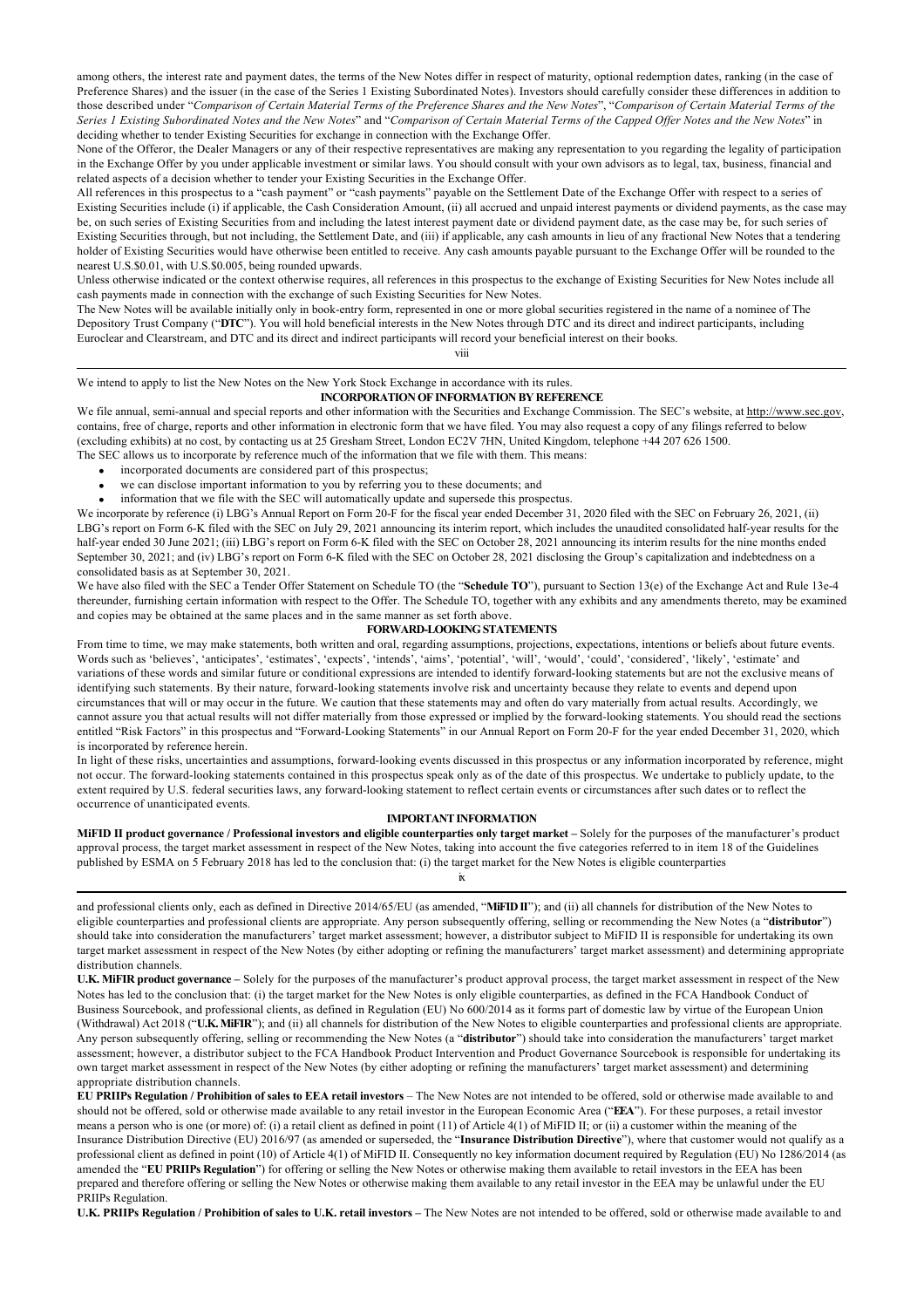should not be offered, sold or otherwise made available to any retail investor in the U.K. For these purposes, a retail investor means a person who is one (or more) of: (i) a retail client, as defined in point (8) of Article 2 of Regulation (EU) No 2017/565 as it forms part of domestic law by virtue of the European Union (Withdrawal) Act 2018, as amended ("**EUWA**") (the "**U.K. Prospectus Regulation**"); or (ii) a customer within the meaning of the provisions of the Financial Services and Markets Act 2000, as amended ("**FSMA**") and any rules or regulations made under the FSMA to implement the Insurance Distribution Directive, where that customer would not qualify as a professional client, as defined in point (8) of Article 2(1) of Regulation (EU) No 600/2014 as it forms part of domestic law by virtue of the EUWA. Consequently, no key information document required by Regulation (EU) No 1286/2014 as it forms part of domestic law by virtue of the EUWA (the "U.K. PRIIPs Regulation") for offering or selling the New Notes or otherwise making them available to retail investors in the U.K. has been prepared and therefore offering or selling the New Notes or otherwise making them available to any retail investor in the U.K. may be unlawful under the U.K. PRIIPs Regulation.

## **ENFORCEABILITY OF CIVIL LIABILITIES**

LBG is a public limited company incorporated and registered in Scotland. All of LBG's directors and executive officers, and certain experts named in this prospectus, reside outside the United States. All or a substantial portion of LBG's assets and the assets of those non-resident persons are located outside the United States. As a result, it may not be possible for investors (i) to effect service of process within the United States upon LBG or those persons or (ii) to enforce against LBG or those persons judgments obtained in U.S. courts predicated upon the civil liability provisions of the federal securities laws of the United States. We have been advised by our Scottish counsel, CMS Cameron McKenna Nabarro Olswang LLP (as to Scots law) that, both in original actions and in actions for the enforcement of judgments of U.S. courts, there is doubt as to whether civil liabilities predicated solely upon the U.S. federal securities laws are enforceable in Scotland.

#### **PROSPECTUS SUMMARY**

xi

*The following is a summary of this prospectus and should be read as an introduction to, and in conjunction with, the remainder of this prospectus and any documents incorporated by reference therein. You should base your investment decision on a consideration of this prospectus and any documents incorporated by reference therein, as a whole. Words and expressions defined in "Description of the New Notes" below shall have the same meanings in this summary.*

#### **The Issuer**

Lloyds Banking Group plc was incorporated as a public limited company and registered in Scotland under the U.K. Companies Act 1985 on October 21, 1985 (registration number 95000). Lloyds Banking Group plc's registered office is at The Mound, Edinburgh EH1 1YZ, Scotland, U.K. and its principal executive offices in England, U.K. are located at 25 Gresham Street, London EC2V 7HN, United Kingdom, telephone number +44 (0) 20 7626 1500. LBG maintains a website at www.lloydsbankinggroup.com. The reference to our website is an inactive textual reference only, and information contained therein or connected thereto is not incorporated into this prospectus or the registration statement of which it forms a part.

*The following summary contains selected information about the Exchange Offer. It is provided solely for your convenience. This summary is not intended to be complete. You should read the full text and more specific details contained elsewhere in this prospectus. For a more detailed description of the Exchange Offer, see "The Exchange Offer".*

**The Offeror** Lloyds Banking Group plc

| <b>Purpose of the Exchange Offer</b> | From January 1, 2022, LBG will update the regulatory classification of its<br>preference shares to classify any remaining outstanding preference shares as<br>ineligible for regulatory capital purposes. The legal ranking of the U.S. dollar<br>preference shares will remain unchanged.<br>This update to the future regulatory classification follows the 'Dear CFO' letter<br>sent by the Prudential Regulation Authority to all major U.K. deposit takers dated<br>November 16, 2020 requesting all firms to take steps to remediate the prudential<br>treatment of legacy instruments. The Group's updated capital instruments report<br>as at December 31, 2021 will be published in February 2022 together with the<br>Group's full year results for 2021. The Group reserves the right to review such<br>classification in the future, to the extent permitted by applicable law and<br>regulation.<br>LBG is also undertaking the Exchange Offer in order to provide the holders of the<br>Existing Securities with an opportunity to exchange their Existing Securities for<br>the relevant Total Exchange Consideration consisting of New Notes and, where<br>applicable, a Cash Consideration Amount. The voluntary Exchange Offer is part<br>of the Group's continuous review and management of its outstanding capital<br>base, maintaining a prudent approach to the management of the Group's capital<br>position. Preference Shares which are not validly exchanged and accepted for<br>purchase pursuant to the Exchange Offer will remain outstanding after completion<br>of the Exchange Offer and shall remain subject to their existing terms and<br>conditions.<br>LBG has launched, separately and concurrently with the launch of the Exchange<br>Offer, a liability management exercise in respect of three series of sterling<br>preference shares issued by LBG. |
|--------------------------------------|------------------------------------------------------------------------------------------------------------------------------------------------------------------------------------------------------------------------------------------------------------------------------------------------------------------------------------------------------------------------------------------------------------------------------------------------------------------------------------------------------------------------------------------------------------------------------------------------------------------------------------------------------------------------------------------------------------------------------------------------------------------------------------------------------------------------------------------------------------------------------------------------------------------------------------------------------------------------------------------------------------------------------------------------------------------------------------------------------------------------------------------------------------------------------------------------------------------------------------------------------------------------------------------------------------------------------------------------------------------------------------------------------------------------------------------------------------------------------------------------------------------------------------------------------------------------------------------------------------------------------------------------------------------------------------------------------------------------------------------------------------------------------------------------------------------------------------------------------------------------------------------------|
|                                      |                                                                                                                                                                                                                                                                                                                                                                                                                                                                                                                                                                                                                                                                                                                                                                                                                                                                                                                                                                                                                                                                                                                                                                                                                                                                                                                                                                                                                                                                                                                                                                                                                                                                                                                                                                                                                                                                                                |
| <b>The Exchange Offer</b>            | LBG is offering to exchange, on the terms and conditions described in this<br>prospectus, New Notes, plus (i) (if applicable) the Cash Consideration Amount,<br>(ii) accrued and unpaid dividends or interest (as the case may be) in cash, and (iii)<br>(if applicable) cash amounts in lieu of any fractional New Notes for (1) any and all                                                                                                                                                                                                                                                                                                                                                                                                                                                                                                                                                                                                                                                                                                                                                                                                                                                                                                                                                                                                                                                                                                                                                                                                                                                                                                                                                                                                                                                                                                                                                  |

Offer Notes.

**Securities Offered** Fixed Rate Reset Subordinated Debt Securities due 2046 with a call date in 2041 (the "**New Notes**") to be issued by LBG, which will be registered under the Securities Act. See "*Description of the New Notes*".

of the Any and All Offer Securities and (2) up to the Cap Amount of the Capped

**Existing Securities Existing Securities Preference Shares and Existing Subordinated Notes** 

x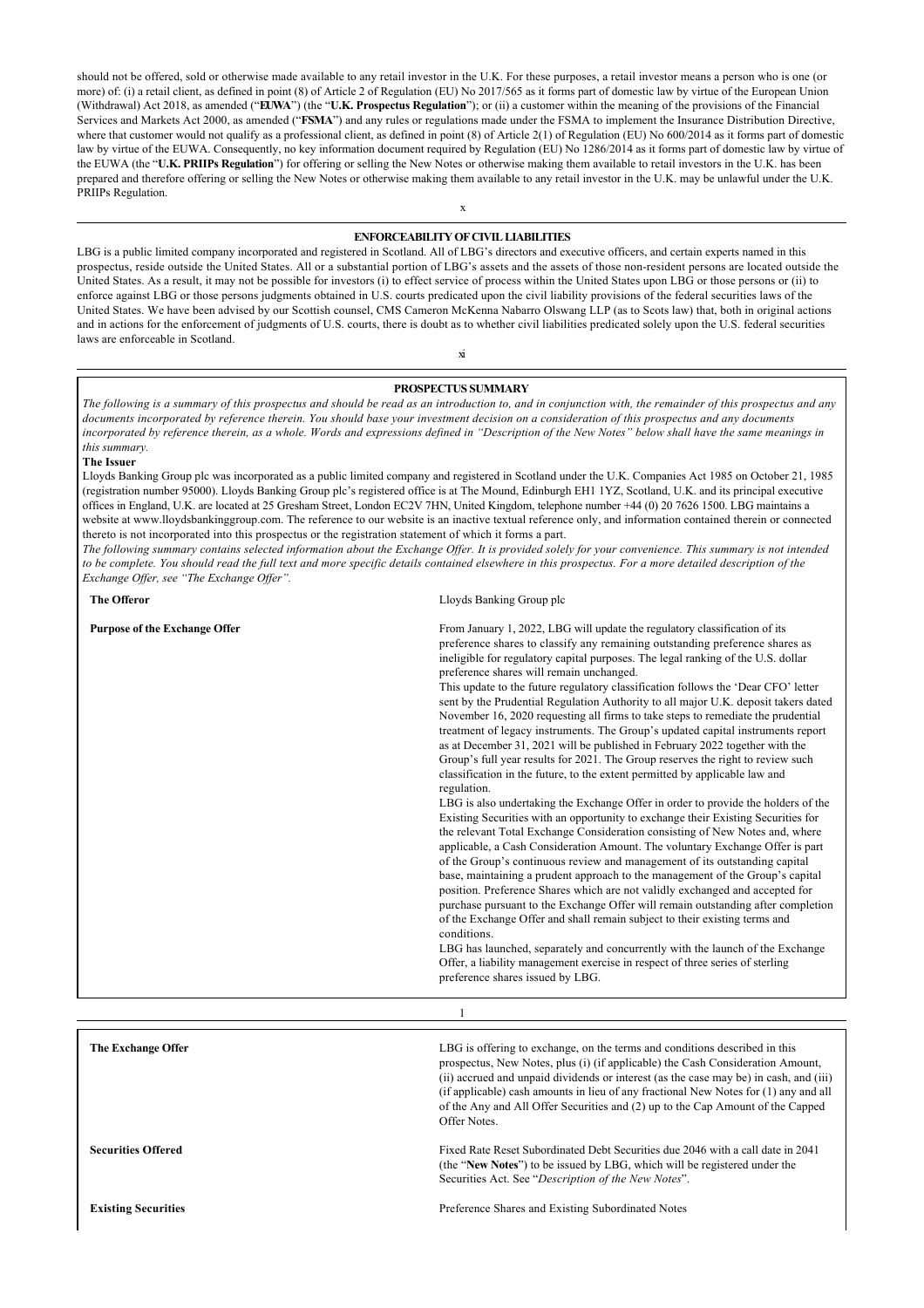| <b>Preference Shares</b>                    | • American Depositary Shares representing 6.413% Non-Cumulative<br>Fixed to Floating Rate Preference Shares (ISIN 144A US539439AC38 and<br>Reg S USG5533WAA56); and<br>• American Depositary Shares representing 6.657% Non-Cumulative<br>Fixed to Floating Rate Preference Shares (ISIN 144A US539439AF68 and<br>Reg S US539439AE93).                                                                                                                                                                                                                                                                                                                                                                                                                                                                                |
|---------------------------------------------|-----------------------------------------------------------------------------------------------------------------------------------------------------------------------------------------------------------------------------------------------------------------------------------------------------------------------------------------------------------------------------------------------------------------------------------------------------------------------------------------------------------------------------------------------------------------------------------------------------------------------------------------------------------------------------------------------------------------------------------------------------------------------------------------------------------------------|
| <b>Existing Subordinated Notes</b>          | • 6.00% Subordinated Notes due 2033 (ISIN 144A US4041A2AF14 and<br>Reg S US4041A3AG79) issued by HBOS plc;<br>• 4.500% Fixed Rate Subordinated Debt Securities due 2024 (ISIN<br>US53944YAA10) issued by LBG; and<br>• 4.582% Subordinated Debt Securities due 2025 (ISIN US539439AM10)<br>issued by LBG.                                                                                                                                                                                                                                                                                                                                                                                                                                                                                                             |
| <b>Cap Amount</b>                           | The Cap Amount is a principal amount of Capped Offer Notes that would result in<br>a principal amount of \$750,000,000 of the New Notes being issued pursuant to the<br>Exchange Offer (after taking into account the principal amount of the New Notes<br>to be issued pursuant to the Any and All Offer). In case the principal amount of<br>the Any and All Offer Securities accepted pursuant to the Any and All Offer is<br>such that the principal amount of the New Notes to be issued pursuant to the<br>Any and All Offer is equal to or exceeds \$750,000,000, all validly tendered Any<br>and All Offer Securities will be accepted in full and no Capped Offer Notes will be<br>accepted pursuant to the Capped Offer.                                                                                    |
|                                             | 2                                                                                                                                                                                                                                                                                                                                                                                                                                                                                                                                                                                                                                                                                                                                                                                                                     |
| <b>Exchange Priority</b>                    | There will be no priority of acceptance in the Any and All Offer.<br>The order, on a series by series basis, in which tenders of Capped Offer Notes will<br>be accepted in the Capped Offer, is set out in the table on the front cover page of<br>this prospectus.                                                                                                                                                                                                                                                                                                                                                                                                                                                                                                                                                   |
| <b>Exchange Offer Period</b>                | From the commencement of the Exchange Offer on November 10, 2021 to the<br>Expiration Deadline, which is expected to be 11:59 p.m., New York City time, on<br>December 9, 2021, subject to extension.                                                                                                                                                                                                                                                                                                                                                                                                                                                                                                                                                                                                                 |
| <b>Withdrawal Rights</b>                    | If you decide to tender your Existing Securities in the Exchange Offer, you may<br>withdraw them at any time prior to 11:59 p.m. New York City time on December 9,<br>2021. Holders may not rescind their withdrawal of tenders of Existing Securities,<br>and any Existing Securities properly withdrawn will thereafter be deemed not<br>validly tendered for purposes of the Exchange Offer. Properly withdrawn Existing<br>Securities may, however, be re-tendered again by following the procedures<br>described herein at any time prior to the Expiration Deadline.<br>In addition, if not previously returned, you may withdraw Existing Securities that<br>you tender that are not accepted by us for exchange after the expiration of 40<br>Business Days following the commencement of the Exchange Offer. |
| <b>Total Exchange Consideration</b>         | The Total Exchange Consideration for each Series of Existing Securities will be<br>calculated as set out herein with reference to the sum of (i) the rate on the<br>relevant Reference UST Security at the Pricing Time plus (ii) the relevant Fixed<br>Spread.<br>The Total Exchange Consideration will consist of the Cash Consideration<br>Amount (if applicable) and the New Notes Exchange Consideration. The New<br>Notes Exchange Consideration will be equal to the Total Exchange Consideration<br>minus the Cash Consideration Amount (if applicable).                                                                                                                                                                                                                                                      |
| <b>Accrued Interest / Accrued Dividends</b> | Holders whose Existing Securities are accepted in the Exchange Offer will receive<br>payment in cash of an amount equal to the accrued and unpaid interest or<br>dividends, as applicable, if any, in respect of such Existing Securities, as<br>applicable, from the last interest or dividend payment date, as applicable, for such<br>securities to, but not including, the applicable Settlement Date.                                                                                                                                                                                                                                                                                                                                                                                                            |
| <b>Fractional Entitlements</b>              | No fractional New Notes will be delivered pursuant to the Exchange Offer.<br>Instead, each tendering holder of Existing Securities that are accepted for<br>exchange will receive a cash amount in lieu of any fractional New Notes that a<br>tendering holder of Existing Securities would have otherwise been entitled to<br>receive. Any cash amounts payable pursuant to the Exchange Offer will be<br>rounded to the nearest U.S.\$0.01, with U.S.\$0.005, being rounded upwards.                                                                                                                                                                                                                                                                                                                                |
|                                             | 3                                                                                                                                                                                                                                                                                                                                                                                                                                                                                                                                                                                                                                                                                                                                                                                                                     |
|                                             |                                                                                                                                                                                                                                                                                                                                                                                                                                                                                                                                                                                                                                                                                                                                                                                                                       |

**Conditions of the Exchange Offer** The Exchange Offer is subject to a Minimum New Issue Size of at least \$500,000,000 in aggregate principal amount of New Notes being issued in exchange for Existing Securities validly tendered pursuant to the Exchange Offer. The Exchange Offer is also subject to the satisfaction or waiver of certain other conditions, which are set forth in "*The Exchange Offer—Terms of the Exchange Offer—Exchange Offer Conditions*".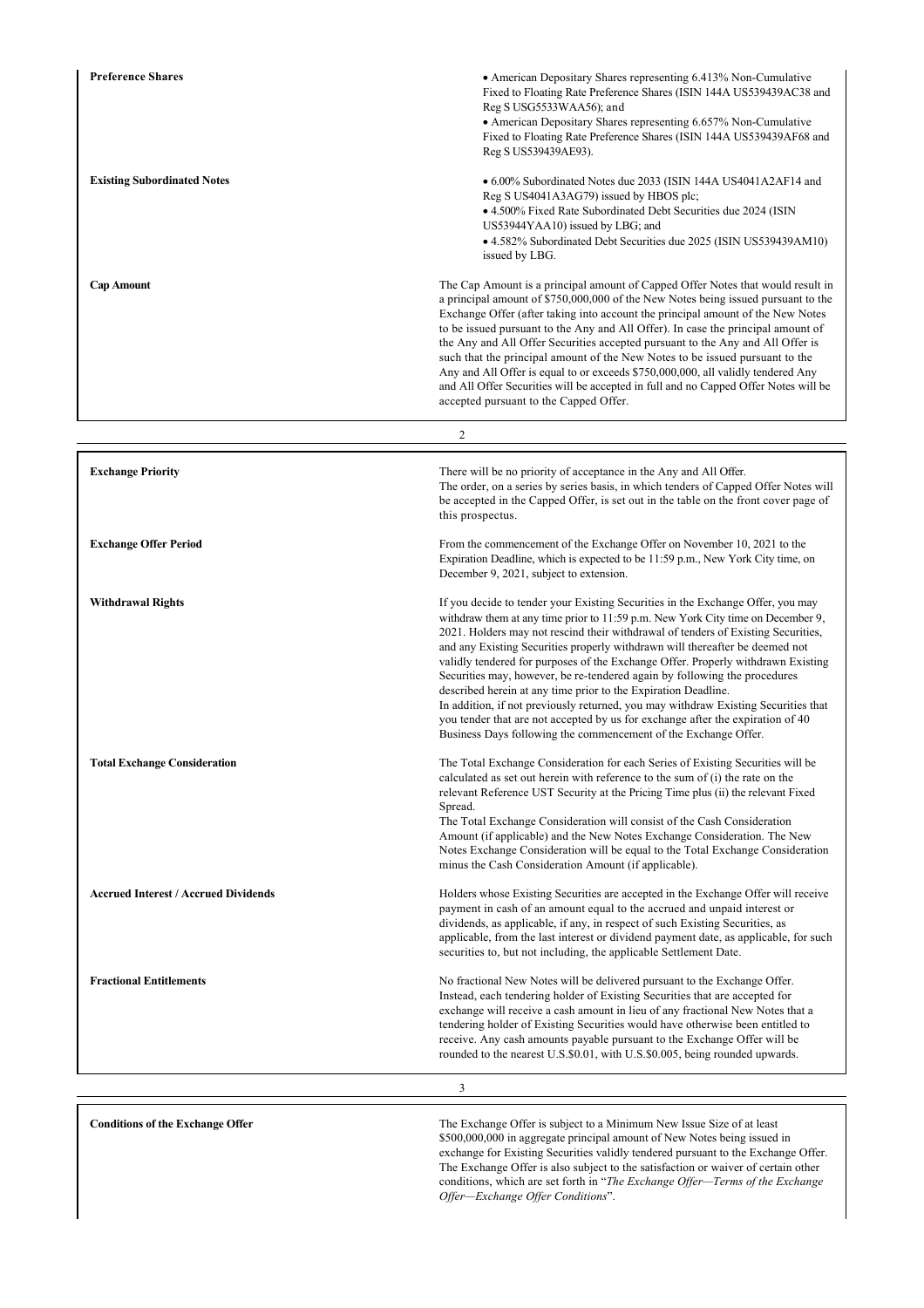| <b>Amendment of Terms of the Exchange Offer</b> | Subject to applicable laws and as provided herein, the Offeror may extend, re-<br>open, amend, limit, waive any condition of, or terminate the Exchange Offer at any<br>time. Details of any such extension, re-opening, amendment, limitation, waiver (if<br>permitted) or termination will be announced wherever applicable as provided in<br>this prospectus as soon as reasonably practicable after the relevant decision is<br>made.                                                                                                                                                                                                                            |
|-------------------------------------------------|----------------------------------------------------------------------------------------------------------------------------------------------------------------------------------------------------------------------------------------------------------------------------------------------------------------------------------------------------------------------------------------------------------------------------------------------------------------------------------------------------------------------------------------------------------------------------------------------------------------------------------------------------------------------|
| <b>Settlement Date</b>                          | The New Notes plus the cash payment for any accrued and unpaid interest,<br>(including, if applicable, cash amounts in lieu of any fractional New Notes) and<br>the Cash Consideration Amount (if applicable) will be delivered on the Settlement<br>Date, which is expected to be on or around December 14, 2021. Any cash<br>amounts payable pursuant to the Exchange Offer will be rounded to the nearest<br>U.S.\$0.01, with U.S.\$0.005, being rounded upwards.                                                                                                                                                                                                 |
| <b>Offer Restrictions</b>                       | The Exchange Offer is subject to certain offer restrictions. See "The Exchange"<br>Offer-Certain Matters Relating to Non-U.S. Jurisdictions".                                                                                                                                                                                                                                                                                                                                                                                                                                                                                                                        |
| <b>Use of Proceeds</b>                          | LBG will not receive any proceeds from the issuance of the New Notes in the<br>Exchange Offer.                                                                                                                                                                                                                                                                                                                                                                                                                                                                                                                                                                       |
| <b>Dealer Managers</b>                          | The Global Coordinators and Joint Lead Dealer Managers for the Exchange Offer<br>are BofA Securities, Inc., Credit Suisse Securities (USA) LLC and Lloyds<br>Securities Inc.<br>Lloyds Securities Inc. is an affiliate of LBG. Any participation in the Exchange<br>Offer by Lloyds Securities Inc. will be made in compliance with applicable<br>provisions of Rule 5121 of the Financial Industry Regulatory Authority, Inc.                                                                                                                                                                                                                                       |
| <b>Exchange Agent</b>                           | Lucid Issuer Services Limited.                                                                                                                                                                                                                                                                                                                                                                                                                                                                                                                                                                                                                                       |
| <b>Brokerage Commission</b>                     | No brokerage commissions are payable by the holders to the Offeror, the Dealer<br>Managers or the Exchange Agent. If your Existing Securities are held through a<br>broker or other nominee that tenders the Existing Securities on your behalf, such<br>broker or other nominee may charge you a commission for doing so. You should<br>consult with your broker or nominee to determine whether any charges will apply.                                                                                                                                                                                                                                            |
|                                                 | $\overline{4}$                                                                                                                                                                                                                                                                                                                                                                                                                                                                                                                                                                                                                                                       |
| <b>No Recommendation</b>                        | None of the Offeror, the Dealer Managers or the Exchange Agent (or any of their<br>respective directors, employees or affiliates) is providing holders of Existing<br>Securities with any legal, business, tax or other advice in the prospectus, nor is<br>making any recommendation as to whether or not holders should tender any<br>Existing Securities in the Exchange Offer or refrain from tendering any Existing<br>Securities, and none of them has authorized any person to make any such<br>recommendation. Holders should consult their own advisers as needed to assist<br>them in making an investment decision.                                       |
| <b>Further Information</b>                      | If you have questions about the terms of the Exchange Offer, please contact your<br>bank, broker or professional investment advisor, or you may contact the Dealer<br>Managers. If you have questions regarding the procedures for tendering your<br>Existing Securities, please contact the Exchange Agent. The Exchange Agent's<br>and Dealer Managers' contact details are set forth on the back cover page of this<br>prospectus.<br>As required by the Securities Act, we have filed a registration statement relating<br>to the Exchange Offer with the SEC. This document is a part of that registration<br>statement, which includes additional information. |
| <b>U.S. Federal Income Tax Considerations</b>   | The exchange of Existing Securities of any series for New Notes will be a taxable<br>transaction for U.S. federal income tax purposes. For a discussion of material U.S.<br>federal income tax considerations of the Exchange Offer applicable to holders of<br>Existing Securities, see "Taxation Considerations-Material U.S. Federal<br>Income Tax Considerations".                                                                                                                                                                                                                                                                                               |
| <b>The New Notes</b>                            |                                                                                                                                                                                                                                                                                                                                                                                                                                                                                                                                                                                                                                                                      |

5

**Issuer** Lloyds Banking Group plc

**Securities** Fixed Rate Reset Subordinated Debt Securities due 2046 with a call date in 2041

**Issue Date** December 14, 2021

**Maturity** We will pay the New Notes at 100% of their principal amount plus accrued

**Interest Rate** Interest will accrue on the New Notes from (and including) the Issue Date to (but

interest (and additional amounts, if any) on December 14, 2046, subject to any early redemption as described in "Description of the New Notes—Optional Redemption", "Description of the New Notes—Tax Redemption" and "Description of the Notes Notes—Capital Disqualification Event Redemption".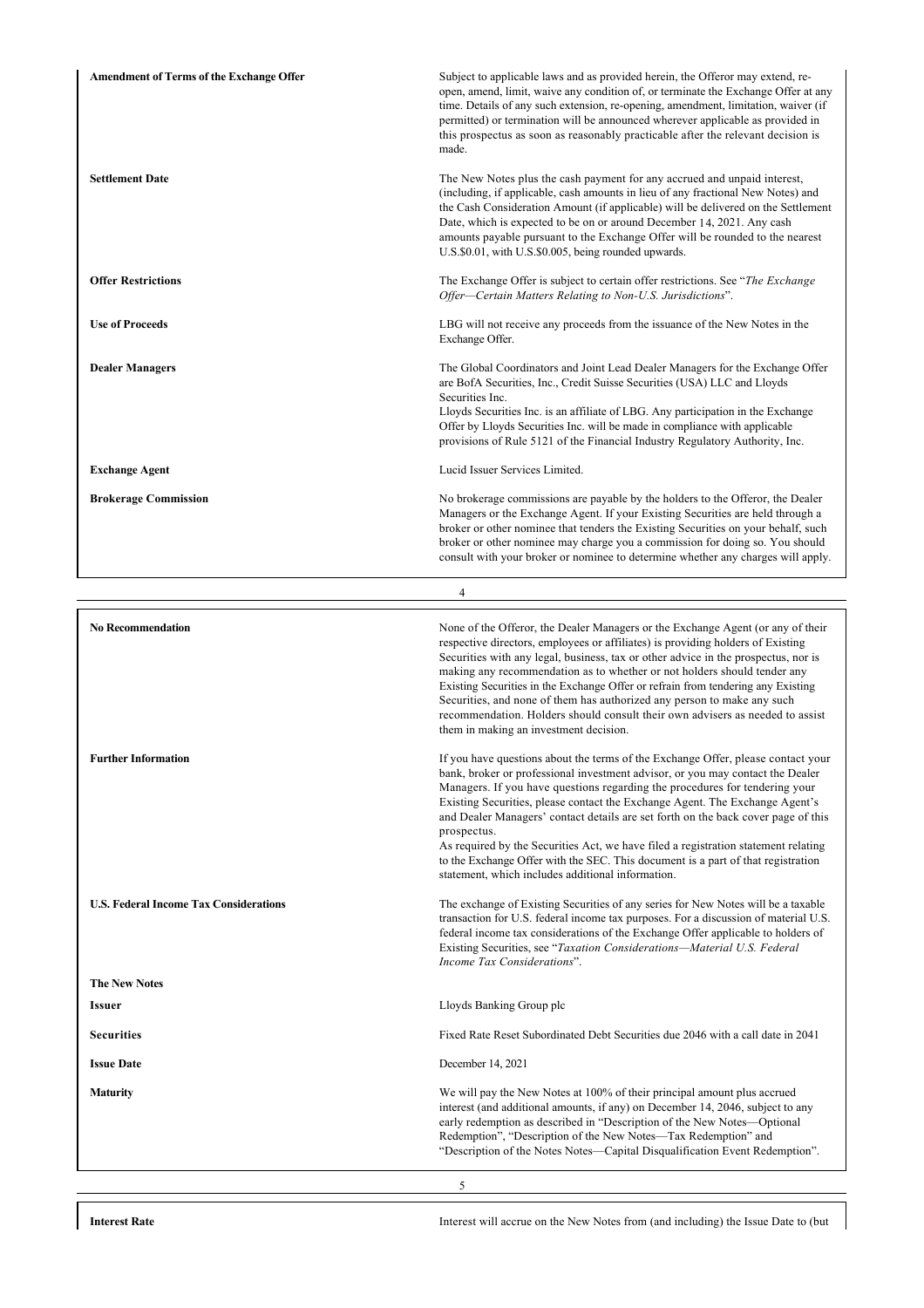|                                | excluding) the Reset Date, at a rate per annum equal to (a) the yield, rounded to<br>three decimal places when expressed as a percentage and calculated by the<br>Dealer Managers in accordance with standard market practice, that corresponds<br>to the bid-side price of 1.750% U.S. Treasury Notes due August 15, 2041 as of the<br>Pricing Time as displayed on the Bloomberg Government Pricing Monitor page<br>FIT1 (or any recognized quotation source selected by LBG in its sole discretion if<br>such quotation report is not available or is manifestly erroneous) plus (b) a fixed<br>spread of 150 basis points (which translates to a per annum interest of 3.369%),<br>and (2) from (and including) the Reset Date to (but excluding) the Maturity Date,<br>at a rate per annum calculated by the Calculation Agent on the Reset<br>Determination Date as being equal to the sum of the applicable U.S. Treasury<br>Rate and 1.50%, such sum being converted to a semi-annual rate in accordance<br>with market convention (rounded to three decimal places, with 0.0005 rounded<br>down).                                                                                                                                                                                                                                                                                                                                                                                                                                                                                                                                                                                                                                                                                                                                                              |
|--------------------------------|-------------------------------------------------------------------------------------------------------------------------------------------------------------------------------------------------------------------------------------------------------------------------------------------------------------------------------------------------------------------------------------------------------------------------------------------------------------------------------------------------------------------------------------------------------------------------------------------------------------------------------------------------------------------------------------------------------------------------------------------------------------------------------------------------------------------------------------------------------------------------------------------------------------------------------------------------------------------------------------------------------------------------------------------------------------------------------------------------------------------------------------------------------------------------------------------------------------------------------------------------------------------------------------------------------------------------------------------------------------------------------------------------------------------------------------------------------------------------------------------------------------------------------------------------------------------------------------------------------------------------------------------------------------------------------------------------------------------------------------------------------------------------------------------------------------------------------------------------------------------------|
| <b>Reset Date</b>              | December 14, 2041                                                                                                                                                                                                                                                                                                                                                                                                                                                                                                                                                                                                                                                                                                                                                                                                                                                                                                                                                                                                                                                                                                                                                                                                                                                                                                                                                                                                                                                                                                                                                                                                                                                                                                                                                                                                                                                       |
| <b>Interest Payment Dates</b>  | June 14 and December 14 in each year, commencing on June 14, 2022 to (and<br>including) the Maturity Date.                                                                                                                                                                                                                                                                                                                                                                                                                                                                                                                                                                                                                                                                                                                                                                                                                                                                                                                                                                                                                                                                                                                                                                                                                                                                                                                                                                                                                                                                                                                                                                                                                                                                                                                                                              |
| <b>Regular Record Dates</b>    | 15 calendar days immediately preceding the related Interest Payment Date, as<br>applicable, whether or not a Business Day.                                                                                                                                                                                                                                                                                                                                                                                                                                                                                                                                                                                                                                                                                                                                                                                                                                                                                                                                                                                                                                                                                                                                                                                                                                                                                                                                                                                                                                                                                                                                                                                                                                                                                                                                              |
| <b>Business Day Convention</b> | Following, unadjusted                                                                                                                                                                                                                                                                                                                                                                                                                                                                                                                                                                                                                                                                                                                                                                                                                                                                                                                                                                                                                                                                                                                                                                                                                                                                                                                                                                                                                                                                                                                                                                                                                                                                                                                                                                                                                                                   |
| <b>Day Count Basis</b>         | 30/360 (in case of an incomplete month, based on actual number of days elapsed<br>in such period)                                                                                                                                                                                                                                                                                                                                                                                                                                                                                                                                                                                                                                                                                                                                                                                                                                                                                                                                                                                                                                                                                                                                                                                                                                                                                                                                                                                                                                                                                                                                                                                                                                                                                                                                                                       |
| Ranking                        | The New Notes will constitute our direct, unconditional, unsecured,<br>unguaranteed and subordinated obligations ranking pari passu without any<br>preference among themselves and ranking junior in right of payment to the claims<br>of any existing and future unsecured and unsubordinated indebtedness of LBG.<br>In a winding up or in the event that an administrator has been appointed in<br>respect of us and notice has been given that it intends to declare and distribute a<br>dividend, all amounts due in respect of or arising under (including any damages<br>awarded for breach of any obligations under) the New Notes will be subordinated<br>to, and subject in right of payment to the prior payment in full of, all claims of all<br>Senior Creditors.<br>The rights and claims of the holders of the New Notes shall rank at least pari<br><i>passu</i> with the claims of holders of all obligations of LBG which constitute, or<br>would but for any applicable limitation on the amount of such capital constitute,<br>Tier 2 Capital of LBG and in priority to (1) the claims of holders of all obligations<br>of LBG which constitute Tier 1 Capital of LBG, (2) the claims of holders of all<br>undated or perpetual subordinated obligations of LBG and (3) the claims of<br>holders of all share capital of LBG.<br>In addition, because we are a holding company, our rights to participate in the<br>assets of any subsidiary if it is liquidated will be subject to the prior claims of its<br>creditors, including in the case of bank subsidiaries, their depositors, except to<br>the extent that we may be a creditor with recognized claims against the subsidiary.<br>See also "Risk Factors— The New Notes are obligations exclusively of LBG and<br>LBG is structurally subordinated to the creditors of its subsidiaries." |
|                                | 6                                                                                                                                                                                                                                                                                                                                                                                                                                                                                                                                                                                                                                                                                                                                                                                                                                                                                                                                                                                                                                                                                                                                                                                                                                                                                                                                                                                                                                                                                                                                                                                                                                                                                                                                                                                                                                                                       |

**Agreement with Respect to the Exercise of U.K. Bail-in Power** Notwithstanding any other agreements, arrangements, or understandings between us and any holder or beneficial owner of the New Notes by acquiring or holding the New Notes, each holder (including each beneficial owner) of the New Notes acknowledges, accepts, agrees to be bound by and consents to the exercise of any U.K. bail-in power (as defined below) by the relevant U.K. resolution authority that may result in (i) the reduction or cancellation of all, or a portion, of the principal amount of, or interest on, the New Notes; (ii) the conversion of all, or a portion, of the principal amount of, or interest on, the New Notes into shares or other securities or other obligations of LBG or another person (and the issue to or conferral on the holder of such shares, securities or obligations), including by means of amendment, modification or variation of the terms of the New Notes; and/or (iii) the amendment or alteration of the maturity of the New Notes, or amendment of the amount of interest due on the New Notes, or the dates on which interest becomes payable, including by suspending payment for a temporary period; any U.K. bail-in power may be exercised by means of variation of the terms of the New Notes solely to give effect to the exercise by the relevant U.K. resolution authority of such U.K. bail-in power. With respect to (i), (ii) and (iii) above, references to principal and interest shall include payments of principal and interest that have become due and payable (including principal that has become due and payable at the maturity date), but which have not been paid, prior to the exercise of any U.K. bail-in power. Each holder and each beneficial owner of the New Notes further acknowledges and agrees that the rights of the holders and/or beneficial owners under the New Notes are subject to, and will be varied, if necessary, solely to give effect to, the exercise of any U.K. bail-in power by the relevant U.K. resolution authority.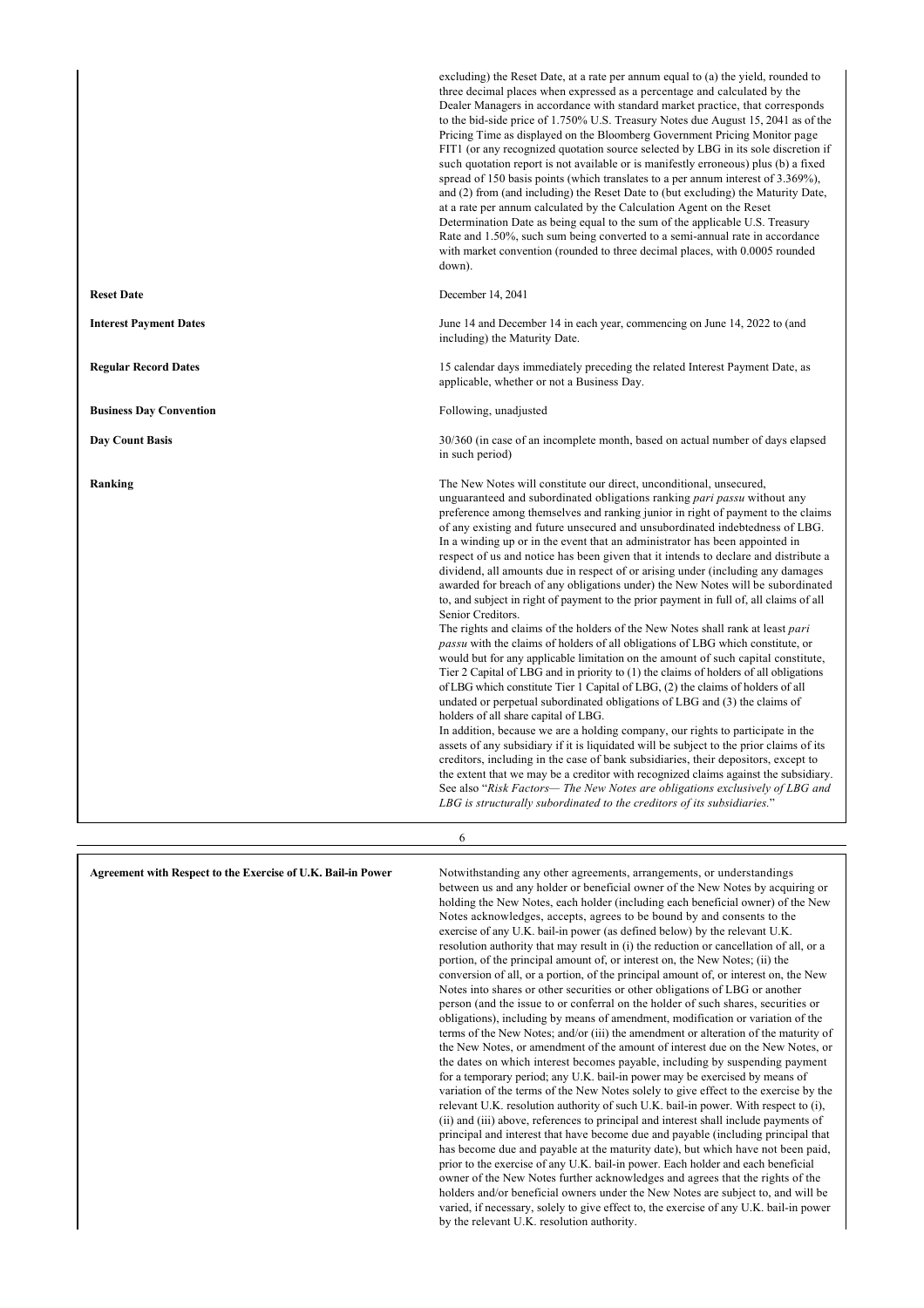For these purposes, a "U.K. bail-in power" is any write-down and/or conversion power existing from time to time under any laws, regulations, rules or requirements relating to the resolution of banks, banking group companies, credit institutions and/or investment firms incorporated in the

7

|                                                                                                      | United Kingdom in effect and applicable in the United Kingdom to us and the<br>Group, including but not limited to any such laws, regulations, rules or<br>requirements which are implemented, adopted or enacted in the United Kingdom<br>within the context of the U.K. resolution regime under the Banking Act as the<br>same has been or may be amended from time to time (whether pursuant to the<br>Banking Reform Act 2013, secondary legislation or otherwise), pursuant to which<br>obligations of a bank, banking group company, credit institution or investment<br>firm or any of its affiliates can be reduced, cancelled, amended, transferred and/or<br>converted into shares or other securities or obligations of the obligor or any<br>other person (or suspended for a temporary period) or pursuant to which any<br>right in a contract governing such obligations may be deemed to have been<br>exercised (and a reference to the "relevant U.K. resolution authority" is to any<br>authority with the ability to exercise a U.K. bail-in power).<br>According to the principles contained in the Banking Act, we expect that the<br>relevant U.K. resolution authority would exercise its U.K. bail-in power in<br>respect of the New Notes having regard to the hierarchy of creditor claims and<br>that the holder or beneficial owner of the New Notes would be treated equally<br>in respect of the exercise of the U.K. bail-in power with all other claims that<br>would rank pari passu with the New Notes upon an insolvency of LBG.<br>No repayment of the principal amount of the New Notes or payment of interest on<br>the New Notes shall become due and payable after the exercise of any U.K. bail-in<br>power by the relevant U.K. resolution authority unless, at the time that such<br>repayment or payment, respectively, is scheduled to become due, such repayment<br>or payment would be permitted to be made by us under the laws and regulations<br>of the United Kingdom applicable to us or other members of the Group. See also<br>"Risk Factors—Under the terms of the New Notes, you will agree to be bound by<br>and consent to the exercise of any U.K. bail-in power by the relevant U.K.<br>resolution authority."<br>Neither a reduction or cancellation, in part or in full, of the principal amount of, or<br>interest on, the New Notes or the conversion thereof into another security or<br>obligation of LBG or another person, as a result of the exercise of the U.K. bail-in<br>power by the relevant U.K. resolution authority with respect to LBG, nor the<br>exercise of the U.K. bail-in power by the relevant U.K. resolution authority with<br>respect to the New Notes will be a default or an event of default for any purpose.<br>LBG's obligations to indemnify the Trustee in accordance with the Section 6.07 of<br>the Subordinated Indenture shall survive the exercise of the U.K. bail-in power by<br>the relevant U.K. resolution authority with respect to the New Notes.<br>For a discussion of certain risk factors relating to the U.K. bail-in power, see<br>"Risk Factors—Risks relating to the New Notes". |
|------------------------------------------------------------------------------------------------------|-----------------------------------------------------------------------------------------------------------------------------------------------------------------------------------------------------------------------------------------------------------------------------------------------------------------------------------------------------------------------------------------------------------------------------------------------------------------------------------------------------------------------------------------------------------------------------------------------------------------------------------------------------------------------------------------------------------------------------------------------------------------------------------------------------------------------------------------------------------------------------------------------------------------------------------------------------------------------------------------------------------------------------------------------------------------------------------------------------------------------------------------------------------------------------------------------------------------------------------------------------------------------------------------------------------------------------------------------------------------------------------------------------------------------------------------------------------------------------------------------------------------------------------------------------------------------------------------------------------------------------------------------------------------------------------------------------------------------------------------------------------------------------------------------------------------------------------------------------------------------------------------------------------------------------------------------------------------------------------------------------------------------------------------------------------------------------------------------------------------------------------------------------------------------------------------------------------------------------------------------------------------------------------------------------------------------------------------------------------------------------------------------------------------------------------------------------------------------------------------------------------------------------------------------------------------------------------------------------------------------------------------------------------------------------------------------------------------------------------------------------------------------------------------------------------------------------------------------------------------------------------------------------------------------------------------------------------------------------------------------------------------------------------------------------------------------------------------------------------------------------------------------------------------------------------------------------|
|                                                                                                      | 8                                                                                                                                                                                                                                                                                                                                                                                                                                                                                                                                                                                                                                                                                                                                                                                                                                                                                                                                                                                                                                                                                                                                                                                                                                                                                                                                                                                                                                                                                                                                                                                                                                                                                                                                                                                                                                                                                                                                                                                                                                                                                                                                                                                                                                                                                                                                                                                                                                                                                                                                                                                                                                                                                                                                                                                                                                                                                                                                                                                                                                                                                                                                                                                                   |
|                                                                                                      |                                                                                                                                                                                                                                                                                                                                                                                                                                                                                                                                                                                                                                                                                                                                                                                                                                                                                                                                                                                                                                                                                                                                                                                                                                                                                                                                                                                                                                                                                                                                                                                                                                                                                                                                                                                                                                                                                                                                                                                                                                                                                                                                                                                                                                                                                                                                                                                                                                                                                                                                                                                                                                                                                                                                                                                                                                                                                                                                                                                                                                                                                                                                                                                                     |
| <b>Repayment of Principal and Payment of Interest After Exercise of</b><br><b>U.K. Bail-in Power</b> | No repayment of the principal amount of the New Notes or payment of interest on<br>the New Notes shall become due and payable after the exercise of any U.K. bail-in<br>power by the relevant U.K. resolution authority unless, at the time that such<br>repayment or payment, respectively, is scheduled to become due, such repayment<br>or payment would be permitted to be made by us under the laws and regulations<br>of the United Kingdom applicable to us or other members of the Group.                                                                                                                                                                                                                                                                                                                                                                                                                                                                                                                                                                                                                                                                                                                                                                                                                                                                                                                                                                                                                                                                                                                                                                                                                                                                                                                                                                                                                                                                                                                                                                                                                                                                                                                                                                                                                                                                                                                                                                                                                                                                                                                                                                                                                                                                                                                                                                                                                                                                                                                                                                                                                                                                                                   |
| <b>Additional Issuances</b>                                                                          | We may, without the consent of the holders of the New Notes, issue additional<br>notes having the same ranking and same interest rate, maturity date, redemption<br>terms and other terms as the New Notes described in this prospectus except for<br>the price to the public, issue date and first Interest Payment Date, provided<br>however that such additional notes that form part of the same series as the New<br>Notes must be fungible with the outstanding New Notes for U.S. federal income<br>tax purposes. Any such additional notes, together with the New Notes offered by<br>this prospectus, will constitute a single series of securities under the Indenture.<br>There is no limitation on the amount of New Notes or other debt securities that<br>we may issue under the Indenture.                                                                                                                                                                                                                                                                                                                                                                                                                                                                                                                                                                                                                                                                                                                                                                                                                                                                                                                                                                                                                                                                                                                                                                                                                                                                                                                                                                                                                                                                                                                                                                                                                                                                                                                                                                                                                                                                                                                                                                                                                                                                                                                                                                                                                                                                                                                                                                                           |
| <b>Tax Redemption</b>                                                                                | If certain changes in certain tax laws or regulations of the United Kingdom has                                                                                                                                                                                                                                                                                                                                                                                                                                                                                                                                                                                                                                                                                                                                                                                                                                                                                                                                                                                                                                                                                                                                                                                                                                                                                                                                                                                                                                                                                                                                                                                                                                                                                                                                                                                                                                                                                                                                                                                                                                                                                                                                                                                                                                                                                                                                                                                                                                                                                                                                                                                                                                                                                                                                                                                                                                                                                                                                                                                                                                                                                                                     |

occurred that, among other things, impose certain withholding taxes or other deductions on the payments in respect of the New Notes, results in certain tax liability or results in certain other consequences including in treatment of the New Notes, LBG may, subject to the satisfaction of the conditions described under "*Description of the New Notes—Conditions to Redemption, Purchase, Substitution or Variation*", redeem the New Notes, in whole but not in part, at any time, at 100% of their principal amount, together with any Accrued Interest to, but excluding, the date fixed for redemption. See "*Description of the New Notes—Tax Redemption*" for more information.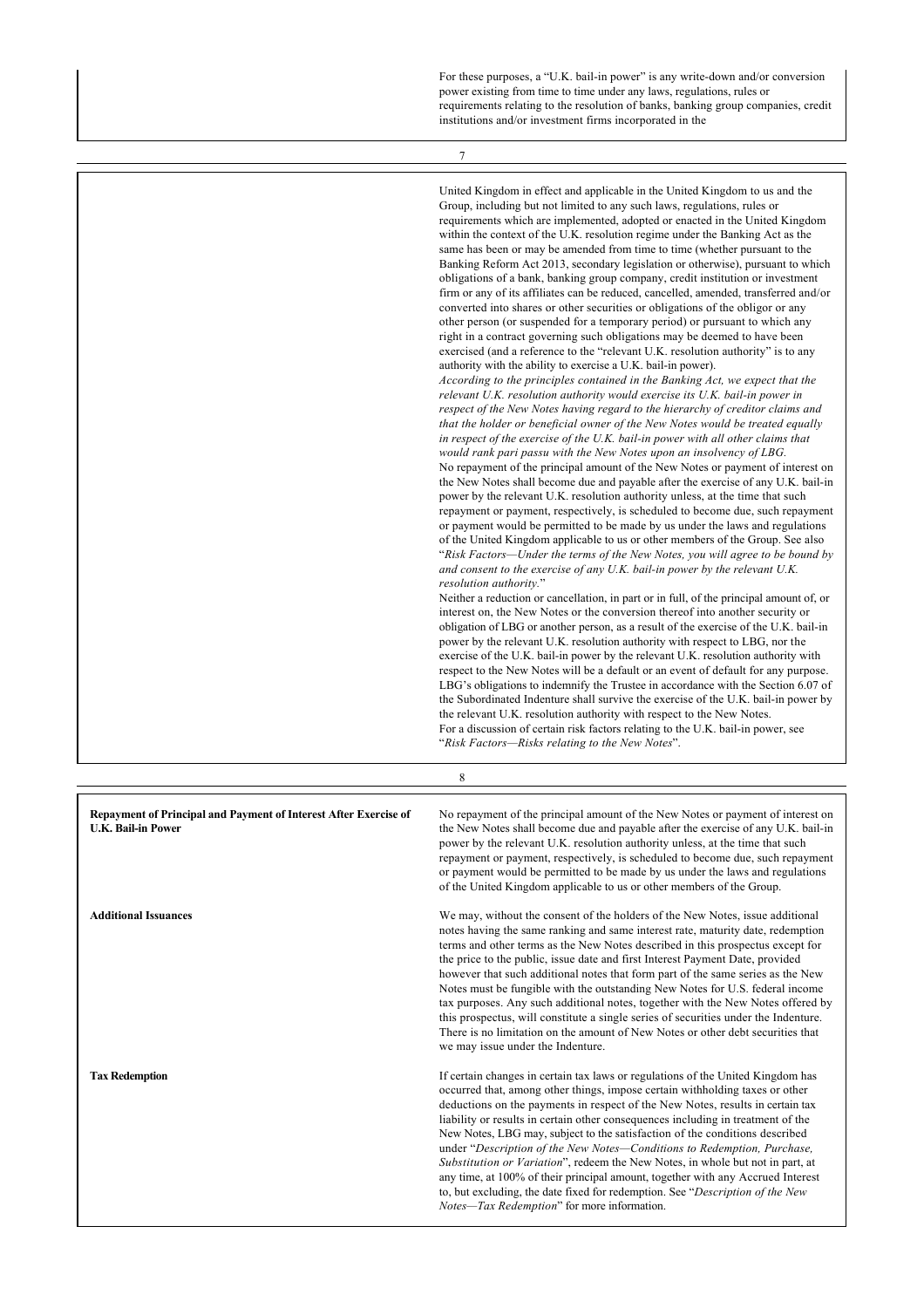| <b>Capital Disqualification Event Redemption</b> | We may redeem the New Notes, in whole but not in part, at any time, upon not<br>less than 30 calendar days' nor more than 60 calendar days' notice to the holders<br>of the New Notes, if, at any time immediately prior to the giving of the notice, a<br>Capital Disqualification Event has occurred. "Capital Disqualification Event" shall<br>be deemed to have occurred if at any time LBG determines that there is a change<br>(which has occurred or which the Relevant Regulator considers to be sufficiently<br>certain) in the regulatory classification of the New Notes which becomes effective<br>after the Issue Date and that results, or would be likely to result, in the entire<br>principal amount of the New Notes being excluded from the Tier 2 Capital of LBG<br>and/or the Group (other than as a result of any applicable limitation on the<br>amount of such capital).<br>In the event of such a redemption, the redemption price of the New Notes will be<br>100% of their principal amount together with any accrued but unpaid interest to,<br>but excluding, the date fixed for redemption. See "Description of the New Notes-<br>Capital Disqualification of Event Redemption" for more information. Any right<br>of redemption will be subject to the conditions set forth under "Description of<br>the New Notes-Conditions to Redemption, Purchase, Substitution or<br>Variation". |
|--------------------------------------------------|----------------------------------------------------------------------------------------------------------------------------------------------------------------------------------------------------------------------------------------------------------------------------------------------------------------------------------------------------------------------------------------------------------------------------------------------------------------------------------------------------------------------------------------------------------------------------------------------------------------------------------------------------------------------------------------------------------------------------------------------------------------------------------------------------------------------------------------------------------------------------------------------------------------------------------------------------------------------------------------------------------------------------------------------------------------------------------------------------------------------------------------------------------------------------------------------------------------------------------------------------------------------------------------------------------------------------------------------------------------------------------------------------------------------|
| <b>Substitution or Variation</b>                 | If a Capital Disqualification Event (described above) has occurred and is<br>continuing, then LBG may, subject to "Description of the New Notes —<br>Conditions to Redemption, Purchase, Substitution or Variation", but without<br>any requirement for the consent or approval of the holders of the New Notes, at<br>any time (whether before, on or following the Reset Date) either substitute all (but<br>not some only) of the New Notes for, or vary the terms of the New Notes so that<br>they remain or, as appropriate, become, Compliant Securities (as defined below),<br>and the Trustee shall (subject to the below) agree to such substitution or<br>variation. Upon the expiry of such notice, LBG shall either vary the terms of or<br>substitute the New Notes, as the case may be.                                                                                                                                                                                                                                                                                                                                                                                                                                                                                                                                                                                                                |
| <b>Purchases of the New Notes</b>                | We may at any time, and from time to time, purchase New Notes in the open<br>market or by tender or by private agreement in any manner and at any price or at<br>differing prices. New Notes purchased or otherwise acquired by us may be (i)<br>held, (ii) resold or (iii) at our sole discretion, surrendered to the Trustee for<br>cancellation (in which case all New Notes so surrendered will forthwith be<br>cancelled in accordance with applicable law and thereafter may not be re-issued<br>or resold). Any such purchases will be subject to the conditions set forth under<br>"Description of the New Notes - Conditions to Redemption, Purchase,<br>Substitution or Variation".                                                                                                                                                                                                                                                                                                                                                                                                                                                                                                                                                                                                                                                                                                                        |
|                                                  | 10                                                                                                                                                                                                                                                                                                                                                                                                                                                                                                                                                                                                                                                                                                                                                                                                                                                                                                                                                                                                                                                                                                                                                                                                                                                                                                                                                                                                                   |

| <b>Book-Entry Issuance, Settlement and Clearance</b> | Book-entry interests in the New Notes will be issued in minimum denominations<br>of \$200,000 and in integral multiples of \$1,000 in excess thereof. The New Notes<br>shall initially be represented by one or more global securities in registered form,<br>without coupons attached, and will be deposited with DTC, and will be registered<br>in the name of such depositary or its nominee.<br>Beneficial interests in the global debt securities will be shown on, and transfers<br>thereof will be effected only through, the book-entry records maintained by DTC<br>and its direct and indirect participants, including, as applicable, Euroclear and<br>Clearstream, Luxembourg. |
|------------------------------------------------------|--------------------------------------------------------------------------------------------------------------------------------------------------------------------------------------------------------------------------------------------------------------------------------------------------------------------------------------------------------------------------------------------------------------------------------------------------------------------------------------------------------------------------------------------------------------------------------------------------------------------------------------------------------------------------------------------|
| <b>Listing and Trading</b>                           | We intend to apply to list the New Notes on the New York Stock Exchange.                                                                                                                                                                                                                                                                                                                                                                                                                                                                                                                                                                                                                   |
| <b>Trustee, Paying Agent and Calculation Agent</b>   | The Bank of New York Mellon, a banking corporation duly organized and existing<br>under the laws of the state of New York, acting through its London branch,<br>having its corporate trust office at One Canada Square, London E14 5AL, United<br>Kingdom, will act as the Trustee and will act as initial Paying Agent, and The<br>Bank of New York Mellon, acting through its London branch, will act as<br>Calculation Agent for the New Notes.                                                                                                                                                                                                                                         |
| <b>Subordinated Debt Security Registrar</b>          | The Bank of New York Mellon SA/NV, Dublin Branch.                                                                                                                                                                                                                                                                                                                                                                                                                                                                                                                                                                                                                                          |
| <b>Governing Law</b>                                 | The Subordinated Indenture (as defined below), the Ninth Supplemental<br>Indenture (as defined below) and the New Notes are governed by, and construed<br>in accordance with, the laws of the State of New York, except for the<br>subordination and waiver of set-off provisions relating to the New Notes which<br>are governed by and construed in accordance with the laws of Scotland.                                                                                                                                                                                                                                                                                                |
|                                                      | 11                                                                                                                                                                                                                                                                                                                                                                                                                                                                                                                                                                                                                                                                                         |

## **RISK FACTORS**

*Prospective investors should consider carefully the risk factors incorporated by reference into this prospectus and as set out below as well as the other information set out elsewhere in this prospectus (including any other documents incorporated by reference herein) and reach their own views prior to making any investment decision with respect to the New Notes.*

*Set out below and incorporated by reference herein are certain risk factors that could have a material adverse effect on our business, operations, financial*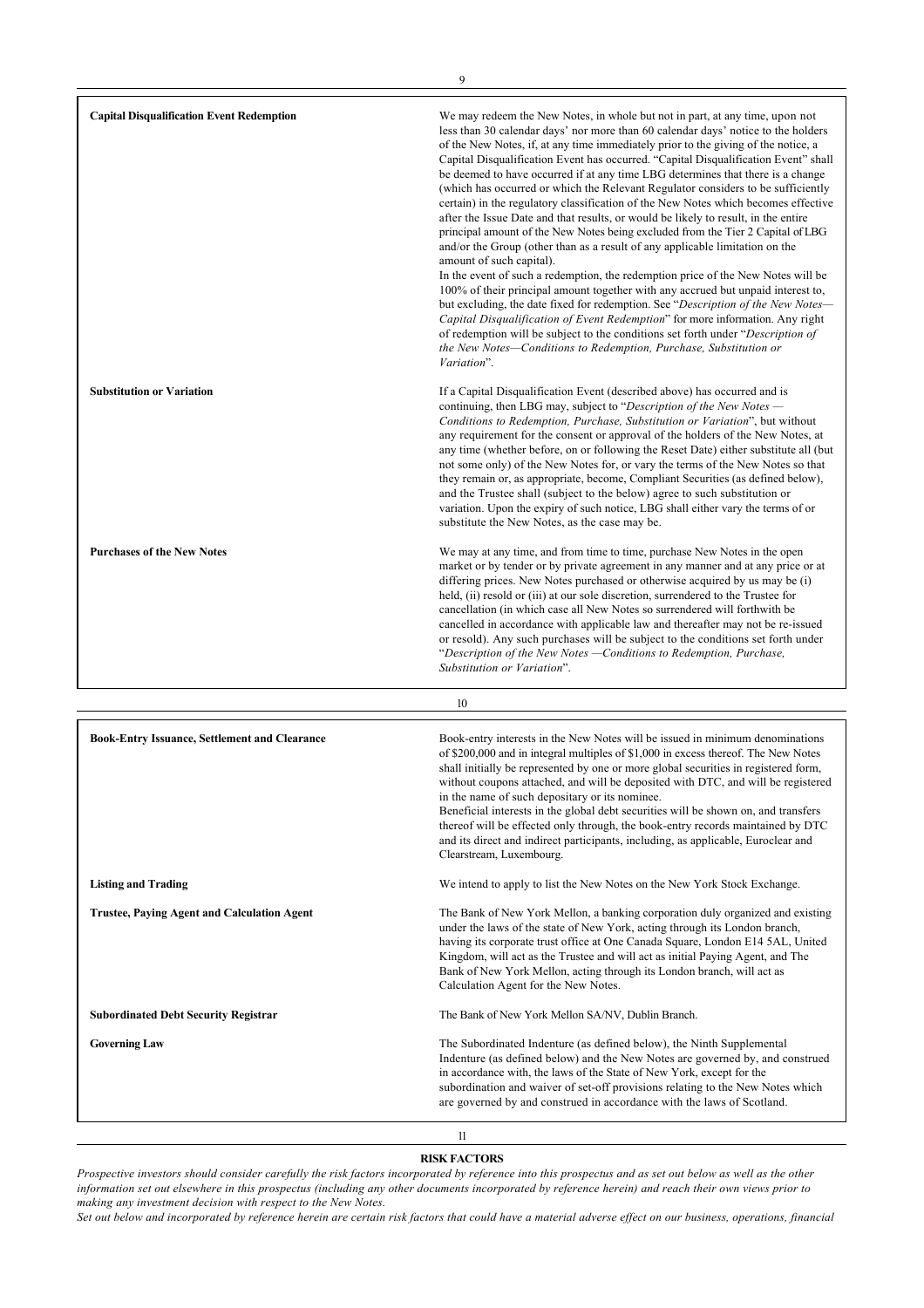*condition or prospects, and cause our future results to be materially different from expected results. Our results could also be affected by competition and other factors. These factors should not be regarded as a complete and comprehensive statement of all potential risks and uncertainties we face. We have described only those risks relating to our operations or an investment in the New Notes that we consider to be material. There may be additional risks that we currently consider not to be material or of which we are not currently aware, and any of these risks could have the effects set forth below. All of these factors are contingencies that may or may not occur and we are not in a position to express a view on the likelihood of any such contingency occurring. Investors should note that they bear our solvency risk. Each of the risks highlighted below could have a material adverse effect on the amount of principal and interest that investors will receive in respect of the New Notes. In addition, each of the highlighted risks could adversely affect the trading price of the New Notes or the rights of investors under the New Notes and, as a result, investors could lose some or all of their investment. You should consult your own financial, tax and legal advisers regarding the risks of an investment in the New Notes.*

*We believe that the factors described below as relating to the New Notes represent the principal risks inherent in investing in New Notes, but we may be unable to pay interest, principal or other amounts on or in connection with the New Notes for other reasons and we do not represent that the statements below regarding the risks of holding the New Notes are exhaustive. Prospective investors should also read the detailed information set out elsewhere in this prospectus (including any documents deemed to be incorporated by reference herein) and reach their own views prior to making any investment decision.* **Risks relating to LBG and the Group**

For a description of the risks associated with LBG and the Group, see the section entitled "*Risk Factors*" of LBG's Annual Report on Form 20-F for the fiscal year ended December 31, 2020, which is incorporated by reference herein.

## **Risks relating to the Exchange Offer**

## *The trading markets for the Existing Securities may be adversely affected by the Exchange Offer.*

The trading markets for the Existing Securities that remain outstanding following the completion of the Exchange Offer may be characterized by significantly lower levels of liquidity than before the Exchange Offer. Such outstanding Existing Securities may command a lower price than a comparable issue of securities with greater market liquidity. A reduced market value may also make the trading price of the remaining Existing Securities more volatile. As a result, the market price for the Existing Securities that remain outstanding after the completion of the Exchange Offer may be materially and adversely affected as a result of the Exchange Offer.

Some or all series of Existing Securities may not be actively traded. Quotations for securities that are not widely traded, such as the Existing Securities, may differ from actual trading prices and should be viewed as approximations. Investors are urged to contact their brokers with respect to current market prices for the Existing Securities.

#### *There are significant differences between the Existing Securities and the New Notes.*

The terms of the New Notes will be substantially different from those of the Existing Securities. In addition to differences in financial terms which include, among others, the coupon and payment dates, the terms of the New Notes differ in respect of maturity, redemption dates, redemption prices, interest rate reset and, in the case of Preference Shares, ranking. In addition, the issuer of the Series 1 Existing Subordinated Notes was HBOS plc, not LBG.

## 12

Investors should carefully consider the differences described under "*Comparison of Certain Material Terms of the Preference Shares and the New Notes*", "*Comparison of Certain Material Terms of the Series 1 Existing Subordinated Notes and the New Notes*" and "*Comparison of Certain Material Terms of the Capped Offer Notes and the New Notes*" in deciding whether to tender Existing Securities for exchange in connection with the Exchange Offer. *Existing Securities may be acquired by the Offeror or its affiliates other than through the Exchange Offer in the future.*

From time to time in the future, to the extent permitted by applicable law, the Offeror or its affiliates may acquire Existing Securities that remain outstanding, whether or not the Exchange Offer is consummated, through tender offers, exchange offers or otherwise, upon such terms and at such prices as it may determine, which may be more or less than the price to be paid pursuant to the Exchange Offer and could be for cash or other consideration. There can be no assurance as to which, if any, of these alternatives (or combinations thereof) LBG or its affiliates may pursue.

#### *Legality of purchase.*

None of LBG, the Dealer Managers or any of their respective affiliates has or assumes responsibility for the lawfulness of the acquisition of the New Notes by a prospective investor of the New Notes, whether under the laws of the jurisdiction of its incorporation or the jurisdiction in which it operates (if different), or for compliance by that prospective investor with any law, regulation or regulatory policy applicable to it.

*Failure by a holder to comply with the procedures for participating in the Exchange Offer may result in the holder being excluded from participation.* Holders are responsible for complying with all of the procedures for submitting Exchange Instructions pursuant to the terms of this prospectus. In particular, holders should note that only one Exchange Instruction may be submitted by or on behalf of a beneficial owner in respect of a particular series of Existing Securities. Multiple Exchange Instructions submitted by or on behalf of a beneficial owner in respect of any one series of Existing Securities will be invalid and may be rejected by the relevant Offeror. None of LBG, the Dealer Managers or the Exchange Agent assumes any responsibility for informing holders of irregularities with respect to Exchange Instructions from such holders.

## *LBG may not accept all Existing Securities validly tendered for exchange in the Capped Offer.*

In the case of the Capped Offer, LBG will, if it accepts any tenders, accept tenders of Capped Offer Notes (subject to the Exchange Priority) in an aggregate principal amount that will result in LBG issuing New Notes (after taking into account the New Notes to be issued pursuant to the Any and All Offer) in an aggregate principal amount that is no greater than the Maximum Capped Offer New Notes Size, unless such limit is increased, decreased or waived, subject to applicable law. Depending on the aggregate principal amount of Existing Securities validly tendered in the Exchange Offer, LBG may have to accept Existing Securities in accordance with the Exchange Priority and may have to prorate or reject certain of the Capped Offer Notes tendered in the Capped Offer. See "*The Exchange Offer—Terms of the Exchange Offer—Acceptance of Existing Securities; Exchange Priority; Proration*". If the acceptances in the Any and All Offer would lead to issuing New Notes in an amount that is greater than the Maximum Capped Offer New Notes Size, all validly tendered Any and All Offer Securities will be accepted in full and no Capped Offer Notes will be accepted by the LBG. The Offeror reserves the right at its absolute discretion, but is under no obligation, to increase, decrease or waive the Cap Amount at any time, subject to compliance with applicable law.

Subject to applicable law, tenders of Existing Securities may be rejected by LBG, and LBG is not under any obligation to holders to furnish any reason or justification for refusing to accept a tender of Existing Securities. For example, Existing Securities may be rejected if the Exchange Offer is terminated, if the Exchange Offer does not comply with the relevant requirements of a particular jurisdiction, if any of the conditions to the Exchange Offer are not met, or for other reasons.

#### 13

## *The consummation of the Exchange Offer is subject to certain conditions, including a Minimum New Issue Size Condition, and may not occur or may be delayed. Failure to complete any Exchange Offer could negatively affect the price of the Existing Securities subject to the Exchange Offer.*

LBG is not obligated to complete the Exchange Offer. Several conditions must be satisfied or waived in order to complete the Exchange Offer, including among others, that there has been no change or development that, in the reasonable judgment of LBG, may materially reduce the anticipated benefits of the Exchange Offer or that has had or could reasonably be expected to have, an adverse effect on LBG, its business, condition (financial or otherwise) or prospects, or the market for the New Notes. See "*The Exchange Offer—Exchange Offer Conditions*." In addition, the Exchange Offer is subject to the condition that the Minimum New Issue Size is satisfied, meaning that a sufficient number of Existing Securities are validly tendered pursuant to the Exchange Offer, such that at least \$500,000,000 aggregate principal amount of the New Notes will be issued by LBG.

The foregoing conditions may not be satisfied, and if not satisfied or waived, the Exchange Offer may not occur or may be delayed. LBG may also extend or otherwise amend the Exchange Offer at its sole discretion. Even if the Exchange Offer is completed, it may not be completed on the schedule described in this prospectus or any subsequent notices of extension. Accordingly, holders of Existing Securities participating in the Exchange Offer may have to wait longer than expected to receive their New Notes, during which time those holders of Existing Securities will not be able to effect transfers of their Existing Securities tendered in the Exchange Offer. In addition, if an Exchange Offer is not completed or is delayed, the market price of the applicable Existing Securities may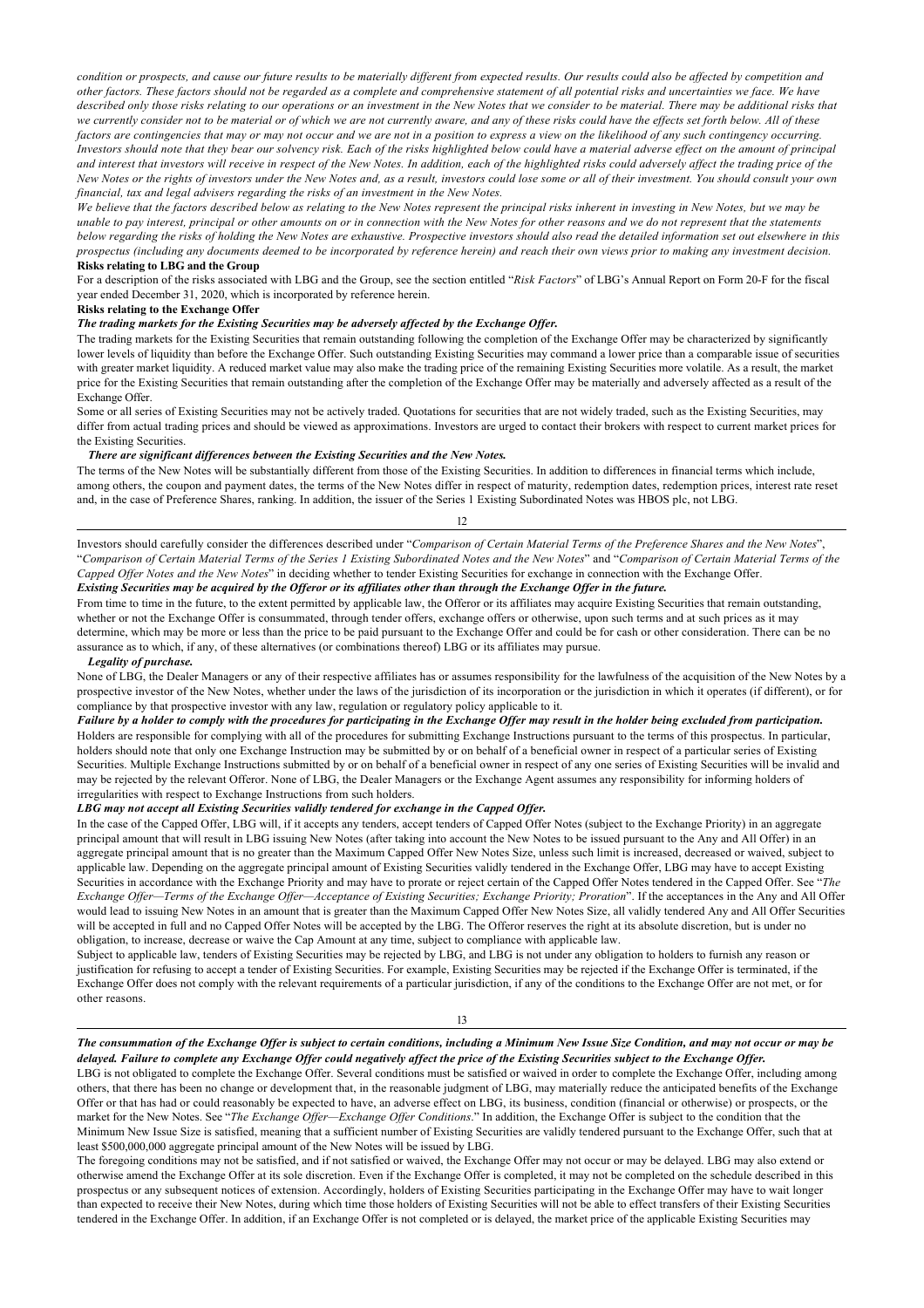decline to the extent that the current market price of the Existing Securities reflects a market assumption that the Exchange Offer has been or will be completed. *The Exchange Offer may be extended, reopened, amended, limited, terminated or withdrawn at any time, subject to applicable law, and any such action may adversely affect any perceived benefits of the Exchange Offer.*

Completion of the Exchange Offer is conditioned upon the satisfaction or waiver of the conditions to the Exchange Offer set out herein. In addition, subject as provided herein, the Offeror may, subject to applicable law, extend, re-open, amend, terminate or withdraw the Exchange Offer at any time prior to the announcement of whether it accepts valid tenders of Existing Securities. For details, see "*The Exchange Offer—Amendment and Termination*". *Submitting an Exchange Instruction will restrict a holder's ability to transfer its Existing Securities.*

When considering whether to participate in the Exchange Offer, holders should take into account that restrictions on the transfer of Existing Securities by holders will apply from the time of submission of an Exchange Instruction to DTC. A holder will, on submitting an Exchange Instruction to DTC, agree that its Existing Securities will be blocked in the relevant account in DTC from the date the Exchange Instruction is submitted to DTC until the earlier of (i) the time of settlement on the Settlement Date and (ii) the date of any termination of the Exchange Offer (including where such Existing Securities are not accepted by the Offeror for exchange) or on which the Exchange Instruction is withdrawn, in the circumstances in which such withdrawal is permitted.

*A failure of a holder or beneficial owner to consult its own advisors may result in it suffering adverse tax, accounting, financial or legal consequences.* Holders and beneficial owners should consult their own tax, accounting, financial and legal advisers as they may deem appropriate regarding the suitability to themselves of the tax, accounting, financial and legal consequences of participating or declining to participate in the Exchange Offer and an investment in the New Notes. In particular, due to the number of different jurisdictions where tax laws may apply to a holder or beneficial owner and save as set out under "*Taxation Considerations*", this prospectus does not discuss the tax consequences for holders arising from the exchange of their Existing Securities in the Exchange Offer and the receipt of New Notes. Holders are urged to consult their own professional advisers regarding the possible tax consequences under the laws of the jurisdictions that apply to them. Holders are liable for their own taxes and have no recourse to LBG, the Dealer Managers or the Exchange Agent

14

## *The exchange of Existing Securities for New Notes will be a taxable transaction and the New Notes may be issued with original issue discount ("OID") for U.S. federal income tax purposes.*

An exchange of Existing Securities of any series for New Noes will be a taxable transaction for U.S. federal income tax purposes and accordingly could result in tax liabilities for exchanging U.S. owners. In addition, the treatment of the New Notes for U.S. federal income tax purposes is not entirely clear, and the New Notes may be issued with OID for U.S. federal income purposes. For further information, see "*Taxation Considerations—Material U.S. Federal Income Tax Considerations*".

### *The Offeror has not obtained a third-party determination that the Exchange Offer is fair to the holders.*

No one is making a recommendation as to whether holders should exchange Existing Securities in the Exchange Offer. The Offeror has not retained, and does not intend to retain, any unaffiliated representative to act on behalf of the holders for purposes of negotiating the Exchange Offer or preparing a report concerning the fairness of the Exchange Offer. Holders must make their own independent decision regarding participation in the Exchange Offer. **Risks relating to the New Notes**

## *There are limitations on the remedies available to you and the Trustee should we fail to pay principal or interest on the New Notes.*

The sole remedy in the event of any non-payment of principal or interest on the New Notes is that the Trustee may, on your behalf, subject to applicable laws, institute proceedings for the winding up of LBG. In the event of a winding up of LBG, whether or not instituted by the Trustee, the Trustee may file proofs of claim with respect to any of our obligations arising under the New Notes in any such winding up.

The Trustee may not, however, declare the principal amount of any outstanding New Note to be due and payable in the event of such non-payment of principal or interest.

See "*Description of the New Notes—Events of Default; Default; Limitation of Remedies*" for further details. *LBG's obligations under the New Notes are subordinated.*

The obligations of LBG under the New Notes will be unsecured and subordinated and will, in the event of the winding-up of LBG, rank junior in priority of payment to the current and future claims of LBG's creditors, other than claims in respect of any liability that is, or is expressed to be, subordinated. In a winding up, all payments on the New Notes will be subordinated to, and subject in right of payment to the prior payment in full of, all claims of all Senior Creditors. We expect from time to time to incur additional indebtedness or other obligations that will constitute senior indebtedness, and the Indenture does not contain any provisions restricting our ability to incur senior indebtedness. Although the New Notes may pay a higher rate of interest than comparable notes that are not so subordinated, there is a real risk that an investor in such New Notes will lose all or some of its investment should LBG become insolvent since the assets of LBG would be available to pay such amounts only after all the Senior Creditors of LBG have been paid in full. See also "*—Holders of the New Notes may be required to absorb losses in the event we become subject to recovery and resolution action".*

*An active trading market may not develop for the New Notes.*

with respect to taxes arising in connection with the Exchange Offer.

Prior to the exchange offer, there was no existing trading market for the New Notes. We intend to apply for listing of the New Notes on the New York Stock Exchange. If, however, an active trading market does not develop or is not maintained, the market price and liquidity of the New Notes may be adversely affected. In that case, holders of the New Notes may not be able to sell New Notes at a particular time or may not be able to sell New Notes at a favorable price. The liquidity of any market for the New Notes will depend on a number of factors including:

- the number of holders of the New Notes;
- · LBG's credit ratings published by major credit rating agencies;

15

- our financial performance:
- the market for similar securities;
- the interest of securities dealers in making a market in the New Notes;
- prevailing interest rates; and
- the introduction of any financial transaction tax.

We cannot assure you that an active market for the New Notes will develop or, if developed, that it will continue. Further, unlike certain bank deposits, holders of the New Notes have no ability to require repayment of their investment unless a Default or Event of Default occurs and then only in the limited circumstances described in "*Description of the New Notes—Events of Default; Default; Limitation of Remedies*".

*LBG's credit ratings may not reflect all risks of an investment in the New Notes and a downgrade in credit ratings, including as a result of changes in rating agencies' views of the level of implicit sovereign support for European banks, could adversely affect the trading prices of the New Notes.*

LBG's credit ratings may not reflect the potential impact of all risks relating to the market values of the New Notes. However, real or anticipated changes in LBG's credit ratings will generally affect the market values of the New Notes. Credit rating agencies continually revise their ratings for companies that they follow, including LBG, and as such, the credit rating of LBG may be revised, suspended or withdrawn at any time by the assigning rating organization at its sole discretion. Any ratings downgrade could adversely affect the trading prices of the New Notes or the trading markets for the New Notes to the extent trading markets for the New Notes develop, and any ratings improvement will not necessarily increase the value of the New Notes and will not reduce market risk and other investment risks related to the New Notes. Credit ratings (i) do not reflect the risk that interest rates may rise, which may affect the values of the New Notes, which accrue interest at a fixed rate, (ii) do not address the price, if any, at which the New Notes may be resold prior to maturity (which may be substantially less than the original offering price of the New Notes), and (iii) are not recommendations to buy, sell or hold the New Notes.

#### *The New Notes have early redemption risk.*

We retain the option (subject to, if and to the extent then required by the Relevant Regulator or the relevant Applicable Regulations (as defined in "*Description of the New Notes*"), our giving notice to the Relevant Regulator and the Relevant Regulator granting us permission) to redeem the New Notes, in whole, but not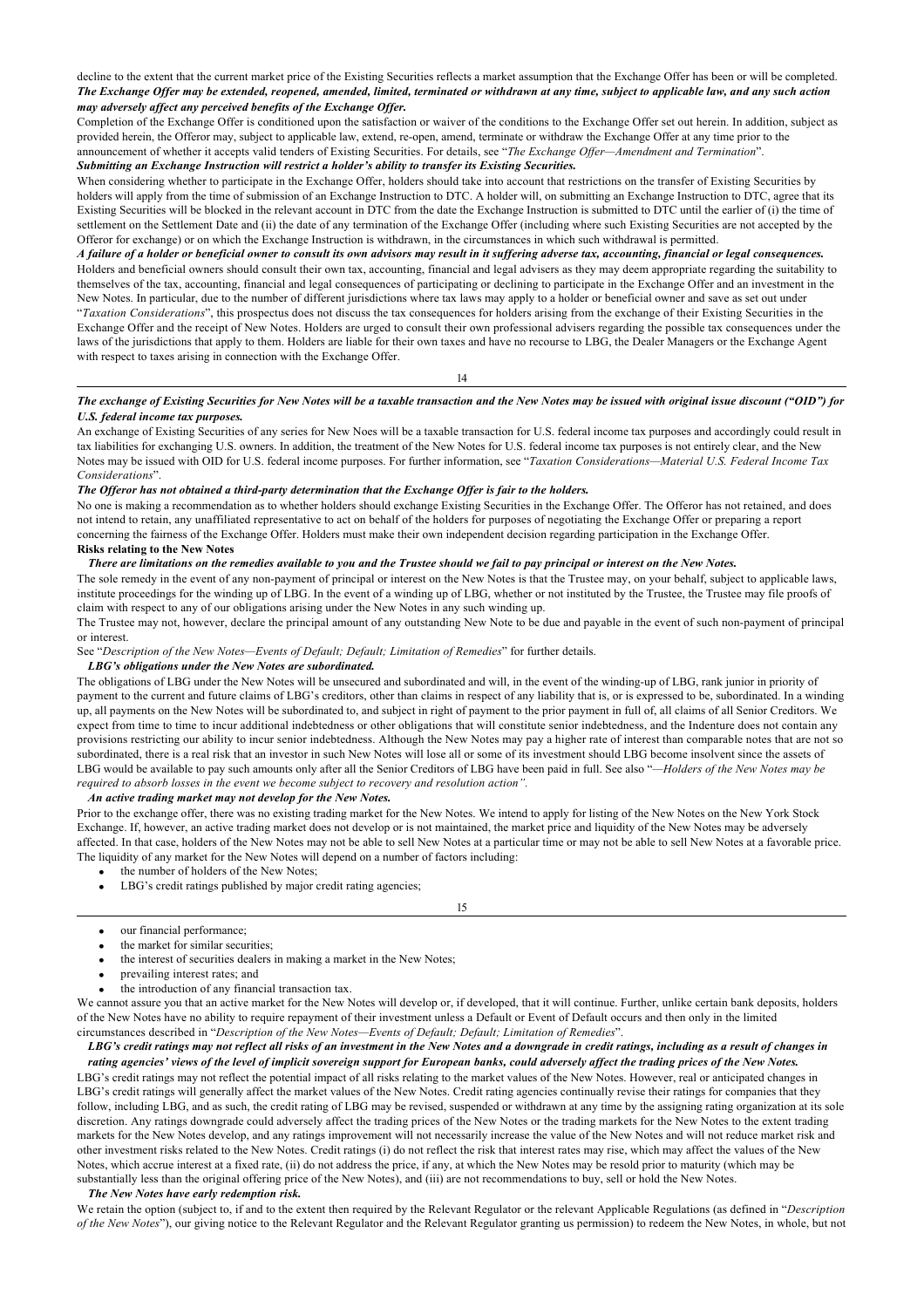in part, on the applicable redemption date on at least 15 calendar days' but no more than 30 calendar days' prior written notice. It is more likely that we will redeem the New Notes prior to their maturity date to the extent that the interest payable on the New Notes is greater than the interest that would be payable on other instruments of ours of a comparable maturity, of comparable terms and of a comparable credit rating trading in the market. If the New Notes are redeemed prior to their maturity date, you may have to re-invest the proceeds in a lower interest rate environment.

*We may redeem the New Notes at any time for certain tax reasons.*

We may (subject to, if and to the extent then required by the Relevant Regulator or the relevant Applicable Regulations, our giving notice to the Relevant Regulator and the Relevant Regulator granting us permission) redeem the New Notes at any time in whole (but not in part) upon the occurrence of certain tax changes as described in this prospectus.

## *We may redeem the New Notes at any time following a Capital Disqualification Event.*

We may (subject to, if and to the extent then required by the Relevant Regulator or the relevant Applicable Regulations, our giving notice to the Relevant Regulator and the Relevant Regulator granting us permission) redeem the New Notes at any time in whole (but not in part) upon the occurrence of a Capital Disqualification Event as described in this prospectus.

16

#### *We may substitute the New Notes or vary their terms without holder consent.*

If a Capital Disqualification Event has occurred, then LBG may, subject to the conditions described in "*Description of the New Notes —Conditions to Redemption, Purchase, Substitution or Variation*", but without any requirement for the consent or approval of the holders of the New Notes, at any time (whether before or following the Reset Date) either substitute all (but not some only) of the New Notes for, or vary the terms of the New Notes so that they remain or, as appropriate, become, Compliant Securities, and the Trustee shall agree to such substitution or variation, as provided in "*Description of the New Notes —Substitution or Variation*". In the case of a substitution or variation of the terms of the New Notes, while the new substituted or modified securities must have terms that are not materially less favorable to an investor than the New Notes, there can be no assurance that, whether due to the particular circumstances of each holder of New Notes or otherwise, such substituted or modified securities will be as favorable to each holder of New Notes in all respects.

### *Holders cannot require us to redeem the New Notes early.*

Holders have no right to require us to redeem the New Notes prior to the maturity date thereof.

#### *Limitation on our gross-up obligation under the New Notes.*

Our obligation to pay additional amounts in respect of certain withholding taxes under the terms of the New Notes applies only to payments of interest due and paid under New Notes and not to payments of principal. We will not be required to pay any additional amounts under the terms of the New Notes to the extent any withholding or deduction applied to payments of principal. Accordingly, if any such withholding or deduction were to apply to any payments of principal under the New Notes, you may receive less than the full amount due under the New Notes, and the market value of the New Notes may be adversely affected. *Because the New Notes accrue interest at a fixed rate, the amount of interest payable on the New Notes on each interest payment date may be below*

## *market interest rates.*

Because interest payable on the New Notes accrues at a fixed rate, there can be no guarantee that the interest you will receive on each interest payment date will be equal to or greater than the market interest rate on that date. LBG does not have any control over a number of factors that may affect market interest rates, including economic, financial, and political events, such as the tightening of monetary policy, that are important in determining the existence, magnitude, and longevity of these risks and their results. See also "—The interest rate on the New Notes will reset on the Reset Date". You should have a view as to the fixed interest rate on the New Notes and its level relative to market interest rates before investing.

#### *The interest rate on the New Notes will reset on the Reset Date.*

The interest rate on the New Notes will initially be a fixed rate per annum from, and including, the Settlement Date to, but excluding, the Reset Date. From, and including, the Reset Date to, but excluding, December 14, 2046, the interest rate on the New Notes will be a rate per annum calculated by the Calculation Agent on the Reset Determination Date as being equal to the sum of the applicable U.S. Treasury Rate and 1.50%.

As a result, the interest rate on the New Notes following the Reset Date may be less than the initial interest rate, which would affect the amount of any interest payments and, by extension, could affect their market value.

## *The historical U.S. Treasury Rates are not an indication of future U.S. Treasury Rates.*

In the past, U.S. Treasury Rates have experienced significant fluctuations. You should note that historical levels, fluctuations and trends of U.S. Treasury Rates are not necessarily indicative of future levels. Any historical upward or downward trend in U.S. Treasury Rates is not an indication that U.S. Treasury Rates are more or less likely to increase or decrease at any time, and you should not take the historical U.S. Treasury Rates as an indication of future rates.

17

# *Under the terms of the New Notes, you will agree to be bound by and consent to the exercise of any U.K. bail-in power by the relevant U.K. resolution*

*authority. See "—Holders of the New Notes may be required to absorb losses in the event we become subject to recovery and resolution action".* Notwithstanding any other agreements, arrangements, or understandings between us and any holder or beneficial owner of the New Notes, by acquiring or holding the New Notes, each holder (including each beneficial owner) of the New Notes acknowledges, accepts, agrees to be bound by and consents to the exercise of any U.K. bail-in power (as defined below) by the relevant U.K. resolution authority that may result in (i) the reduction or cancellation of all, or a portion, of the principal amount of, or interest on, the New Notes; (ii) the conversion of all, or a portion, of the principal amount of, or interest on, the New Notes into shares or other securities or other obligations of LBG or another person; and/or (iii) the amendment or alteration of the maturity of the New Notes, or amendment of the amount of interest due on the New Notes, or the dates on which interest becomes payable, including by suspending payment for a temporary period; any U.K. bail-in power may be exercised by means of variation of the terms of the New Notes solely to give effect to the exercise by the relevant U.K. resolution authority of such U.K. bail-in power. With respect to (i), (ii) and (iii) above, references to principal and interest shall include payments of principal and interest that have become due and payable (including principal that has become due and payable at the maturity date), but which have not been paid, prior to the exercise of any U.K. bail-in power. Each holder and each beneficial owner of the New Notes will further be required to acknowledge and agree that the rights of the holders and/or beneficial owners under the New Notes are subject to, and will be varied, if necessary, solely to give effect to, the exercise of any U.K. bail-in power by the relevant U.K. resolution authority. See "*—Holders of the New Notes may be required to absorb losses in the event we become subject to recovery and resolution action*".

For these purposes, a "U.K. bail-in power" is any write-down, conversion, transfer, modification or suspension power existing from time to time under any laws, regulations, rules or requirements relating to the resolution of banks, banking group companies, credit institutions and/or investment firms incorporated in the United Kingdom in effect and applicable in the United Kingdom to us and the Group, including but not limited to any such laws, regulations, rules or requirements which are implemented, adopted or enacted within the context of the U.K. resolution regime under the Banking Act as the same has been or may be amended from time to time (whether pursuant to the Banking Reform Act 2013, secondary legislation or otherwise), pursuant to which obligations of a bank, banking group company, credit institution or investment firm or any of its affiliates can be reduced, cancelled, amended, transferred and/or converted into shares or other securities or obligations of the obligor or any other person (or suspended for a temporary period) or pursuant to which any right in a contract governing such obligations may be deemed to have been exercised (and a reference to the "relevant U.K. resolution authority" is to any authority with the ability to exercise a U.K. bail-in power). For more information, see "*Description of the New Notes—Agreement with Respect to the Exercise of the U.K. Bail-in Power*".

## *Holders of the New Notes may be required to absorb losses in the event we become subject to recovery and resolution action.*

The stated aim of the Bank Recovery and Resolution Directive (the "**BRRD**") is to provide authorities designated by Member States to apply the resolution tools and exercise the resolution powers set forth in the BRRD (the "**resolution authorities**") with common tools and powers to address banking crises preemptively in order to safeguard financial stability and minimize taxpayers' exposure to losses. The BRRD was implemented in the United Kingdom under the Banking Act (as amended) before the U.K.'s withdrawal from the EU. The powers granted to the U.K. resolution authorities under the Banking Act include (but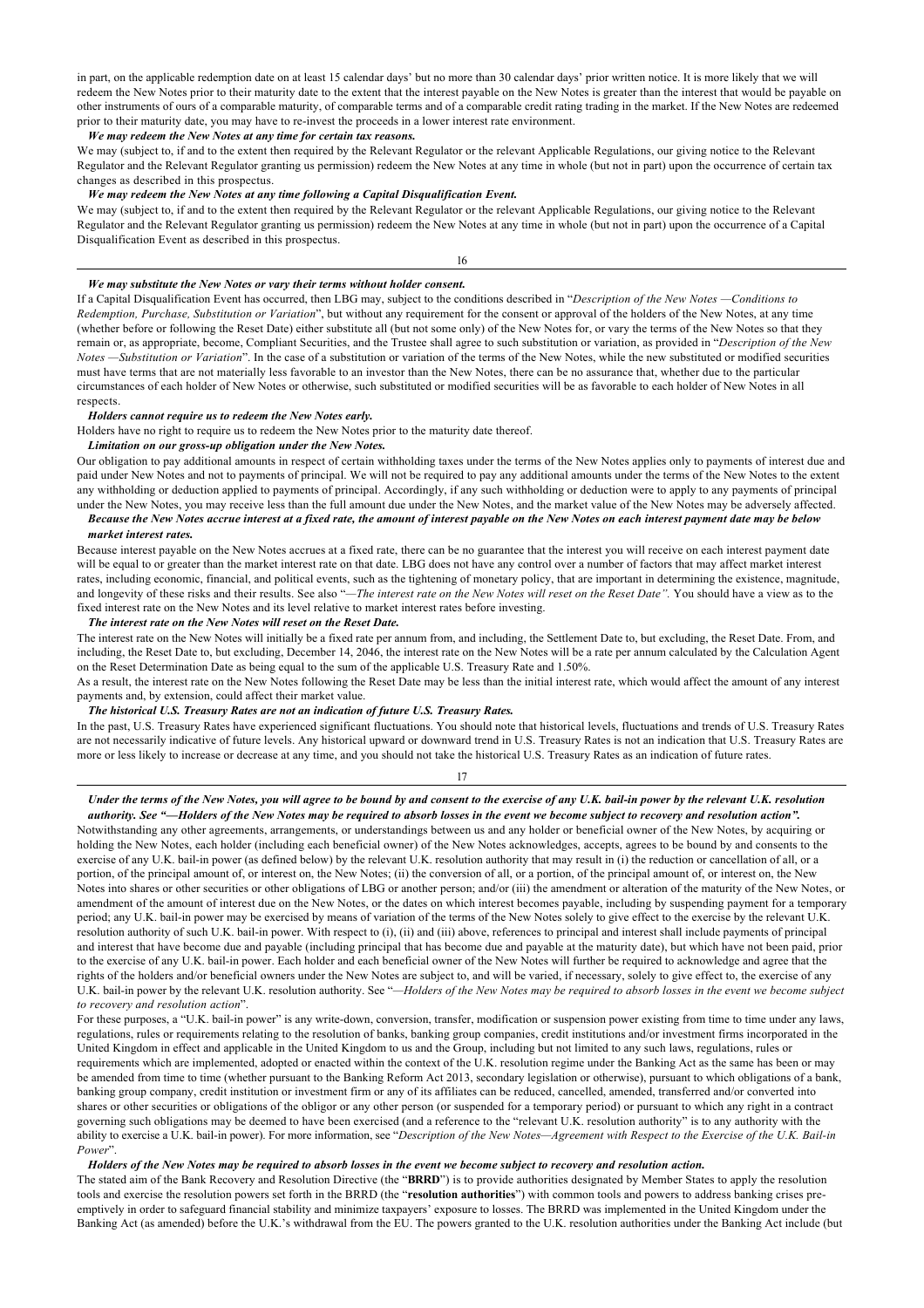are not limited to) (i) a "write-down and conversion power" relating to Tier 1 and Tier 2 capital instruments (including the New Notes) and (ii) a "bail-in" power relating to eligible liabilities (including the New Notes). Such powers give resolution authorities the ability to write down or write off all or a portion of the claims of certain unsecured creditors of a failing institution or group and/or to convert certain debt claims into another security, including ordinary shares of the surviving Group entity, if any, which ordinary shares may also be subject to write-down or write-off.

The write-down and conversion power may be used prior to resolution and for these purposes the point of nonviability will be the point at which the relevant U.K. resolution authority determines that LBG or a member of its group meets the conditions for resolution (but no resolution action has yet been taken) or that the relevant entity will no longer be viable unless the relevant capital instruments are written down or converted or the relevant entity requires extraordinary public support, without which the relevant U.K. resolution authority determines that the

18

relevant entity would no longer be viable. The conditions for use of the bail-in power are, in summary, that (i) the regulator determines that the bank is failing or likely to fail, (ii) having regard to timing and other relevant circumstances, it is not reasonably likely that (ignoring the stabilization powers) action will be taken by or in respect of the bank to avoid the failure of the bank, (iii) the relevant U.K. resolution authority determines that it is necessary having regard to the public interest to exercise the bail-in power in the advancement of one of the statutory objectives of resolution and (iv) that one or more of those objectives would not be met to the same extent by the winding up of the bank. The Banking Act contains certain other limited safeguards for creditors in specific circumstances which (a) in the case of the write-down and conversion power, may provide compensation to holders of the relevant capital instruments via the issue or transfer of ordinary shares or other equity securities of the bank or its parent undertaking in certain circumstances and (b) in the case of senior creditors, aim to ensure that they do not incur greater losses than they would have incurred had the relevant financial institution been wound up under normal insolvency proceedings. As the parent company of U.K. banks, we are subject to the "Special Resolution Regime" under the Banking Act, that gives wide powers in respect of U.K. banks and their parent and other group companies to HM Treasury, the Bank of England (including the Prudential Regulation Authority (the "**PRA**")), and the Financial Conduct Authority (the "**FCA**") in circumstances where a U.K. bank has encountered or is likely to encounter financial difficulties.

It is possible that the exercise of other powers under the Banking Act, to resolve failing banks in the United Kingdom and give the authorities powers to override events of default or termination rights that might be invoked as a result of the exercise of the resolution powers, could have a material adverse effect on the rights of holders of the New Notes and/or a material adverse effect on the price of the New Notes. The Banking Act also gives the Bank of England the power to override, vary or impose contractual obligations between a U.K. bank, its holding company and its group undertakings for reasonable consideration, in order to enable any transferee or successor bank to operate effectively. There is also power for the U.K. Treasury to amend the law (excluding provisions made by or under the Banking Act) for the purpose of enabling it to use the regime powers effectively, potentially with retrospective effect.

In addition, the Banking Act may be further amended and/or other legislation may be introduced in the United Kingdom to amend the resolution regime that would apply in the event of a bank failure or to provide regulators with other resolution powers.

Finally, the determination that all or part of the principal amount of the New Notes will be subject to bail-in is likely to be inherently unpredictable and may depend on a number of factors which may be outside of our control. This determination will also be made by the relevant U.K. resolution authority and there may be many factors, including factors not directly related to us or the Group, which could result in such a determination. Because of this inherent uncertainty, it will be difficult to predict when, if at all, the exercise of a U.K. bail-in power may occur which would result in a principal write-off or conversion to other securities, including equity. Moreover, as the criteria that the relevant U.K. resolution authority will be obliged to consider in exercising any U.K. bail-in power provide it with considerable discretion, holders of the New Notes may not be able to refer to publicly available criteria in order to anticipate a potential exercise of any such power and consequently its potential effect on us, the Group and the New Notes. Potential investors in the New Notes should consider the risk that a holder may lose all of its investment, including the principal amount plus any accrued interest, if such statutory loss absorption measures are acted upon. Holders of New Notes may have limited rights or no rights to challenge any decision of the relevant U.K. resolution authority to exercise the U.K. bail-in power or to have that decision reviewed by a judicial or administrative process or otherwise.

Accordingly, trading behavior in respect of the New Notes is not necessarily expected to follow the trading behavior associated with other types of securities that are not subject to such recovery and resolution powers. Potential investors in the New Notes should consider the risk that a holder of the New Notes may lose all of its investment, including the principal amount plus any accrued and unpaid interest, if such statutory loss absorption measures are acted upon or that the New Notes may be converted into ordinary shares. Further, the introduction or amendment of such recovery and resolution powers, and/or any implication or anticipation that they may be used, may have a significant adverse effect on the market price of the New Notes, even if such powers are not used.

19

#### *Your rights may be limited in respect of the exercise of the U.K. bail-in power by the relevant U.K. resolution authority.*

There may be limited protections, if any, that will be available to holders of securities subject to the U.K. bail-in power (including the New Notes) and to the broader resolution powers of the relevant U.K. resolution authority. For example, although under the Banking Act the Bank of England's resolution instrument with respect to the exercise of the bail-in tool must set out the provisions allowing for securities to be transferred, cancelled or modified (or any combination of these), the resolution instrument may make any other provision that the Bank of England considers to be appropriate in exercising its specific powers. Such other provisions are expected to be specific and tailored to the circumstances that have led to the exercise of the bail-in tool under the Banking Act and there is uncertainty as to the extent to which usual processes or procedures under English law will be available to holders of securities (including the New Notes). Accordingly, you may have limited or circumscribed rights to challenge any decision of the Bank of England or other relevant U.K. resolution authority to exercise its U.K. bail-in power.

#### *Other powers contemplated by the Banking Act may affect your rights under, and the value of your investment in, the New Notes.*

In addition to the capital instruments write-down and conversion power and the bail-in tool, the Banking Act includes powers to (a) transfer all or some of the securities issued by a U.K. bank or its parent, or all or some of the property, rights and liabilities of a U.K. bank or its parent (which would include the New Notes), to a commercial purchaser or, in the case of securities, into temporary public ownership (to HM Treasury or an HM Treasury nominee), or, in the case of property, rights or liabilities, to a bridge bank (an entity owned by the Bank of England); (b) together with another resolution tool only, transfer impaired or problem assets to one or more publicly owned asset management vehicles to allow them to be managed with a view to maximizing their value through eventual sale or orderly wind-down; (c) override any default provisions, contracts or other agreements, including provisions that would otherwise allow a party to terminate a contract or accelerate the payment of an obligation; (d) commence certain insolvency procedures in relation to a U.K. bank; and (e) override, vary or impose contractual obligations, for reasonable consideration, between a U.K. bank or its parent and its group undertakings (including undertakings which have ceased to be members of the group), in order to enable any transferee or successor bank of the U.K. bank to operate effectively. The Banking Act also gives power to HM Treasury to make further amendments to the law for the purpose of enabling it to use these powers effectively, potentially with retrospective effect.

The powers set out in the Banking Act could affect how credit institutions (and their parent companies) and investment firms are managed as well as, in certain circumstances, the rights of creditors. Accordingly, the taking of any actions contemplated by the Banking Act may affect your rights under the New Notes, and the value of your New Notes may be affected by the exercise of any such powers or threat thereof.

### *The circumstances under which the relevant U.K. resolution authority would exercise its U.K. bail-in power or other resolution tools under the Banking Act or future legislative or regulatory proposals are uncertain, which may affect the value of your New Notes.*

There remains significant uncertainty regarding the ultimate nature and scope of the resolution powers under the Banking Act (and such significant uncertainty may exist with respect to any other resolution powers or tools enacted under future legislative or regulatory proposals), as well as the manner in which such powers would affect us and our securities (including the New Notes) if such powers were exercised. For example, although the exercise of the capital instruments write-down and conversion power and certain other resolution tools under the Banking Act are subject to certain pre-conditions thereunder, there remains uncertainty regarding the specific factors (including, but not limited to, factors outside our control or not directly related to us) which the Bank of England would consider in deciding whether to exercise such powers with respect to us or our securities. In particular, because the Banking Act allows for the Bank of England to exercise its discretion in choosing which resolution tool or tools to apply, it will be difficult to predict whether the exercise of the Bank of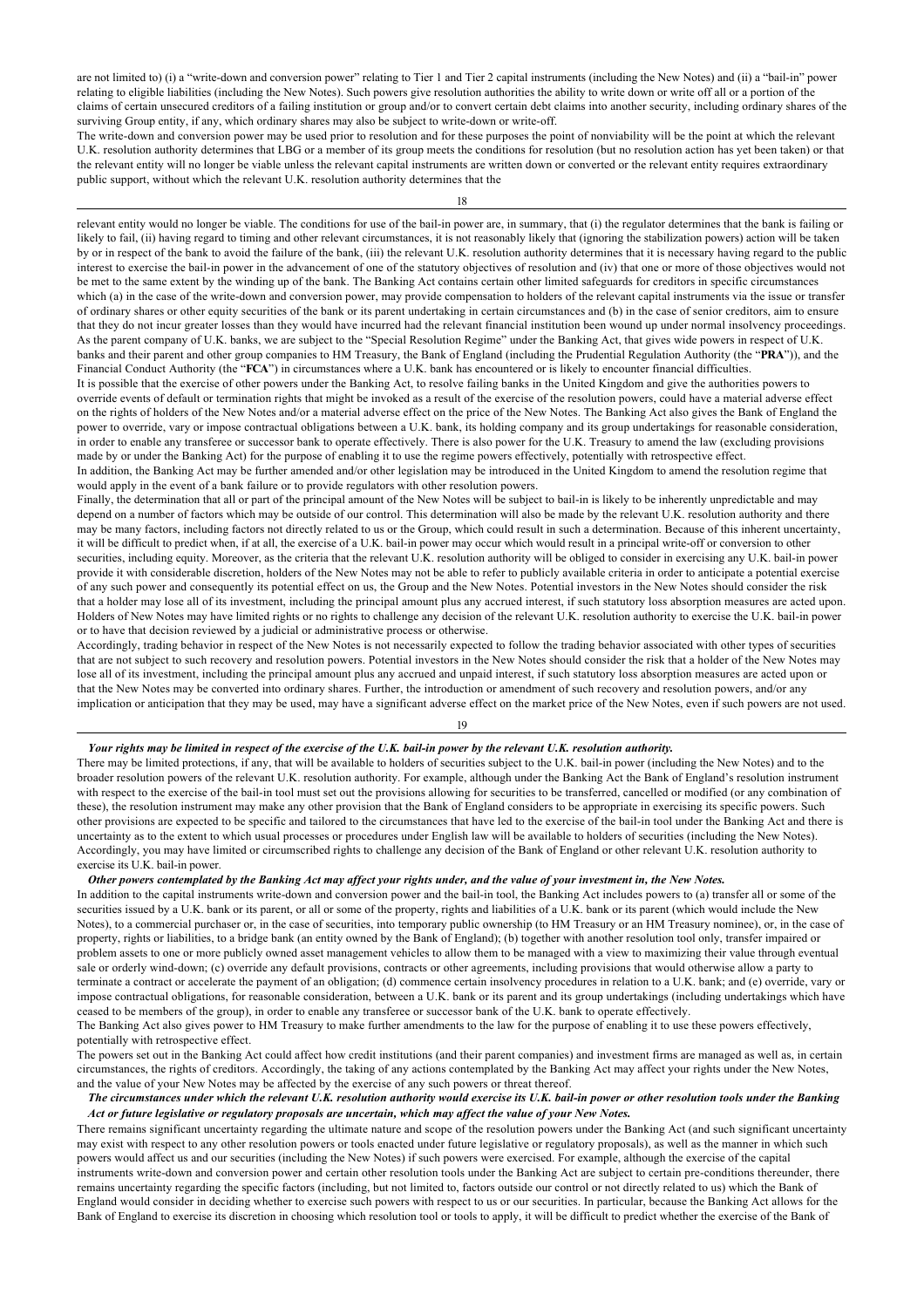England's resolution powers will result in a principal write-off or conversion to equity. You may not be able to refer to publicly available criteria in order to anticipate a potential exercise of any such resolution powers and consequently its potential effect on us or the New Notes.

20

Accordingly, it is not yet possible to assess the full impact of the exercise of the U.K. bail-in power pursuant to the Banking Act or otherwise on us, and there can be no assurance that the taking of any actions contemplated therein would not adversely affect your rights, the price or value of your investment in the New Notes and/or our ability to satisfy our obligations under the New Notes.

## *The New Notes may not be a suitable investment for investors.*

An investor should reach a decision to invest in the New Notes after carefully considering, in conjunction with his or her advisors, the suitability of the New Notes in light of his or her investment objectives and the other information set out in this prospectus. The issue price, interest rate and yield to maturity of the New Notes are expected to reflect the additional risks borne by investors in the New Notes when compared to those of Senior Creditors and bank depositors. Neither LBG nor the Dealer Managers make any recommendation as to whether the New Notes are a suitable investment for any person. See *"Important Information—MiFID II product governance / Professional investors and ECPs only target market," "Important Information—PRIIPS Regulation / Prohibition of sales to EEA retail investors" and "Important Information— U.K. PRIIPs Regulation / Prohibition of sales to U.K. retail investors."*

## *There is no limit on the amount or type of further securities or indebtedness that LBG may issue or incur.*

There is no restriction on the amount of securities or other liabilities that LBG may issue or incur and which rank senior to, or *pari passu* with, the New Notes. The issue of any such securities or the incurrence of any such other liabilities may reduce the amount (if any) recoverable by holders of the New Notes on a winding up of LBG and may limit LBG's ability to meet its obligations under the New Notes. In addition, the New Notes do not contain any restriction on LBG's ability to issue securities that may have preferential rights similar to those of the New Notes or securities having similar or different provisions. *The New Notes are obligations exclusively of LBG and LBG is structurally subordinated to the creditors of its subsidiaries.*

The New Notes are obligations exclusively of LBG. LBG is a holding company and conducts substantially all of its operations through its subsidiaries. LBG's subsidiaries are separate and distinct legal entities, and have no obligation to pay any amounts due or to provide LBG with funds to meet any of LBG's payment obligations. LBG's rights to participate in the assets of any subsidiary if such subsidiary is liquidated will be subject to the prior claims of such subsidiary's creditors and any preference shareholders, except in the limited circumstance where LBG is a creditor with claims that are recognized to be ranked ahead of or pari passu with such claims. Accordingly, if one of LBG's subsidiaries were to be wound up, liquidated or dissolved, (i) the holders of the New Notes would have no right to proceed against the assets of such subsidiary, and (ii) the liquidator of such subsidiary would first apply the assets of such subsidiary to settle the claims of the creditors of such subsidiary, including holders (which may include LBG) of any preference shares and other tier 1 capital instruments of such other subsidiary, before LBG, to the extent LBG is an ordinary shareholder of such other subsidiary and would be entitled to receive any distributions from such other subsidiary.

## *The New Notes are not bank deposits and are not insured or guaranteed by the Federal Deposit Insurance Corporation, the Deposit Insurance Fund, or any other government agency.*

The New Notes are our obligations but are not bank deposits. In the event of our insolvency, the New Notes will rank equally with our other unsecured, subordinated obligations and will not have the benefit of any insurance or guarantee of the Federal Deposit Insurance Corporation, The Deposit Insurance Fund, the U.K. Financial Services Compensation Scheme or any other government agency. Moreover, the Issuer is not a member institution of the Canada Deposit Insurance Corporation, and the liability incurred by the Issuer through the issuance of the New Notes is not a deposit in Canada. The Issuer is not regulated as a financial institution in Canada.

21

## *Changes in law may adversely affect the rights of holders of the New Notes or may adversely affect the Group's business, financial performance and capital plans.*

Any changes in law or regulations after the date hereof that trigger a Capital Disqualification Event or a Tax Event would entitle LBG, at its option, to redeem the New Notes, in whole but not in part, as described in more detail under "*Description of the New Notes—Redemption due to a Capital Disqualification Event*" and "*Description of the New Notes—Tax Redemption*". See also "*—We may redeem the New Notes at any time for certain tax reasons*" and "*—We may redeem the New Notes at any time following a Capital Disqualification Event*".

## *Holders of the New Notes may find it difficult to enforce civil liabilities against LBG or LBG's directors or officers.*

LBG is incorporated as a public limited company and is registered in Scotland and LBG's directors and officers reside outside of the United States. In addition, all or a substantial portion of LBG's assets are located outside of the United States. As a result, it may be difficult for holders of the New Notes to effect service of process within the United States on such persons or to enforce judgments against them, including in any action based on civil liabilities under the U.S. federal securities laws.

*Investors should be aware that the materialization of any of the above risks (including those risks incorporated herein by reference) may adversely affect the value of the New Notes.*

22

## **USE OF PROCEEDS AND RATIONALE OF THE EXCHANGE OFFER**

LBG will not receive any cash proceeds from the issuance of the New Notes.

From January 1, 2022, LBG will update the regulatory classification of its preference shares to classify any remaining outstanding preference shares as ineligible for regulatory capital purposes. The legal ranking of the U.S. dollar preference shares will remain unchanged.

This update to the future regulatory classification follows the 'Dear CFO' letter sent by the Prudential Regulation Authority to all major U.K. deposit takers dated November 16, 2020 requesting all firms to take steps to remediate the prudential treatment of legacy instruments. The Group's updated capital instruments report as at December 31, 2021 will be published in February 2022 together with the Group's full year results for 2021. The Group reserves the right to review such classification in the future, to the extent permitted by applicable law and regulation.

LBG is also undertaking the Exchange Offer in order to provide the holders of the Existing Securities with an opportunity to exchange their Existing Securities for the relevant Total Exchange Consideration consisting of New Notes and, where applicable, a Cash Consideration Amount. The voluntary Exchange Offer is part of the Group's continuous review and management of its outstanding capital base, maintaining a prudent approach to the management of the Group's capital position. Preference Shares which are not validly exchanged and accepted for purchase pursuant to the Exchange Offer will remain outstanding after completion of the Exchange Offer and shall remain subject to their existing terms and conditions.

LBG has launched, separately and concurrently with the launch of the Exchange Offer, a liability management exercise in respect of three series of sterling preference shares issued by LBG.

 $23$ 

## **CAPITALIZATION OF THE GROUP**

The Group's capitalization and indebtedness as at September 30, 2021 is set out in the report on Form 6-K filed with the SEC on October 28, 2021, which is incorporated by reference herein.

The New Notes will be exchanged for Existing Securities as described in this prospectus. Accordingly, the completion of the Exchange Offer will not generate any proceeds to LBG. In accordance with IFRS, the Existing Securities (including the Preference Shares), are classified as debt and are included as subordinated liabilities in LBG's capitalization and indebtedness table as at September 30, 2021, which is incorporated by reference herein. The New Notes will also be classified as debt and included as subordinated liabilities.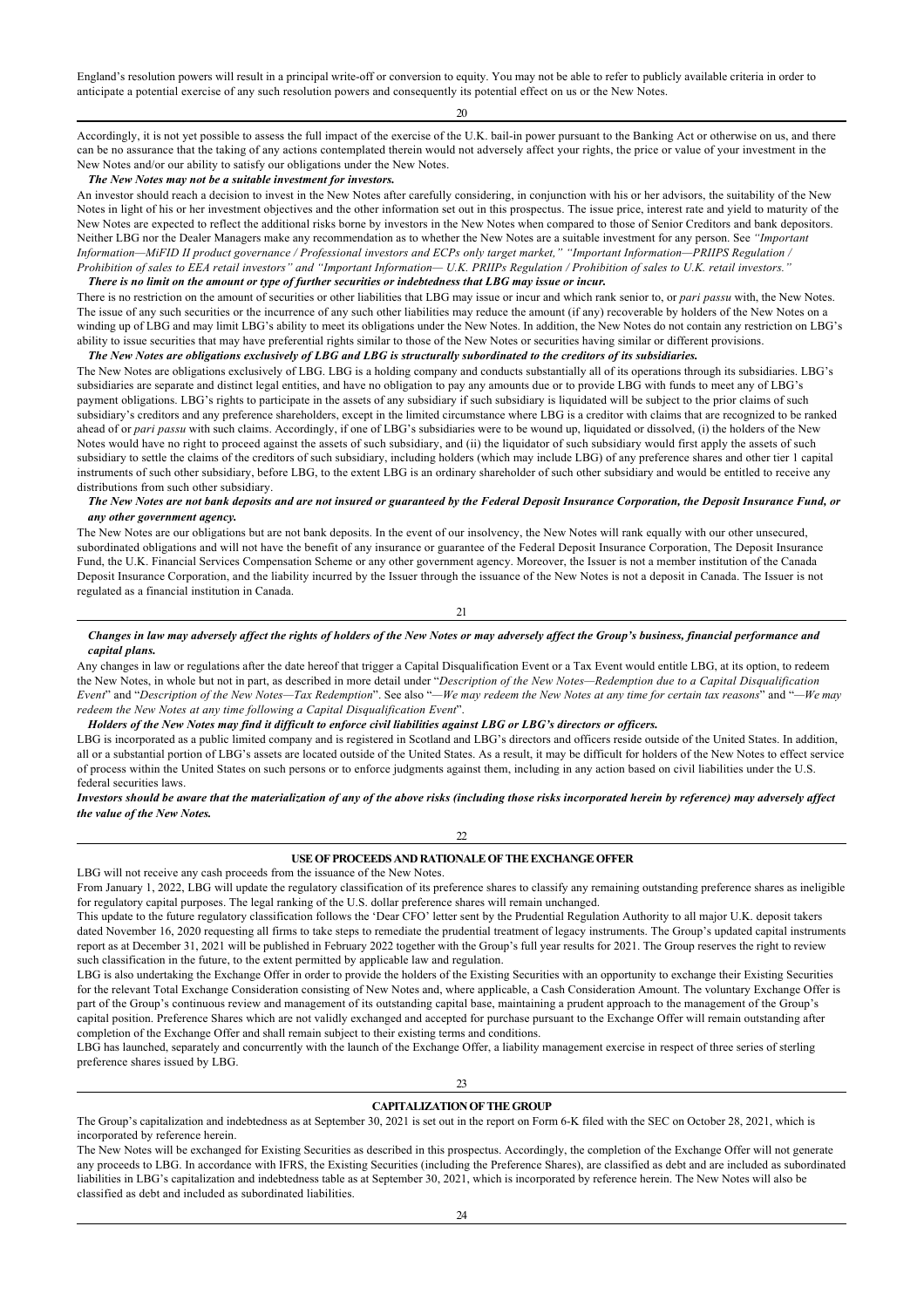## **MARKET INFORMATION AND DIVIDEND POLICY**

The Ordinary Shares of LBG are listed and traded on the London Stock Exchange under the symbol "LLOY.L". The prices for shares as quoted in the official list of the London Stock Exchange are in sterling. The following table shows the reported high and low closing prices for the ordinary shares on the London Stock Exchange. This information has been extracted from publicly available documents from various sources, including officially prepared materials from the London Stock Exchange, and has not been prepared or independently verified by LBG.

| $\sim$<br>$\mathbf{r}$ $\mathbf{r}$ | <b>Price per Ordinary Share</b><br>High | Low   |
|-------------------------------------|-----------------------------------------|-------|
|                                     | (in pence)                              |       |
| <b>Annual prices:</b>               |                                         |       |
| 2020                                | 63.71                                   | 23.98 |
| 2019                                | 67.25                                   | 48.58 |
| 2018                                | 72.12                                   | 50.03 |
| 2017                                | 73.10                                   | 62.20 |
| 2016                                | 73.74                                   | 47.55 |
| <b>Quarterly prices:</b>            |                                         |       |
| 2021                                |                                         |       |
| Third quarter                       | 47.71                                   | 42.41 |
| Second quarter                      | 50.00                                   | 41.62 |
| First quarter                       | 43.10                                   | 33.00 |
| 2020                                |                                         |       |
| Fourth quarter                      | 39.50                                   | 26.53 |
| Third quarter                       | 31.85                                   | 23.98 |
| Second quarter                      | 36.88                                   | 27.73 |
| First quarter                       | 63.71                                   | 30.57 |
| 2019                                |                                         |       |
| Fourth quarter                      | 67.25                                   | 50.70 |
| Third quarter                       | 58.26                                   | 48.58 |
| <b>Monthly prices:</b>              |                                         |       |
| October 2021                        | 50.22                                   | 44.80 |
| September 2021                      | 46.57                                   | 42.41 |
| August 2021                         | 47.31                                   | 43.76 |
| <b>July 2021</b>                    | 47.71                                   | 43.50 |
| June 2021                           | 50.00                                   | 46.43 |
| May 2021                            | 49.91                                   | 45.05 |

On November 8, 2021, the closing price of Ordinary Shares on the London Stock Exchange was 49.16 pence, equivalent to \$0.67 per Ordinary Share translated at the Bloomberg Generic Composite Rate of £1.00 = \$1.356.

Since November 27, 2001, LBG's American Depositary Shares representing LBG's Ordinary Shares ("**LBG ADSs**") have been listed on the New York Stock Exchange under the symbol "LYG". Each such LBG ADS represents four Ordinary Shares.

The following table shows the reported high and low closing prices for LBG ADSs on the New York Stock Exchange.

|                                                                                               | Price per LBG ADS |      |
|-----------------------------------------------------------------------------------------------|-------------------|------|
|                                                                                               | <b>High</b>       | Low  |
|                                                                                               | (in U.S. dollars) |      |
| <b>Annual prices:</b>                                                                         |                   |      |
| 2020                                                                                          | 3.34              | 1.18 |
| 2019                                                                                          | 3.57              | 2.31 |
| 2018                                                                                          | 4.19              | 2.48 |
| 2017                                                                                          | 3.86              | 3.17 |
| 2016                                                                                          | 4.40              | 2.55 |
| <b>Quarterly prices:</b>                                                                      |                   |      |
| 2021                                                                                          |                   |      |
| Third quarter                                                                                 | 2.60              | 2.27 |
| Second quarter                                                                                | 2.83              | 2.28 |
| First quarter                                                                                 | 2.33              | 1.76 |
| 2020                                                                                          |                   |      |
| Fourth quarter                                                                                | 2.09              | 1.31 |
| Third quarter                                                                                 | 1.54              | 1.18 |
| Second quarter                                                                                | 1.85              | 1.29 |
| First quarter                                                                                 | 3.34              | 1.34 |
| 2020                                                                                          |                   |      |
| Fourth quarter                                                                                | 3.57              | 2.44 |
| Third quarter                                                                                 | 2.89              | 2.31 |
| <b>Monthly prices:</b>                                                                        |                   |      |
| October 2021                                                                                  | 2.72              | 2.40 |
| September 2021                                                                                | 2.48              | 2.27 |
| August 2021                                                                                   | 2.60              | 2.35 |
| <b>July 2021</b>                                                                              | 2.59              | 2.33 |
| June 2021                                                                                     | 2.83              | 2.53 |
| May 2021                                                                                      | 2.83              | 2.49 |
| On November 8, 2021, the closing price of LBG ADSs on the New York Stock Exchange was \$2.61. |                   |      |

**Dividend Policy**

For information on the LBG's ability to pay dividends, see our Annual Report on Form 20-F for the fiscal year ended December 31, 2020 under the heading "Dividends".

### **Existing Securities**

The ADSs, the Preference Shares and the Series 1 Existing Subordinated Notes are admitted to the Official List of the U.K. Financial Conduct Authority and are traded on the London Stock Exchange's Regulated Market. The Series 2 Existing Subordinated Notes and the Series 3 Existing Subordinated Notes are traded on the New York Stock Exchange.

The high and low quoted sales prices for the Existing Securities for each quarter during the past two years are as follows: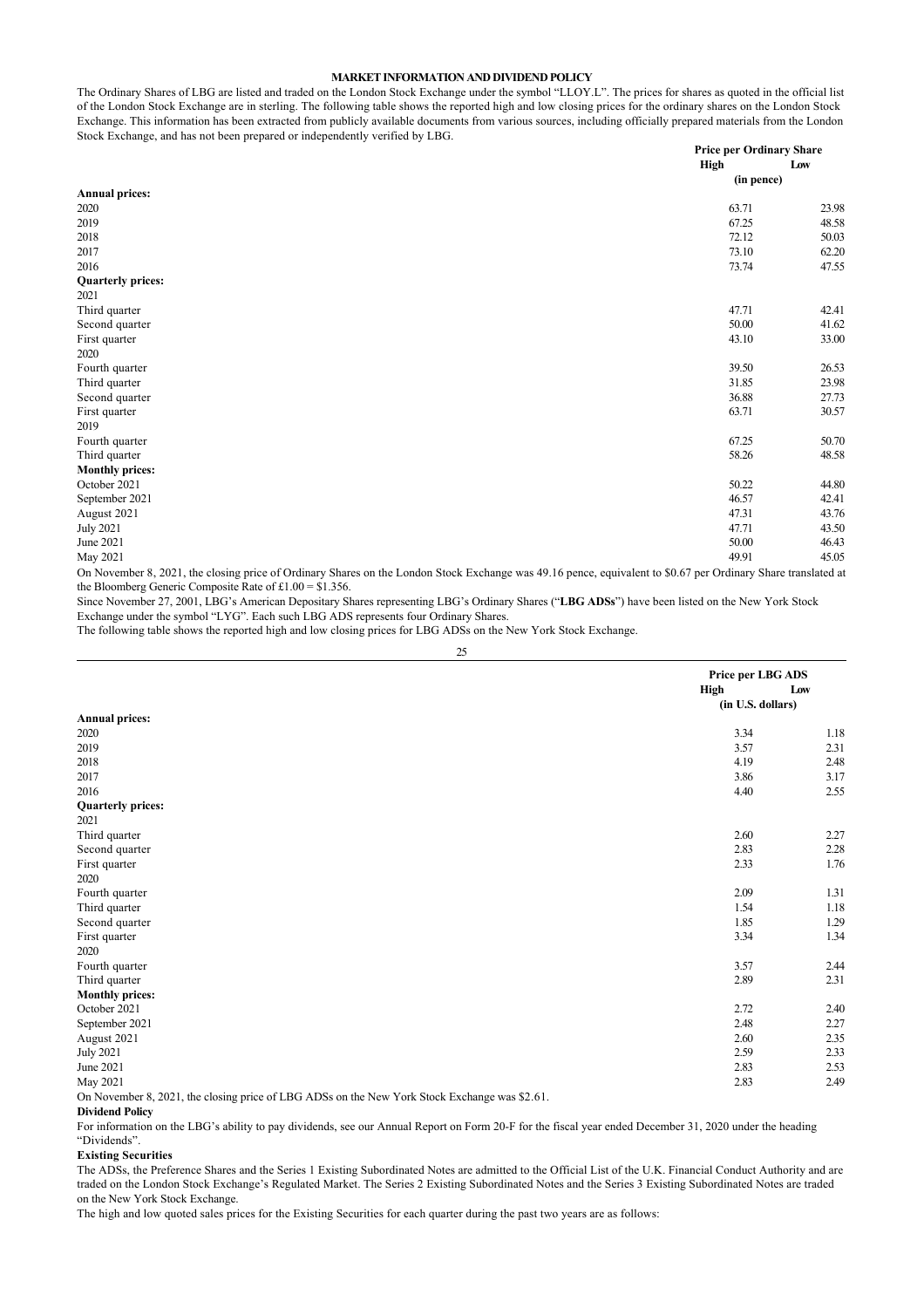|                                                                                                                                                                                                                                                                                                                                                                                                                                                                                                                                                                                                                    |                    |     |                                         |               |         |                                                                                                                                                                                                                                                                                                                                                                                                                         |                                                                                                       | 26  |                              |     |     |                       |     |                                                     |     |                            |     |         |
|--------------------------------------------------------------------------------------------------------------------------------------------------------------------------------------------------------------------------------------------------------------------------------------------------------------------------------------------------------------------------------------------------------------------------------------------------------------------------------------------------------------------------------------------------------------------------------------------------------------------|--------------------|-----|-----------------------------------------|---------------|---------|-------------------------------------------------------------------------------------------------------------------------------------------------------------------------------------------------------------------------------------------------------------------------------------------------------------------------------------------------------------------------------------------------------------------------|-------------------------------------------------------------------------------------------------------|-----|------------------------------|-----|-----|-----------------------|-----|-----------------------------------------------------|-----|----------------------------|-----|---------|
|                                                                                                                                                                                                                                                                                                                                                                                                                                                                                                                                                                                                                    | Q3 2019<br>Q4 2019 |     |                                         |               | O1 2020 |                                                                                                                                                                                                                                                                                                                                                                                                                         |                                                                                                       |     | Trading Price <sup>(1)</sup> |     |     |                       |     | O1 2021                                             |     |                            |     | O3 2021 |
|                                                                                                                                                                                                                                                                                                                                                                                                                                                                                                                                                                                                                    | Max                | Min | Max                                     | Min           | Max     | Min                                                                                                                                                                                                                                                                                                                                                                                                                     | <b>O2 2020</b><br>Max                                                                                 | Min | O3 2020<br>Max               | Min | Max | <b>O4 2020</b><br>Min | Max | Min                                                 | Max | O <sub>2</sub> 2021<br>Min | Max | Min     |
| Series 1                                                                                                                                                                                                                                                                                                                                                                                                                                                                                                                                                                                                           |                    |     |                                         |               |         |                                                                                                                                                                                                                                                                                                                                                                                                                         |                                                                                                       |     |                              |     |     |                       |     |                                                     |     |                            |     |         |
| Preference<br>Shares<br>Series 2                                                                                                                                                                                                                                                                                                                                                                                                                                                                                                                                                                                   |                    |     |                                         |               |         | 105.635 103.838 117.000 105.155 121.139 102.744 109.179 103.160 116.173 108.600 124.343 115.649 125.899 123.823 136.167 125.000 141.097 135.887                                                                                                                                                                                                                                                                         |                                                                                                       |     |                              |     |     |                       |     |                                                     |     |                            |     |         |
| Preference<br>Shares<br>Series 1<br>Existing                                                                                                                                                                                                                                                                                                                                                                                                                                                                                                                                                                       |                    |     |                                         |               |         | 107.432 105.409 120.055 106.883 124.990 107.624 113.060 107.958 119.042 112.659 127.344 118.668 128.932 126.984 139.341 128.585 144.958 138.909                                                                                                                                                                                                                                                                         |                                                                                                       |     |                              |     |     |                       |     |                                                     |     |                            |     |         |
| Subordinated<br>Notes<br>Series 2<br>Existing                                                                                                                                                                                                                                                                                                                                                                                                                                                                                                                                                                      |                    |     |                                         |               |         | 124.497 116.914 127.744 120.452 146.394 102.871 134.423 114.108 138.384 132.683 137.860 131.116 137.352 128.625 133.944 129.488 137.537 131.978                                                                                                                                                                                                                                                                         |                                                                                                       |     |                              |     |     |                       |     |                                                     |     |                            |     |         |
| Subordinated<br>Notes<br>Series 3<br>Existing<br>Subordinated                                                                                                                                                                                                                                                                                                                                                                                                                                                                                                                                                      |                    |     | 105.593 103.589 107.050 104.483 110.592 |               |         |                                                                                                                                                                                                                                                                                                                                                                                                                         | 94.846 110.212 96.262 110.542 108.477 112.000 108.735 112.458 110.683 111.413 110.479 111.010 109.752 |     |                              |     |     |                       |     |                                                     |     |                            |     |         |
| Notes                                                                                                                                                                                                                                                                                                                                                                                                                                                                                                                                                                                                              |                    |     | 105.758 103.429 108.520 104.768 111.894 |               |         | 91.723                                                                                                                                                                                                                                                                                                                                                                                                                  | 111.879 95.863 113.285 109.319 114.502 110.018 114.653 111.417 112.866 111.310 113.159 111.570        |     |                              |     |     |                       |     |                                                     |     |                            |     |         |
| (1)                                                                                                                                                                                                                                                                                                                                                                                                                                                                                                                                                                                                                |                    |     | Subordinated Notes.                     |               |         | Reflects, for the periods indicated, the high and low sales prices per security as reported by Composite Bloomberg Bond Trader (CBBT) in<br>relation to the Series 1 Preference Shares and Series 2 Preference Shares, Bloomberg Valuation Service (BVAL) in relation to the Series 1<br>Existing Subordinated Notes and Benchmark (BMRK) in relation to the Series 2 Existing Subordinated Notes and Series 3 Existing |                                                                                                       |     |                              |     |     |                       |     |                                                     |     |                            |     |         |
|                                                                                                                                                                                                                                                                                                                                                                                                                                                                                                                                                                                                                    |                    |     |                                         |               |         |                                                                                                                                                                                                                                                                                                                                                                                                                         |                                                                                                       | 27  |                              |     |     |                       |     |                                                     |     |                            |     |         |
| circumstances in which withdrawal is permitted) withdraw their instruction to participate in, the Exchange Offer.<br>The times and dates below are subject, where applicable, to the right of the Offeror to extend, re-open, amend, limit, terminate or withdraw the Exchange<br>Offer, subject to applicable law. Accordingly, the actual timetable may differ significantly from the expected timetable set out below. If any of the above times<br>and/or dates change, the revised time and/or date will be notified by announcement as soon as reasonably practicable.<br>Commencement of the Exchange Offer |                    |     |                                         | <b>Events</b> |         |                                                                                                                                                                                                                                                                                                                                                                                                                         |                                                                                                       |     |                              |     |     |                       |     | <b>Dates and Times</b>                              |     |                            |     |         |
| Exchange Offer announced. Prospectus made available to holders of Existing<br>Securities.                                                                                                                                                                                                                                                                                                                                                                                                                                                                                                                          |                    |     |                                         |               |         |                                                                                                                                                                                                                                                                                                                                                                                                                         |                                                                                                       |     | November $10,2021$           |     |     |                       |     |                                                     |     |                            |     |         |
| <b>Price Determination Date / Pricing Time</b>                                                                                                                                                                                                                                                                                                                                                                                                                                                                                                                                                                     |                    |     |                                         |               |         |                                                                                                                                                                                                                                                                                                                                                                                                                         |                                                                                                       |     |                              |     |     |                       |     |                                                     |     |                            |     |         |
| The date and time when the Total Exchange Consideration applicable to each<br>Series of Existing Securities and the interest rate on the New Notes are<br>determined.                                                                                                                                                                                                                                                                                                                                                                                                                                              |                    |     |                                         |               |         |                                                                                                                                                                                                                                                                                                                                                                                                                         |                                                                                                       |     |                              |     |     |                       |     | 10:00 a.m., New York City time, on December 7, 2021 |     |                            |     |         |
| <b>Announcement of Pricing</b>                                                                                                                                                                                                                                                                                                                                                                                                                                                                                                                                                                                     |                    |     |                                         |               |         |                                                                                                                                                                                                                                                                                                                                                                                                                         |                                                                                                       |     |                              |     |     |                       |     |                                                     |     |                            |     |         |
| Announcement of the Total Exchange Consideration applicable to each Series Promptly after the Pricing Time<br>of Existing Securities and the interest rate on the New Notes.                                                                                                                                                                                                                                                                                                                                                                                                                                       |                    |     |                                         |               |         |                                                                                                                                                                                                                                                                                                                                                                                                                         |                                                                                                       |     |                              |     |     |                       |     |                                                     |     |                            |     |         |
| <b>Withdrawal Deadline</b>                                                                                                                                                                                                                                                                                                                                                                                                                                                                                                                                                                                         |                    |     |                                         |               |         |                                                                                                                                                                                                                                                                                                                                                                                                                         |                                                                                                       |     |                              |     |     |                       |     |                                                     |     |                            |     |         |
| The deadline for holders to validly withdraw tenders of Existing Securities.                                                                                                                                                                                                                                                                                                                                                                                                                                                                                                                                       |                    |     |                                         |               |         |                                                                                                                                                                                                                                                                                                                                                                                                                         |                                                                                                       |     |                              |     |     |                       |     | 11:59 p.m., New York City time, on December 9, 2021 |     |                            |     |         |
| <b>Expiration Deadline</b>                                                                                                                                                                                                                                                                                                                                                                                                                                                                                                                                                                                         |                    |     |                                         |               |         |                                                                                                                                                                                                                                                                                                                                                                                                                         |                                                                                                       |     |                              |     |     |                       |     |                                                     |     |                            |     |         |
| The deadline for receipt of all Exchange Instructions.                                                                                                                                                                                                                                                                                                                                                                                                                                                                                                                                                             |                    |     |                                         |               |         |                                                                                                                                                                                                                                                                                                                                                                                                                         |                                                                                                       |     |                              |     |     |                       |     | 11:59 p.m., New York City time, on December 9, 2021 |     |                            |     |         |
| Announcement of Exchange Offer Results                                                                                                                                                                                                                                                                                                                                                                                                                                                                                                                                                                             |                    |     |                                         |               |         |                                                                                                                                                                                                                                                                                                                                                                                                                         |                                                                                                       |     |                              |     |     |                       |     |                                                     |     |                            |     |         |
| Announcement of (i) the aggregate principal amounts of each series of Existing December 10, 2021<br>Securities which LBG will be accepting for exchange; (ii) in the case of the<br>Capped Offer, whether tenders of each series of Existing Securities are to be<br>accepted in full (if at all) or on a <i>pro rata</i> basis and, where accepted on a <i>pro</i><br><i>rata</i> basis, the extent to which such tenders will be scaled; (iii) the aggregate<br>principal amount of New Notes to be issued in the Exchange Offer; and (iv) the<br>Settlement Date.                                               |                    |     |                                         |               |         |                                                                                                                                                                                                                                                                                                                                                                                                                         |                                                                                                       |     |                              |     |     |                       |     |                                                     |     |                            |     |         |
|                                                                                                                                                                                                                                                                                                                                                                                                                                                                                                                                                                                                                    |                    |     |                                         |               |         |                                                                                                                                                                                                                                                                                                                                                                                                                         |                                                                                                       | 28  |                              |     |     |                       |     |                                                     |     |                            |     |         |

*Settlement Date*

**Events Dates and Times**

Settlement Date of the Exchange Offer, including delivery of the New Notes plus the cash payment for any Cash Consideration Amount (where applicable), any accrued and unpaid dividend (in the case of the Preference Shares) or interest (in the case of the Existing Subordinated Notes), and including, if applicable, cash amounts in lieu of any fractional New Notes in exchange for Existing Securities accepted in the Exchange Offer. Expected on December 14, 2021

Unless stated otherwise, announcements in connection with the Exchange Offer will be made (i) by the issuance of a press release to a recognized financial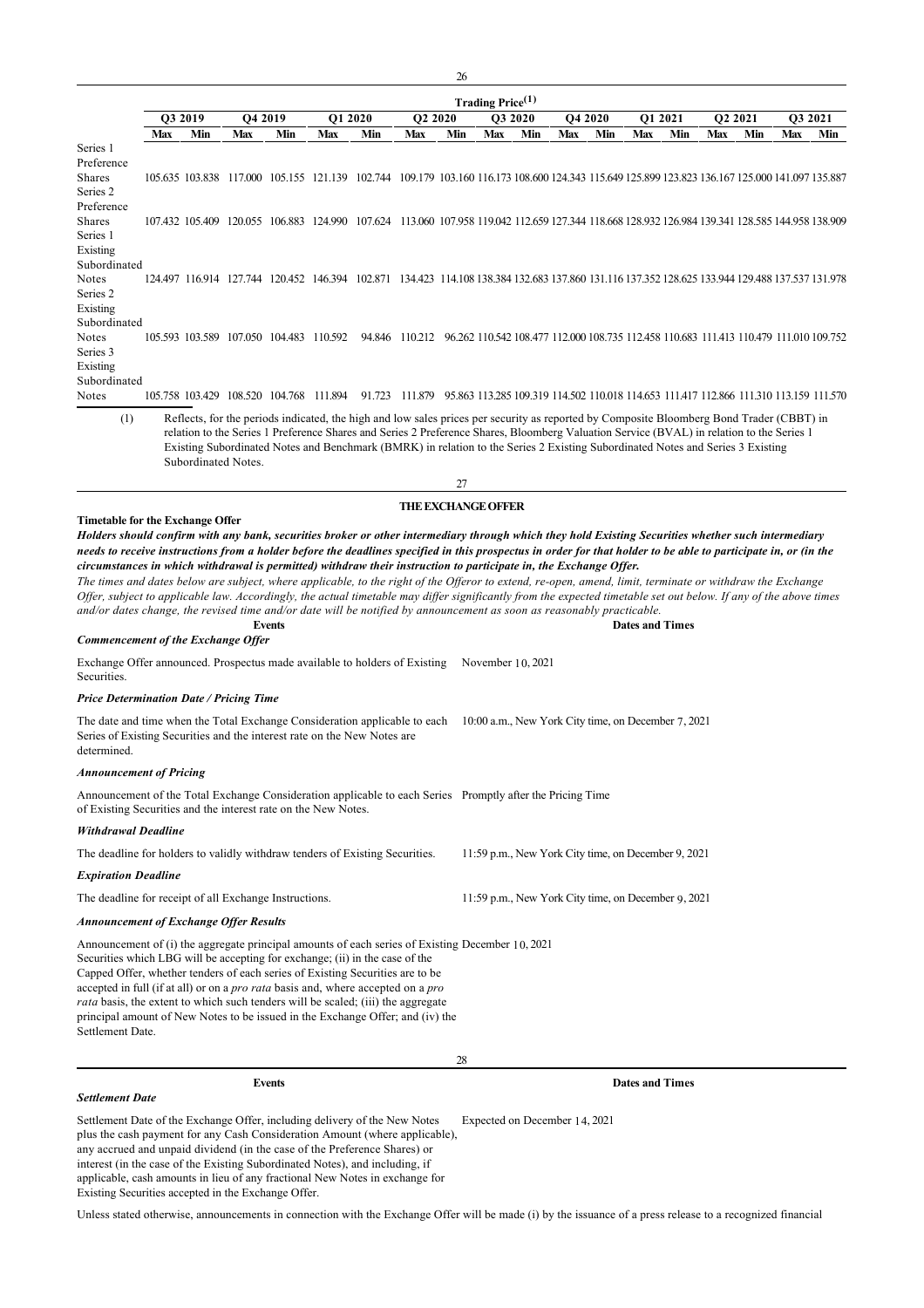news service or services (e.g. Reuters/Bloomberg) as selected by the Issuer ("**Notifying News Service**"), (ii) by the delivery of notices to the relevant Clearing System for communication to Direct Participants and (iii) through The Regulatory News Service provided by the London Stock Exchange plc (being a Regulated Information Service that is on the list of Regulated Information Services maintained by the Financial Conduct Authority) ("**RNS**"), and may also be found on the relevant Reuters International Insider Screen. Copies of all such announcements, press releases and notices can also be obtained from the Exchange Agent, the contact details for which are at the end of this prospectus.

## **Purpose of the Exchange Offer**

See "*Use of Proceeds and Rationale of the Exchange Offer*" for an explanation of the rationale of the Exchange Offer.

## **Terms of the Exchange Offer**

## *Any And All Offer*

LBG is offering to exchange, on the terms and conditions described in this prospectus, the New Notes, plus the Cash Consideration Amount (if applicable), plus accrued and unpaid dividends (in the case of the Preference Shares) or interest (in the case of Series 1 Existing Subordinated Notes), in each case in cash, plus (if applicable) cash amounts in lieu of any fractional New Notes, for any and all of the outstanding Any and All Offer Securities. *Capped Offer*

LBG is offering to exchange, on the terms and conditions described in this prospectus, New Notes, plus the Cash Consideration Amount (if applicable), plus accrued and unpaid interest in cash, plus (if applicable) cash amounts in lieu of any fractional New Notes, for up to the Cap Amount of the outstanding Capped Offer Notes (subject to the Exchange Priority).

The Cap Amount is a principal amount of Capped Offer Notes that would result in a principal amount of \$750,000,000 of the New Notes being issued pursuant to the Exchange Offer (after taking into account the principal amount of the New Notes to be issued pursuant to the Any and All Offer). In case the principal amount of the Any and All Offer Securities accepted pursuant to the Any and All Offer is such that the principal amount of the New Notes to be issued pursuant to the Any and All Offer is equal to or exceeds \$750,000,000, all validly tendered Any and All Offer Securities will be accepted in full and no Capped Offer Notes will be accepted pursuant to the Capped Offer. See also "*The Exchange Offer – Terms of the Exchange Offer – Capped Offer – Acceptance of Existing Securities; Exchange Priority; Proration*" and "*Risk Factors – Risks relating to LBG and the Group – LBG may not accept all Existing Securities validly tendered for exchange in the Capped Offer.*"

29

#### *Exchange Offer Period*

The Exchange Offer commences on November 10, 2021 and will end at 11:59 p.m., New York City time, on December 9, 2021, as such date may be extended (the "**Expiration Deadline**"). If the Expiration Deadline is extended by the Offeror, an announcement to that effect will be made by the Offeror as described below in "*—Announcements*" no later than 9:00 a.m., New York City time, on the next Business Day after the previously scheduled Expiration Deadline.

## *Total Exchange Consideration, Cash Consideration Amount and New Notes Exchange Consideration*

Upon the terms and subject to the conditions set forth in this prospectus, if you validly tender Existing Securities prior to the Expiration Deadline and do not validly withdraw such tendered Existing Securities prior to the Expiration Deadline, and such Existing Securities are accepted by us, you will receive, for each \$1,000 principal amount of Existing Securities tendered and accepted, the relevant Total Exchange Consideration, consisting of a principal amount of New Notes equal to the applicable New Notes Exchange Consideration plus an amount in cash equal to the relevant Cash Consideration Amount (where applicable). The principal amount of New Notes issued to a holder in exchange for validly tendered Existing Securities (on a per series basis) will be rounded down to the nearest \$1,000 (being the minimum integral multiple of the New Notes) and subject to the minimum denomination of the New Notes of \$200,000.

In addition to the applicable Total Exchange Consideration, holders with Existing Securities that are accepted for exchange will receive a cash payment representing (i) all or a portion of the accrued and unpaid dividends (in the case of the Preference Shares) or interest (in the case of Existing Subordinated Notes) to, but not including, the Settlement Date, and (ii) amounts due in lieu of any fractional amounts of New Notes, in each case, as described under this section and "-Cash Instead of Fractional New Notes". As DTC is the record holder of the Existing Securities, all holders of any Existing Securities will also receive any applicable accrued and unpaid dividend or interest, as the case may be, on those Existing Securities in accordance with DTC procedures, regardless of the record dates with respect to each series of Existing Securities.

The "**Pricing Time**" was 10:00 a.m., New York City time, on December 7, 2021. If the Expiration Deadline is extended a new Pricing Time may be established with respect to the Exchange Offer.

The "**Total Exchange Consideration**" (calculated at the Pricing Time and in accordance with the formula set forth in Annex A, as illustrated by the final pricing terms included in Annex C to this prospectus) for the Existing Securities validly tendered and not validly withdrawn prior to the Expiration Deadline is equal to the discounted value on the Settlement Date of the remaining payments of principal and interest or dividends (calculated assuming all scheduled interest or dividends are paid in full on the relevant payment date) per \$1,000 principal amount of the Existing Securities through the applicable maturity date or (in the case of the Preference Shares) the first call date of the Existing Securities (assuming the relevant Existing Securities were redeemed on such maturity date or first call date, as applicable), using a yield equal to the sum of: (i) the bid-side yield, as calculated by the Dealer Managers in accordance with standard market practice, that corresponds to the bid-side price on the Reference UST Security set forth with respect to each series of Existing Securities on the front cover of this prospectus plus (ii) the applicable Fixed Spread set forth with respect to each series of Existing Securities on the front cover of this prospectus, minus accrued and unpaid dividends or interest, as applicable, on such series of Existing Securities up to but not including the Settlement Date.

The bid-side price for the relevant Reference UST Security is the relevant bid-side price appearing at the Pricing Time on the Bloomberg Reference Page appearing on the front cover of this prospectus for such series of Existing Securities (or any other recognized quotation source selected by LBG in consultation with the Dealer Managers if such quotation report is not available or manifestly erroneous).

The "**Cash Consideration Amount**", where payable, is stated on the front cover of this prospectus and is included in the Total Exchange Consideration. The "**New Notes Exchange Consideration**" will be equal to the Total Exchange Consideration minus the Cash Consideration Amount. Where no Cash Consideration Amount applies, the Total Exchange Consideration will equal the New Notes Exchange Consideration.

### *Interest Rate and Issue Price of the New Notes*

The interest rate applicable to the New Notes from the Settlement Date to the Reset Date was calculated at the Pricing Time in accordance with the formula set forth in Annex B to this prospectus, and equals the sum of the (i) the bid-side yield, as calculated by the Dealer Managers in accordance with standard market practice, that corresponds to the bid-side price on the Benchmark Security set forth with respect to the New Notes on the front cover of this prospectus plus (ii) the Spread to Benchmark Security set forth with respect to the New Notes on the front cover of this prospectus.

30

The bid-side price for the Benchmark Security is the bid-side price appearing at the Pricing Time on the Bloomberg Reference Page appearing on the front cover of this prospectus (or any other recognized quotation source selected by LBG in consultation with the Dealer Managers if such quotation report is not available or manifestly erroneous).

Each New Note will be issued at a price (the "**Issue Price**") equal to 100% of the nominal principal amount of such New Note.

The Dealer Managers calculated the interest rate of the New Notes, the Total Exchange Consideration, New Notes Exchange Consideration, accrued dividend or interest, as applicable, and cash amounts in lieu of any fractional New Notes, as applicable, for each of the Existing Securities, and their calculations are final and binding absent manifest error. We will announce the interest rate of the New Notes and each Total Exchange Consideration and New Notes Exchange Consideration promptly after they are determined by the Dealer Managers. The formula that was used by the Dealer Managers in making the calculations of the Total Exchange Consideration is attached hereto as Annex A. The final pricing terms of the Exchange Offer are set forth in Annex C attached hereto. *Capped Offer – Acceptance of Existing Securities; Exchange Priority; Proration*

In the case of the Capped Offer, LBG will accept tenders in accordance with the Exchange Priority set out in the table on the front cover page of this prospectus, until either (i) all of the Capped Offer Notes validly offered for exchange have been accepted or (ii) the maximum principal amount of Existing Securities have been accepted without exceeding the Cap Amount, being a principal amount of Capped Offer Notes that would result in a principal amount of \$750,000,000 of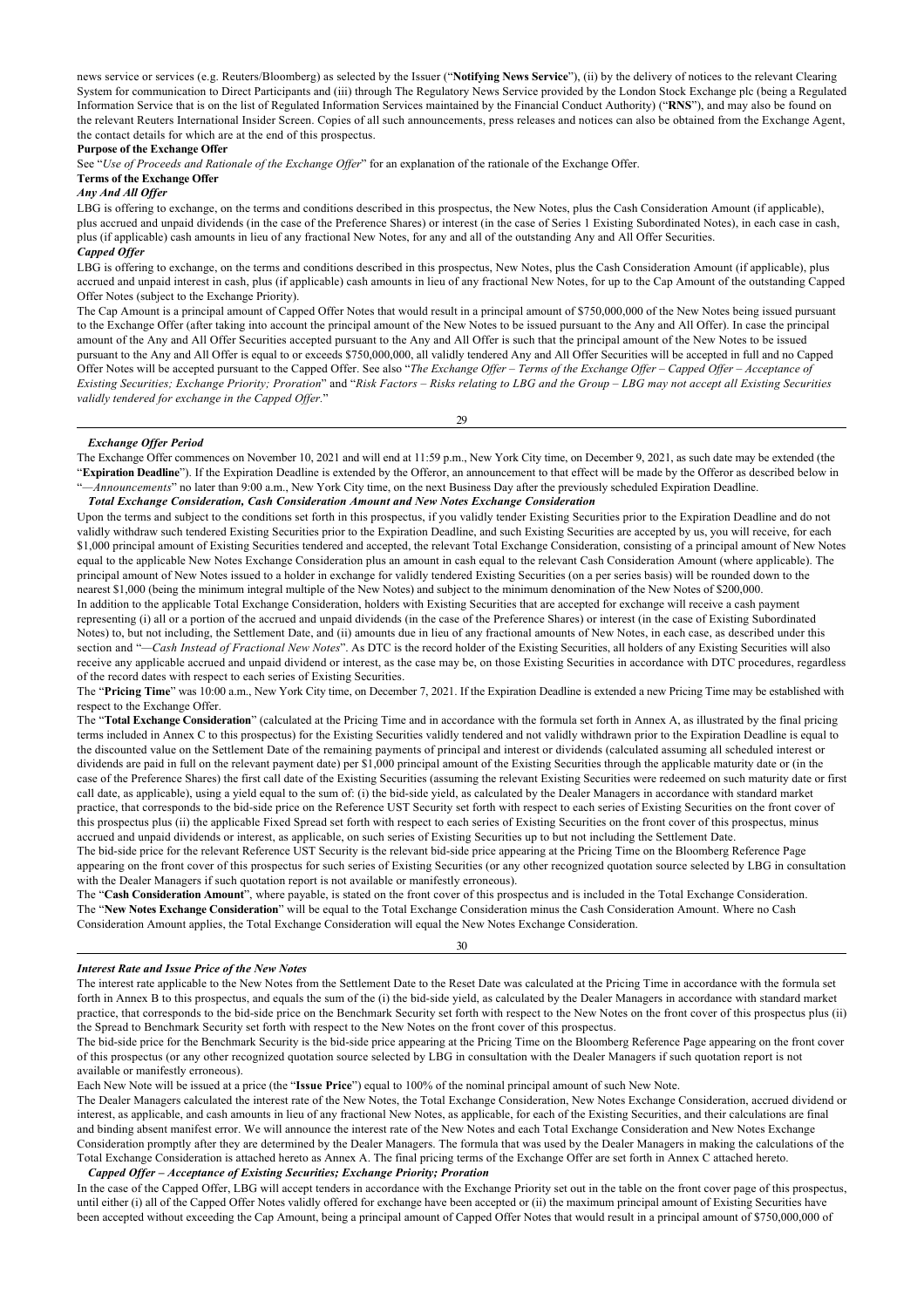the New Notes being issued pursuant to the Exchange Offer (after taking into account the principal amount of the New Notes to be issued pursuant to the Any and All Offer). Where the acceptance in accordance with the Exchange Priority of all valid tenders of a series of Capped Offer Notes would result in the Cap Amount being exceeded, Capped Offer Notes validly tendered and not validly withdrawn prior to the Expiration Deadline will be accepted in accordance with the Exchange Priority and, in the case of that particular series, on a pro rata basis up to the Cap Amount. Tenders of a series of Capped Offer Notes with a lower Exchange Priority than the lowest ranking series of Capped Offer Notes with respect to which any tenders are accepted, will not be accepted. The Offeror reserves the right at its absolute discretion, but is under no obligation, to increase or waive the Cap Amount at any time, subject to compliance with applicable law.

#### 31

If acceptance of all validly tendered Capped Offer Notes of a particular Exchange Priority (together with all validly tendered Capped Offer Notes with a higher Exchange Priority and the Any and All Offer Securities) would cause the Offeror to issue a principal amount of New Notes greater than the Maximum Capped Offer New Notes Size, then the Exchange Offer will be oversubscribed and (unless the Cap Amount is increased) if the Offeror accepts any Capped Offer Notes with that Exchange Priority in the Exchange Offer, the Offeror will accept for exchange tendered Capped Offer Notes with that Exchange Priority on a prorated basis, with the aggregate principal amount of each holder's validly tendered Capped Offer Notes with that Exchange Priority accepted for exchange determined by multiplying each holder's tender by the applicable proration factor, and rounding the product down to the nearest \$1,000 principal amount for such holder's Capped Offer Notes with that Exchange Priority. In that event, no Capped Offer Notes with an Exchange Priority lower than the Exchange Priority of the Capped Offer Notes being prorated will be accepted for exchange. Depending on the amount tendered and the proration factor applied, if the principal amount of Capped Offer Notes returned to a holder as a result of proration would result in less than the minimum denomination of \$200,000 being returned to such holder or would result in less than the minimum denomination of \$200,000 being accepted, the Offeror will either accept or reject all of such holder's validly tendered Capped Offer Notes in its sole discretion.

Holders whose Capped Offer Notes tendered in the Exchange Offer are not accepted, who validly withdraw their tenders prior to the Expiration Deadline or who do not participate in the Exchange Offer, will not be eligible to receive New Notes and any Cash Consideration Amount, if applicable, in exchange for such Capped Offer Notes and shall continue to hold such Capped Offer Notes subject to their terms and conditions.

A holder whose Capped Offer Notes are accepted for exchange in the Exchange Offer and who, following the exchange of such Capped Offer Notes on the Settlement Date, will continue to hold in its account with the relevant Clearing System a principal amount of Capped Offer Notes which is less than the minimum denomination for such series, will need to purchase a principal amount of Capped Offer Notes of such series such that its holding amounts to at least the amount of such minimum denomination. Otherwise such residual holding may not be tradeable in the Clearing Systems.

For the avoidance of doubt, the Any and All Offer is not subject to any limit on Any and All Offer Securities that may be accepted in the Any and All Offer. *Minimum Denominations*

The New Notes will only be issued in minimum denominations of \$200,000 and integral multiples of \$1,000 in excess thereof. To be eligible to receive New Notes, holders will be required to submit Existing Securities (on a per series basis) in a principal amount or liquidation preference amount, as applicable, to receive \$200,000 in principal amount of New Notes.

#### *Cash Instead of Fractional New Notes*

No fractional New Notes will be delivered pursuant to the Exchange Offer. Instead, each tendering holder of Existing Securities that are accepted for exchange will receive a cash amount in lieu of any fractional New Notes that a tendering holder of Existing Securities would have otherwise been entitled to receive. Any cash amounts payable pursuant to the Exchange Offer will be rounded to the nearest U.S.\$0.01, with U.S.\$0.005, being rounded upwards.

#### *Results*

Unless the Exchange Offer is extended, the Offeror will announce (1) promptly after the Pricing Time, each Total Exchange Consideration and the interest rate of the New Notes, and (2) on December 10, 2021, (i) the aggregate principal amounts of each series of Existing Securities which LBG will be accepting for exchange; (ii) whether tenders of each series of Capped Offer Notes are to be accepted in full (if at all) or on a *pro rata* basis and, where accepted on a *pro rata* basis, the extent to which such tenders will be scaled; (iii) the aggregate principal amount of New Notes to be issued in the Exchange Offer; and (iv) the Settlement Date. Such information will be notified to holders as described below in "*—Announcements*" and shall, absent manifest error, be final and binding on LBG and the holders.

32

Once the Offeror has announced the results of the Exchange Offer in accordance with applicable law, LBG's acceptance of Exchange Instructions in accordance with the terms of the Exchange Offer will be irrevocable. Exchange Instructions which are so accepted will constitute binding obligations of the submitting holders and the Offeror to settle the Exchange Offer.

Existing Securities which have not been validly tendered and accepted for exchange pursuant to the Exchange Offer will remain outstanding after the Settlement Date.

## *Settlement*

The New Notes will be delivered on the Settlement Date, expected to be on or around December 14, 2021.

#### *Co*s*ts and Expenses*

Any charges, costs and expenses incurred by the holders or any intermediary in connection with the Exchange Offer shall be borne by such holder. No brokerage costs are being levied by the Dealer Managers or the Exchange Agent. Holders should check whether their brokers or custodians will charge any fees.

#### *Announcements*

Unless stated otherwise, announcements in connection with the Exchange Offer will be made by the Offeror (i) by the issuance of a press release to a Notifying News Service, (ii) by the delivery of notices to the relevant Clearing System for communication to Direct Participants and (iii) through RNS, and may also be found on the relevant Reuters International Insider Screen. Copies of all such announcements, press releases and notices can also be obtained from the Exchange Agent, the contact details for whom are on the last page of this prospectus. Any announcement of an extension of the Exchange Offer will be made prior to 9:00 a.m., New York City time, on the Business Day immediately following the previously scheduled Expiration Deadline.

## *U.K. Companies Act*

In the case of the ADSs representing Preference Shares, each holder whose ADSs are accepted for exchange by the Offeror acknowledges and agrees with the Offeror that, for the purposes of U.K. company law, the Exchange Offer is deemed to comprise of the following transactions: (1) the agreement by each such holder to subscribe for the relevant New Notes and (2) the purchase by the Offeror of the Preference Shares represented by such ADSs for cash pursuant to Section 701 of the U.K. Companies Act 2006, pursuant to which the issuance of the relevant New Notes, the payment of the relevant Cash Consideration Amount (if applicable), the relevant amount of accrued and unpaid dividends and the payment of any applicable cash sum due in respect of any fractional entitlement to New Notes are conditions to the purchase of the relevant Preference Shares.

Accordingly, by tendering its ADSs for exchange in the Exchange Offer, each holder whose ADSs are accepted for exchange by the Offeror agrees to (i) subscribe the relevant New Notes on the Settlement Date for a cash purchase price equal to the relevant New Notes Exchange Consideration and (ii) transfer the Preference Shares represented by such ADSs to the Offeror, free of all encumbrances and with full title guarantee, on the Settlement Date, for a cash purchase price equal to the relevant Total Exchange Consideration plus the relevant amount of accrued and unpaid dividends, it being agreed that the Offeror will waive each such holder's obligation to pay the cash purchase price referred to in (i) in consideration for the transfer to the Offeror of the relevant Preference Shares represented by such ADSs, and that each such holder will waive the Offeror's obligation to pay the cash purchase price described in (ii) in consideration for the issuance to that holder of the relevant New Notes, the payment of the relevant Cash Consideration Amount (if applicable), the relevant amount of accrued and unpaid dividends and the payment of any applicable cash sum due in respect of any fractional entitlement to New Notes. Each such holder also acknowledges and agrees that in the event that, as at the Settlement Date, an order has been made, or a resolution has been passed, for the winding-up of the Offeror, or an administrator of the Offeror has been appointed or a resolution instrument has been made in respect of the Offeror, no such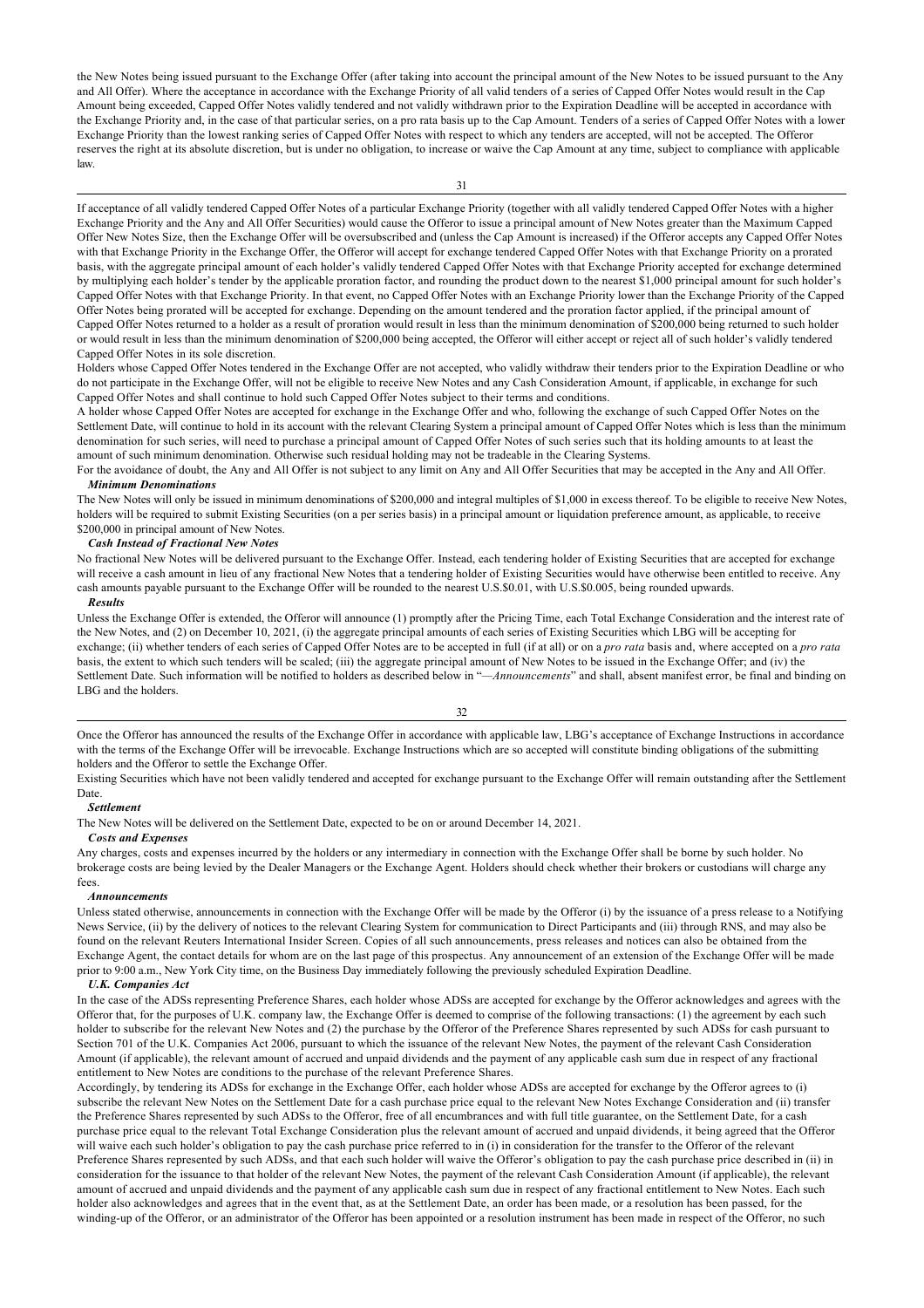holder shall have any claim to any cash sum in respect of the Exchange Offer, without prejudice to any other rights which such holder may be entitled to exercise.

33

## *No Recommendation*

None of the Offeror, the Dealer Managers or the Exchange Agent (or any of their respective directors, employees or affiliates) is providing holders of Existing Securities with any legal, business, tax or other advice in the prospectus, nor is making any recommendation as to whether or not holders should tender any Existing Securities in the Exchange Offer or refrain from tendering any Existing Securities, and none of them has authorized any person to make any such recommendation. Holders should consult their own advisers as needed to assist them in making an investment decision.

#### *Exchange Offer Conditions*

#### *Minimum New Issue Denomination*

Upon the terms and subject to the conditions set forth in this prospectus, tenders of the Preference Shares that would result in the tendering holder receiving less than the minimum denomination of \$200,000 in principal amount of the New Notes, will be accepted. Tenders of the Series 1 Existing Subordinated Notes that would result in the tendering holder receiving less than the minimum denomination of \$200,000 in principal amount of the New Notes, will not be accepted. In addition, tenders of a series of Capped Offer Notes that would result in the tendering holder receiving less than the minimum denomination of \$200,000 in principal amount of the New Notes, will not be accepted. Holders should note that only one Exchange Instruction may be submitted by or on behalf of a beneficial owner in respect of a particular series of Existing Securities.

#### *Minimum New Issue Size*

The Exchange Offer is subject to a Minimum New Issue Size of at least \$500,000,000 in aggregate principal amount of New Notes being issued in exchange for Existing Securities validly tendered pursuant to the Exchange Offer. The Offeror reserves the right at its absolute discretion, but is under no obligation, to waive the Minimum New Issue Size condition at any time, subject to compliance with applicable law.

#### *General Conditions*

Subject to applicable law, LBG will not be required to (i) accept for exchange any Existing Securities tendered pursuant to the Exchange Offer or (ii) issue any New Notes in exchange for validly tendered Existing Securities, and LBG may terminate, extend or amend the Exchange Offer, unless the conditions listed below have been satisfied or, if permissible under applicable law, waived. All of the conditions shall be deemed to have been satisfied on the Expiration Deadline, unless any of the following conditions shall have occurred on or after the date of this prospectus and be continuing at the time of the Expiration Deadline with respect to any series of the Existing Securities:

- (a) there is any change or development that, in the reasonable judgment of LBG, may materially reduce the anticipated benefits to the Group of the Exchange Offer or that has had, or could reasonably be expected to have, an adverse effect on the Group, its businesses, condition (financial or otherwise) or prospects, or the market for the New Notes;
- (b) there has been instituted or threatened any action, proceeding or investigation by or before any governmental authority, including any court, governmental, regulatory or administrative branch or agency, tribunal or instrumentality, that relates in any manner to the Exchange Offer and that in the reasonable judgment of LBG makes it advisable to terminate the Exchange Offer; or
- (c) there has occurred: (i) any general suspension of or limitation on prices for trading in securities in the United Kingdom or the U.S. securities or financial markets; (ii) any disruption in the trading of the ordinary shares of LBG; (iii) any disruption in securities settlement, payment or clearing services in the United Kingdom or the United States; (iv) a declaration of a banking moratorium or any suspension of payments with respect to banks in the United Kingdom or the United States; or (v) a commencement or significant worsening of a war or armed hostilities or other national or international calamity, including but not limited to, catastrophic terrorist attacks against the United Kingdom or its citizens or the United States or its citizens.

The Offeror expressly reserves the right to amend or terminate the Exchange Offer and to reject for exchange any Existing Securities not previously accepted for exchange, if any of the conditions to the Exchange Offer specified above are not satisfied. In addition, the Offeror expressly reserves the right, at any time or at various times, to waive any conditions to the Exchange Offer, in whole or in part. All conditions to the Exchange Offer must be satisfied or waived prior to the Expiration Deadline.

These conditions are (except as set out below) for the sole benefit of the Offeror, and it may assert them regardless of the circumstances that may give rise to them, or waive them in whole or in part, at any or at various times. If the Offeror fails at any time to exercise any of the foregoing rights, that failure will not constitute a waiver of such right. Each such right will be deemed an ongoing right that the Offeror may assert at any time or at various times.

## 34

## **Procedures for Participating in the Exchange Offer**

If you wish to participate in the Exchange Offer and your Existing Securities are held by a custodial entity such as a bank, broker, dealer, trust company or other nominee, you must instruct that custodial entity to tender your Existing Securities on your behalf pursuant to the procedures of that custodial entity. Please ensure you contact your custodial entity as soon as possible to give them sufficient time to meet your requested deadline. Beneficial owners are urged to appropriately instruct their bank, broker, custodian or other nominee at least five Business Days prior to the Expiration Deadline, as the case may be, in order to allow adequate processing time for their instruction.

To participate in the Exchange Offer, you must comply with the ATOP procedures for book-entry transfer described below prior to the Expiration Deadline. We have not provided guaranteed delivery procedures in conjunction with the Exchange Offer. No letter of transmittal will be used in connection with the Exchange Offer. The valid electronic transmission of acceptance through ATOP shall constitute delivery of your Existing Securities in connection with the Exchange Offer. If you wish to tender Existing Securities held on your behalf by a nominee with DTC, you must:

- inform your nominee of your interest in tendering your Existing Securities pursuant to the applicable Exchange Offer; and
- instruct your nominee to tender all Existing Securities you wish to be tendered in the Exchange Offer in accordance with the procedures described below.

For a holder to validly tender Existing Securities pursuant to the Exchange Offer, an Agent's Message transmitted through DTC must be received by the Exchange Agent at or prior to the Expiration Deadline, and the Existing Securities must be transferred pursuant to the procedures for book-entry transfer described below and a Book-Entry Confirmation (as defined below) must be received by the Exchange Agent, in each case at or prior to the Expiration Deadline. In all cases, the exchange of Existing Securities tendered and accepted for exchange pursuant to the Exchange Offer will be made only after timely receipt by the Exchange Agent of:

- a Book-Entry Confirmation with respect to such Existing Securities; and
- an Agent's Message transmitted through DTC.

Any acceptance of an Agent's Message transmitted through ATOP is at the election and risk of the person transmitting such Agent's Message and delivery will be deemed made only when actually received by the Exchange Agent. No documents should be sent to us, the trustee or the Dealer Managers. The Exchange Agent will establish an account with respect to each series of Existing Securities at DTC for purposes of the Exchange Offer, and any financial institution that is a nominee in DTC, including Euroclear and Clearstream, may make book-entry delivery of Existing Securities by causing DTC to transfer such Existing Securities into the Exchange Agent's account in accordance with the ATOP procedures for transfer. DTC will then verify the acceptance, execute a book-entry delivery to the Exchange Agent's account at DTC and send an Agent's Message to the Exchange Agent. The Agent's Message, and any other required documents, must, in any case, be transmitted to and received by the Exchange Agent at or prior to the Expiration Deadline in order to be eligible to receive the Total Exchange Consideration, as applicable. The confirmation of a book-entry transfer into the Exchange Agent's account at DTC as described above is referred to herein as a "Book-Entry Confirmation." Delivery of documents to DTC does not constitute delivery to the Exchange Agent. The term "Agent's Message" means a message transmitted by DTC to, and received by, the Exchange Agent and forming a part of the Book-Entry Confirmation, which states that DTC has received an express and unconditional acknowledgment from the participant in DTC described in such Agent's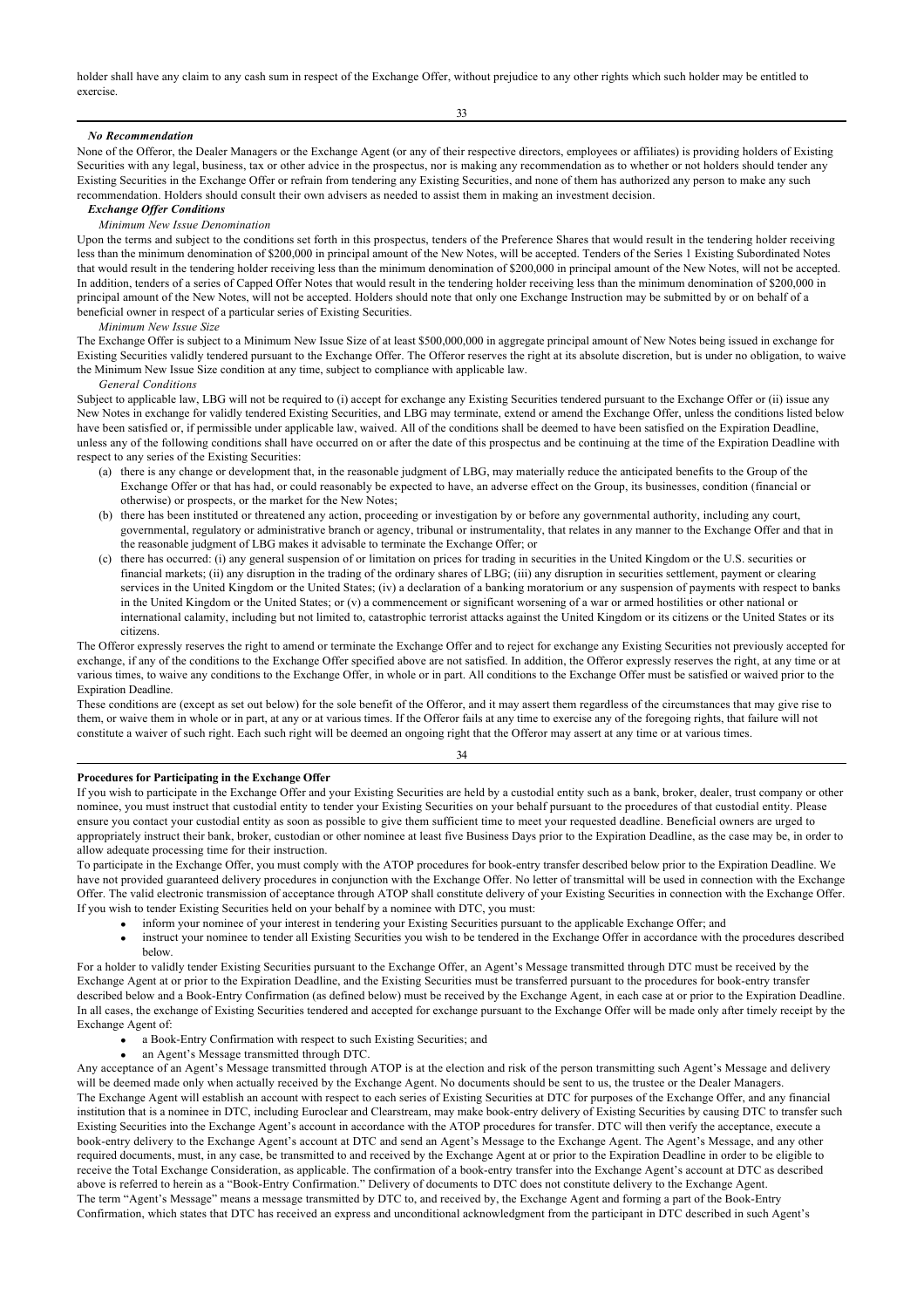Message, stating (i) the aggregate principal amount of Existing Securities that have been tendered by such participant pursuant to the Exchange Offer, (ii) that such participant has received the prospectus and agrees to be bound by the terms of the Exchange Offer as described in this prospectus and (iii) that we may enforce such agreement against such participant.

35

If you are a beneficial owner that holds Existing Securities through Euroclear or Clearstream and wish to tender your Existing Securities, you are encouraged to contact Euroclear and Clearstream directly to ascertain their procedure for tendering Existing Securities.

All questions as to the validity, form, eligibility, including time of receipt, and acceptance and withdrawal of tendered Existing Securities will be determined by us in our absolute discretion, which determination will be final and binding, subject to holders of Existing Securities disputing such determination in a court of competent jurisdiction. We reserve the absolute right to reject Any and All Offer Securities determined by us not to be in proper form or not to be tendered properly or any tendered Existing Securities our acceptance of which would, in the opinion of our counsel, be unlawful. We also reserve the right to waive, in our absolute discretion, any defects, irregularities or conditions of tender as to particular Existing Securities, whether or not waived in the case of other Existing Securities. Our interpretation of the terms and conditions of the Exchange Offer, including the terms and instructions in this prospectus, will be final and binding on all parties, subject to holders of Existing Securities disputing such determination in a court of competent jurisdiction. Unless waived, any defects or irregularities in connection with tenders of Existing Securities must be cured within the time we determine. Although we intend to notify holders of defects or irregularities with respect to tenders of Existing Securities, neither we, nor the Exchange Agent, the Dealer Managers or any other person will be under any duty to give that notification or shall incur any liability for failure to give that notification. Tenders of Existing Securities will not be deemed to have been made until any defects or irregularities therein have been cured or waived.

Any holder whose Existing Securities have been mutilated, lost, stolen or destroyed will be responsible for obtaining replacement securities or for arranging for indemnification with the trustee (in the case of the Existing Subordinated Notes) or the registrar (in the case of the Preference Shares). Holders may contact the Exchange Agent for assistance with these matters.

## **Withdrawal Rights**

Validly tendered Existing Securities and any Exchange Instruction relating thereto, may be withdrawn at any time prior to the Expiration Deadline but not thereafter.

For a withdrawal of a tender to be effective, a written or facsimile transmission notice of withdrawal or a properly transmitted "Request Message" through ATOP must be received by the Exchange Agent prior to the Expiration Deadline. The withdrawal notice must:

- 1. specify the name of the tendering holder of Existing Securities (or, if tendered by book-entry transfer, the name of the participant in the book-entry transfer facility whose name appears on the security position listing as the owner of such Existing Securities);
- 2. bear a description, including the series, of the Existing Securities to be withdrawn;
- 3. specify, in the case of Existing Securities tendered by delivery of certificates for those Existing Securities, the certificate numbers shown on the particular certificates evidencing those Existing Securities;
- specify the aggregate principal amount represented by those Existing Securities; and
- 5. specify, in the case of Existing Securities tendered by delivery of certificates for those Existing Securities, the name of the registered holder, if different from that of the tendering holder, or specify, in the case of Existing Securities tendered by book-entry transfer, the name and number of the account at DTC to be credited with the withdrawn Existing Securities.

Withdrawal of tenders of Existing Securities may not be rescinded, and any Existing Securities validly withdrawn will thereafter be deemed not to have been validly tendered for purposes of the Exchange Offer. Validly withdrawn Existing Securities may, however, be re-tendered by again following the procedures described in "—*Procedures for Participating in the Exchange Offer*" on or before the Expiration Deadline.

36

## **Acknowledgements, Representations, Warranties and Undertakings**

By submitting an Exchange Instruction each holder and the relevant Direct Participant (on behalf of the relevant holder and beneficial owner), represents, warrants and undertakes that:

- (a) it has received, reviewed, acknowledged, accepted and agreed to the terms of this prospectus (including, without limitation, the offering restrictions set forth in this prospectus);
- (b) by blocking Existing Securities in the relevant Clearing System it will be deemed to consent to the relevant Clearing System providing details concerning its identity to the Offeror, the Dealer Managers, the Exchange Agent and their respective legal advisers;
- (c) upon the terms and subject to the conditions of the Exchange Offer, it offers to exchange the principal amount of Existing Securities in its account in the relevant Clearing System that is the subject of the relevant Exchange Instruction for the relevant number of New Notes;
- (d) it will only submit (or arrange to have submitted on its behalf) a separate Exchange Instruction on behalf of each beneficial owner and one Exchange Instruction in respect of any one series of the Existing Securities tendered by it in the Exchange Offer;
- (e) it agrees to ratify and confirm each and every act or thing that may be done or effected by LBG, any of its directors or any person nominated by LBG in the proper exercise of his or her powers and/or authority hereunder;
- (f) it agrees to do all such acts and things as shall be necessary and execute any additional documents deemed by LBG to be desirable, in each case to complete the transfer of the Existing Securities to LBG, as the case may be, or its nominee in exchange for the New Notes and/or to perfect any of the authorities expressed to be given hereunder;
- (g) it has observed the laws of all relevant jurisdictions; obtained all requisite governmental, exchange control or other required consents; complied with all requisite formalities; and paid any issue, transfer or other taxes or requisite payments due from it in each respect in connection with any offer or acceptance in any jurisdiction and that it has not taken or omitted to take any action in breach of the terms of the Exchange Offer, or which will or may result in the Offeror, the Dealer Managers, the Exchange Agent, or any other person acting in breach of the legal or regulatory requirements of any such jurisdiction in connection with the Exchange Offer;
- (h) all authority conferred or agreed to be conferred pursuant to its representations, warranties and undertakings and all of its obligations shall be binding upon its successors, assigns, heirs, executors, trustees in bankruptcy, insolvency practitioners and legal representatives and shall not be affected by, and shall survive, its death, incapacity, bankruptcy, insolvency, or any other similar proceedings;
- (i) except to the extent of the information set forth under "*Taxation Considerations*", no information has been provided to it by the Offeror, the Dealer Managers or the Exchange Agent with regard to the tax consequences to holders, beneficial owners or Direct Participants arising from the exchange of Existing Securities in the Exchange Offer or the receipt of New Notes. It hereby acknowledges that it is solely liable for any taxes and similar or related payments imposed on it under the laws of any applicable jurisdiction as a result of its participation in the Exchange Offer, and agrees that it will not and does not have any right of recourse (whether by way of reimbursement, indemnity or otherwise) against the Offeror, the Dealer Managers, the Exchange Agent or any other person in respect of such taxes and payments;
- it is not a person to whom it is unlawful to make an invitation pursuant to the Exchange Offer under applicable laws and has (before submitting, or arranging for the submission on its behalf, as the case may be, of the Exchange Instruction in respect of the Existing Securities which it is offering for exchange) complied with all laws and regulations applicable to it for the purposes of its participation in the Exchange Offer;

<sup>(</sup>k) it is not resident and/or located in a member state of the EEA to which the Prospectus Regulation is applicable ("**Relevant Member State**") or, if it is resident and/or located in a Relevant Member State, (a) it is a qualified investor within the meaning of Article 2(e) of the Prospectus Regulation;

it is not resident and/or located in the United Kingdom or, if it is resident and/or located in the United Kingdom, it is an existing member or creditor of a Group Company or a person within Article 43 of the Financial Services and Markets Act 2000 (Financial Promotion) Order 2005, or any other person to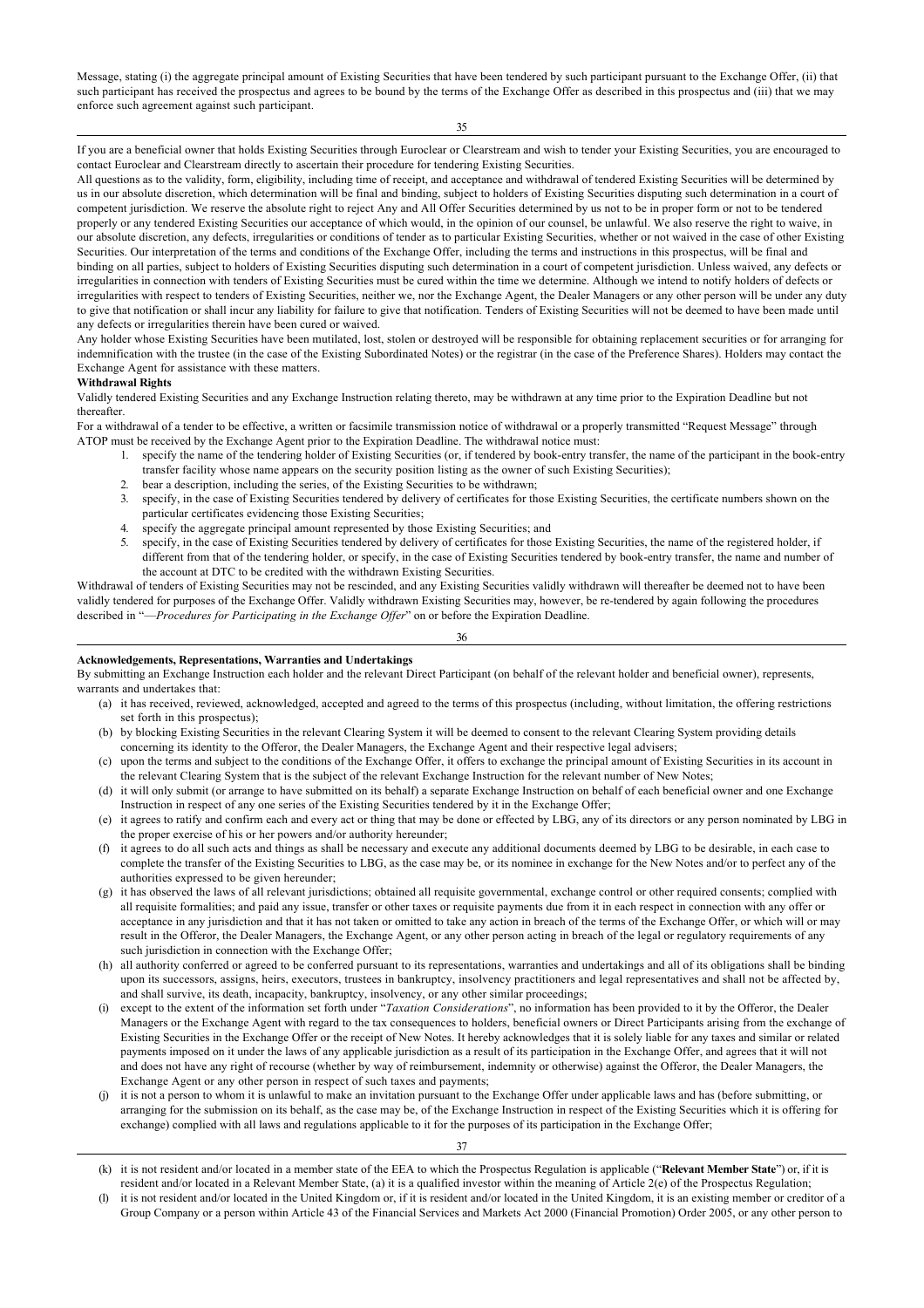whom these documents and/or materials may lawfully be communicated;

(m) it is outside Belgium or, if it is located in Belgium, it is a person which is a "qualified investor" in the sense of Article 2(e) of the Prospectus Regulation, acting on its own account, which does not qualify as a consumer (consommateur/consument) within the meaning of the Belgian Code of Economic Law (Code de droit économique/Wetboek van economisch recht), as amended;

- (n) it is not located or resident in France or, if it is located or resident in France, it is a qualified investor (*investisseur qualifié*) as defined and in accordance Article 2(e) of the Prospectus Regulation;
- (o) it is not a person or entity resident and/or located in the Republic of Italy;
- (p) it is not a person or entity resident and/or located in any province or territory of Canada.
- (q) it has full power and authority to submit for exchange and transfer the Existing Securities hereby submitted for exchange and if such Existing Securities are accepted for exchange, such Existing Securities will be transferred to, or to the order of, LBG, with full title free from all liens, charges and encumbrances, not subject to any adverse claim and together with all rights attached thereto;
- (r) it holds and will hold, until the time of settlement on the Settlement Date, the Existing Securities blocked in DTC and, in accordance with the requirements of DTC and by the deadline required by DTC, it has submitted, or has caused to be submitted, an Exchange Instruction to the DTC to authorize the blocking of the submitted Existing Securities with effect on and from the date thereof so that, at any time pending the transfer of such Existing Securities on the Settlement Date to LBG, as the case may be, or their agents on its behalf, no transfers of such Existing Securities may be effected;
- (s) the terms and conditions of the Exchange Offer shall be deemed to be incorporated in, and form a part of, the Exchange Instruction which shall be read and construed accordingly and that the information given by or on behalf of such existing Holder in the Exchange Instruction is true and will be true in all respects at the time of the exchange; and
- (t) it understands and agrees that the Offeror, the Dealer Managers and the Exchange Agent will rely upon the truth and accuracy of the foregoing representations, warranties and undertakings.

The receipt from a holder or from a Direct Participant on behalf of a beneficial owner of an Exchange Instruction by the relevant Clearing System will constitute instructions to debit from such holder's or Direct Participant's account on the Settlement Date the principal amount of Existing Securities that such holder or Direct Participant has tendered for exchange and which have been accepted, upon receipt by the relevant Clearing System of an instruction from the Exchange Agent to receive those Existing Securities for the account of LBG, as the case may be, and (where applicable) against delivery of New Notes subject to the automatic withdrawal of those instructions in the event that the Exchange Offer is terminated by the Offeror or the withdrawal of such Exchange

## 38

Instruction (in the circumstances in which such withdrawal is permitted) in accordance with the procedure set out in this prospectus. **Responsibility for Delivery of Exchange Instructions**

None of the Offeror, the Dealer Managers or the Exchange Agent, as the case may be, will be responsible for the communication of tenders and corresponding Exchange Instructions by (i) beneficial owners to the Direct Participant through which they hold Existing Securities or (ii) the Direct Participant to the relevant Clearing System.

If a beneficial owner holds its Existing Securities through a Direct Participant, such beneficial owner should contact that Direct Participant to discuss the manner in which exchange acceptances and transmission of the corresponding Exchange Instruction and, as the case may be, transfer instructions may be made on its behalf.

In the event that the Direct Participant through which a beneficial owner holds its Existing Securities is unable to submit an Exchange Instruction, such beneficial owner should telephone the Exchange Agent, as applicable, for assistance on the numbers provided in this prospectus.

Holders, Direct Participants and beneficial owners are solely responsible for arranging the timely delivery of their Exchange Instructions.

If a beneficial owner offers its Existing Securities through a Direct Participant, such beneficial owner should consult with that Direct Participant as to whether it will charge any service fees in connection with the participation in the Exchange Offer.

#### **Amendment and Termination**

Notwithstanding any other provision of the Exchange Offer, the Offeror may, subject to applicable laws, at its option, at any time before it announces whether it accepts valid tenders of Existing Securities pursuant to the Exchange Offer:

- (a) extend the Expiration Deadline or re-open the Exchange Offer, as applicable (in which case all references in this prospectus to "Expiration Deadline" shall, unless the context otherwise requires, be to the latest date and time to which the Expiration Deadline has been so extended or the Exchange Offer re-opened);
- (b) otherwise extend, re-open or amend the Exchange Offer in any respect (including, but not limited to, any extension, re-opening, increase, decrease or other amendment, as applicable, in relation to the Expiration Deadline and/or the Settlement Date);
- (c) waive, decrease or increase the Cap Amount (in which case all references in this prospectus to the "Cap Amount" shall be to the Cap Amount as so modified);
- (d) delay acceptance or, subject to applicable law, exchange of Existing Securities validly tendered for exchange in the Exchange Offer until satisfaction or waiver (if permitted) of the conditions to the Exchange Offer;
- (e) terminate the Exchange Offer in respect of any one or more or all series of Existing Securities, including with respect to Exchange Instructions submitted before the time of such termination; or

(f) in respect of any series of Existing Securities, choose not to accept all valid tenders received by the Exchange Agent prior to the Expiration Deadline. The Offeror also reserves the right at any time to waive, where permissible, any or all of the conditions of the Exchange Offer as set out in this prospectus. The Offeror will ensure holders are notified of any such extension, re-opening, amendment or termination as soon as is reasonably practicable after the relevant decision is made (i) by the issuance of a press release to a Notifying News Service, (ii) by the delivery of notices to the relevant Clearing System for communication to Direct Participants and (iii) through RNS, and such announcements may also be found on the relevant Reuters International

39

Insider Screen. Copies of all such announcements, press releases and notices can also be obtained from the Exchange Agent, the contact details for whom are on the last page of this prospectus. Any announcement of an extension of the Exchange Offer will be made prior to 9:00 a.m., New York City time, on the Business Day immediately following the previously scheduled Expiration Deadline.

Notwithstanding the irrevocability of all Exchange Instructions, on the termination of the Exchange Offer, all Exchange Instructions will be deemed to be withdrawn automatically.

## **Compliance with "Short Tendering" Rule**

It is a violation of Rule 14e-4 under the Exchange Act ("**Rule 14e-4**") for a person, directly or indirectly, to tender securities in a partial tender offer for his own account unless the person so tendering its securities (a) has a net long position equal to or greater than the aggregate principal amount of the securities being tendered and (b) will cause such securities to be delivered in accordance with the terms of the tender offer. Rule 14e-4 provides a similar restriction applicable to the tender or guarantee of a tender on behalf of another person.

A tender of Capped Offer Notes in the Capped Offer under any of the procedures described above will constitute a binding agreement between the tendering holder and the Offeror with respect to the Capped Offer upon the terms and subject to the conditions of the Capped Offer, including the tendering holder's acceptance of the terms and conditions of the Capped Offer, as well as the tendering holder's representation and warranty that (a) such holder has a net long position in the Capped Offer Notes being tendered pursuant to the Capped Offer within the meaning of Rule 14e-4 and (b) the tender of such Capped Offer Notes complies with Rule 14e-4.

#### **Irregularities**

All questions as to the validity, form and eligibility (including the time of receipt) of any Exchange Instruction, tenders of Existing Securities or revocation or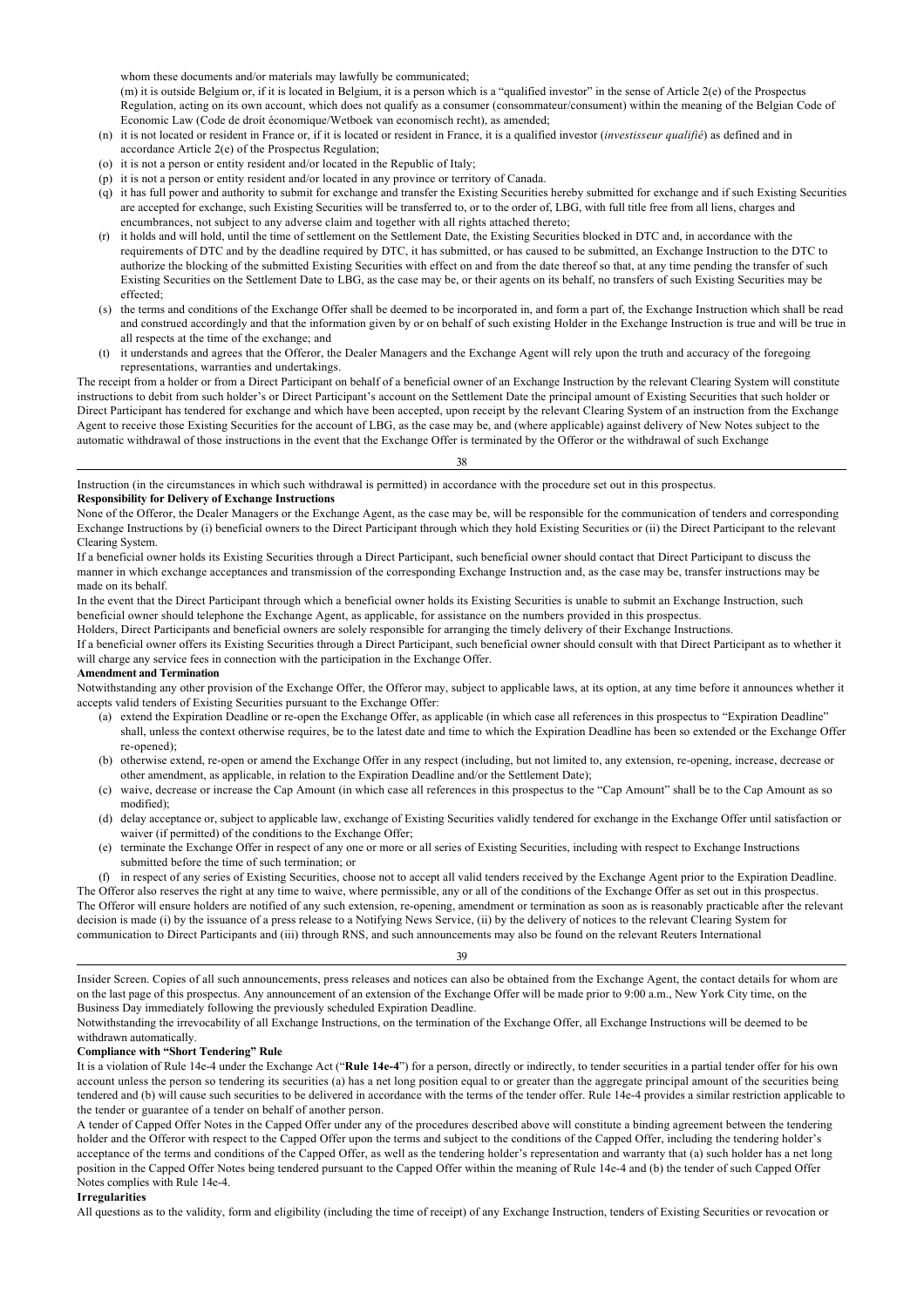revision thereof or delivery of Existing Securities will be determined by the Offeror in its sole discretion, which determination will be final and binding. The Offeror reserves the absolute right to reject any and all Exchange Instructions not in proper form or for which any corresponding agreement would, in its opinion, be unlawful. The Offeror also reserves the absolute right to waive any of the conditions to the Exchange Offer or defects in Exchange Instructions with regard to any Existing Securities. A waiver with respect to any conditions to the Exchange Offer or defects in Exchange Instructions with regard to one tender of Existing Securities shall not constitute a waiver with respect to any other tender of Existing Securities unless the Offeror expressly provides otherwise. None of the Offeror, the Dealer Managers or the Exchange Agent shall be under any duty to give notice to holders, Direct Participants or beneficial owners of any irregularities in Exchange Instructions; nor shall any of them incur any liability for failure to give notification of any material amendments to the terms and conditions of the Exchange Offer.

## **Dealer Managers and Exchange Agent**

The Offeror has retained BofA Securities, Inc., Credit Suisse Securities (USA) LLC and Lloyds Securities Inc., to act as Global Coordinators and Joint Lead Dealer Managers (the "**Dealer Managers**"), and Lucid Issuer Services Limited to act as Exchange Agent in connection with the Exchange Offer. The services of the Dealer Managers may be provided through their affiliates in certain jurisdictions. The Offeror has agreed to pay the Dealer Managers customary fees for their services in connection with the Exchange Offer and has also agreed to reimburse the Dealer Managers for their reasonable out-of-pocket expenses and to indemnify them against specific liabilities, including liabilities under U.S. federal securities laws.

The Dealer Managers and their affiliates have provided in the past, are currently providing and may provide in the future, other investment banking, commercial banking and financial advisory services to the Offeror and its affiliates for customary fees and expenses in the ordinary course of business. At any given time, the Dealer Managers or affiliates of the Dealer Managers may trade the Existing Securities, the New Notes and other securities issued by the Offeror or its subsidiaries for their own accounts, or for the accounts of their customers, and accordingly may hold a long or short position in the Existing Securities, the New Notes or other securities. The Dealer Managers are not obligated to make a market in the New Notes. The Dealer Managers may also tender into the Exchange Offer the Existing Securities they may hold or acquire, but are under no obligation to do so.

40

None of the Dealer Managers or the Exchange Agent assumes any responsibility for the accuracy or completeness of the information concerning the Exchange Offer, the Offeror, any of its affiliates, the Existing Securities or the New Notes contained in this prospectus or in the documents incorporated by reference herein, or for any failure by the Offeror to disclose events that may have occurred and may affect the significance or accuracy of that information. The Exchange Agent is an agent of the Offeror and owes no duty to any holders of Existing Securities.

#### **Certain Matters Relating to Non-U.S. Jurisdictions**

This prospectus does not constitute an offer or an invitation to participate in the Exchange Offer in any jurisdiction in or from which, or to any person to whom, it is unlawful to make the relevant offer or invitation under applicable laws. The distribution of the prospectus in certain jurisdictions may be restricted by law. Persons into whose possession the prospectus comes are required by each of the Offeror, the Dealer Managers and the Exchange Agent to inform themselves about, and to observe, any such restrictions.

#### *United Kingdom*

The communication of this prospectus and any other documents or materials relating to the Exchange Offer is not being made, and such documents and/or materials have not been approved, by an authorized person for the purposes of section 21 of the FSMA. Accordingly, such documents and/or materials are not being distributed to, and must not be passed on to, the general public in the United Kingdom. The communication of such documents and/or materials is exempt from the restriction on financial promotions under section 21 of the FSMA on the basis that it is only directed at and may be communicated to (1) those persons who are existing members or creditors of the Group or other persons within Article 43 of the Financial Services and Markets Act 2000 (Financial Promotion) Order 2005, and (2) any other persons to whom these documents and/or materials may lawfully be communicated.

#### *Belgium*

Neither this prospectus nor any other documents or materials relating to the Exchange Offer have been submitted to or will be submitted for approval or recognition to the Financial Services and Markets Authority (Autorité des services et marchés financiers / Autoriteit voor financiële diensten en markten) and, accordingly, the Exchange Offer may not be made in Belgium by way of a public offering, as defined in Articles 3 and 6 of the Belgian Law of April 1, 2007 on public takeover bids as amended or replaced from time to time. Accordingly, the Exchange Offer may not be advertised, and neither this prospectus nor any other documents or materials relating to the Exchange Offer (including any memorandum, information circular, brochure or any similar documents) has been or shall be distributed or made available, directly or indirectly, to any person in Belgium unless such person is (i) a "qualified investor" in the sense of Article 2(e) of the Prospectus Regulation, acting on its own account, which (ii) is not a consumer (consommateur/consument) within the meaning of the Belgian Code of Economic Law (Code de droit économique/Wetboek van economisch recht), as amended. This prospectus has been issued only for the personal use of the above qualified investors and exclusively for the purpose of the Exchange Offer. Accordingly, the information contained in this prospectus may not be used for any other purpose or disclosed to any other person in Belgium.

#### *France*

This prospectus and any other documents or offering materials relating to the Exchange Offer may not be distributed in the Republic of France except to qualified investors (*investisseurs qualifiés*) as defined in Article 2(e) of the Prospectus Regulation. This prospectus has not been and will not be submitted for clearance to the *Autorité des marchés financiers*.

### 41

#### *Republic of Italy*

The Exchange Offer and any solicitation in respect thereof are not being made, directly or indirectly, in or into the Republic of Italy and have not received clearance from the *Commissione Nazionale per le Societa e la Borsa* (CONSOB) pursuant to Italian securities laws and implementing regulations. Accordingly, Italian holders of the Existing Securities are hereby notified that, to the extent such holders of Existing Securities are persons or entities resident and/or located in the Republic of Italy, the Exchange Offer is not available to them and they may not accept the Exchange Offer and, as such, any tenders of Existing Securities received from such persons or entities shall be ineffective and void. None of the Exchange Offer, the Prospectus or any other documents or materials relating to the Exchange Offer has been registered pursuant to Italian securities legislation and, accordingly, no New Notes may be offered, sold, delivered or exchanged, nor may copies of the Prospectus or of any other document relating to the New Notes and the Exchange Offer be distributed or made available in the Republic of Italy.

## *Canada*

The Exchange Offer and any solicitation in respect thereof, and the sale of the New Notes, are not being made, directly or indirectly, in Canada or to holders of the Existing Securities who are resident and/or located in any province or territory of Canada. This prospectus has not been filed with any securities commission or similar regulatory authority in Canada in connection with the Exchange Offer, and the New Notes have not been, and will not be, qualified for sale under the securities laws of Canada or any province or territory thereof and no securities commission or similar regulatory authority in Canada has reviewed or in any way passed upon this prospectus, any other documents or materials relating to the Exchange Offer or the merits of the New Notes and any representation to the contrary is an offence. Accordingly, Canadian holders of the Existing Securities are hereby notified that, to the extent such holders of Existing Securities are persons or entities resident and/or located in Canada, the Exchange Offer is not available to them and they may not accept the Exchange Offer. As such, any tenders of Existing Securities received from such persons or entities shall be ineffective and void. No New Notes may be offered, sold, delivered or exchanged, nor may copies of this Prospectus or of any other document relating to the New Notes and the Exchange Offer be distributed or made available in Canada. This prospectus and any other documents or offering materials relating to the Exchange Offer or the New Notes may not be distributed in Canada and this prospectus does not constitute an offer or an invitation to participate in the Exchange Offer to any person resident in Canada.

#### *General*

The Exchange Offer does not constitute an offer to buy or the solicitation of an offer to sell Existing Securities and/or New Notes in any circumstances in which such offer or solicitation is unlawful. In those jurisdictions where the securities or other laws require the Exchange Offer to be made by a licensed broker or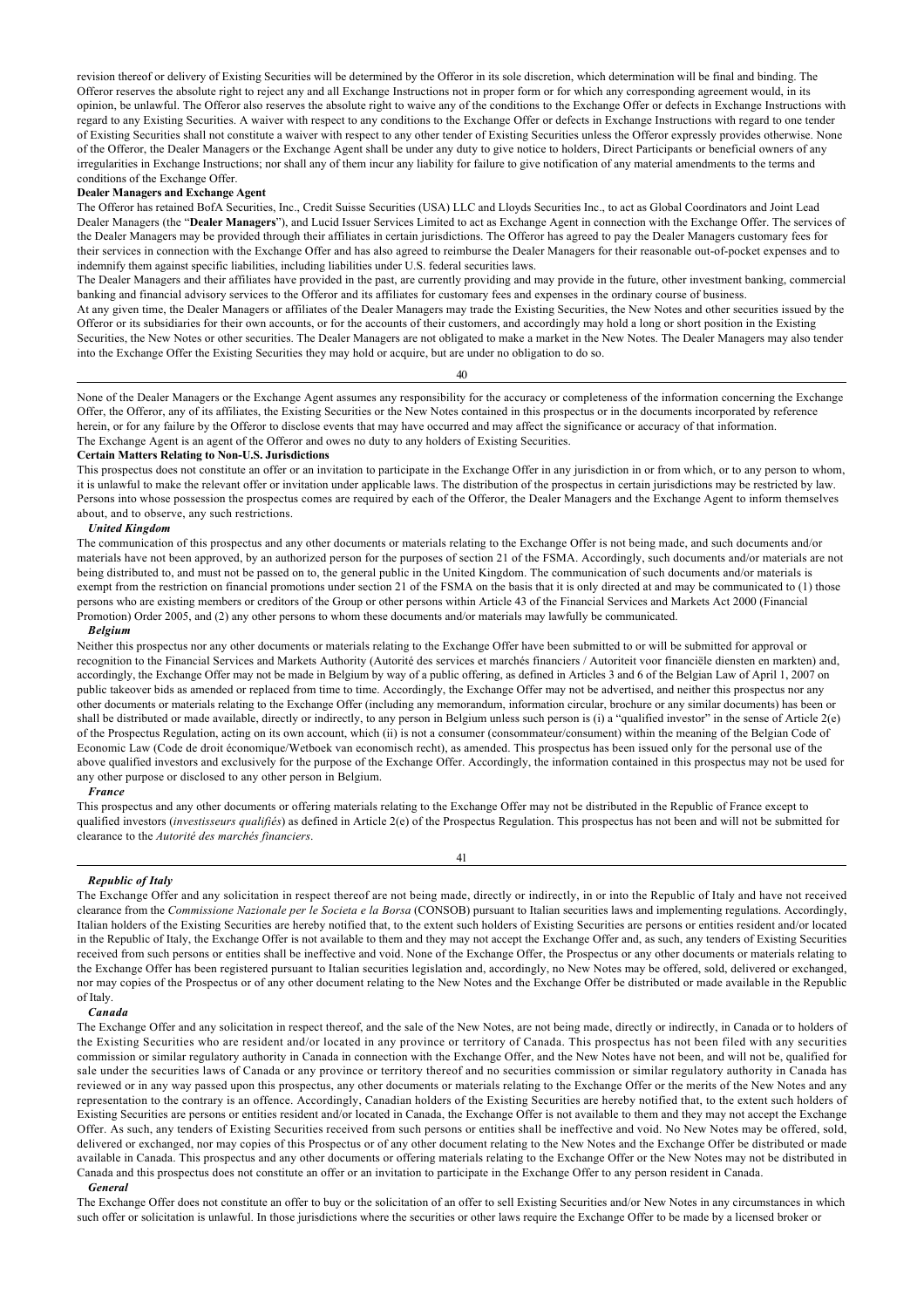dealer or registered dealer and the Dealer Manager or, where the context so requires, any of its affiliates is such a licensed broker or dealer or registered dealer in that jurisdiction, the Exchange Offer shall be deemed to be made on behalf of LBG by such Dealer Manager or affiliate (as the case may be) in such jurisdiction.

#### **Governing Law**

The terms of the Exchange Offer, including without limitation each Exchange Instruction, and any non-contractual obligations arising out of or in connection with the Exchange Offer shall be governed by, and construed in accordance with, New York law. By submitting an Exchange Instruction, a holder or Direct Participant irrevocably and unconditionally agrees for the benefit of the Offeror, the Dealer Managers and the Exchange Agent that the courts of New York are to have non-exclusive jurisdiction to settle any disputes which may arise out of or in connection with the Exchange Offer or any of the documents referred to above and that, accordingly, any suit, action or proceedings arising out of or in connection with the foregoing may be brought in such courts. **Miscellaneous**

Holders who need assistance with respect to the procedure relating to tendering their Securities should contact the Exchange Agent, the contact details for whom appear on the back cover of this prospectus.

## 43

## **DESCRIPTION OF THE NEW NOTES**

*The following is a summary of certain terms of the New Notes. It does not purport to be complete and is subject to, and qualified in its entirety by reference to, the Subordinated Debt Securities Indenture dated as of November 4, 2014 (the "Subordinated Indenture"), between LBG as Issuer and The Bank of New York Mellon acting through its London Branch as Trustee, as supplemented by a Ninth Supplemental Indenture which we expect to be dated as of the Settlement Date (the "Ninth Supplemental Indenture"). The Subordinated Indenture, together with the Ninth Supplemental Indenture are together referred to herein as the "Indenture".*

The New Notes will mature on December 14, 2046 (the "Maturity Date"). Interest will accrue on the New Notes (1) from (and including) the Issue Date (as defined herein) to (but excluding) December 14, 2041 (the "Reset Date"), at a rate per annum equal to (a) the yield, rounded to three decimal places when expressed as a percentage and calculated by the Dealer Managers in accordance with standard market practice, that corresponds to the bid-side price of 1.750% U.S. Treasury Notes due August 15, 2041 as of the Pricing Time as displayed on the Bloomberg Government Pricing Monitor page FIT1 (or any recognized quotation source selected by Lloyds Banking Group ("LBG") in its sole discretion if such quotation report is not available or is manifestly erroneous) plus (b) a fixed spread of 150 basis points (which translates to a per annum interest of 3.369%) (the "Initial Interest Rate"), and (2) from (and including) the Reset Date to (but excluding) the Maturity Date (the "Reset Period"), at a rate per annum calculated by the Calculation Agent on the Reset Determination Date (as defined below) as being equal to the sum of the applicable U.S. Treasury Rate (as defined below) and 1.50% (the "Margin"), such sum being converted to a semi-annual rate in accordance with market convention (rounded to three decimal places, with 0.0005 rounded down) (the "Reset Rate of Interest"). Interest will be payable semi-annually in arrears on June 14 and December 14 of each year (each, an "Interest Payment Date"), commencing on June 14, 2022 to (and including) maturity. Interest will be paid to holders of record of the New Notes as of 15 calendar days immediately preceding the related Interest Payment Date, as applicable, whether or not a Business Day.

Interest on the New Notes will be calculated on the basis of a 360-day year consisting of twelve 30-day months and, in the case of an incomplete month, on the basis of the actual number of days elapsed in such period. If any scheduled Interest Payment Date is not a Business Day, we will pay interest on the next Business Day, but interest on that payment will not accrue during the period from and after the scheduled Interest Payment Date. If the scheduled maturity date or date of redemption or repayment is not a Business Day, we may pay interest and principal on the next succeeding Business Day, but interest on that payment will not accrue during the period from and after the scheduled maturity date or date of redemption or repayment.

All calculations of the Calculation Agent, in the absence of manifest error, will be conclusive for all purposes and binding on LBG, the Calculation Agent, the Trustee, the Paying Agent and on the holders of the New Notes.

All percentages resulting from any of the above calculations will be rounded, if necessary, to the nearest one hundred thousandth of a percentage point, with five one-millionths of a percentage point rounded upwards (e.g., 9.876545% (or .09876545) being rounded to 9.87655% (or .0987655)) and all dollar amounts used in or resulting from such calculations will be rounded to the nearest cent (with one-half cent being rounded upwards) unless otherwise specified herein. The Reset Rate of Interest will in no event be higher than the maximum rate permitted by law or lower than 0% per annum.

In this description of the New Notes, the following expressions have the following meanings:

"Applicable Regulations" means, at any time, the laws, regulations, requirements, guidelines and policies relating to capital adequacy and prudential supervision (including, without limitation, as to leverage) then in effect in the United Kingdom including, without limitation to the generality of the foregoing (and for so long as the same are applicable in the United Kingdom), any delegated or implementing acts (such as regulatory technical standards) adopted by the European Commission and any regulations, requirements, guidelines and policies relating to capital adequacy adopted by the Relevant Regulator, from time to time (whether or not such requirements, guidelines or policies are applied generally or specifically to LBG or the Group (as defined below)).

#### 44

"Group" means LBG and its subsidiaries and subsidiary undertakings from time to time.

"Tier 1 Capital" has the meaning given to it by the Relevant Regulator from time to time.

"Tier 2 Capital" has the meaning given to it by the Relevant Regulator from time to time.

**Determination of U.S. Treasury Rate**

If the U.S. Treasury Rate cannot be determined, for whatever reason, as described under (1) or (2) above, "U.S. Treasury Rate" means the rate in percentage per

<sup>&</sup>quot;Business Day" means any day, other than Saturday or Sunday, that is neither a legal holiday nor a day on which banking institutions are authorized or required by law or regulation to close in the City of New York or in the City of London.

<sup>&</sup>quot;Capital Disqualification Event" shall be deemed to have occurred if at any time LBG determines that there is a change (which has occurred or which the Relevant Regulator considers to be sufficiently certain) in the regulatory classification of the New Notes which becomes effective after December 14, 2021 (the "Issue Date") and that results, or would be likely to result, in the entire principal amount of the New Notes being excluded from the Tier 2 Capital of LBG and/or the Group (other than as a result of any applicable limitation on the amount of such capital).

<sup>&</sup>quot;Relevant Regulator" means the Bank of England acting as the Prudential Regulation Authority through its Prudential Regulation Committee or such other governmental authority in the United Kingdom (or if LBG becomes domiciled in a jurisdiction other than the United Kingdom, in such other jurisdiction) having primary supervisory authority with respect to LBG and/or the Group in such circumstances.

<sup>&</sup>quot;Reset Determination Date" means the second Business Day immediately preceding the Reset Date.

<sup>&</sup>quot;Senior Creditors" means in respect of LBG (i) creditors of LBG whose claims are admitted to proof in the winding-up or administration of LBG and who are unsubordinated creditors of LBG and (ii) creditors of LBG whose claims are or are expressed to be subordinated to the claims of other creditors of LBG (other than those whose claims constitute, or would, but for any applicable limitation on the amount of such capital, constitute Tier 1 Capital or Tier 2 Capital of LBG, or whose claims rank or are expressed to rank *pari passu* with, or junior to, the claims of holders of the New Notes).

<sup>&</sup>quot;U.S. Treasury Rate" means, with respect to the Reset Date, the rate per annum equal to: (1) the yield on actively traded U.S. Treasury securities adjusted to constant maturity on the Reset Determination Date and appearing under the caption "Treasury constant maturities" on the Reset Determination Date in the applicable most recently published statistical release designated "H.15 Daily Update", or any successor publication that is published by the Board of Governors of the Federal Reserve System that establishes yields on actively traded U.S. Treasury securities adjusted to constant maturity, under the caption "Treasury Constant Maturities", for the maturity of five years; or (2) if such release (or any successor release) is not published on the Reset Determination Date, or does not contain such yields, the rate per annum equal to the semi-annual equivalent yield to maturity of the Comparable Treasury Issue, calculated using a price for the Comparable Treasury Issue (expressed as a percentage of its principal amount) equal to the Comparable Treasury Price for the Reset Date. The U.S. Treasury Rate shall be calculated by the Calculation Agent (as defined below).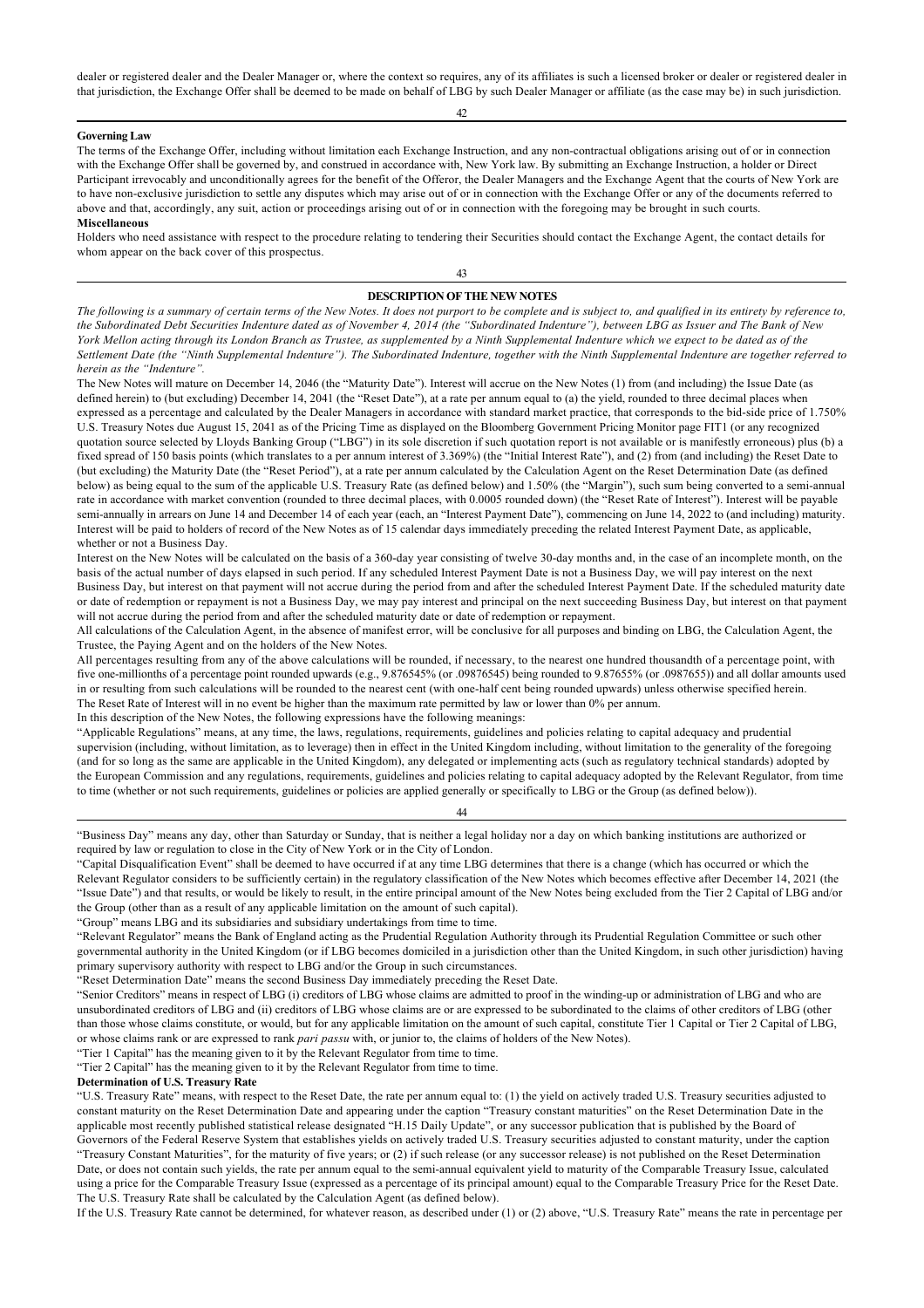annum as notified by the Calculation Agent to LBG equal to the yield on U.S. Treasury securities having a maturity of five years as set forth in the most recently published statistical release designated "H.15 Daily Update" under the caption "Treasury constant maturities" (or any successor publication that is published weekly by the Board of Governors of the Federal Reserve System and that establishes yields on actively traded U.S. Treasury securities adjusted to constant maturity under the caption "Treasury Constant Maturities" for the maturity of five years) on the Reset Determination Date. "Calculation Agent" means The Bank of New York Mellon, London Branch, or its successor appointed by LBG from time to time in accordance with the Calculation Agent Agreement between the Company and The Bank of New York Mellon, London Branch, dated as of the Issue Date.

45

"Comparable Treasury Issue" means, with respect to the Reset Period, the U.S. Treasury security or securities selected by LBG with a maturity date on or about the last day of the Reset Period and that would be utilized, at the time of selection and in accordance with customary financial practice, in pricing new issues of corporate debt securities denominated in U.S. dollars and having a maturity of five years.

"Comparable Treasury Price" means, with respect to the Reset Date, (i) the arithmetic average of the Reference Treasury Dealer Quotations for the Reset Date received by LBG (calculated on the Reset Determination Date), after excluding the highest and lowest such Reference Treasury Dealer Quotations, or (ii) if fewer than five such Reference Treasury Dealer Quotations are received by LBG, the arithmetic average of all such quotations, or (iii) if fewer than two such Reference Treasury Dealer Quotations are received by LBG, then such Reference Treasury Dealer Quotation as quoted in writing to LBG by a Reference Treasury Dealer. "Reference Treasury Dealer" means each of up to five banks selected by LBG, or the affiliates of such banks, which are (i) primary U.S. Treasury securities dealers, and their respective successors (as long as such successors are also primary U.S. Treasury securities dealers), or (ii) market makers in pricing comparable corporate bond issues denominated in U.S. dollars.

"Reference Treasury Dealer Quotations" means with respect to each Reference Treasury Dealer and the Reset Date, the arithmetic average, as determined by the Calculation Agent, of the bid and offered prices for the applicable Comparable Treasury Issue, expressed in each case as a percentage of its principal amount, at 11:00 a.m. (New York City time), on the Reset Determination Date.

#### **General**

The New Notes will constitute our direct, unconditional, unsecured, unguaranteed and subordinated obligations ranking *pari passu* without any preference among themselves and ranking junior in right of payment to the claims of any existing and future unsecured and unsubordinated indebtedness of LBG. In a winding up or in the event that an administrator has been appointed in respect of us and notice has been given that it intends to declare and distribute a dividend, all amounts due in respect of or arising under (including any damages awarded for breach of any obligations under) the New Notes will be subordinated to, and subject in right of payment to the prior payment in full of, all claims of all Senior Creditors.

The rights and claims of the holders of the New Notes shall rank at least *pari passu* with the claims of holders of all obligations of LBG which constitute, or would but for any applicable limitation on the amount of such capital constitute, Tier 2 Capital of LBG and in priority to (1) the claims of holders of all obligations of LBG which constitute Tier 1 Capital of LBG, (2) the claims of holders of all undated or perpetual subordinated obligations of LBG and (3) the claims of holders of all share capital of LBG.

In addition, because we are a holding company, our rights to participate in the assets of any subsidiary if it is liquidated will be subject to the prior claims of its creditors, including in the case of bank subsidiaries, their depositors, except to the extent that we may be a creditor with recognized claims against the subsidiary.

The New Notes will constitute a separate series of subordinated debt securities issued under the indenture dated as of November 4, 2014 (the "Subordinated Indenture") between us and The Bank of New York Mellon acting through its London Branch, as trustee (the "Trustee"), as amended by a ninth supplemental indenture to be dated as of the Issue Date (the "Ninth Supplemental Indenture" and, together with the Subordinated Indenture, the "Indenture") between us and the Trustee. Book-entry interests in the New Notes will be issued in minimum denominations of \$200,000 and in integral multiples of \$1,000 in excess thereof.

The principal corporate trust office of the Trustee in London, United Kingdom, is designated as the paying agent. We may at any time designate additional paying agents or rescind the designation of paying agents or approve a change in the office through which any paying agent acts.

We will issue the New Notes in fully registered form. The New Notes will be represented by one or more global securities in the name of a nominee of The Depository Trust Company ("DTC"). You will hold beneficial interest in the New Notes through DTC and its participants. We expect the New Notes to be delivered through the

46

facilities of DTC on the Issue Date. For a more detailed summary of the form of the New Notes and settlement and clearance arrangements, you should read "-*Form of New Notes; Book-Entry System*". Indirect holders trading their beneficial interests in the New Notes through DTC must trade in DTC's same-day funds settlement system and pay in immediately available funds. Secondary market trading will occur in the ordinary way following the applicable rules and clearing system and operating procedures of DTC, including those of its indirect participants, Euroclear and Clearstream, Luxembourg.

Definitive debt securities will only be issued in limited circumstances described under "*—Form of New Notes; Book-Entry System*".

Payment of principal of and interest on the New Notes, so long as the New Notes are represented by global securities, will be made in immediately available funds. Beneficial interests in the global securities will trade in the same-day funds settlement system of DTC, and secondary market trading activity in such interests will therefore settle in same-day funds.

All payments in respect of the New Notes by us or our paying agent will be made subject to any deduction or withholding that may be imposed or levied by any jurisdiction. Except as provided under "*—Payment of Additional Amounts*", no additional amounts will be paid on the New Notes with respect to any such amounts withheld. For the avoidance of doubt, notwithstanding anything to the contrary herein, if by reason of any agreement with the U.S. Internal Revenue Service in connection with Sections 1471-1474 of the U.S. Internal Revenue Code and the U.S. Treasury regulations thereunder ("FATCA"), any intergovernmental agreement between the United States and the United Kingdom or any other jurisdiction with respect to FATCA, or any law, regulation or other official guidance enacted or issued in any jurisdiction implementing, or relating to, FATCA or any intergovernmental agreement, any of us, the Trustee, our paying agent or another withholding agent deducts and withholds from any amount payable on, or in respect of, the New Notes, the amounts so deducted or withheld shall be treated as having been paid to the holder of the New Notes, and no additional amounts will be paid on account of any such deduction or withholding. Neither we, the Trustee nor our paying agent shall have any liability in connection with our compliance with any such withholding obligation under applicable law.

#### **Agreement with Respect to the Exercise of U.K. Bail-in Power**

Notwithstanding any other agreements, arrangements, or understandings between us and any holder or beneficial owner of the New Notes by acquiring or holding the New Notes, each holder (including each beneficial owner) of the New Notes acknowledges, accepts, agrees to be bound by and consents to the exercise of any U.K. bail-in power (as defined below) by the relevant U.K. resolution authority that may result in (i) the reduction or cancellation of all, or a portion, of the principal amount of, or interest on, the New Notes; (ii) the conversion of all, or a portion, of the principal amount of, or interest on, the New Notes into shares or other securities or other obligations of LBG or another person (and the issue to or conferral on the holder of such shares, securities or obligations), including by means of amendment, modification or variation of the terms of the New Notes; and/or (iii) the amendment or alteration of the maturity of the New Notes, or amendment of the amount of interest due on the New Notes, or the dates on which interest becomes payable, including by suspending payment for a temporary period; any U.K. bail-in power may be exercised by means of variation of the terms of the New Notes solely to give effect to the exercise by the relevant U.K. resolution authority of such U.K. bail-in power. With respect to (i), (ii) and (iii) above, references to principal and interest shall include payments of principal and interest that have become due and payable (including principal that has become due and payable at the maturity date), but which have not been paid, prior to the exercise of any U.K. bail-in power. Each holder and each beneficial owner of the New Notes further acknowledges and agrees that the rights of the holders and/or beneficial owners under the New Notes are subject to, and will be varied, if necessary, solely to give effect to, the exercise of any U.K. bail-in power by the relevant U.K. resolution authority.

For these purposes, a "U.K. bail-in power" is any write-down and/or conversion power existing from time to time under any laws, regulations, rules or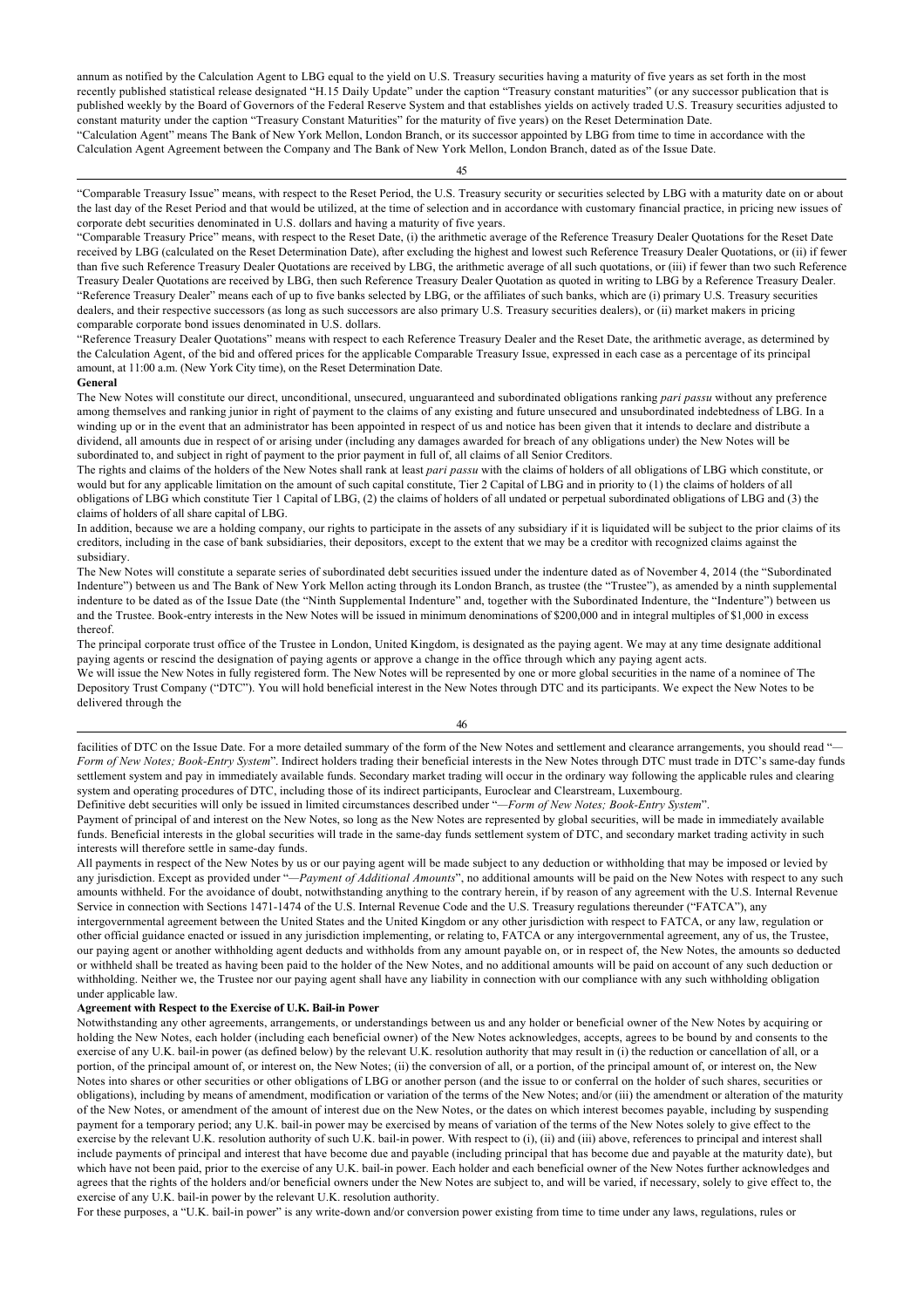requirements relating to the resolution of banks, banking group companies, credit institutions and/or investment firms incorporated in the United Kingdom in effect and applicable in the United Kingdom to us and the Group, including but not limited to any such laws, regulations, rules or requirements which are implemented, adopted or enacted in the United Kingdom within the context of the U.K. resolution regime under the Banking Act as the same has been or may be amended from time to time (whether pursuant to the Banking Reform Act 2013, secondary legislation or otherwise), pursuant to which obligations of a

47

bank, banking group company, credit institution or investment firm or any of its affiliates can be reduced, cancelled, amended, transferred and/or converted into shares or other securities or obligations of the obligor or any other person (or suspended for a temporary period) or pursuant to which any right in a contract governing such obligations may be deemed to have been exercised (and a reference to the "relevant U.K. resolution authority" is to any authority with the ability to exercise a U.K. bail-in power).

*According to the principles contained in the Banking Act, we expect that the relevant U.K. resolution authority would exercise its U.K. bail-in power in respect of the New Notes having regard to the hierarchy of creditor claims and that the holder or beneficial owner of the New Notes would be treated equally in respect of the exercise of the U.K. bail-in power with all other claims that would rank pari passu with the New Notes upon an insolvency of LBG.* No repayment of the principal amount of the New Notes or payment of interest on the New Notes shall become due and payable after the exercise of any U.K. bail-in power by the relevant U.K. resolution authority unless, at the time that such repayment or payment, respectively, is scheduled to become due, such repayment or payment would be permitted to be made by us under the laws and regulations of the United Kingdom applicable to us or other members of the Group. See also "*Risk Factors—Under the terms of the New Notes, you will agree to be bound by and consent to the exercise of any U.K. bail-in power by the relevant U.K. resolution authority.*"

Neither a reduction or cancellation, in part or in full, of the principal amount of, or interest on, the New Notes or the conversion thereof into another security or obligation of LBG or another person, as a result of the exercise of the U.K. bail-in power by the relevant U.K. resolution authority with respect to LBG, nor the exercise of the U.K. bail-in power by the relevant U.K. resolution authority with respect to the New Notes will be a default or an event of default for any purpose.

LBG's obligations to indemnify the Trustee in accordance with the Section 6.07 of the Subordinated Indenture shall survive the exercise of the U.K. bail-in power by the relevant U.K. resolution authority with respect to the New Notes.

By its acquisition of the New Notes, each holder and each beneficial owner of the New Notes to the extent permitted by the Trust Indenture Act of 1939, as amended (the "TIA"), waives any and all claims against the Trustee for, agrees not to initiate a suit against the Trustee in respect of, and agrees that the Trustee shall not be liable for, any action that the Trustee takes, or abstains from taking, in either case in accordance with the exercise of the U.K. bail-in power by the relevant U.K. resolution authority with respect to the New Notes.

By its acquisition of the New Notes, each holder and each beneficial owner of the New Notes acknowledges and agrees that:

(i) the exercise of the U.K. bail-in power by the relevant U.K. resolution authority with respect to the New Notes shall not give rise to a default for purposes of Section 315(b) (Notice of Default) and Section 315(c) (Duties of the Trustee in Case of Default) of the TIA, as amended;

(ii) upon the exercise of any U.K. bail-in power by the relevant U.K. resolution authority, the Trustee shall not be required to take any further directions from holders of the New Notes under Section 5.12 (Control by Holders) of the Subordinated Indenture, which section authorizes holders of a majority in aggregate outstanding principal amount of the New Notes to direct certain actions relating to the New Notes. The Indenture shall impose no duties upon the Trustee whatsoever with respect to the exercise of any U.K. bail-in power by the relevant U.K. resolution authority. Notwithstanding the foregoing, if, following the completion of the exercise of the U.K. bail-in power by the relevant U.K. resolution authority, the New Notes remain outstanding (for example, if the exercise of the U.K. bail-in power results in only a partial write-down of the principal of the New Notes), then the Trustee's duties under the Indenture shall remain applicable with respect to the New Notes following such completion to the extent that LBG and the Trustee agree pursuant to a supplemental indenture, unless LBG and the Trustee agree that a supplemental indenture is not necessary; and

(iii) it shall be deemed to have (i) consented to the exercise of any U.K. bail-in power as it may be imposed without any prior notice by the relevant U.K. resolution authority of its decision to exercise such power with respect to the New Notes and (ii) authorized, directed and requested DTC and any direct participant in DTC or other intermediary through which it holds such New Notes to take any and all necessary action, if required, to implement the exercise of any U.K. bail-in power with respect to the New Notes as it may be imposed, without any further action or direction on the part of such holder or beneficial owner or the Trustee.

48

Upon the exercise of the U.K. bail-in power by the relevant U.K. resolution authority with respect to the New Notes, we shall provide a written notice to DTC as soon as practicable regarding such exercise of the U.K. bail-in power for purposes of notifying holders and beneficial owners of such occurrence. We shall also deliver a copy of such notice to the Trustee for information purposes only.

For a discussion of certain risk factors relating to the U.K. bail-in power, see "*Risk Factors—Risks relating to the New Notes*".

## **Events of Default; Default; Limitation of Remedies**

*Events of Default*

An "Event of Default" with respect to the New Notes shall result if either:

- a court of competent jurisdiction makes an order which is not successfully appealed within 30 days; or
- an effective shareholders' resolution is validly adopted for the winding-up of LBG other than under or in connection with a scheme of amalgamation or reconstruction not involving a bankruptcy or insolvency.
- The exercise of any U.K. bail-in power by the relevant U.K. resolution authority shall not constitute an Event of Default.

If an Event of Default occurs and is continuing, the Trustee or the holder or holders of at least 25% in aggregate principal amount of the New Notes may declare to be due and payable immediately in accordance with the terms of the Indenture the principal amount of, any accrued but unpaid payments. However, after such declaration but before the Trustee obtains a judgment or decree for payment of money due, the holder or holders of a majority in aggregate principal amount of the New Notes may rescind or annul the declaration of acceleration and its consequences, but only if all Events of Default have been cured or waived and all payments due, other than those due as a result of acceleration, have been made.

## *Defaults*

In addition to Events of Default, the Indenture also separately provides for Defaults. It shall be a "Default" with respect to the New Notes if:

- · any installment of interest upon any New Notes is not paid on or before the date specified for its payment in the Indenture and such failure continues for 14 days; or
- all or any part of the principal of the New Notes is not paid when it becomes due and payable, whether upon redemption or otherwise, and such failure continues for seven days.

If a Default occurs and is continuing, the Trustee may commence a proceeding in Scotland (but not elsewhere) for the winding-up of LBG.

However, a failure to make any payment on the New Notes shall not be a Default if it is withheld or refused in order to comply with any applicable fiscal or other law or regulation or order of any court of competent jurisdiction and LBG delivers an opinion of counsel to the Trustee with that conclusion, at any time before the expiry of the applicable 14 day or seven day period by independent legal advisers.

Notwithstanding any contrary provisions, nothing shall impair the right of a holder, absent the holder's consent, to sue for any payments due but unpaid with respect to the New Notes.

By accepting the New Notes, each holder and the Trustee will be deemed to have waived any right of set-off, counterclaim or combination of accounts with respect to the New Notes or the Indenture (or between obligations which LBG may have under or in respect of any New Notes and any liability owed by a holder or the Trustee to LBG) that they might otherwise have against LBG, whether before or during the winding-up or liquidation of LBG.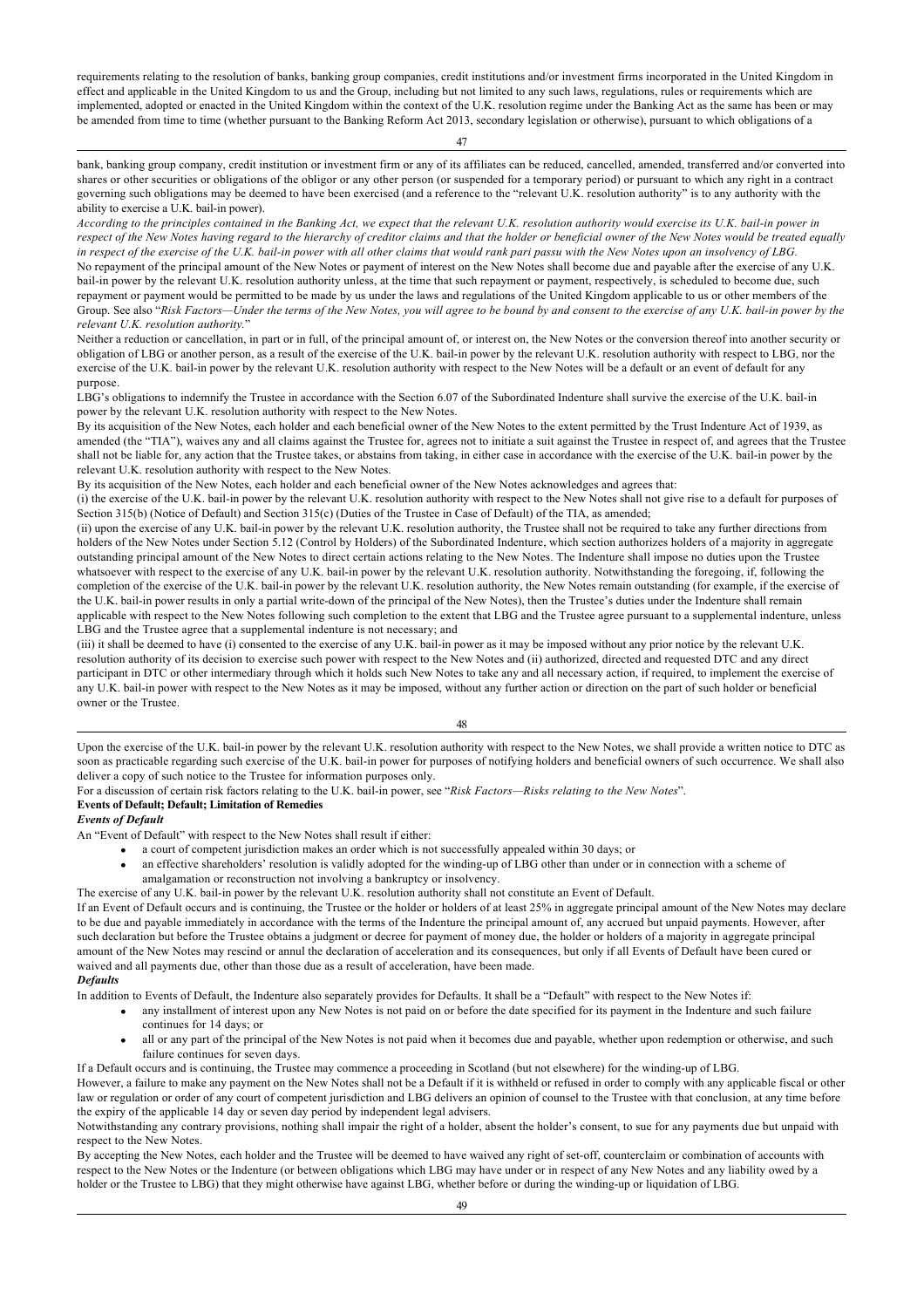#### *Events of Default and Defaults–General*

The holder or holders of not less than a majority in aggregate principal amount of the New Notes may waive any past Event of Default or Default with respect to the New Notes, except an Event of Default or Default in respect of the payment of interest, if any, or principal of (or premium, if any) or payments on any New Notes or a covenant or provision of the Indenture which cannot be modified or amended without the consent of each holder of New Notes.

Subject to the provisions of the Indenture relating to the duties of the Trustee, if an Event of Default or a Default occurs and is continuing with respect to the New Notes, the Trustee will be under no obligation to take direction from any holder or holders of the New Notes, unless they have offered reasonable indemnity to the Trustee. Subject to the Indenture provisions for the indemnification of the Trustee, the holder or holders of a majority in aggregate principal amount of the outstanding New Notes shall have the right to direct the time, method and place of conducting any proceeding for any remedy available to the Trustee, or exercising any trust or power conferred on the Trustee with respect to the New Notes, if the direction is not in conflict with any rule of law or with the Indenture and does not expose the Trustee to undue risk and the action would not be unjustly prejudicial to the holder or holders of the New Notes of such series not taking part in that direction. The Trustee may take any other action that it deems proper which is not inconsistent with that direction.

The Indenture provides that the Trustee will, within 90 days after the occurrence of an Event of Default or a Default with respect to the New Notes, give to each holder of the New Notes notice of the Event of Default or Default known to it, unless the Event of Default or Default, has been cured or waived; provided that the Trustee shall be protected in withholding notice (except for a payment default) if it determines in good faith that withholding notice is in the interest of the holders of the New Notes.

We are required to furnish to the Trustee a statement as to our compliance with all conditions and covenants under the Indenture (i) annually, and (ii) within five Business Days of a written request from the Trustee.

#### **Additional Issuances**

We may, without the consent of the holders of the New Notes, issue additional notes having the same ranking and same interest rate, maturity date, redemption terms and other terms as the New Notes described in this prospectus except for the price to the public, issue date and first Interest Payment Date, provided however that such additional notes that form part of the same series as the New Notes must be fungible with the outstanding New Notes for U.S. federal income tax purposes. Any such additional notes, together with the New Notes offered by this prospectus, will constitute a single series of securities under the Indenture. There is no limitation on the amount of New Notes or other debt securities that we may issue under the Indenture.

### **Optional Redemption**

The New Notes will, subject to the satisfaction of the conditions described under "-*Conditions to Redemption, Purchase, Substitution or Variation*" below, be redeemable in whole, but not in part, at the option of LBG on any day falling in the period commencing on (and including) September 14, 2041 and ending on (and including) the Reset Date at 100% of their principal amount, together with any accrued and unpaid interest on the New Notes ("Accrued Interest") to, but excluding, the date fixed for redemption.

Notice of any optional redemption of the New Notes will be given to holders not less than 15 nor more than 30 calendar days prior to the date fixed for redemption in accordance with "—*Conditions to Redemption, Purchase, Substitution or Variation*" below, and to the Trustee at least five (5) Business Days prior to the date notice is sent to holders, unless a shorter notice period shall be satisfactory to the Trustee.

## **Tax Redemption**

If at any time a Tax Event has occurred, LBG may, subject to the satisfaction of the conditions described under "*—Conditions to Redemption, Purchase, Substitution or Variation*" below, redeem the New Notes, in whole but not in part, at any time, at 100% of their principal amount, together with any Accrued Interest to, but excluding, the date fixed for redemption.

50

## A "Tax Event" will be deemed to have occurred if LBG determines that:

(1) as a result of a Tax Law Change, in making any payments on the New Notes, LBG has paid or will or would on the next payment date be required to pay any Additional Amounts to any holder pursuant to "*—Payment of Additional Amounts*" below and/or

(2) a Tax Law Change would:

- result in LBG not being entitled to claim a deduction in respect of any payments (or its corresponding funding costs as recognized in its financial statements) in respect of the New Notes in computing its taxation liabilities or the amount or value of such deduction to LBG would be materially reduced;
- prevent the New Notes from being treated as loan relationships for United Kingdom tax purposes;
- as a result of the New Notes being in issue, result in LBG not being able to have losses or deductions set against the profits or gains, or profits or gains offset by the losses or deductions, of companies with which it is or would otherwise be so grouped for applicable United Kingdom tax purposes (whether under the group relief system current as of the Issue Date or any similar system or systems having like effect as may from time to time exist);
- · result in a United Kingdom tax liability, or the receipt of income or profit which would be subject to United Kingdom tax, in respect of a write-down of the principal amount of the New Notes or the conversion of the New Notes into shares or other obligations of LBG (including, pursuant to the terms and conditions of the New Notes or as a result of the exercise of any regulatory powers under the Banking Act 2009); or
- · result in a New Note or any part thereof being treated as a derivative or an embedded derivative for United Kingdom tax purposes,

in each case, *provided that*, LBG could not avoid the foregoing in connection with the New Notes by taking measures reasonably available to it. "Tax Law Change" means a change in, or amendment to, the laws or regulations of the United Kingdom, or any political subdivision or authority therein or thereof, having the power to tax, including any treaty to which the United Kingdom is a party, or any change in any generally published application or interpretation of such laws, including a decision of any court or tribunal, or any change in the generally published application or interpretation of such laws by any relevant tax authority or any generally published pronouncement by any tax authority, which change, amendment or pronouncement (x) (subject to (y)) becomes effective on or after the Issue Date, or (y) in the case of a change in law, if such change is enacted by United Kingdom Act of Parliament or implemented by statutory instrument, on or after the Issue Date.

Notice of any redemption of the New Notes due to the occurrence of a Tax Event will be given to holders not less than 30 nor more than 60 calendar days prior to the relevant redemption date in accordance with "*—Conditions to Redemption, Purchase, Substitution or Variation*" below, and to the Trustee at least five (5) Business Days prior to the date notice is sent to holders, unless a shorter notice period shall be satisfactory to the Trustee.

Prior to the giving of any notice of redemption, LBG must deliver to the Trustee (i) a legal opinion, in a form satisfactory to the Trustee, to the effect that a Tax Event has occurred, and (ii) an officer's certificate confirming that (1) all the conditions necessary for redemption have occurred and that LBG could not avoid the consequences of the Tax Event by taking measures reasonably available to it, and (2) that LBG has demonstrated to the satisfaction of the Relevant Regulator that the relevant change or event is material and was not reasonably foreseeable by LBG on the Issue Date. The Trustee shall be entitled to accept such opinion and officer's certificate without any further inquiry and without liability to any person, in which event such opinion and officer's certificate shall be conclusive and binding on the Trustee and the holders of the New Notes.

#### **Capital Disqualification Event Redemption**

We may redeem the New Notes, in whole but not in part, at any time, upon not less than 30 calendar days' nor more than 60 calendar days' notice to the holders of the New Notes, if at any time immediately prior to the giving of

51

the notice referred to above a Capital Disqualification Event has occurred. In the event of such a redemption, the redemption price of the New Notes will be 100% of their principal amount together with any accrued but unpaid interest to, but excluding, the date fixed for redemption. Any right of redemption will be subject to the conditions set forth under "—*Conditions to Redemption, Purchase, Substitution or Variation*" below.

Prior to the giving of any notice of redemption, LBG must deliver to the Trustee an officer's certificate stating that (1) a Capital Disqualification Event has occurred, and (2) LBG has demonstrated to the satisfaction of the Relevant Regulator that the relevant change was not reasonably foreseeable by LBG as at the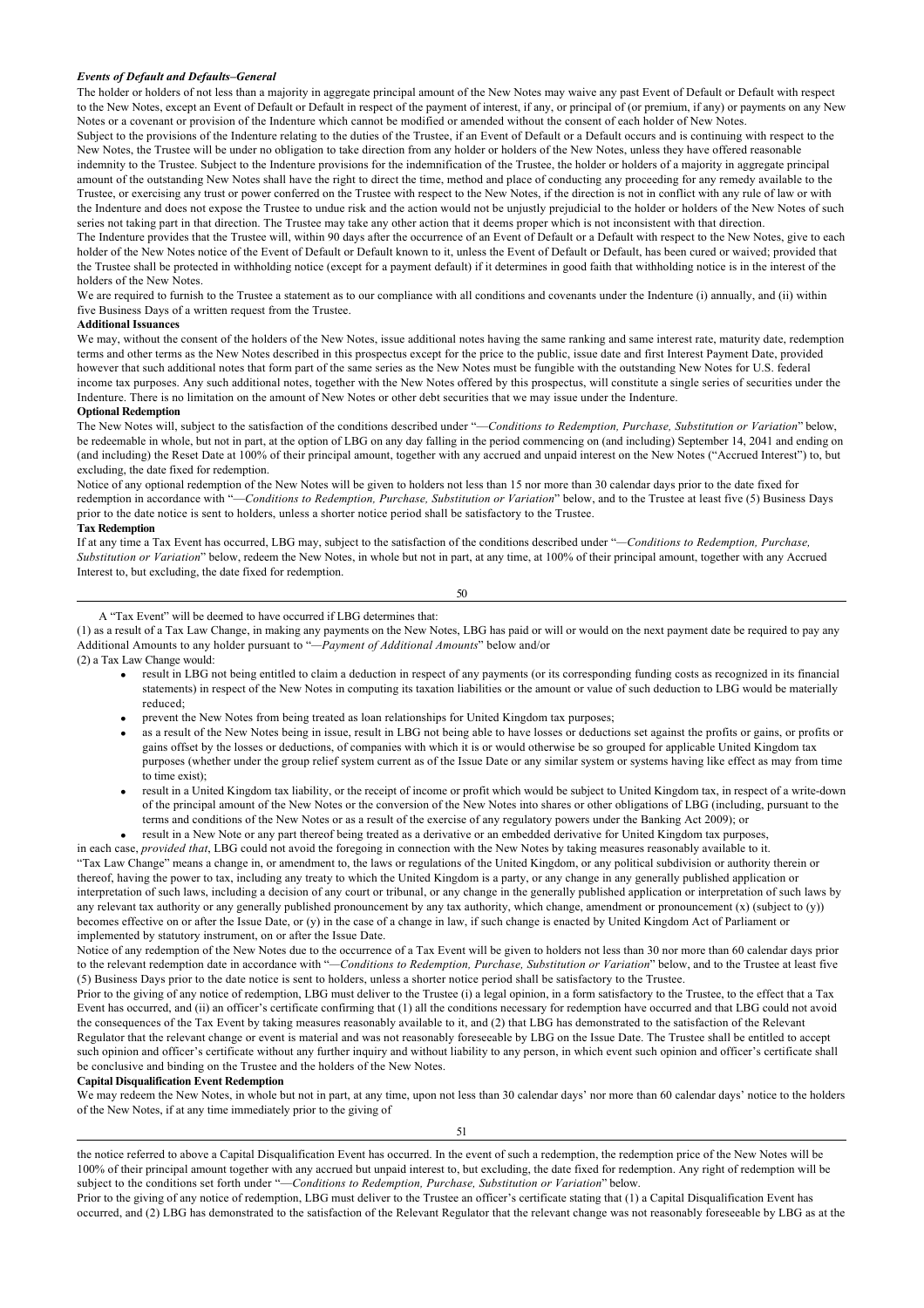Issue Date. The Trustee shall be entitled to accept such officer's certificate without any further inquiry, in which event such officer's certificate shall be conclusive and binding on the Trustee and the holders of the New Notes.

### **Substitution or Variation**

If a Capital Disqualification Event has occurred and is continuing, then LBG may, subject to "*—Conditions to Redemption, Purchase, Substitution or Variation*" below, but without any requirement for the consent or approval of the holders of the New Notes, at any time (whether before, on or following the Reset Date) either substitute all (but not some only) of the New Notes for, or vary the terms of the New Notes so that they remain or, as appropriate, become, Compliant Securities, and the Trustee shall (subject to the below) agree to such substitution or variation. Upon the expiry of such notice, LBG shall either vary the terms of or substitute the New Notes, as the case may be.

Notice of any substitution or variation of the New Notes due to the occurrence of a Capital Disqualification Event will be given to holders not less than 30 nor more than 60 calendar days prior to the date of substitution or variation (as applicable), and to the Trustee at least five (5) Business Days prior to the date of such notice to holders, unless a shorter notice period shall be satisfactory to the Trustee. Such notice shall specify the date fixed for substitution or, as the case may be, variation of the New Notes and shall, except as otherwise provided herein, be irrevocable.

Prior to the giving of any notice of substitution or variation, LBG must deliver to the Trustee an officer's certificate stating that a Capital Disqualification Event has occurred, setting out the details thereof, and stating that the terms of the relevant Compliant Securities comply with the definition thereof. The Trustee shall be entitled to accept such officer's certificate without any further inquiry and without liability to any person, in which event such officer's certificate shall be conclusive and binding on the Trustee and the holders and beneficial owners of the New Notes.

"Compliant Securities" means securities issued directly by LBG that:

(a) have terms not materially less favorable to an investor than the terms of the New Notes (as reasonably determined by LBG in consultation with an investment bank or financial adviser of international standing (which in either case is independent of LBG)) and provided that LBG has delivered an officer's certificate to such effect (including as to such consultation) to the Trustee (upon which the Trustee shall be entitled to rely without further inquiry and without liability to any person) prior to the issue or variation of the relevant securities);

(b) subject to (a) above (1) contain terms which comply with the then current requirements of the Relevant Regulator in relation to Tier 2 capital; (2) provide for the same interest rate and Interest Payment Dates from time to time applying to the New Notes; (3) rank *pari passu* with the ranking of the New Notes; (4) preserve any existing rights under the Indenture to any accrued interest or other amounts which have not been either paid or canceled; and (5) preserve the obligations of LBG as to payments of principal in respect of the New Notes, including (without limitation) as to the timing and amount of such payments; (c) are (1) listed on the New York Stock Exchange or (2) listed on such other stock exchange as is a Recognized Stock Exchange at that time as selected by LBG; and

(d) where the New Notes which have been substituted or varied had a published rating (solicited by, or assigned with the cooperation of, LBG) from a Rating Agency immediately prior to their substitution or variation, each such Rating Agency has ascribed, or announced its intention to ascribe, an equal or higher published rating to the relevant Compliant Securities.

## 52

"Recognized Stock Exchange" means a recognized stock exchange as defined in section 1005 of the U.K. Income Tax Act 2007 as the same may be amended from time to time and any provision, statute or statutory instrument replacing the same from time to time.

## **Purchases**

We may at any time, and from time to time, purchase New Notes in the open market or by tender or by private agreement in any manner and at any price or at differing prices. New Notes purchased or otherwise acquired by us may be (i) held, (ii) resold or (iii) at our sole discretion, surrendered to the Trustee for cancellation (in which case all New Notes so surrendered will forthwith be cancelled in accordance with applicable law and thereafter may not be re-issued or resold). Any such purchases will be subject to the conditions set forth under "*—Conditions to Redemption, Purchase, Substitution or Variation*" below.

## **Conditions to Redemption, Purchase, Substitution or Variation**

Any redemption, purchase, substitution or variation of the New Notes prior to the maturity date is subject to:

(a) LBG giving notice to the Relevant Regulator and the Relevant Regulator granting permission to LBG to redeem, purchase, substitute or vary the New Notes, as the case may be (in each case to the extent, and in the manner, required by the relevant Applicable Regulations); and

(b) in respect of any redemption of the New Notes proposed to be made prior to the fifth anniversary of the date of issuance of the New Notes, if and to the extent then required under the Applicable Regulations: (A) in the case of an optional redemption due to a Tax Event, LBG having demonstrated to the satisfaction of the Relevant Regulator that the relevant change or event is material and was not reasonably foreseeable by LBG as at the Issue Date; or (B) in the case of redemption following the occurrence of a Capital Disqualification Event, LBG having demonstrated to the satisfaction of the Relevant Regulator that the relevant change was not reasonably foreseeable by LBG as at the Issue Date;

(c) if and to the extent then required under the Applicable Regulations, either: (A) LBG having replaced the New Notes with instruments qualifying as own funds of equal or higher quality on terms that are sustainable for the income capacity of LBG; or  $(B)$  (save in the case of sub-paragraph (d)(A) below) LBG demonstrating to the satisfaction of the Relevant Regulator that the own funds and eligible liabilities of LBG would, following such redemption, purchase, substitution or variation exceed its minimum applicable capital requirements (including any applicable buffer requirements) by a margin that the Relevant Regulator considers necessary at such time; and

(d) in the case of any purchase prior to the fifth anniversary of the date of issuance of the New Notes, in addition to satisfying either of the conditions specified in paragraph (c) above, either: (A) LBG having, before or at the same time as such purchase, replaced the New Notes with own funds instruments of equal or higher quality at terms that are sustainable for the income capacity of LBG, and the Relevant Regulator having permitted such action on the basis of the determination that it would be beneficial from a prudential point of view and justified by exceptional circumstances; or (B) the relevant New Notes being purchased for market-making purposes in accordance with the Applicable Regulations.

Notwithstanding the above conditions, if, at the time of any redemption, purchase, substitution or variation, the then-prevailing Applicable Regulations permit the repayment or purchase only after compliance with one or more alternative or additional preconditions to those set out above, LBG shall comply with such other and/or, as appropriate, additional pre-condition(s).

## **Modification and Waiver**

We and the Trustee may make certain modifications and amendments to the Indenture without the consent of the holders of the New Notes. Other modifications and amendments may be made to the Indenture with the consent of the holder or holders of not less than two-thirds in aggregate outstanding principal amount of the New Notes outstanding that are affected by the modification or amendment. However, no modifications or amendments may be made without the consent of the holder of each New Note affected that would:

53

- change the stated maturity of the principal amount of any New Note;
- reduce the principal amount of, or the interest rates on, any New Note;
- change any obligation to pay Additional Amounts;
- change the currency of payment;
- impair the right to institute suit for the enforcement of any payment due and payable;
- · reduce the percentage in aggregate principal amount of outstanding New Notes necessary to modify or amend the Indenture or to waive compliance with certain provisions of the Indenture and any Event of Default or Default (as such terms are defined herein);
- · modify the subordination provisions or change the terms of our obligations in respect of the due and punctual payment of the amounts due and payable on the New Notes in a manner adverse to the holders; or
- modify any of the above requirements.

In addition, variations in the terms and conditions of the New Notes, including modifications relating to subordination, redemption, an Event of Default or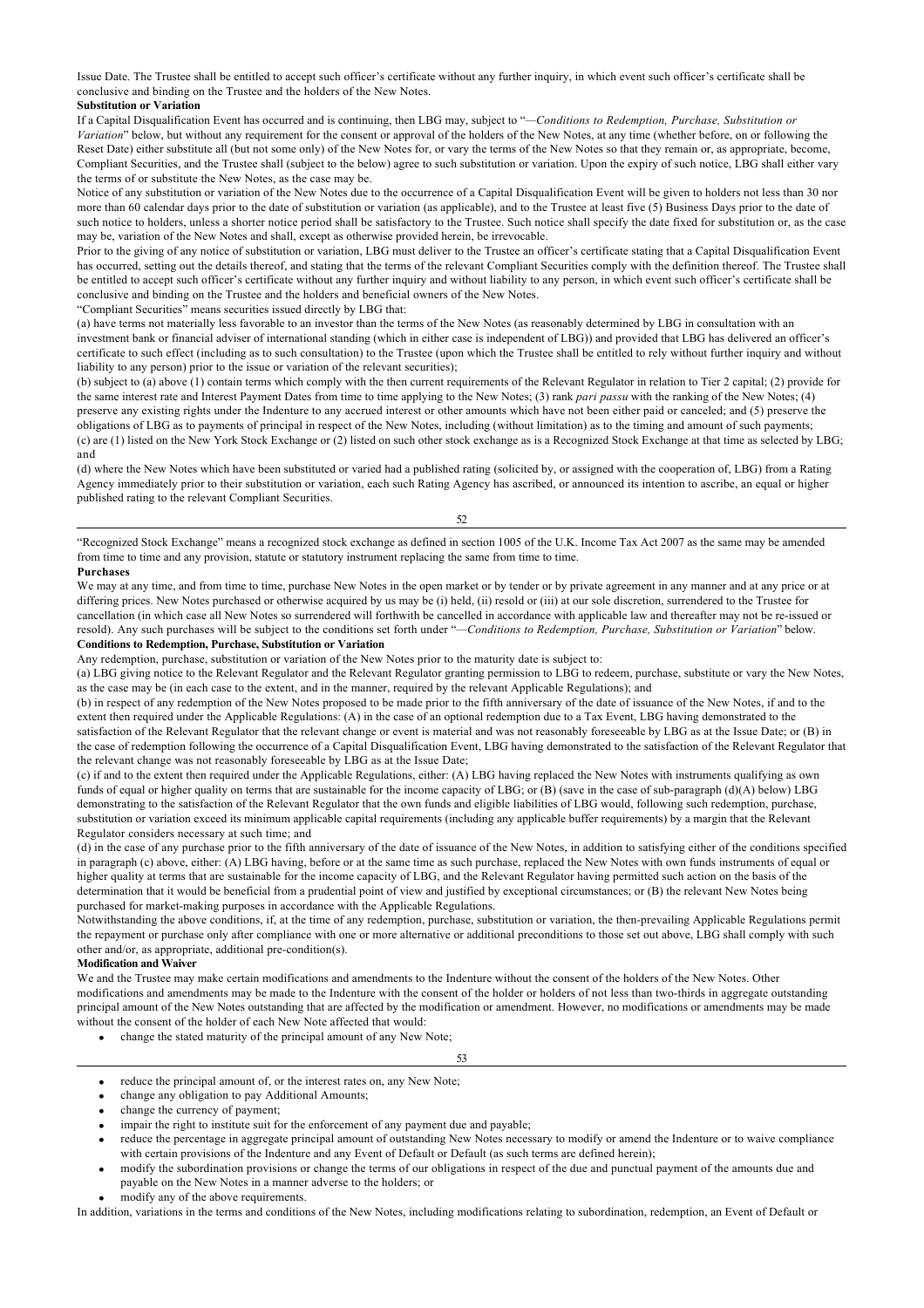Default (as such terms are defined herein) require the permission of, or consent from, the PRA.

## **Payment of Additional Amounts**

Amounts to be paid on New Notes will be made without deduction or withholding for, or on account of, any and all present and future income, stamp and other taxes, levies, imposts, duties, charges or fees imposed, levied, collected, withheld or assessed by or on behalf of the United Kingdom or any political subdivision thereof or authority thereof that has the power to tax (a "U.K. taxing jurisdiction"), unless such deduction or withholding is required by law. If at any time a U.K. taxing jurisdiction requires us to make such deduction or withholding, we will pay additional amounts with respect to withholding or deduction on payments of interest (but not principal or any other payments) on the New Notes ("Additional Amounts") that are necessary in order that the net amounts paid to the holders of the New Notes, after the deduction or withholding, shall equal the amounts which would have been payable on the New Notes if the deduction or withholding had not been required. However, this will not apply to any such tax, levy, impost, duty, charge or fee which would not have been deducted or withheld but for the fact that:

- the holder or the beneficial owner of the New Notes is a domiciliary, national or resident of, or engaging in business or maintaining a permanent establishment or physically present in, a U.K. taxing jurisdiction or otherwise having some connection with the U.K. taxing jurisdiction other than the holding or ownership of the New Notes or the collection of any payment of, or in respect of, principal of, or any interest or other payment on, any New Notes;
- · except in the case of a winding-up in the United Kingdom, the New Notes are presented (where presentation is required) for payment in the United Kingdom;
- the New Notes are presented (where presentation is required) for payment more than 30 days after the date payment became due or was provided for, whichever is later, except to the extent that the holder would have been entitled to the Additional Amounts on presenting the New Notes for payment at the close of that 30 day period;
- · the holder or the beneficial owner of the New Notes or the beneficial owner of any payment of or in respect of principal of, or any interest or other payment on, the New Notes failed to comply with a request by us or our liquidator or other authorized person addressed to the holder to provide information concerning the nationality, residence or identity of the holder or the beneficial owner or to make any declaration or other similar claim to satisfy any requirement, which is required or imposed by a statute, treaty, regulation or administrative practice of a U.K. taxing jurisdiction as a precondition to exemption from all or part of the tax, levy, impost, duty, charge or fee;
- the deduction or withholding is imposed by reason of any agreement with the U.S. Internal Revenue Service in connection with Sections 1471-1474 of the U.S. Internal Revenue Code and the U.S. Treasury regulations thereunder ("FATCA"), any intergovernmental agreement between the United States and the United Kingdom or any other jurisdiction with respect to FATCA, or any law, regulation or other official guidance enacted or issued in any jurisdiction implementing, or relating to, FATCA or any intergovernmental agreement; or
- any combination of the above items,

nor shall Additional Amounts be paid with respect to any payment on the New Notes to any holder who is a fiduciary or partnership or settlor with respect to such fiduciary or a member of such partnership other than the sole beneficial owner of such payment to the extent such payment would be required by the laws of any taxing jurisdiction to be included in the income for tax purposes of a beneficiary or partner or settlor with respect to such fiduciary or a member of such partnership or a beneficial owner who would not have been entitled to such Additional Amounts, had it been the holder.

54

Whenever we refer in this prospectus, in any context, to the payment of interest payments on the New Notes, we mean to include the payment of Additional Amounts to the extent that, in the context, Additional Amounts are, were or would be payable.

#### **Waiver of Right to Set-Off**

Subject to applicable law, no holder or beneficial owner of the New Notes may exercise or claim any right of set-off, counterclaim, combination of accounts, compensation or retention in respect of any amount owed to it by LBG arising under, or in respect of, or in connection with the New Notes and each holder and beneficial owner of the New Notes shall, by virtue of its holding of any New Notes, be deemed to have waived any right of set-off, counterclaim, or combination of accounts, compensation and retention with respect to such New Note or the Indenture (or between our obligations under or in respect of any New Note and any liability owed by a holder or the Trustee to us) that they might otherwise have against us, whether before or during our winding up. Notwithstanding the provisions of the foregoing sentence, if any of the said rights and claims of any holder of any New Note against LBG is discharged by set-off, compensation or retention, such holder will immediately pay an amount equal to the amount of such discharge to LBG (or, in the event of winding-up or administration of LBG, the liquidator or, as applicable, the administrator of LBG) and accordingly such discharge will be deemed not to have taken place.

## **Trustee; Direction of Trustee**

LBG's obligations to reimburse and indemnify the Trustee in accordance with Section 6.07 of the Subordinated Indenture (as amended by the Ninth Supplemental Indenture) shall survive the exercise of the U.K. bail-in power by the relevant U.K. resolution authority with respect to the New Notes and the Indenture.

By accepting the New Notes, each holder (including each beneficial owner) of the New Notes acknowledges and agrees that, upon the exercise of any U.K. bailin power by the relevant U.K. resolution authority, (a) the Trustee shall not be required to take any further directions from holders of the New Notes under Section 5.12 (Control by Holders) of the Subordinated Indenture, and (b) neither the Subordinated Indenture nor the Ninth Supplemental Indenture shall impose any duties upon the Trustee whatsoever with respect to the exercise of any U.K. bail-in power by the relevant U.K. resolution authority. Notwithstanding the foregoing, if, following the completion of the exercise of the U.K. bail-in power by the relevant U.K. resolution authority, any of the New Notes remain outstanding (for example, if the exercise of the U.K. bail-in power results in only a partial write-down of the principal of such New Notes), then the Trustee's duties under the Indenture shall remain applicable with respect to the New Notes following such completion to the extent that LBG and the Trustee shall agree pursuant to a supplemental indenture or an amendment to the Indenture.

In addition to the foregoing, the Trustee may decline to act or accept direction from holders unless it receives written direction from holders representing a majority in aggregate principal amount of the New Notes and security and/or indemnity satisfactory to the Trustee in its sole discretion. The Indenture shall not be deemed to require the Trustee to take any action which may conflict with applicable law, or which may be unjustly prejudicial to the holders not taking part in the direction, or which could subject the Trustee to risk or for which it is not indemnified to its satisfaction in its sole discretion.

The Trustee makes no representations regarding, and shall not be liable with respect to, the information set forth in this prospectus.

### **Subsequent Holders' Agreement**

Holders and beneficial owners of the New Notes that acquire the New Notes in the secondary market shall be deemed to acknowledge, agree to be bound by and consent to the same provisions specified herein to the same extent as the holders and beneficial owners of the New Notes that acquire the New Notes upon their initial issuance, including, without limitation, with respect to the acknowledgement and agreement to be bound by and consent to the terms of the New Notes related to the U.K. bail-in power.

55

We intend to apply for the listing of the New Notes on the New York Stock Exchange in accordance with its rules. **Governing Law**

The Subordinated Indenture, the Ninth Supplemental Indenture and the New Notes are governed by, and construed in accordance with, the laws of the State of New York, except for the subordination and waiver of set-off provisions relating to the New Notes, which are governed by, and construed in accordance with, the laws of Scotland.

## **Form of New Notes; Book-Entry System**

## *General*

**Listing**

The New Notes shall initially be represented by one or more global securities in registered form, without coupons attached, and will be deposited with DTC,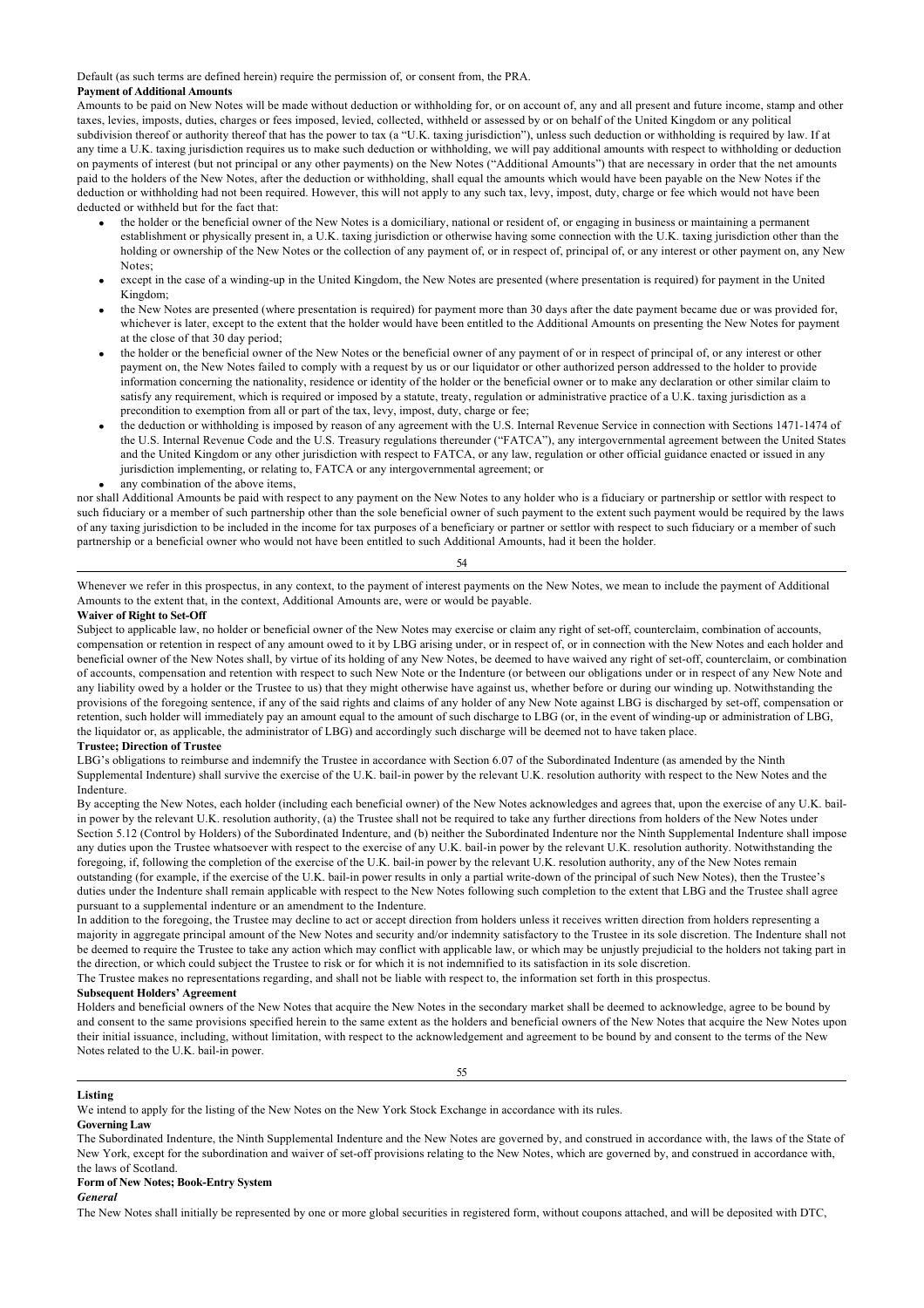and will be registered in the name of such depositary or its nominee. Unless and until the New Notes are exchanged in whole or in part for other securities under the terms of the Indenture or the global securities are exchanged for definitive securities, the global securities may not be transferred except as a whole by DTC to a nominee or a successor of DTC.

Beneficial interests in the global debt securities will be shown on, and transfers thereof will be effected only through, the book-entry records maintained by DTC and its direct and indirect participants, including, as applicable, Euroclear and Clearstream, Luxembourg.

The laws of some states may require that certain investors in securities take physical delivery of their securities in definitive form. Those laws may impair the ability of investors to own interests in book-entry securities.

So long as DTC, or its nominee, is the holder of a global debt security, DTC or its nominee will be considered the sole holder of such global debt security for all purposes under the Indenture. Except as described below under "*—Issuance of Definitive Securities*", no participant, indirect participant or other person will be entitled to have New Notes registered in its name, receive or be entitled to receive physical delivery of New Notes in definitive form or be considered the owner or holder of the New Notes under the Indenture. Each person having an ownership or other interest in the New Notes must rely on the procedures of DTC, and, if a person is not a participant in DTC, must rely on the procedures of the participant or other securities intermediary through which that person owns its interest to exercise any rights and obligations of a holder under the Indenture or the New Notes.

## *Payments on Global Securities*

Payments of any amounts in respect of the New Notes will be made by the Paying Agent upon receipt to DTC. Payments will be made to beneficial owners of the New Notes in accordance with the rules and procedures of DTC or its direct and indirect participants, as applicable. Neither we nor the Trustee nor any of our agents will have any responsibility or liability for any aspect of the records of any securities intermediary in the chain of intermediaries between DTC and any beneficial owner of an interest in the New Notes, or the failure of DTC or any intermediary to pass through to any beneficial owner any payments that we make to DTC.

## *The Clearing Systems*

DTC has advised us as follows: DTC, the world's largest securities depository, is a limited-purpose trust company organized under the New York Banking Law, a "banking organization" within the meaning of the New York Banking Law, a member of the Federal Reserve System, a "clearing corporation" within the meaning of the New York Uniform Commercial Code, and a "clearing agency" registered pursuant to the provisions of Section 17A of the Exchange Act. DTC holds and provides asset servicing for over 3.5 million issues of U.S. and non-U.S. equity issues, corporate and municipal debt issues, and money market instruments (from over 100 countries) that DTC's participants ("Direct Participants") deposit with DTC. DTC also facilitates the post-trade settlement among Direct Participants of sales and other securities transactions in deposited securities, through electronic computerized book-entry transfers and pledges between Direct Participants' accounts. This eliminates the need for physical movement

56

of securities certificates. Direct Participants include both U.S. and non-U.S. securities brokers and dealers, banks, trust companies, clearing corporations, and certain other organizations. DTC is a wholly-owned subsidiary of The Depository Trust & Clearing Corporation ("DTCC"). DTCC is the holding company for DTC, National Securities Clearing Corporation and Fixed Income Clearing Corporation, all of which are registered clearing agencies. DTCC is owned by the users of its regulated subsidiaries. Access to DTC system is also available to others such as both U.S. and non-U.S. securities brokers and dealers, banks, trust companies, and clearing corporations that clear through or maintain a custodial relationship with a Direct Participant, either directly or indirectly. DTC has a Standard & Poor's rating of AA+. DTC rules applicable to its participants are on file with the SEC. More information about DTC can be found at www.dtcc.com. *Issuance of Definitive Securities*

So long as DTC holds global securities in respect of the New Notes, such global securities will not be exchangeable for definitive securities unless:

- · DTC notifies the Trustee that it is unwilling or unable to continue to act as depositary for the New Notes or DTC ceases to be a clearing agency registered under the Exchange Act;
	- we are wound up and we fail to make a payment on the New Notes when due; or
- · at any time we determine at our option and in our sole discretion, that the global securities of the New Notes should be exchanged for definitive securities in registered form.

Each person having an ownership or other interest in the New Notes must rely exclusively on the rules or procedures of DTC and any agreement with any direct or indirect participant of DTC or any other securities intermediary through which that person holds its interest, to receive or direct the delivery of possession of any definitive security. The Indenture permits us to determine at any time and in our sole discretion that the New Notes shall no longer be represented by global securities. DTC has advised us that under its current practices, it would notify its participants of our request, but will only withdraw beneficial interests from the global securities at the request of each DTC participant. We would issue definitive certificates in exchange for any such beneficial interests withdrawn.

Definitive New Notes will be issued in registered form only. To the extent permitted by law, we, the Trustee and any paying agent shall be entitled to treat the person in whose name any definitive security is registered as its absolute owner.

Payments in respect of definitive securities will be made to the person in whose name the definitive securities are registered as it appears in the register. Payments will be made in respect of the New Notes by check drawn on a bank in New York or, if the holder requests, by transfer to the holder's account in New York. Definitive securities should be presented to the paying agent for redemption.

If we issue definitive New Notes in exchange for a particular global security, DTC, as holder of that global security, will surrender it against receipt of the definitive securities, cancel the book-entry securities, and distribute the definitive securities to the persons and in the amounts that DTC specifies pursuant to its internal procedures.

If definitive securities are issued in the limited circumstances described above, those securities (i) will be transferable only on the register for the New Notes, and (ii) may be transferred in whole or in part in denominations of any whole number of securities upon surrender of the definitive securities certificates together with the form of transfer endorsed on it, duly completed and executed at the specified office of a paying agent. If only part of a securities certificate is transferred, a new securities certificate representing the balance not transferred will be issued to the transferor within three Business Days after the paying agent receives the certificate. The new certificate representing the balance will be delivered to the transferor by uninsured post at the risk of the transferor, to the address of the transferor appearing in the subordinated debt security register. The new certificate representing the securities that were transferred will be sent to the transferee within three Business Days after the paying agent receives the certificate transferred, by uninsured post at the risk of the holder entitled to the securities represented by the certificate, to the address specified in the form of transfer. *Notices*

57

All notices to holders of registered New Notes shall be validly given if in writing and mailed, first-class postage prepaid, to them at their respective addresses in the subordinated debt security register maintained by the Subordinated Debt Security Registrar.

## *Consent to Service of Process*

Under the Indenture, we irrevocably designated our Chief Legal Officer, currently at 1095 Avenue of the Americas, 34th Floor, New York, NY 10036, as the authorized agent for service of process in any legal action or proceeding arising out of or relating to the Indenture or any New Note brought in any federal or state court in the Borough of Manhattan, in The City of New York, New York and we and irrevocably submitted to the jurisdiction of those courts.

58

## **COMPARISON OF CERTAIN MATERIAL TERMS OF THE PREFERENCE SHARES AND THE NEW NOTES**

*The following is a summary comparison of the material terms of the Preference Shares and the New Notes. This summary does not purport to be complete and is subject to, and qualified by reference to, the "Description of the New Notes" section above, all of the definitions and provisions of the Indenture.*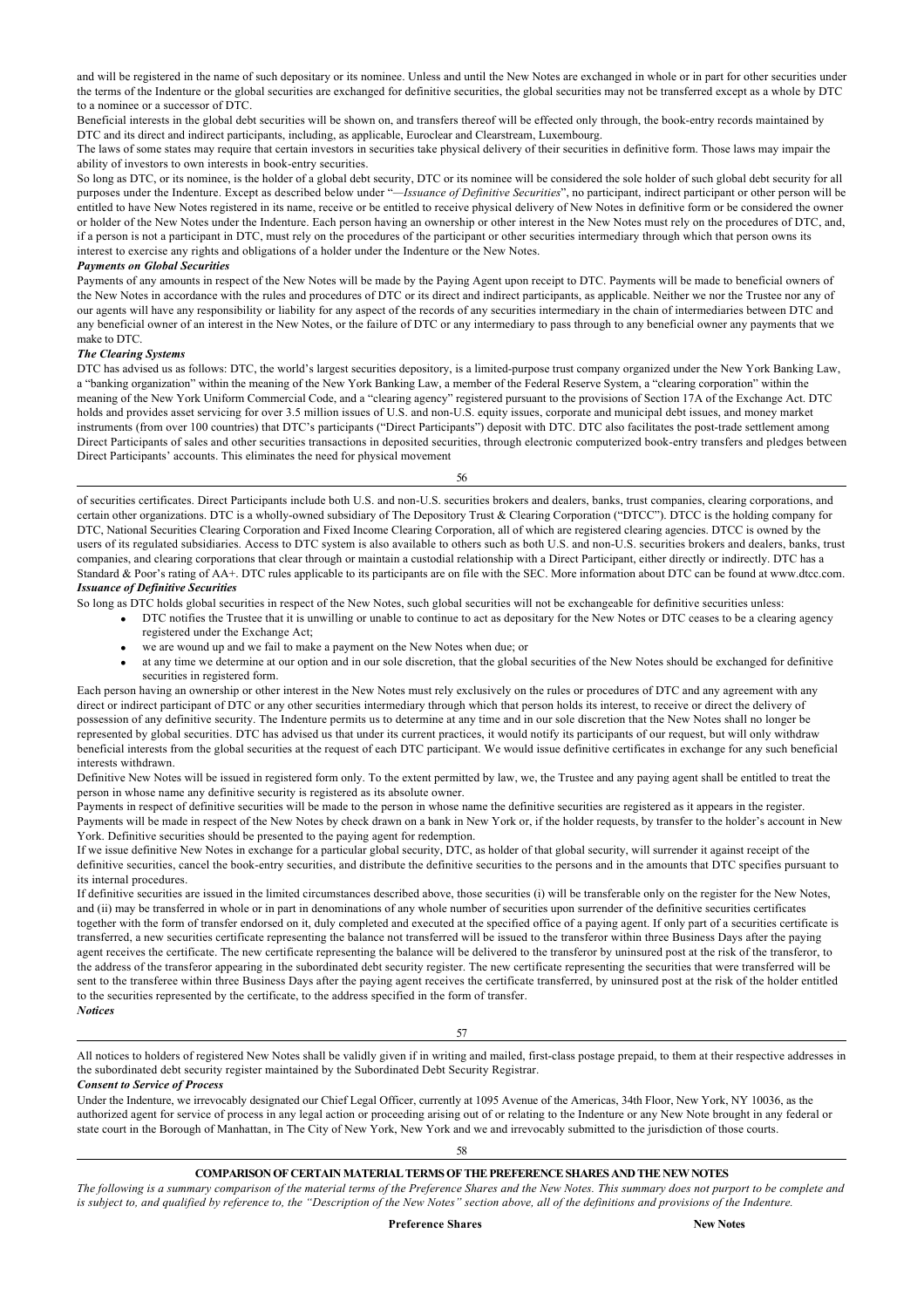| <b>Issuer</b>                                                                                                                                          | Lloyds Banking Group plc (formerly Lloyds TSB Group plc)                                                                                                                                                                                                                                                                                                                                                                                                                                                                                                                                                                                                                                                                                                                                                                                                                                                                                                                                                                                                                                                                                                                                                    | Lloyds Banking Group plc                                                                                                                                                                                                                                                                                                                                                                                                                                                                                                                                                                                                                                                                                                                                                                                                                                                                                                                                                                                                                                                                                                                                                  |
|--------------------------------------------------------------------------------------------------------------------------------------------------------|-------------------------------------------------------------------------------------------------------------------------------------------------------------------------------------------------------------------------------------------------------------------------------------------------------------------------------------------------------------------------------------------------------------------------------------------------------------------------------------------------------------------------------------------------------------------------------------------------------------------------------------------------------------------------------------------------------------------------------------------------------------------------------------------------------------------------------------------------------------------------------------------------------------------------------------------------------------------------------------------------------------------------------------------------------------------------------------------------------------------------------------------------------------------------------------------------------------|---------------------------------------------------------------------------------------------------------------------------------------------------------------------------------------------------------------------------------------------------------------------------------------------------------------------------------------------------------------------------------------------------------------------------------------------------------------------------------------------------------------------------------------------------------------------------------------------------------------------------------------------------------------------------------------------------------------------------------------------------------------------------------------------------------------------------------------------------------------------------------------------------------------------------------------------------------------------------------------------------------------------------------------------------------------------------------------------------------------------------------------------------------------------------|
| <b>Securities</b>                                                                                                                                      | <b>Series 1 Preference Shares:</b> American Depositary Shares<br>representing 6.413% Non-Cumulative Fixed to Floating Rate<br>Preference Shares; and Series 2 Preference Shares: American<br>Depositary Shares representing 6.657% Non-Cumulative Fixed to<br>Floating Rate Preference Shares                                                                                                                                                                                                                                                                                                                                                                                                                                                                                                                                                                                                                                                                                                                                                                                                                                                                                                               | Fixed Rate Reset Subordinated Debt Securities                                                                                                                                                                                                                                                                                                                                                                                                                                                                                                                                                                                                                                                                                                                                                                                                                                                                                                                                                                                                                                                                                                                             |
| <b>Maturity Date</b>                                                                                                                                   | The Preference Shares are perpetual securities and have no fixed December 14, 2046<br>maturity or fixed redemption date.                                                                                                                                                                                                                                                                                                                                                                                                                                                                                                                                                                                                                                                                                                                                                                                                                                                                                                                                                                                                                                                                                    |                                                                                                                                                                                                                                                                                                                                                                                                                                                                                                                                                                                                                                                                                                                                                                                                                                                                                                                                                                                                                                                                                                                                                                           |
| <b>Dividend or Interest Payments</b>                                                                                                                   | <b>Series 1 Preference Shares:</b> from (and including) the date of<br>issuance to (but excluding) October 1, 2035 (the "Series 1 Firstincluding) the Issue Date to (but excluding) the<br>Call Date"), the dividends on the Series 1 Preference Shares<br>will accrue at a rate of 6.413% per annum. From (and including)<br>Series 1 First Call Date, the Series 1 Preference Shares will<br>accrue dividends at the rate, reset quarterly, of 1.495% per<br>annum above the London interbank offered rate for three-<br>month U.S. dollar deposits.<br>Series 2 Preference Shares: from (and including) the date of<br>issuance to (but excluding) May 21, 2037 (the "Series 2 First<br>Call Date"), the dividends on the Series 2 Preference Shares<br>will accrue at a rate of 6.657% per annum. From (and including)<br>Series 2 First Call Date, the Series 2 Preference Shares will<br>accrue dividends at the rate, reset quarterly, of 1.27% per<br>annum above the London interbank offered rate for three-<br>month U.S. dollar deposits.                                                                                                                                                       | Interest will accrue on the New Notes from (and<br>Reset Date, at a rate per annum equal to (a) the<br>yield, rounded to three decimal places when<br>expressed as a percentage and calculated by the<br>Dealer Managers in accordance with standard<br>market practice, that corresponds to the bid-side<br>price of 1.750% U.S. Treasury Notes due August 15,<br>2041 as of the Pricing Time as displayed on the<br>Bloomberg Government Pricing Monitor page FIT1<br>(or any recognized quotation source selected by<br>LBG in its sole discretion if such quotation report is<br>not available or is manifestly erroneous) plus (b) a<br>fixed spread of 150 basis points (which translates to<br>a per annum interest of $3.369\%$ ), and (2) from (and<br>including) the Reset Date to (but excluding) the<br>Maturity Date, at a rate per annum calculated by the<br>Calculation Agent on the Reset Determination Date<br>as being equal to the sum of the applicable U.S.<br>Treasury Rate and 1.50%, such sum being converted<br>to a semi-annual rate in accordance with market<br>convention (rounded to three decimal places, with<br>$0.0005$ rounded down). |
|                                                                                                                                                        | 59                                                                                                                                                                                                                                                                                                                                                                                                                                                                                                                                                                                                                                                                                                                                                                                                                                                                                                                                                                                                                                                                                                                                                                                                          |                                                                                                                                                                                                                                                                                                                                                                                                                                                                                                                                                                                                                                                                                                                                                                                                                                                                                                                                                                                                                                                                                                                                                                           |
|                                                                                                                                                        | <b>Preference Shares</b>                                                                                                                                                                                                                                                                                                                                                                                                                                                                                                                                                                                                                                                                                                                                                                                                                                                                                                                                                                                                                                                                                                                                                                                    | <b>New Notes</b>                                                                                                                                                                                                                                                                                                                                                                                                                                                                                                                                                                                                                                                                                                                                                                                                                                                                                                                                                                                                                                                                                                                                                          |
| <b>Reset Dates for</b><br><b>Dividend or Interest Rate</b>                                                                                             | Series 1 Preference Shares: Series 1 First Call Date and<br>thereafter each dividend payment date.<br>Series 2 Preference Shares: Series 2 First Call Date and<br>thereafter each dividend payment date.                                                                                                                                                                                                                                                                                                                                                                                                                                                                                                                                                                                                                                                                                                                                                                                                                                                                                                                                                                                                    | December 14, 2041                                                                                                                                                                                                                                                                                                                                                                                                                                                                                                                                                                                                                                                                                                                                                                                                                                                                                                                                                                                                                                                                                                                                                         |
| <b>Dividend/Interest Payment Dates</b>                                                                                                                 | <b>Series 1 Preference Shares:</b> in respect of the period from the<br>issue date to the Series 1 First Call Date, payable April 1 and<br>October 1 in each year, and thereafter January 1, April 1, July 1 Maturity Date.<br>and October 1 in each year.                                                                                                                                                                                                                                                                                                                                                                                                                                                                                                                                                                                                                                                                                                                                                                                                                                                                                                                                                  | June 14 and December 14 in each year from (and<br>including) June 14, 2022 to (and including) the                                                                                                                                                                                                                                                                                                                                                                                                                                                                                                                                                                                                                                                                                                                                                                                                                                                                                                                                                                                                                                                                         |
|                                                                                                                                                        | <b>Series 2 Preference Shares:</b> in respect of the period from the<br>issue date to the Series 2 First Call Date, payable May 21 and<br>November 21 in each year, and thereafter February 21, May 21,<br>August 21 and November 21 in each year.                                                                                                                                                                                                                                                                                                                                                                                                                                                                                                                                                                                                                                                                                                                                                                                                                                                                                                                                                          |                                                                                                                                                                                                                                                                                                                                                                                                                                                                                                                                                                                                                                                                                                                                                                                                                                                                                                                                                                                                                                                                                                                                                                           |
| <b>Issuer's Discretion With Respect to</b><br><b>Dividend or Interest Payments;</b><br><b>Agreement to Interest/ Dividend</b><br>Cancellation (if any) | Dividends are payable at the discretion of the Board of<br>Directors or the Committee. Dividends will be paid only to the<br>extent that payment of the same can be made out of profits of<br>LBG available for distribution and permitted by law to be<br>distributed as at each dividend payment date. The Board of<br>Directors or the Committee may in its discretion decide that a<br>dividend will not be declared at all or will be declared only in<br>part even when distributable profits are available for<br>distribution.<br>If the Board of Directors or the Committee decides not to<br>declare a dividend payable on a dividend payment date or<br>declares that it shall be payable only in part, then the rights of<br>holders of the Preference Shares to receive the dividend in<br>respect of the preceding dividend period will be lost either<br>entirely or as to the part not declared, as applicable, and LBG<br>will have no obligation in respect of the amount of dividend not<br>declared either to pay the dividend accrued for such period or<br>to pay interest thereon, whether or not dividends on the<br>Preference Shares are declared for any future dividend period. | Not applicable.                                                                                                                                                                                                                                                                                                                                                                                                                                                                                                                                                                                                                                                                                                                                                                                                                                                                                                                                                                                                                                                                                                                                                           |

**Preference Shares New Notes**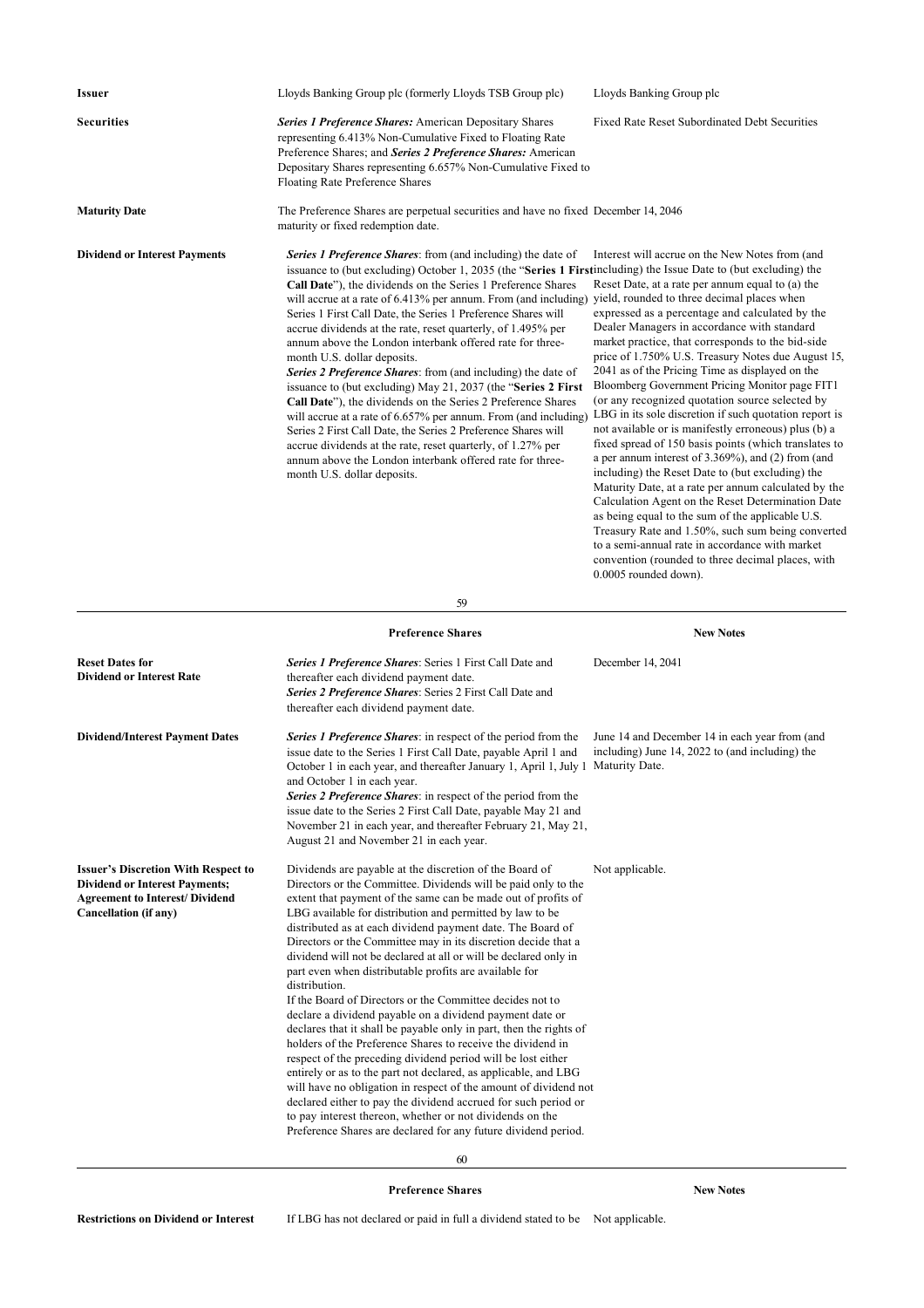**Payments Payments payable on the Preference Shares as a result only of the** exercise of the discretion of the Board of Directors or the Committee, then LBG shall not during the Stopper Period: (a) redeem, purchase, cancel, reduce or otherwise acquire in any other way any Junior Share Capital or the 2004 Preference Shares, or (b) declare, or pay or set aside any sum for payment of any distribution or dividend or make any other payment on, and will procure that no distribution, dividend or other payment is made, on any Junior Share Capital or the 2004 Preference **Shares** 

> "**Board of Directors**" means the board of directors of LBG "**Committee**" means a duly authorized committee of the Board of Directors.

"**Junior Share Capital**" means the ordinary shares, or any other shares ranking, or expressed to rank junior to the Preference Shares, (either issued directly by LBG or by a subsidiary undertaking and the terms of which securities benefit from a guarantee or support agreement ranking or expressed to rank junior to the Preference Shares). "**Parity Securities**" means the most senior ranking class or classes of non-cumulative preference shares in the capital of LBG from time to time and any other obligations ranking or expressed to rank *pari passu* with the Preference Shares other than the 2004 Preference Shares.

"**Stopper Period**" means with respect to any Dividend Payment Date or the equivalent term in respect of any Parity Security, one calendar year from and including the earlier of the date (i) on which a full Dividend is not paid on the Preference Shares or (ii) on which a full scheduled dividend or distribution on

61

#### **Preference Shares New Notes**

any Parity Security has not been paid. "**2004 Preference Shares**" means the 400 6% Non-Cumulative Redeemable Preference Shares of £0.25 par value each issued in 2004.

**Ranking/Subordination** Holders of the Preference Shares will rank as regards participation in the profits of LBG in priority to the payment of any dividend to the holders of any class of shares in the capital of LBG ranking junior to the Preference Shares and in such regard *pari passu* with the holders of any class of shares in issue or which may be issued which are expressed to rank equally with the Preference Shares in the capital of LBG and other Parity Securities.

The New Notes will constitute our direct, unconditional, unsecured, unguaranteed and subordinated obligations ranking *pari passu* without any preference among themselves and ranking junior in right of payment to the claims of any existing and future unsecured and unsubordinated indebtedness of LBG. In a winding up or in the event that an administrator has been appointed in respect of us and notice has been given that it intends to declare and distribute a dividend, all amounts due in respect of or arising under (including any damages awarded for breach of any obligations under) the New Notes will be subordinated to, and subject in right of payment to the prior payment in full of, all claims of all Senior Creditors. The rights and claims of the holders of the New Notes shall rank at least *pari passu* with the claims of holders of all obligations of LBG which constitute, or would but for any applicable limitation on the amount of such capital constitute, Tier 2 Capital of LBG and in priority to (1) the claims of holders of all obligations of LBG which constitute Tier 1 Capital of LBG, (2) the

claims of holders of all undated or perpetual subordinated obligations of LBG and (3) the claims of holders of all share capital of LBG. In addition, because we are a holding company, our rights to

62

## **Preference Shares New Notes**

participate in the assets of any subsidiary if it is liquidated will be subject to the prior claims of its creditors, including in the case of bank subsidiaries, their depositors, except to the extent that we may be a creditor with recognized claims against the subsidiary.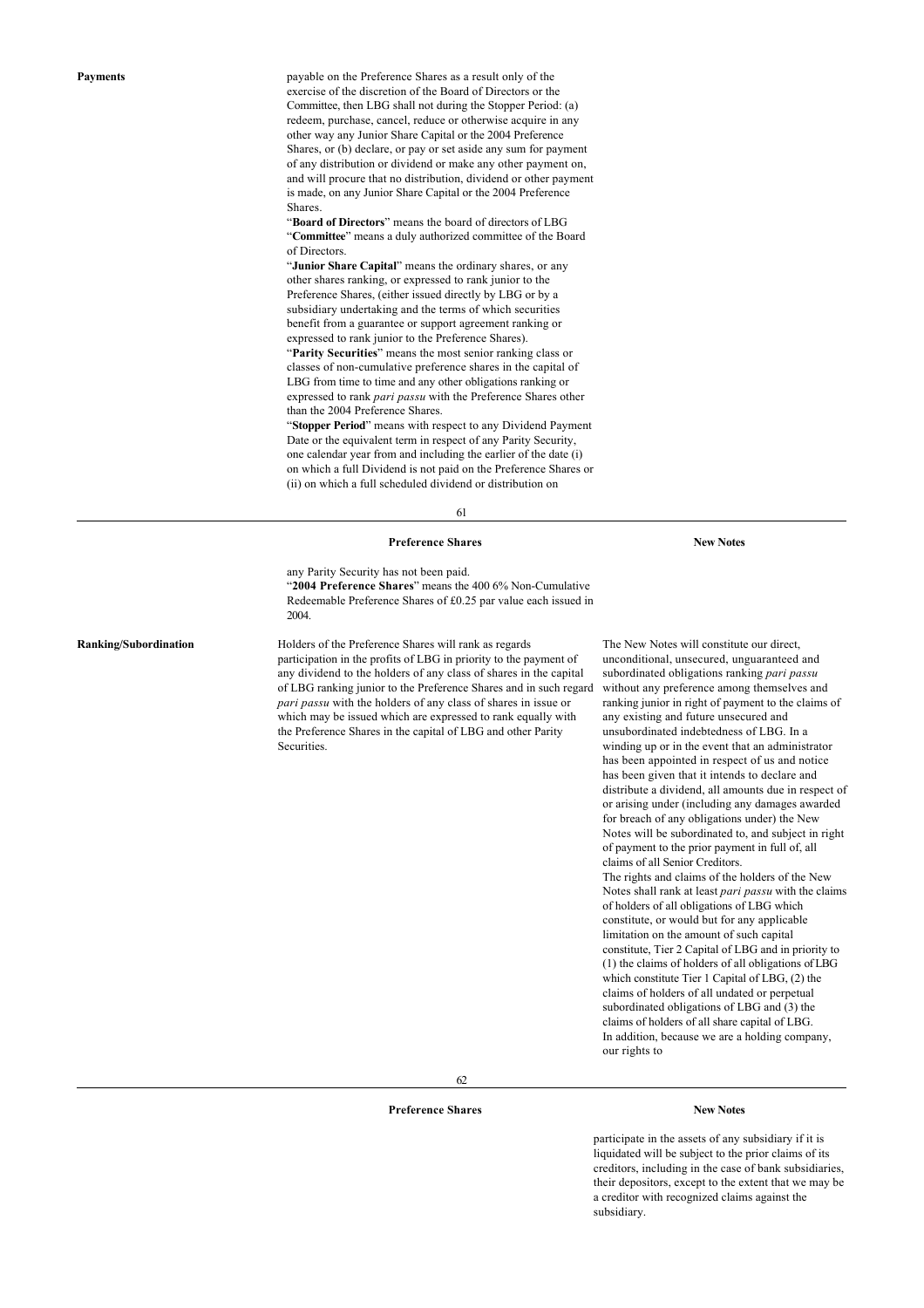**No Set-off** Not applicable Not applicable Subject to applicable law, no holder or beneficial owner of the New Notes may exercise or claim any right of set-off, counterclaim, combination of accounts, compensation or retention in respect of any amount owed to it by LBG arising under, or in respect of, or in connection with the New Notes and each holder and beneficial owner of the New Notes shall, by virtue of its holding of any New Notes, be deemed to have waived any right of set-off, counterclaim, or combination of accounts, compensation and retention with respect to such New Note or the Indenture (or between our obligations under or in respect of any New Note and any liability owed by a holder or the Trustee to us) that they might otherwise have against us, whether before or during our winding up. Notwithstanding the provisions of the foregoing sentence, if any of the said rights and claims of any holder of any New Note against LBG is discharged by set-off, compensation or retention, such holder will immediately pay an amount equal to the amount of such discharge to LBG (or, in the event of windingup or administration of LBG, the liquidator or, as applicable, the administrator of LBG) and accordingly such discharge will be deemed not to have taken place.

63

## **Preference Shares New Notes**

**Rights upon Liquidation** On a return of capital or distribution of assets, whether or not Not applicable. on a winding-up (but other than a redemption or purchase by LBG of any of its share capital permitted by its articles of association and under applicable law), holders of Preference Shares will rank in the application of the assets of LBG available to shareholders; (1) equally in all respects with holders of the most senior class of preference shares and any other class of shares of LBG in issue or which may be issued by LBG which are expressed to rank equally with the Preference Shares and (2) in priority to the holders of any other share capital of LBG (including the Junior Share Capital). Subject to such ranking, in such event holders of the Preference Shares will be entitled to receive out of the surplus assets of LBG remaining after payment of LBG's prior-ranking liabilities a sum equal to the aggregate of; (1) U.S.\$1,000 per Preference Share, (2) the amount of any dividend which is due for payment on the Preference Shares on or after the date of commencement of the winding-up or other return of capital but which is payable in respect of a period ending on or before such date and (3) the proportion of any dividend (whether or not declared or earned) that would otherwise be payable and is not otherwise paid in respect of any period that begins before, but ends after, the date of commencement of the winding-up or other return of capital and which is attributable to the part of the period that ends on such date.

**Optional Redemption** The Preference Shares are perpetual securities and have no maturity date. However, all or some only of the Preference Shares are redeemable, at the option of LBG, subject to confirmation from the FSA that it has no objection to the redemption (if required), on the Series 1 First Call Date for the Series 1 Preference Shares or First Call Date for the Series 2 Preference Shares or any dividend payment date thereafter at the redemption price per Preference Share.

The New Notes will, subject to the satisfaction of the conditions described under "*Description of the New Notes*—*Conditions to Redemption, Purchase, Substitution or Variation*", be redeemable in whole, but not in part, at the option of LBG on any day falling in the period commencing on (and including) September 14, 2041 and ending on (and including) the Reset Date

64

#### **Preference Shares New Notes**

"**FSA**" means the Financial Services Authority or such other governmental authority in the United Kingdom (or if LBG becomes domiciled in a jurisdiction other than the United Kingdom, in such other jurisdiction) having primary bank supervisory authority.

at 100% of their principal amount,

together with any Accrued Interest to, but excluding, the date fixed for redemption. Notice of any optional redemption of the New Notes will be given to holders not less than 15 nor more than 30 calendar days prior to the date fixed for redemption in accordance with "*Description of the New Notes* —*Conditions to Redemption, Purchase, Substitution or Variation*", and to the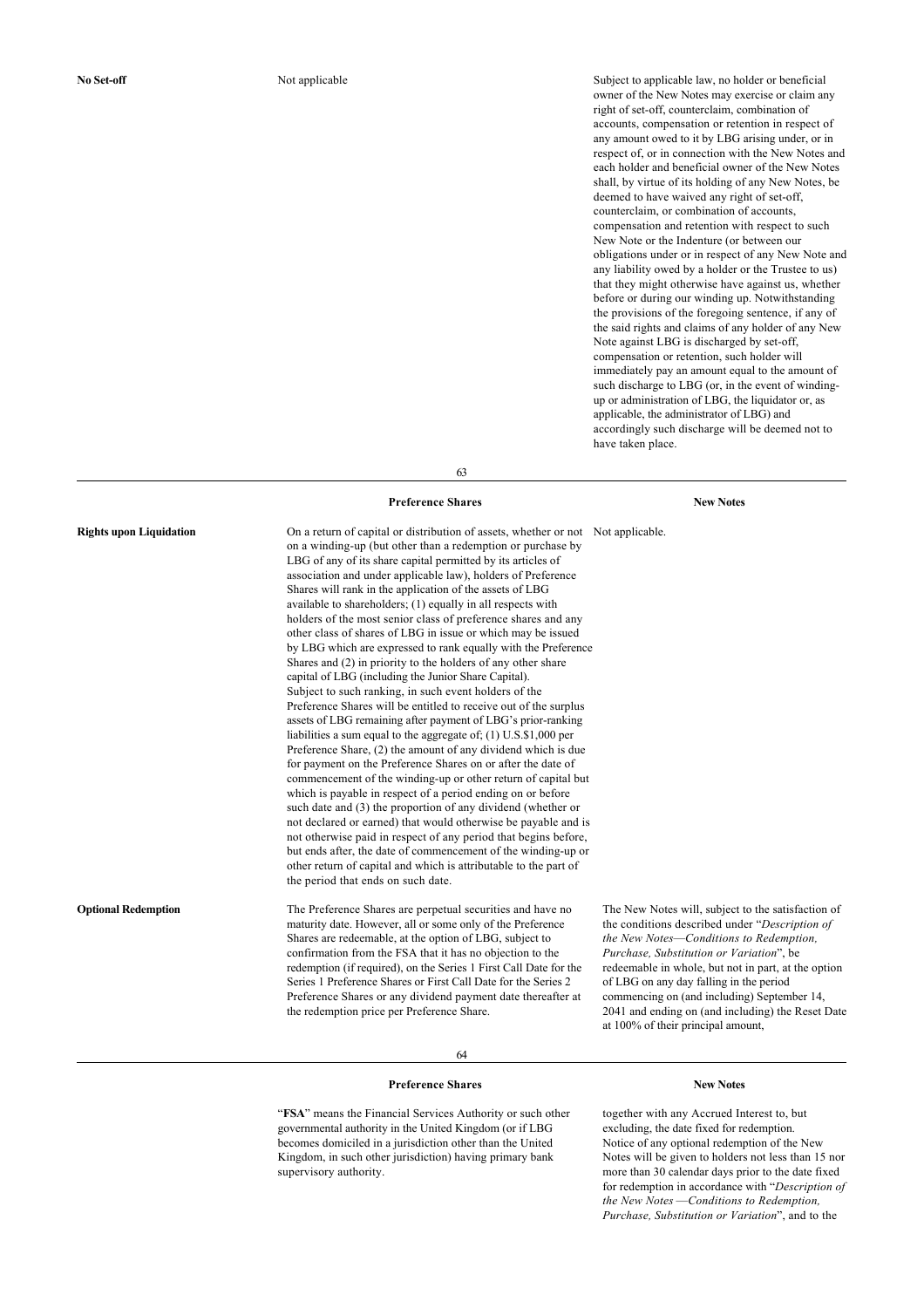### **Capital Disqualification Event Redemption**

**"Capital Disqualification Event"** shall be deemed to have occurred if (a) the Preference Shares would cease to be eligible to qualify (save where such non-qualification is only as a result of any applicable limitation on the amount of such capital) as regulatory capital for LBG under Applicable Regulatory Capital Requirements and (b) the FSA has confirmed to LBG that the Preference Shares would cease to be eligible to qualify as regulatory capital for LBG.

Notwithstanding the Board of Directors' discretion to forego dividends as described above, dividends on the Preference Shares will be mandatorily payable on each dividend payment date upon which (i) a Capital Disqualification Event has occurred and (ii) LBG is in compliance with its Applicable Regulatory Capital Requirements, subject always to the existence of sufficient distributable profits.

"**Applicable Regulatory Capital Requirements**" means any requirements contained in Capital Regulations for the maintenance of capital from time to time applicable to LBG on a solo and/or consolidated basis, including transitional rules and waivers.

Trustee at least five (5) Business Days prior to the date notice is sent to holders, unless a shorter notice period shall be satisfactory to the Trustee.

We may redeem the New Notes, in whole but not in part, at any time, upon not less than 30 calendar days' nor more than 60 calendar days' notice to the holders of the New Notes, if at any time immediately prior to the giving of the notice referred to above a Capital Disqualification Event (as defined under "*Description of the New Notes*") has occurred. In the event of such a redemption, the redemption price of the New Notes will be 100% of their principal amount together with any accrued but unpaid interest to, but excluding, the date fixed for redemption. Any right of redemption will be subject to the conditions set forth under "*Description of the New Notes —Conditions to Redemption, Purchase, Substitution or Variation*". Prior to the giving of any notice of redemption, LBG must deliver to the Trustee an officer's certificate stating that (1) a Capital Disqualification Event has occurred, and (2) LBG has demonstrated to the satisfaction of the Relevant Regulator that the relevant

65

#### **Preference Shares New Notes**

change was not reasonably foreseeable by LBG as at the Issue Date. The Trustee shall be entitled to accept such officer's certificate without any further inquiry, in which event such officer's certificate shall be conclusive and binding on the Trustee and the holders of the New Notes.

**Tax Redemption** Not applicable Not applicable If at any time a Tax Event (as defined under "*Description of the New Notes*") has occurred, LBG may, subject to the satisfaction of the conditions described under "*Description of the New Notes—Conditions to Redemption, Purchase, Substitution or Variation*", redeem the New Notes, in whole but not in part, at any time, at 100% of their principal amount, together with any Accrued Interest to, but excluding, the date fixed for redemption.

A "Tax Event" will be deemed to have occurred if LBG determines that:

(1) as a result of a Tax Law Change, in making any payments on the New Notes, LBG has paid or will or would on the next payment date be required to pay any Additional Amounts to any holder pursuant to "*Description of the New Notes — Payment of Additional Amounts*" and/or (2) a Tax Law Change would:

· result in LBG not being entitled to claim a deduction in respect of any payments (or its corresponding funding costs as recognized in its financial statements) in respect of the New Notes in computing its taxation liabilities or the amount or value of such deduction to LBG would be materially reduced;

66

## **Preference Shares New Notes**

· prevent the New Notes from being treated as loan relationships for United Kingdom tax purposes;

· as a result of the New Notes being in issue, result in LBG not being able to have losses or deductions set against the profits or gains, or profits or gains offset by the losses or deductions, of companies with which it is or would otherwise be so grouped for applicable United Kingdom tax purposes (whether under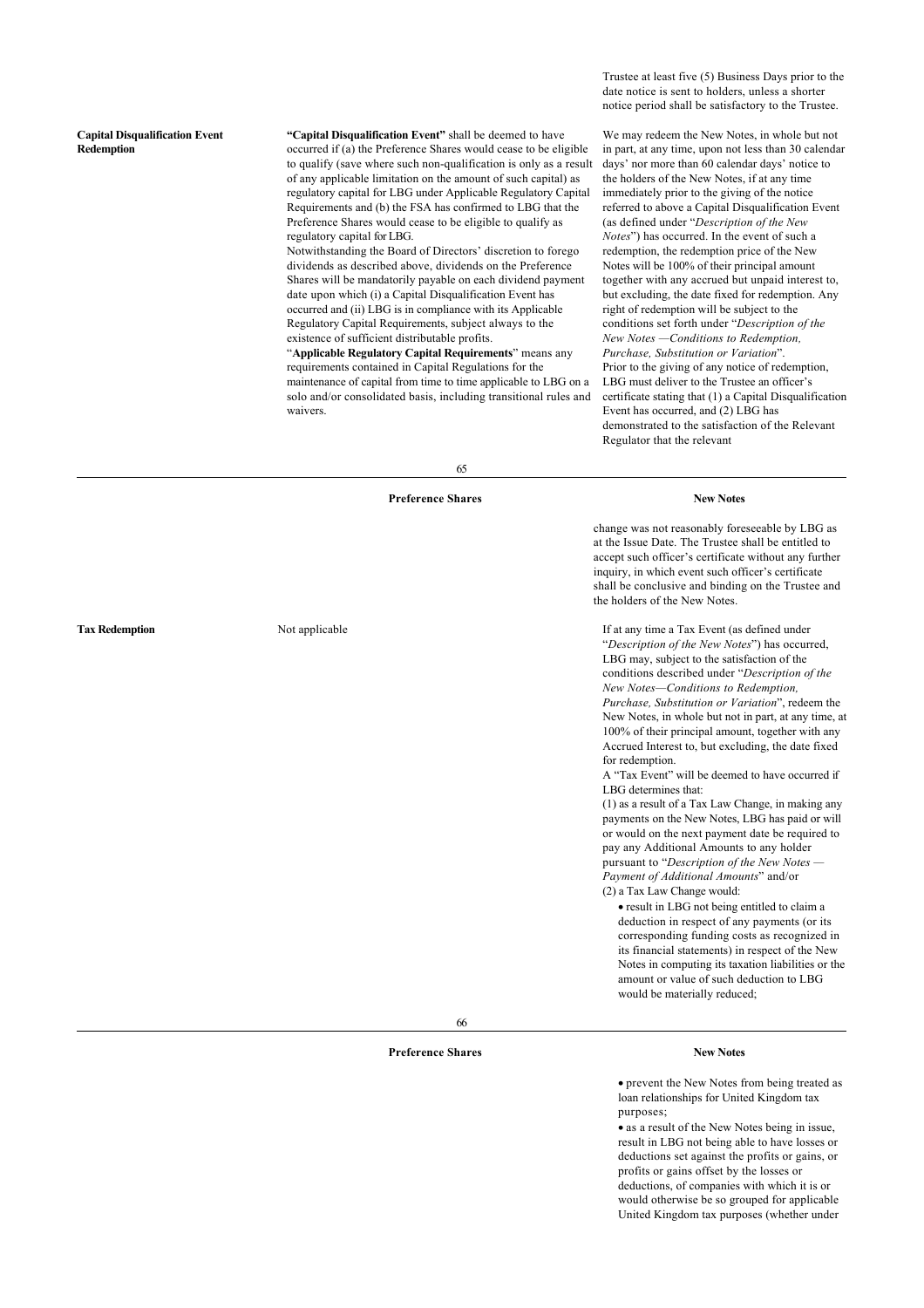the group relief system current as of the Issue Date or any similar system or systems having like effect as may from time to time exist); · result in a United Kingdom tax liability, or the receipt of income or profit which would be subject to United Kingdom tax, in respect of a write-down of the principal amount of the New Notes or the conversion of the New Notes into shares or other obligations of LBG (including, pursuant to the terms and conditions of the New Notes or as a result of the exercise of any regulatory powers under the Banking Act 2009); or

· result in a New Note or any part thereof being treated as a derivative or an embedded derivative for United Kingdom tax purposes, in each case, *provided that*, LBG could not avoid the foregoing in connection with the New Notes by taking measures reasonably available to it.

"Tax Law Change" means a change in, or amendment to, the laws or regulations of the

67

#### **Preference Shares New Notes**

United Kingdom, or any political subdivision or authority therein or thereof, having the power to tax, including any treaty to which the United Kingdom is a party, or any change in any generally published application or interpretation of such laws, including a decision of any court or tribunal, or any change in the generally published application or interpretation of such laws by any relevant tax authority or any generally published pronouncement by any tax authority, which change, amendment or pronouncement (x) (subject to (y)) becomes effective on or after the Issue Date, or  $(y)$  in the case of a change in law, if such change is enacted by United Kingdom Act of Parliament or implemented by statutory instrument, on or after the Issue Date. Notice of any redemption of the New Notes due to the occurrence of a Tax Event will be given to holders not less than 30 nor more than 60 calendar days prior to the relevant redemption date in accordance with "*Description of the New Notes — Conditions to Redemption, Purchase, Substitution or Variation*", and to the Trustee at least five (5) Business Days prior to the date notice is sent to holders, unless a shorter notice period shall be satisfactory to the Trustee.

the Companies Act and all other laws and regulations applying to is continuing, then LBG may, subject to part, with Qualifying Non-Innovative Tier 1 Securities, at any time but without any requirement for the consent or If a Capital Disqualification Event has occurred and "*Description of the New Notes —Conditions to Redemption, Purchase, Substitution or Variation*", approval of the holders of the New Notes, at

68

## **Preference Shares New Notes**

LBG and to confirmation from the FSA that it has no objection, LBG may substitute the Preference Shares in whole, but not in

without any requirement for consent or approval of

the holders of the Preference Shares. Upon such substitution, any time (whether before, on or following the Reset the Preference Shares shall be exchanged for, or redeemed by, the relevant Qualifying Non-Innovative Tier 1 Securities or the proceeds of redemption of the Preference Shares shall be mandatorily applied to the subscription or purchase of the Qualifying Non-Innovative Tier 1 Securities so issued. "**Qualifying Non-Innovative Tier 1 Securities**" means securities whether debt, equity or otherwise, issued directly or *New Notes—Substitution or Variation*") agree to indirectly by LBG that: (a) have terms not materially less favourable to a holder of Preference Shares, as reasonably determined by an

independent investment bank appointed by LBG, than the terms of the Preference Shares, provided that they shall (1) include a ranking at least equal to that of the Preference Shares,

Date) either substitute all (but not some only) of the New Notes for, or vary the terms of the New Notes so that they remain or, as appropriate, become, Compliant Securities (as defined under "*Description of the New Notes—Substitution or Variation*"), and the Trustee shall (subject to "*Description of the* such substitution or variation. Upon the expiry of such notice, LBG shall either vary the terms of or substitute the New Notes, as the case may be.

**Substitution or Variation** Subject to the articles of association of LBG, the provisions of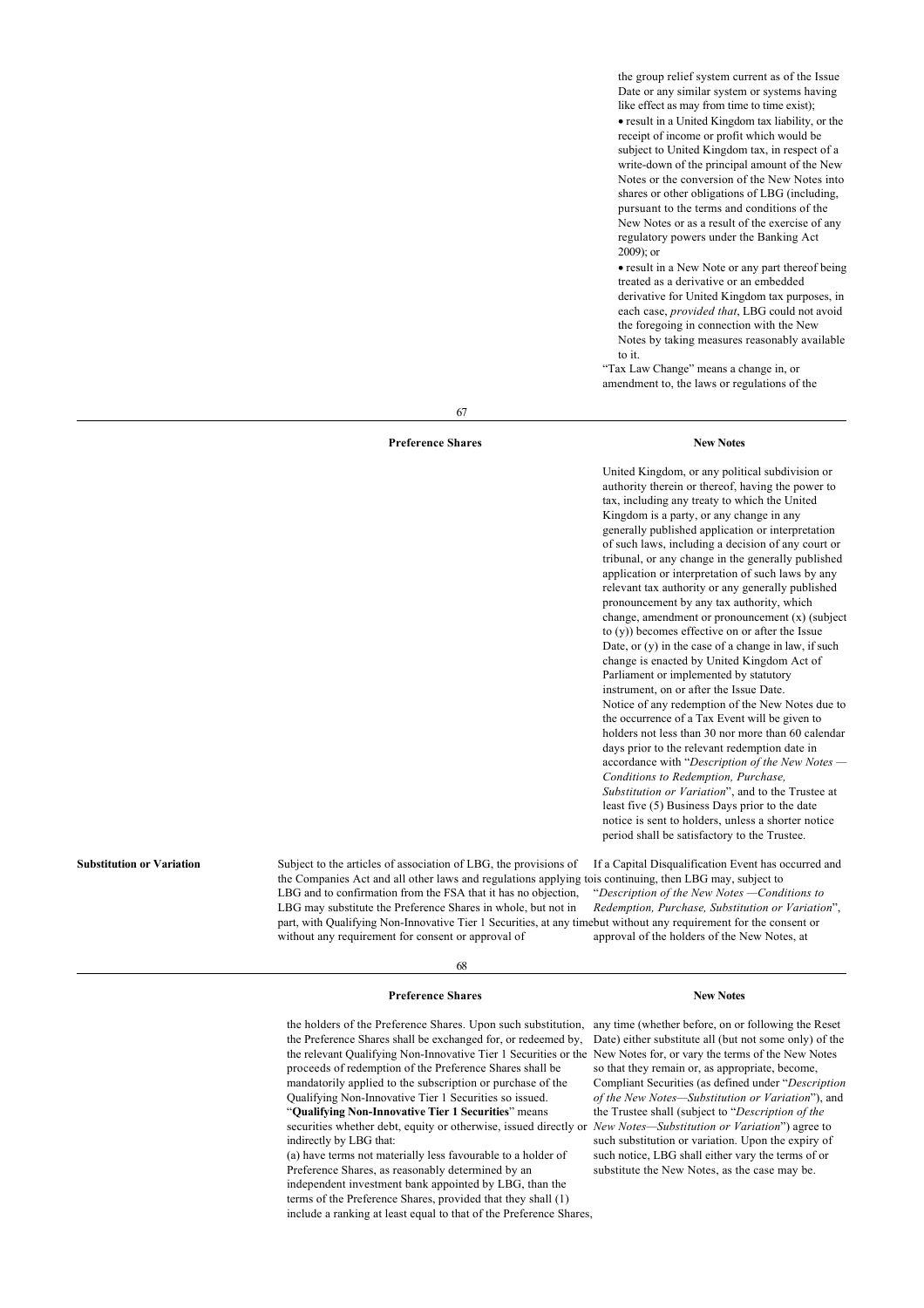(2) have the same dividend or distribution rate or rate of return and Dividend Payment Dates from time to time applying to the Preference Shares, (3) be issued in an amount at least equal to the total number of Preference Shares multiplied by £1, (4) comply with the then current requirements of the FSA in relation to Non-Innovative Tier 1 Capital, and (5) preserve any existing rights under the Preference Shares to any accrued dividend which has not been paid in respect of the period from (and including) the Dividend Payment Date last preceding the Substitution Date to (but excluding) the Substitution Date; and (b) are listed on the London Stock Exchange, the Luxembourg Stock Exchange or such other stock exchange as is a recognised stock exchange. If applicable law permits, the rights, preferences and privileges

attached to the Preference Shares may be varied or abrogated only with the written consent of the holders of 75 per cent. in nominal value of the outstanding Preference Shares or with the sanction of an extraordinary resolution passed at a separate class meeting of the holders of

69

## **Preference Shares New Notes**

the outstanding Preference Shares. An extraordinary resolution will be adopted if passed by a majority of 75 per cent. of those holders voting in person or by proxy at the meeting. The quorum required for any such class meeting will be two persons at least holding or representing by proxy one-third in nominal amount of the outstanding Preference Shares affected, except at any adjourned meeting where this quorum requirement is not met, where any two holders present in person or by proxy will constitute a quorum. The written consent of the holders of 75 per cent. in nominal value of the outstanding Preference Shares or the sanction of an extraordinary resolution passed at a separate class meeting of holders of the outstanding Preference Shares will be required if the Board of Directors proposes to authorise, create or increase the amount of any shares of any class or any security convertible into shares of any class ranking as regards rights to participate in LBG's profits or assets, in priority to the Preference Shares. If LBG has paid the most recent dividend payable on the Preference Shares in full, the rights attached to the Preference Shares will not be deemed to be varied by the creation or issue of any further non-cumulative preference shares or of any other further shares ranking equally as regards participation in LBG's profits or assets with, or junior to, the Preference Shares, whether carrying identical rights or different rights in any respect, including as to dividend, premium on a return of capital, redemption or conversion whether denominated in U.S. dollars or any other currency. **Voting Rights Holders** of Preference Shares will only be entitled to receive notice of and to attend any general meeting of shareholders of LBG and to speak or vote upon any resolution proposed at such meeting if a resolution is proposed either varying or abrogating any of the rights and restrictions attached to the Preference Shares or to wind-up, or in Not applicable. 70 **Preference Shares New Notes** relation to the winding-up of, LBG (and then in each case only to

speak and vote upon any such resolution) subject to the terms and conditions (including where dividends have not been paid on the previous dividend payment date).

Redemption is subject to confirmation from the FSA that it has no objection to the redemption (if required). Substitution is subject to the articles of association of LBG, the provisions of the Companies Act and all other laws and regulations applying to LBG and to confirmation from the FSA that it has no objection.

**Conditions to Redemption, Purchase, Substitution or Variation**

Any redemption, purchase, substitution or variation of the New Notes prior to the maturity date is subject to:

(a) LBG giving notice to the Relevant Regulator and the Relevant Regulator granting permission to LBG to redeem, purchase, substitute or vary the New Notes, as the case may be (in each case to the extent, and in the manner, required by the relevant Applicable Regulations); and (b) in respect of any redemption of the New Notes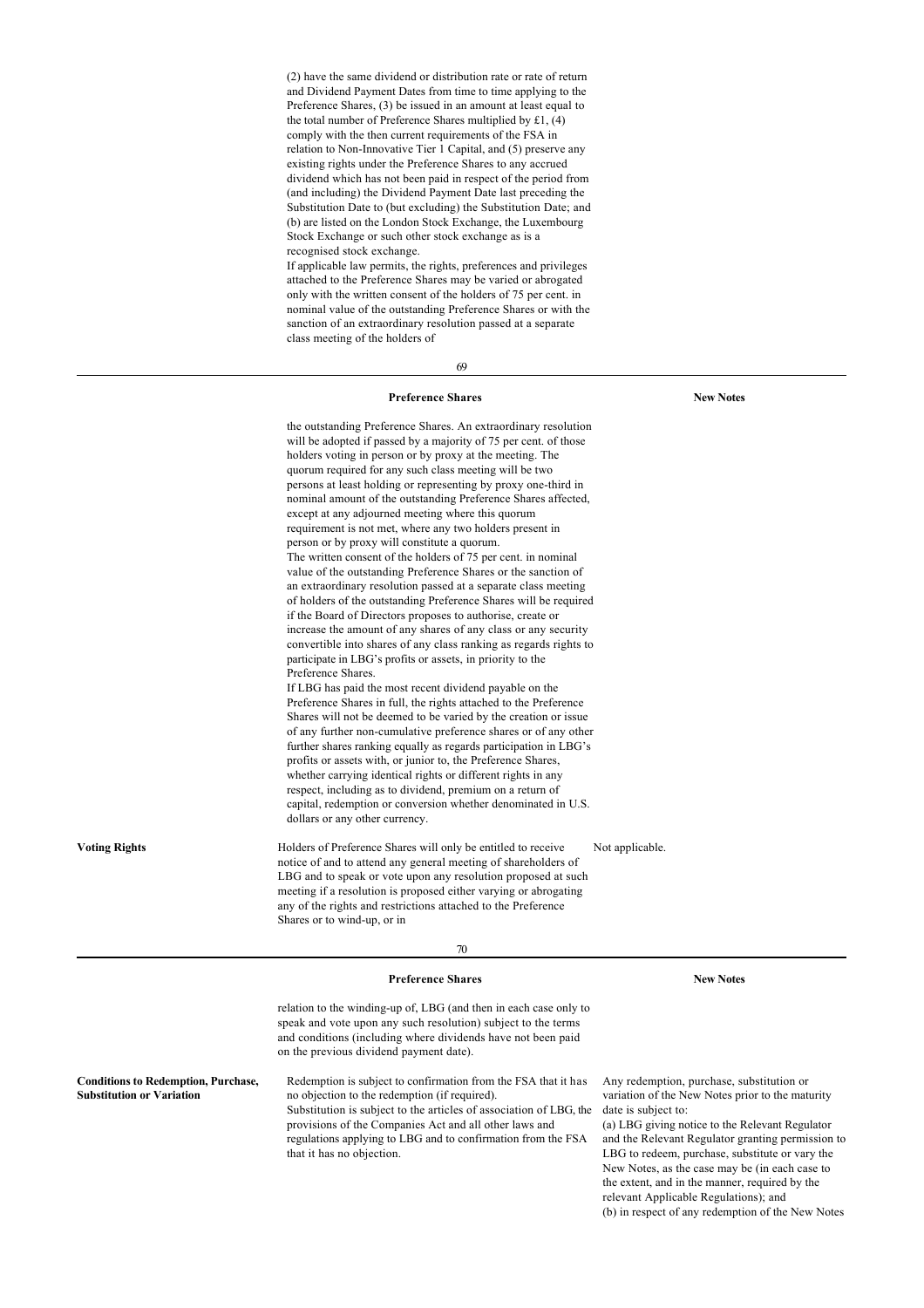proposed to be made prior to the fifth anniversary of the date of issuance of the New Notes, if and to the extent then required under the Applicable Regulations: (A) in the case of an optional redemption due to a Tax Event, LBG having demonstrated to the satisfaction of the Relevant Regulator that the relevant change or event is material and was not reasonably foreseeable by LBG as at the Issue Date; or (B) in the case of redemption following the occurrence of a Capital Disqualification Event, LBG having demonstrated to the satisfaction of the Relevant Regulator that the relevant change was not reasonably foreseeable by LBG as at the Issue Date; (c) if and to the extent then required under the Applicable Regulations, either: (A) LBG having replaced the New Notes with instruments qualifying as own funds of equal or higher quality on terms that are

71

## **Preference Shares New Notes**

sustainable for the income capacity of LBG; or (B) (save in the case of sub-paragraph  $(d)(A)$  below) LBG demonstrating to the satisfaction of the Relevant Regulator that the own funds and eligible liabilities of LBG would, following such redemption, purchase, substitution or variation

exceed its minimum applicable capital requirements (including any applicable buffer requirements) by

a margin that the Relevant Regulator considers necessary at such time; and (d) in the case of any purchase prior to the fifth anniversary of the date of issuance of the New Notes, in addition to satisfying either of the conditions specified in paragraph (c) above, either: (A) LBG having, before or at the same time as such purchase, replaced the New Notes with own funds instruments of equal or higher quality at terms that are sustainable for the income capacity of LBG, and the Relevant Regulator having permitted such action on the basis of the determination that it would be beneficial from a prudential point of view and justified by exceptional circumstances; or (B) the relevant New Notes being purchased for market-making purposes in accordance with the Applicable Regulations.

Notwithstanding the above conditions, if, at the time of any redemption, purchase, substitution or variation, the then-prevailing Applicable Regulations permit the repayment or purchase only after compliance with one or more alternative or additional preconditions to those set out above, LBG shall comply with such other and/or, as appropriate, additional pre-condition(s).

72

## **Preference Shares New Notes**

**Agreement with Respect to the Exercise** No contractual provision; however, the Preference Shares could **of U.K. Bail-in Power** be subject to the exercise of the U.K. Bail-in Power by the relevant U.K. resolution authority.

Notwithstanding any other agreements, arrangements, or understandings between us and any holder or beneficial owner of the New Notes by acquiring or holding the New Notes, each holder (including each beneficial owner) of the New Notes acknowledges, accepts, agrees to be bound by and consents to the exercise of any U.K. bail-in power (as defined under "*Description of the New Notes—Agreement with Respect to the Exercise of the U.K. Bail-in Power*") by the relevant U.K. resolution authority that may result in (i) the reduction or cancellation of all, or a portion, of the principal amount of, or interest on, the New Notes; (ii) the conversion of all, or a portion, of the principal amount of, or interest on, the New Notes into shares or other securities or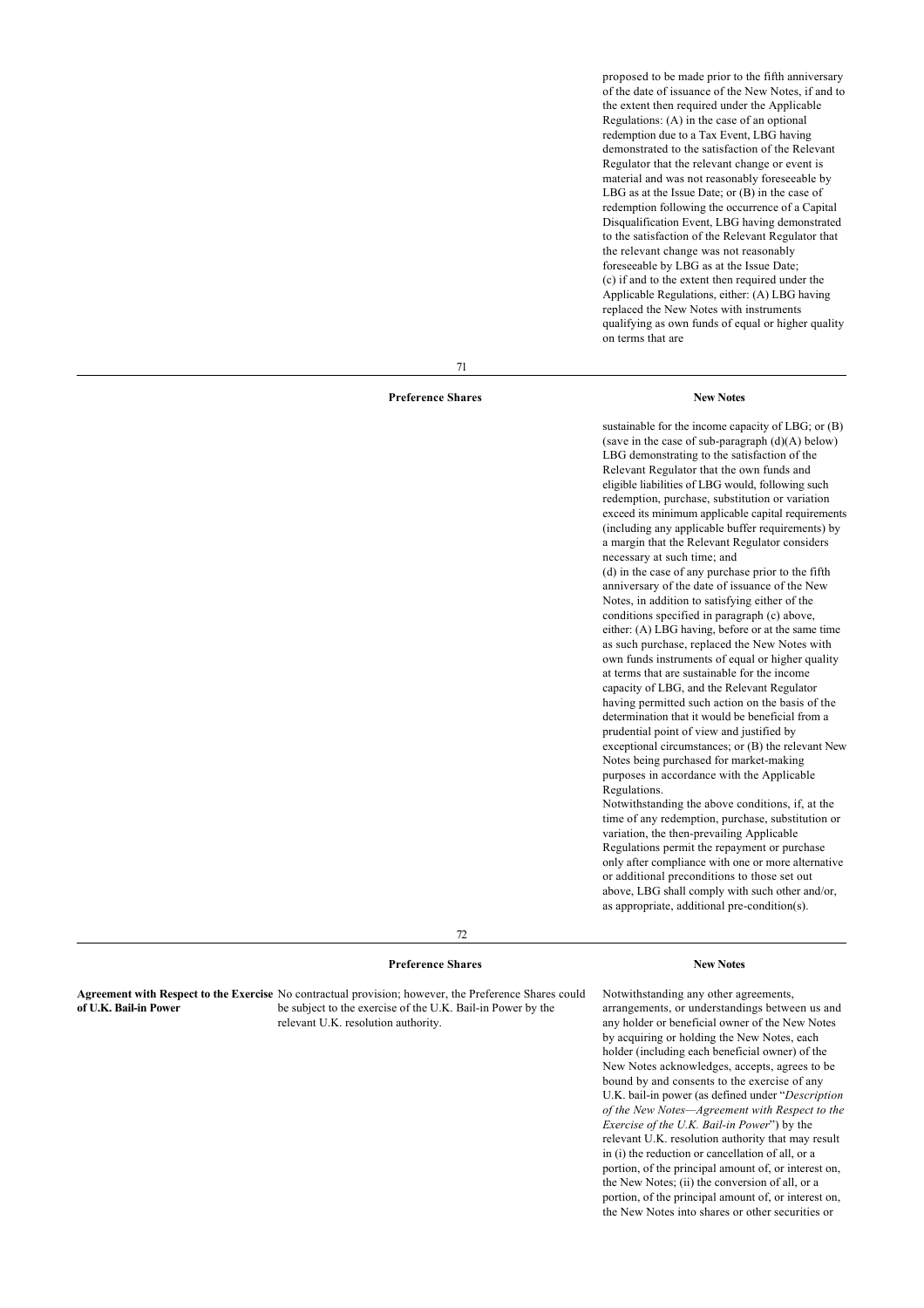other obligations of LBG or another person (and the issue to or conferral on the holder of such shares, securities or obligations), including by means of amendment, modification or variation of the terms of the New Notes; and/or (iii) the amendment or alteration of the maturity of the New Notes, or amendment of the amount of interest due on the New Notes, or the dates on which interest becomes payable, including by suspending payment for a temporary period; any U.K. bail-in power may be exercised by means of variation of the terms of the New Notes solely to give effect to the exercise by the relevant U.K. resolution authority of such U.K. bail-in power. With respect to (i), (ii) and (iii) above, references to principal and interest shall include payments of principal and

73

## **Preference Shares New Notes**

interest that have become due and payable (including principal that has become due and payable at the maturity date), but which have not been paid, prior to the exercise of any U.K. bail-in power. Each holder and each beneficial owner of the New Notes further acknowledges and agrees that the rights of the holders and/or beneficial owners under the New Notes are subject to, and will be varied, if necessary, solely to give effect to, the exercise of any U.K. bail-in power by the relevant U.K. resolution authority. For these purposes, a "U.K. bail-in power" is any write-down and/or conversion power existing from time to time under any laws, regulations, rules or requirements relating to the resolution of banks, banking group companies, credit institutions and/or investment firms incorporated in the United Kingdom in effect and applicable in the United Kingdom to us and the Group, including but not limited to any such laws, regulations, rules or requirements which are implemented, adopted or enacted in the United Kingdom within the context of the U.K. resolution regime under the Banking Act as the same has been or may be amended from time to time (whether pursuant to the Banking Reform Act 2013, secondary legislation or otherwise), pursuant to which obligations of a bank, banking group company, credit institution or investment firm or any of its affiliates can be reduced, cancelled, amended, transferred and/or converted into shares or other securities or obligations of the obligor or any other person (or suspended for a temporary period) or pursuant

74

#### **Preference Shares New Notes**

to which any right in a contract governing such obligations may be deemed to have been exercised (and a reference to the "relevant U.K. resolution authority" is to any authority with the ability to exercise a U.K. bail-in power). *According to the principles contained in the Banking Act, we expect that the relevant U.K. resolution authority would exercise its U.K. bailin power in respect of the New Notes having regard to the hierarchy of creditor claims and that the holder or beneficial owner of the New Notes would be treated equally in respect of the exercise of the U.K. bail-in power with all other claims that would rank pari passu with the New Notes upon an insolvency of LBG.* No repayment of the principal amount of the New Notes or payment of interest on the New Notes shall become due and payable after the exercise of any U.K. bail-in power by the relevant U.K.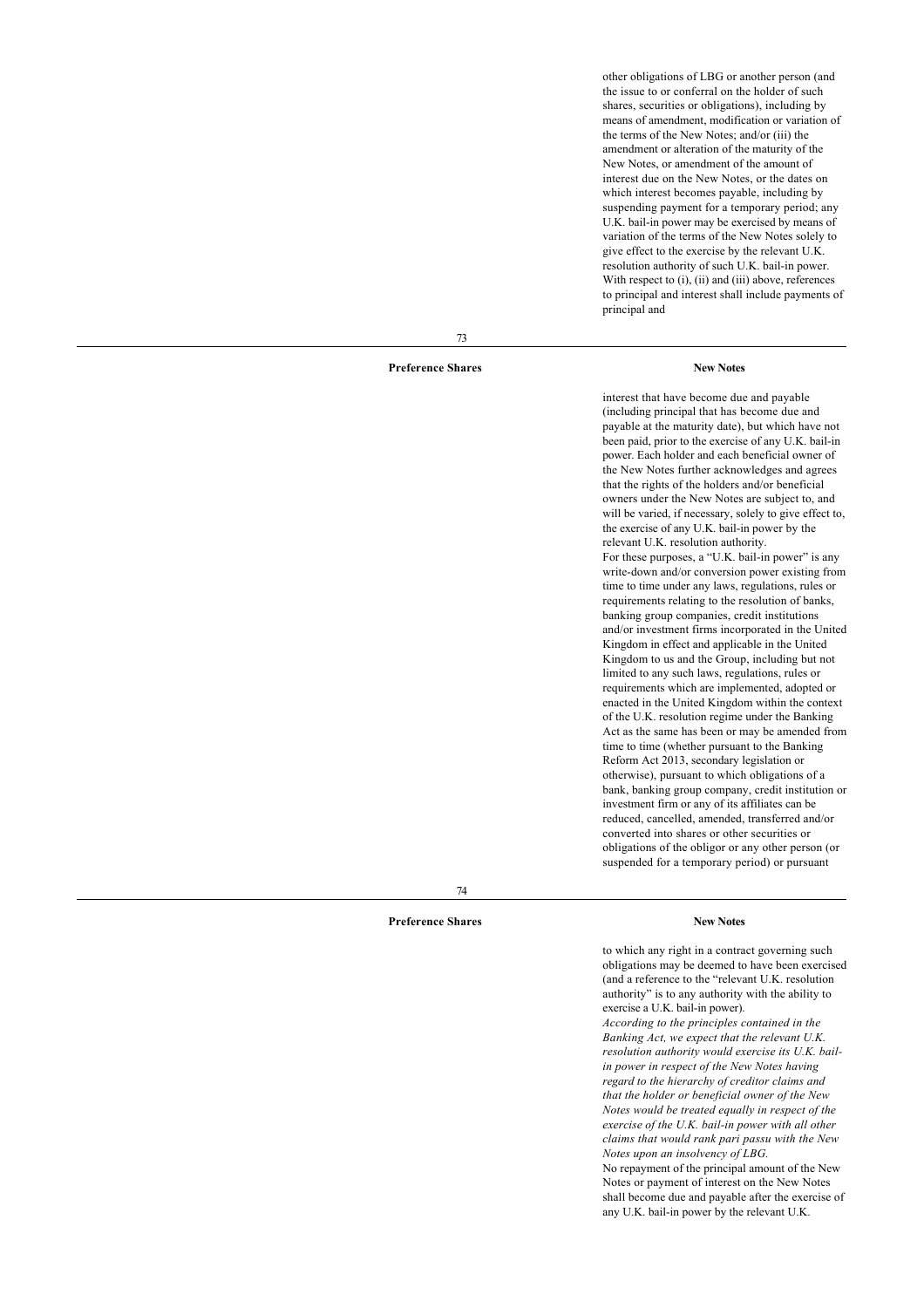resolution authority unless, at the time that such repayment or payment, respectively, is scheduled to become due, such repayment or payment would be permitted to be made by us under the laws and regulations of the United Kingdom applicable to us or other members of the Group. See also "*Risk Factors—Under the terms of the New Notes, you will agree to be bound by and consent to the exercise of any U.K. bail-in power by the relevant U.K. resolution authority.*"

Neither a reduction or cancellation, in part or in full, of the principal amount of, or interest on, the New Notes or the conversion thereof into another security or obligation of

75

#### **Preference Shares New Notes**

LBG or another person, as a result of the exercise of the U.K. bail-in power by the relevant U.K. resolution authority with respect to LBG, nor the exercise of the U.K. bail-in power by the relevant U.K. resolution authority with respect to the New Notes will be a default or an event of default for any purpose. LBG's obligations to indemnify the Trustee in accordance with the Section 6.07 of the Subordinated Indenture shall survive the exercise of the U.K. bail-in power by the relevant U.K. resolution authority with respect to the New Notes. **Repayment of Principal and Payment of** No contractual provision. **Interest After Exercise of U.K. Bail-In Power** No repayment of the principal amount of the New Notes or payment of interest on the New Notes shall become due and payable after the exercise of any U.K. bail-in power by the relevant U.K. resolution authority unless, at the time that such repayment or payment, respectively, is scheduled to become due, such repayment or payment would be permitted to be made by us under the laws and regulations of the United Kingdom applicable to us or other members of the Group. See also "*Risk Factors—Under the terms of the New Notes, you will agree to be bound by and consent to the exercise of any U.K. bail-in power by the relevant U.K. resolution authority.*" **Non-payment of Dividends / Interest** If the Board of Directors or the Committee decides not to declare See "*Events of Default; Default; Limitation of* a dividend payable on a dividend payment date or declares that it *Remedies*" below shall be payable only in part, then the rights of holders of the Preference Shares to receive the dividend in respect of the preceding dividend period will be lost either entirely or as to the part not declared, as applicable, and LBG will have no obligation

76

#### **Preference Shares New Notes**

in respect of the

amount of dividend not declared either to pay the dividend accrued for such period or to pay interest thereon, whether or not dividends on the Preference Shares are declared for any future dividend period.

**Events of Default; Default; Limitation of Remedies**

An "Event of Default" with respect to the New Notes shall result if either:

· a court of competent jurisdiction makes an order which is not successfully appealed within 30 days; or

• an effective shareholders' resolution is validly adopted for the winding-up of LBG other than under or in connection with a scheme of amalgamation or reconstruction not involving a bankruptcy or insolvency.

The exercise of any U.K. bail-in power by the relevant U.K. resolution authority shall not constitute an Event of Default.

If an Event of Default occurs and is continuing,

the Trustee or the holder or holders of at least 25%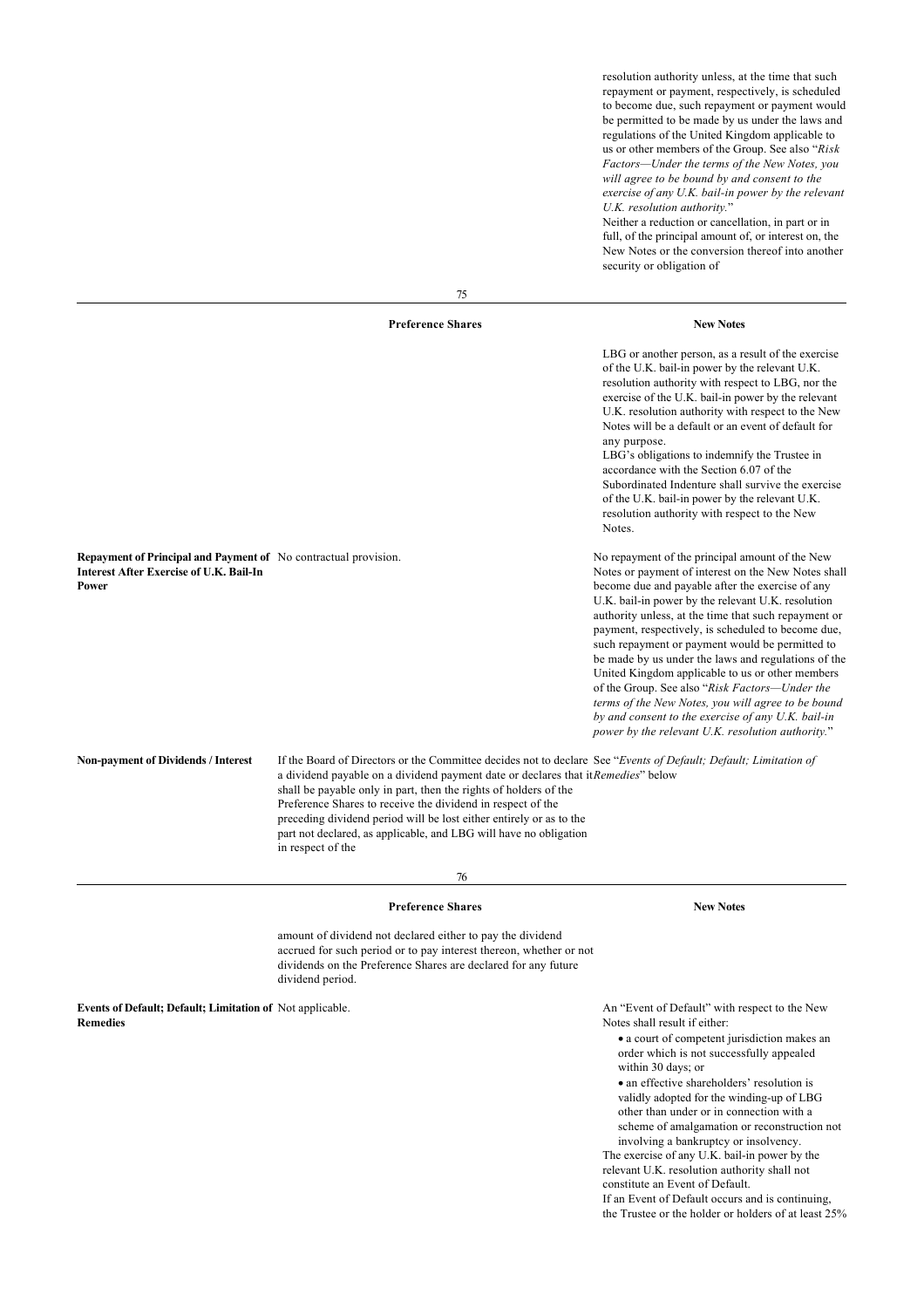in aggregate principal amount of the New Notes may declare to be due and payable immediately in accordance with the terms of the Indenture the principal amount of, any accrued but unpaid payments. However, after such declaration but before the Trustee obtains a judgment or decree for payment of money due, the holder or holders of a majority in aggregate principal amount of the New Notes may rescind or annul the declaration of acceleration and its consequences, but only if all Events of Default have been cured or waived and all payments due, other than those due as a result of acceleration, have been made.

## **Preference Shares New Notes**

77

In addition to Events of Default, the Indenture also separately provides for Defaults. It shall be a "Default" with respect to the New Notes if:

· any installment of interest upon any New Notes is not paid on or before the date specified for its payment in the Indenture and such failure continues for 14 days; or

· all or any part of the principal of the New Notes is not paid when it becomes due and payable, whether upon redemption or otherwise, and such failure continues for seven days.

If a Default occurs and is continuing, the Trustee may commence a proceeding in Scotland (but not elsewhere) for the winding-up of LBG. However, a failure to make any payment on the New Notes shall not be a Default if it is withheld or refused in order to comply with any applicable fiscal or other law or regulation or order of any court of competent jurisdiction and LBG delivers an opinion of counsel to the Trustee with that conclusion, at any time before the expiry of the applicable 14 day or seven day period by independent legal advisers. Notwithstanding any contrary provisions, nothing shall impair the right of a holder, absent the holder's consent, to sue for any payments due but unpaid with respect to the New Notes. By accepting the New Notes, each holder and the Trustee will be deemed to have waived any right of set-off, counterclaim or combination of accounts with respect to the New Notes or the

78

### **Preference Shares New Notes**

Indenture (or between obligations which LBG may have under or in respect of any New Notes and any liability owed by a holder or the Trustee to LBG) that they might otherwise have against LBG, whether before or during the winding-up or liquidation of LBG.

The holder or holders of not less than a majority in aggregate principal amount of the New Notes may waive any past Event of Default or Default with respect to the New Notes, except an Event of Default or Default in respect of the payment of interest, if any, or principal of (or premium, if any) or payments on any New Notes or a covenant or provision of the Indenture which cannot be modified or amended without the consent of each holder of New Notes.

Subject to the provisions of the Indenture relating to the duties of the Trustee, if an Event of Default or a Default occurs and is continuing with respect to the New Notes, the Trustee will be under no obligation to take direction from any holder or holders of the New Notes, unless they have offered reasonable indemnity to the Trustee. Subject to the Indenture provisions for the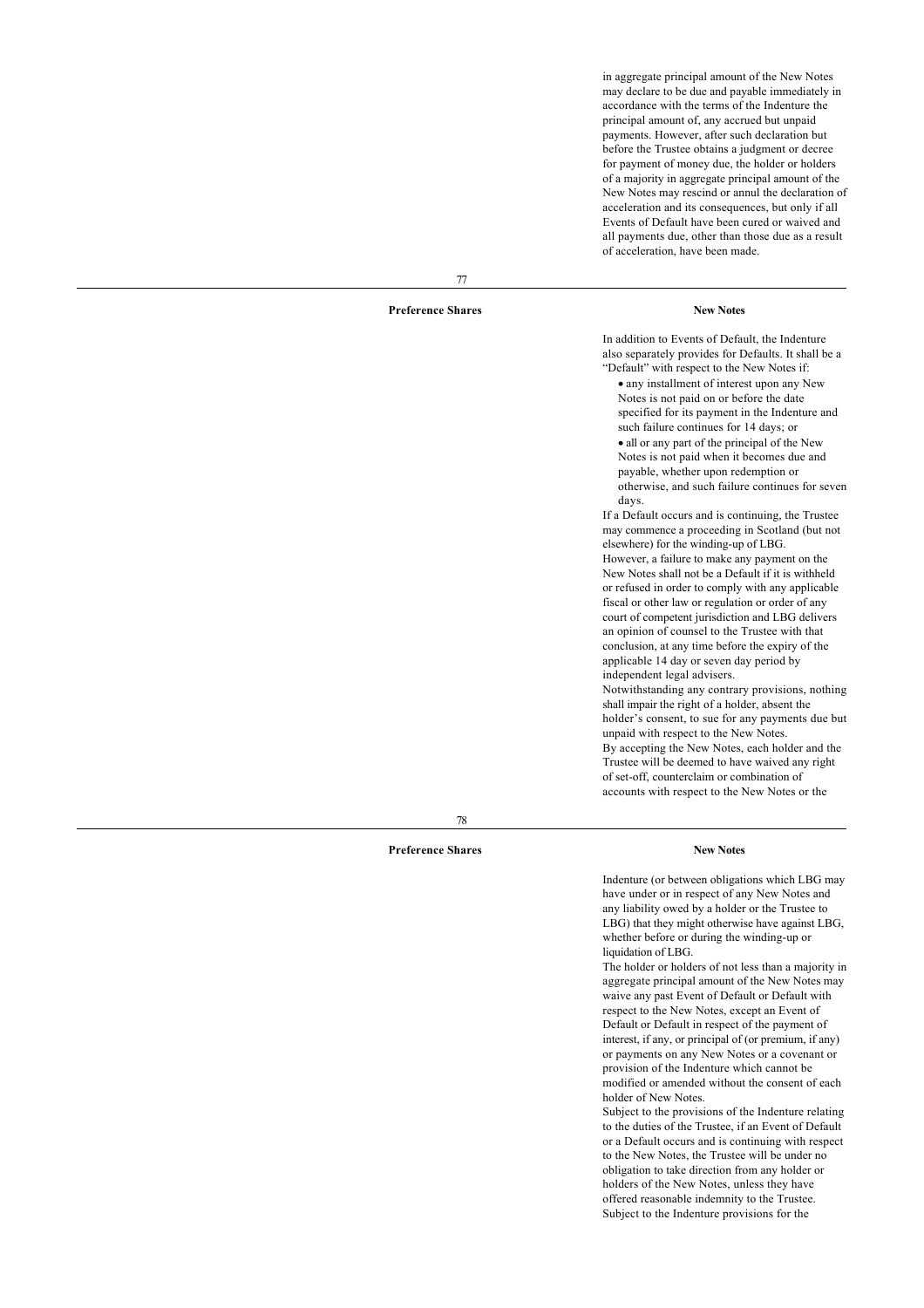indemnification of the Trustee, the holder or holders of a majority in aggregate principal amount of the outstanding New Notes shall have the right to direct the time, method and place of conducting any proceeding for any remedy available to the Trustee, or exercising any trust or power conferred on the Trustee with respect to the New Notes, if the direction is not in conflict with any rule of law or with the

|                            | <b>Preference Shares</b>                                                                                                                                                                                                                                                                                                                                                                                                                                                                                                                                                                                      | <b>New Notes</b>                                                                                                                                                                                                                                                                                                                                                                                                                                                                                                                                                                                                                                                                                                                                                                                                                                                                                                                                                                                                                                                                                                                          |
|----------------------------|---------------------------------------------------------------------------------------------------------------------------------------------------------------------------------------------------------------------------------------------------------------------------------------------------------------------------------------------------------------------------------------------------------------------------------------------------------------------------------------------------------------------------------------------------------------------------------------------------------------|-------------------------------------------------------------------------------------------------------------------------------------------------------------------------------------------------------------------------------------------------------------------------------------------------------------------------------------------------------------------------------------------------------------------------------------------------------------------------------------------------------------------------------------------------------------------------------------------------------------------------------------------------------------------------------------------------------------------------------------------------------------------------------------------------------------------------------------------------------------------------------------------------------------------------------------------------------------------------------------------------------------------------------------------------------------------------------------------------------------------------------------------|
|                            |                                                                                                                                                                                                                                                                                                                                                                                                                                                                                                                                                                                                               | Indenture and does not expose the Trustee to<br>undue risk and the action would not be unjustly<br>prejudicial to the holder or holders of the New<br>Notes of such series not taking part in that<br>direction. The Trustee may take any other action<br>that it deems proper which is not inconsistent with<br>that direction.<br>The Indenture provides that the Trustee will,<br>within 90 days after the occurrence of an Event of<br>Default or a Default with respect to the New<br>Notes, give to each holder of the New Notes<br>notice of the Event of Default or Default known to<br>it, unless the Event of Default or Default, has been<br>cured or waived; provided that the Trustee shall<br>be protected in withholding notice (except for a<br>payment default) if it determines in good faith that<br>withholding notice is in the interest of the holders<br>of the New Notes.<br>We are required to furnish to the Trustee a<br>statement as to our compliance with all conditions<br>and covenants under the Indenture (i) annually,<br>and (ii) within five Business Days of a written<br>request from the Trustee. |
| Denomination               | The Preference Shares have a liquidation preference of U.S.\$1,000Book-entry interests in the New Notes will be issued<br>per share. Since each ADR represents 100 Preference Shares,<br>each ADR may, solely for trading and settlement purposes, be<br>considered to have a "denomination" or "principal amount" of<br>U.S.\$100,000                                                                                                                                                                                                                                                                        | in minimum denominations of \$200,000 and in<br>integral multiples of \$1,000 in excess thereof.                                                                                                                                                                                                                                                                                                                                                                                                                                                                                                                                                                                                                                                                                                                                                                                                                                                                                                                                                                                                                                          |
| <b>Governing Law</b>       | Laws of Scotland.                                                                                                                                                                                                                                                                                                                                                                                                                                                                                                                                                                                             | The Subordinated Indenture, the Ninth<br>Supplemental Indenture and the New Notes are<br>governed by, and construed in accordance with, the<br>laws of the State of New York, except for the<br>subordination and waiver of set-off provisions<br>relating to the New Notes, which are governed by,<br>and construed in accordance with, the laws of<br>Scotland.                                                                                                                                                                                                                                                                                                                                                                                                                                                                                                                                                                                                                                                                                                                                                                         |
|                            | 80                                                                                                                                                                                                                                                                                                                                                                                                                                                                                                                                                                                                            |                                                                                                                                                                                                                                                                                                                                                                                                                                                                                                                                                                                                                                                                                                                                                                                                                                                                                                                                                                                                                                                                                                                                           |
|                            | <b>Preference Shares</b>                                                                                                                                                                                                                                                                                                                                                                                                                                                                                                                                                                                      | <b>New Notes</b>                                                                                                                                                                                                                                                                                                                                                                                                                                                                                                                                                                                                                                                                                                                                                                                                                                                                                                                                                                                                                                                                                                                          |
| <b>Listing and Trading</b> | London Stock Exchange.                                                                                                                                                                                                                                                                                                                                                                                                                                                                                                                                                                                        | New York Stock Exchange.                                                                                                                                                                                                                                                                                                                                                                                                                                                                                                                                                                                                                                                                                                                                                                                                                                                                                                                                                                                                                                                                                                                  |
| <b>Form and Depositary</b> | The Preference Shares will be represented by a share warrant to<br>bearer in the form of a single global share warrant to bearer<br>which will be deposited with the Depositary under the Deposit<br>Agreements.<br>"Depositary" means The Bank of New York Mellon.<br>"Deposit Agreements" means the Rule 144A deposit agreement<br>and the Regulation S deposit agreement, in each case originally<br>dated 29 September 2005, as amended, supplemented or<br>restated on or around the issue date, between the Company<br>and the Depositary (as amended, supplemented or restated,<br>from time to time). | The New Notes shall initially be represented by<br>one or more global securities in registered form,<br>without coupons attached, and will be deposited<br>with DTC, and will be registered in the name of<br>such depositary or its nominee.<br>Beneficial interests in the global debt securities<br>will be shown on, and transfers thereof will be<br>effected only through, the book-entry records<br>maintained by DTC and its direct and indirect<br>participants, including, as applicable, Euroclear<br>and Clearstream, Luxembourg.                                                                                                                                                                                                                                                                                                                                                                                                                                                                                                                                                                                             |
| Agent                      | Registrar/Trustee and Principal Paying LBG's company secretarial department will maintain the register<br>and LBG will act as Registrar and Paying Agent.                                                                                                                                                                                                                                                                                                                                                                                                                                                     | The Bank of New York Mellon, acting through its<br>London Branch, will act as Trustee and Paying<br>Agent. The Bank of New York Mellon SA/NV,<br>Dublin Branch, will act as Subordinated Debt<br>Security Registrar.                                                                                                                                                                                                                                                                                                                                                                                                                                                                                                                                                                                                                                                                                                                                                                                                                                                                                                                      |

79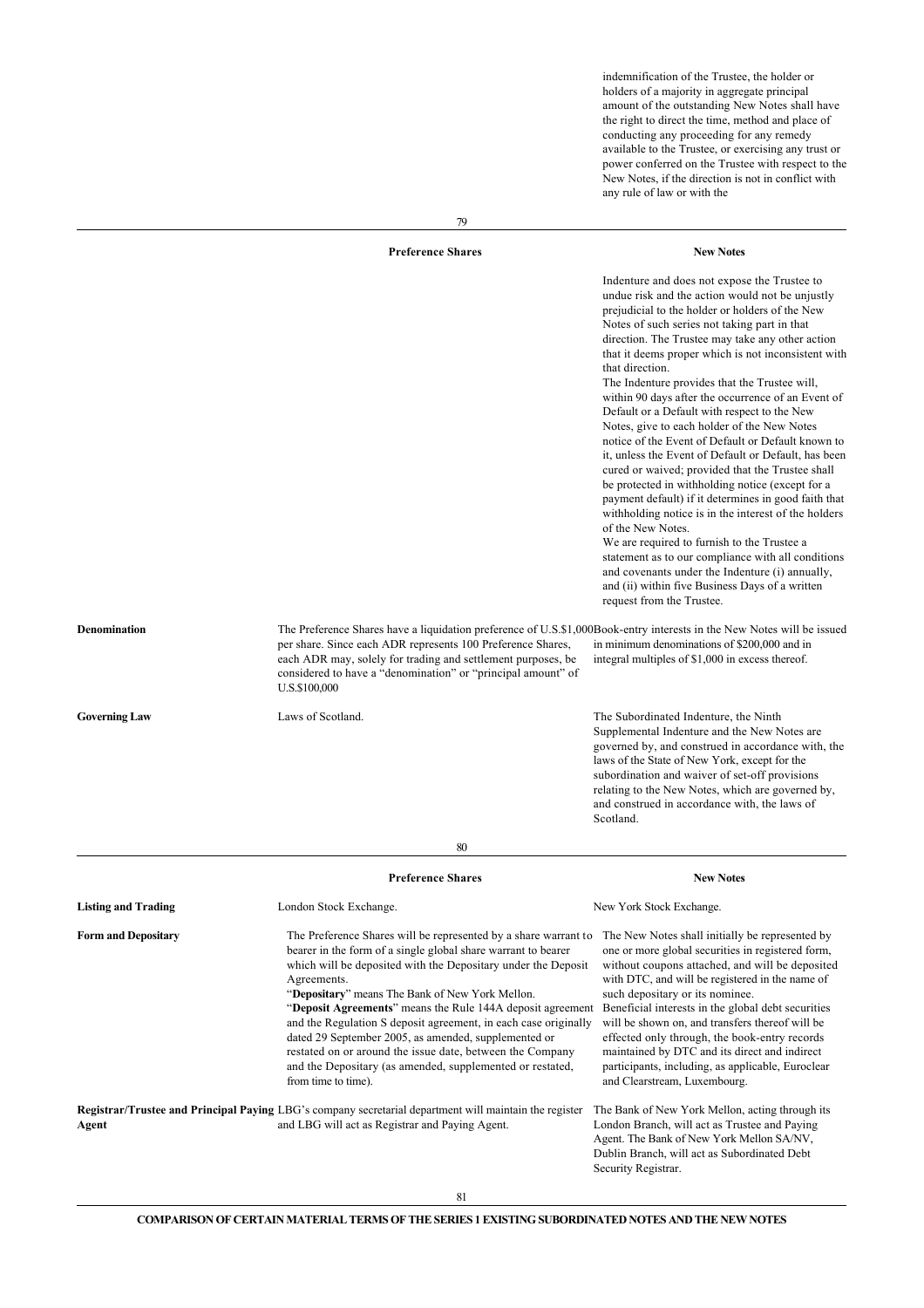*The following is a summary comparison of the material terms of the Series 1 Existing Subordinated Notes and the New Notes. This summary does not purport to be complete and is subject to, and qualified by reference to, the "Description of the New Notes" section above, all of the definitions and provisions of the Indenture.*

|                                                | <b>Series 1 Existing</b><br><b>Subordinated Notes</b>                                                                    | <b>New Notes</b>                                                                                                                                                                                                                                                                                                                                                                                                                                                                                                                                                                                                                                                                                                                                                                                                                                                                                                                                                                                                                                                                                                                                                                                                  |
|------------------------------------------------|--------------------------------------------------------------------------------------------------------------------------|-------------------------------------------------------------------------------------------------------------------------------------------------------------------------------------------------------------------------------------------------------------------------------------------------------------------------------------------------------------------------------------------------------------------------------------------------------------------------------------------------------------------------------------------------------------------------------------------------------------------------------------------------------------------------------------------------------------------------------------------------------------------------------------------------------------------------------------------------------------------------------------------------------------------------------------------------------------------------------------------------------------------------------------------------------------------------------------------------------------------------------------------------------------------------------------------------------------------|
| <b>Issuer</b>                                  | HBOS plc ("HBOS")                                                                                                        | Lloyds Banking Group plc                                                                                                                                                                                                                                                                                                                                                                                                                                                                                                                                                                                                                                                                                                                                                                                                                                                                                                                                                                                                                                                                                                                                                                                          |
| <b>Securities</b>                              | 6.00% Subordinated Notes due 2033                                                                                        | Fixed Rate Reset Subordinated Debt Securities                                                                                                                                                                                                                                                                                                                                                                                                                                                                                                                                                                                                                                                                                                                                                                                                                                                                                                                                                                                                                                                                                                                                                                     |
| <b>Maturity Date</b>                           | November 1, 2033                                                                                                         | December 14, 2046                                                                                                                                                                                                                                                                                                                                                                                                                                                                                                                                                                                                                                                                                                                                                                                                                                                                                                                                                                                                                                                                                                                                                                                                 |
| <b>Interest Payments</b>                       | Interest will accrue on the Series 1 Existing Subordinated<br>Notes from October 30, 2003, at a rate of 6.00% per annum. | Interest will accrue on the New Notes from (and<br>including) the Issue Date to (but excluding) the Reset<br>Date, at a rate per annum equal to (a) the yield, rounded<br>to three decimal places when expressed as a percentage<br>and calculated by the Dealer Managers in accordance<br>with standard market practice, that corresponds to the<br>bid-side price of 1.750% U.S. Treasury Notes due<br>August 15, 2041 as of the Pricing Time as displayed on<br>the Bloomberg Government Pricing Monitor page FIT1<br>(or any recognized quotation source selected by LBG in<br>its sole discretion if such quotation report is not<br>available or is manifestly erroneous) plus (b) a fixed<br>spread of 150 basis points (which translates to a per<br>annum interest of 3.369%), and (2) from (and including)<br>the Reset Date to (but excluding) the Maturity Date, at<br>a rate per annum calculated by the Calculation Agent<br>on the Reset Determination Date as being equal to the<br>sum of the applicable U.S. Treasury Rate and 1.50%,<br>such sum being converted to a semi-annual rate in<br>accordance with market convention (rounded to three<br>decimal places, with 0.0005 rounded down). |
| <b>Reset Dates for</b><br><b>Interest Rate</b> | Not applicable.                                                                                                          | December 14, 2041                                                                                                                                                                                                                                                                                                                                                                                                                                                                                                                                                                                                                                                                                                                                                                                                                                                                                                                                                                                                                                                                                                                                                                                                 |
| <b>Interest Payment Dates</b>                  | May 1 and November 1 of each year, commencing on May 1, June 14 and December 14 in each year from (and<br>2004.          | including) June 14, 2022 to (and including) the Maturity                                                                                                                                                                                                                                                                                                                                                                                                                                                                                                                                                                                                                                                                                                                                                                                                                                                                                                                                                                                                                                                                                                                                                          |

82

Date.

#### **Series 1 Existing Subordinated Notes New Notes**

**Ranking/Subordination** The Series 1 Existing Subordinated Notes are unsecured subordinated obligations of HBOS and rank pari passu among themselves. The Series 1 Existing Subordinated Notes are intended to constitute Tier 2 Capital in accordance with the requirements of the U.K. Financial Services Authority.

> The rights and claims of the trustee and the holders of the Series 1 Existing Subordinated Notes against the HBOS are subordinated to the claims of Senior Creditors (as defined below), so that amounts due and payable under the Subordinated Indenture and any such Series 1 Existing Subordinated Note issued by HBOS shall be due and payable by HBOS in such bankruptcy, winding up or liquidation only if and to the extent that such Issuer could make payment thereof rateably with the claims of other Subordinated Creditors of the Issuer (as defined below) and still be solvent immediately thereafter. For this purpose, HBOS shall be considered to be solvent if it is able to pay its debts to its Senior Creditors of HBOS in full. For purposes of the foregoing description: (a) "Senior Creditors" means all creditors of HBOS who are unsubordinated creditors of such Issuer; and (b) "Subordinated Creditors"' means creditors of HBOS (including, without limitation, holders of the Series 1 Existing Subordinated Notes) whose claims against HBOS are subordinated in the event of the bankruptcy, winding up or liquidation of HBOS in any manner to the claims of any unsecured and unsubordinated creditors of HBOS but excluding those subordinated creditors of HBOS (if any) whose claims rank or are expressed to rank junior to (i) the claims of the trustee and holders of the Series 1

The New Notes will constitute our direct, unconditional, unsecured, unguaranteed and subordinated obligations ranking *pari passu* without any preference among themselves and ranking junior in right of payment to the claims of any existing and future unsecured and unsubordinated indebtedness of LBG. In a winding up or in the event that an administrator has been appointed in respect of us and notice has been given that it intends to declare and distribute a dividend, all amounts due in respect of or arising under (including any damages awarded for breach of any obligations under) the New Notes will be subordinated to, and subject in right of payment to the prior payment in full of, all claims of all Senior **Creditors**.

The rights and claims of the holders of the New Notes shall rank at least *pari passu* with the claims of holders of all obligations of LBG which constitute, or would but for any applicable limitation on the amount of such capital constitute, Tier 2 Capital of LBG and in priority to (1) the claims of holders of all obligations of LBG which constitute Tier 1 Capital of LBG, (2) the claims of holders of all undated or perpetual subordinated obligations of LBG and (3) the claims of holders of all share capital of LBG. In addition, because we are a holding company, our

rights to participate in the assets of any subsidiary if it is liquidated will be subject to the prior claims of its creditors, including in the case of bank subsidiaries, their depositors, except to the extent that we may be a creditor with recognized claims against the subsidiary.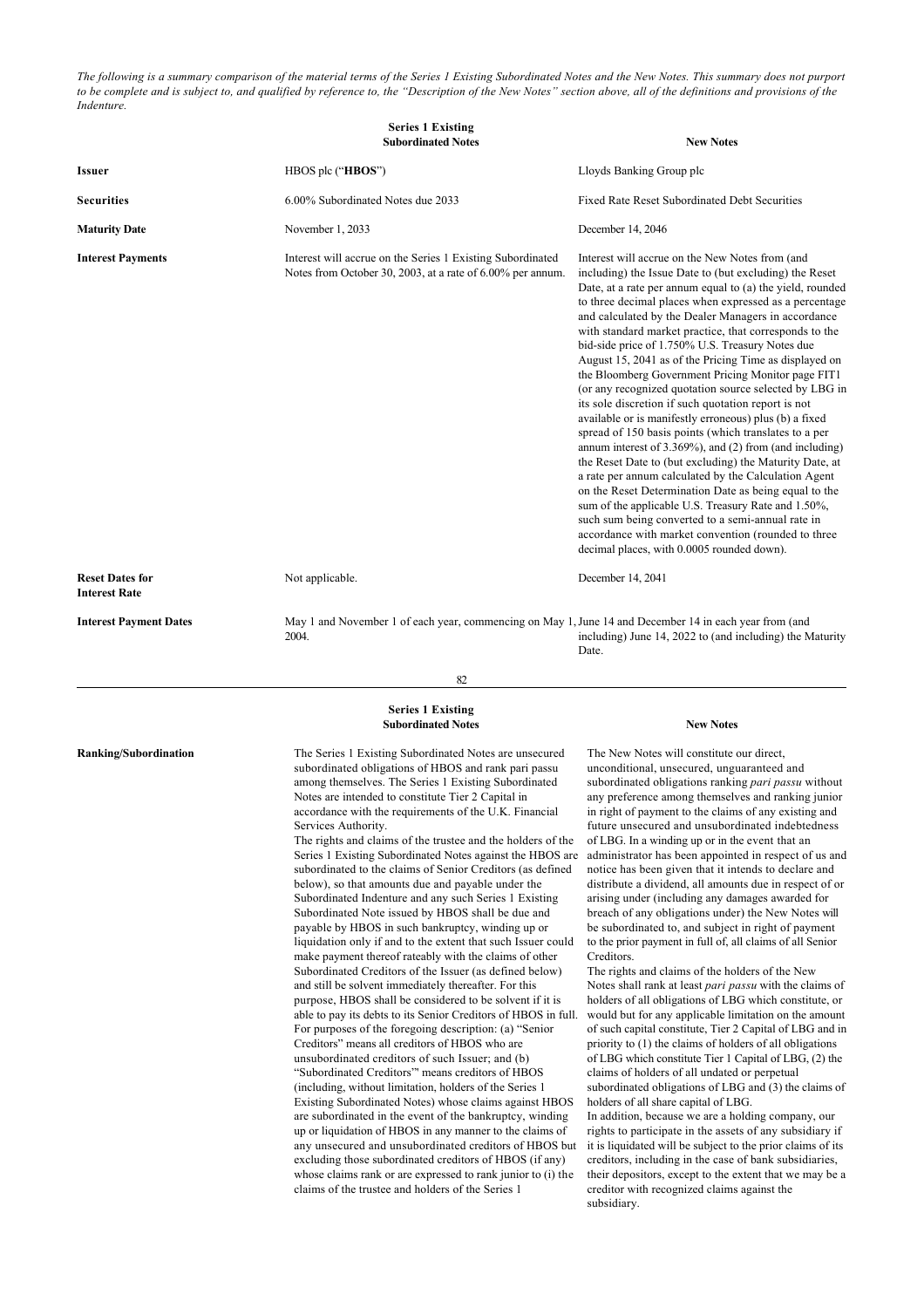|                             | <b>Series 1 Existing</b><br><b>Subordinated Notes</b>                                                                                                                                                                                                                                                                                                                                                                                                                                                                                                                                      | <b>New Notes</b>                                                                                                                                                                                                                                                                                                                                                                                                                                                                                                                                                                                                                                                                                    |
|-----------------------------|--------------------------------------------------------------------------------------------------------------------------------------------------------------------------------------------------------------------------------------------------------------------------------------------------------------------------------------------------------------------------------------------------------------------------------------------------------------------------------------------------------------------------------------------------------------------------------------------|-----------------------------------------------------------------------------------------------------------------------------------------------------------------------------------------------------------------------------------------------------------------------------------------------------------------------------------------------------------------------------------------------------------------------------------------------------------------------------------------------------------------------------------------------------------------------------------------------------------------------------------------------------------------------------------------------------|
|                             | Existing Subordinated Notes and/or (ii) the claims of any<br>other creditors of HBOS whose claims rank or are<br>expressed to rank <i>pari passu</i> with the claims of the trustee<br>and holders of the Series 1 Existing Subordinated Notes.<br>"Subordinated Indenture" means the Amended and<br>Restated Indenture dated as of April 30, 2003 (as amended,<br>supplemented or otherwise modified and in effect from<br>time to time) among HBOS, Bank of Scotland, SIF No. 2<br>and The Bank of New York, as Trustee, in connection with<br>the Series 1 Existing Subordinated Notes. |                                                                                                                                                                                                                                                                                                                                                                                                                                                                                                                                                                                                                                                                                                     |
| <b>Additional Issuances</b> | Additional notes may be issued with the same terms as the We may, without the consent of the holders of the New<br>Series 1 Existing Subordinated Notes without the consent of Notes, issue additional notes having the same ranking<br>any holder, which will be consolidated and form one series<br>with the Series 1 Existing Subordinated Notes.                                                                                                                                                                                                                                       | and same interest rate, maturity date, redemption terms<br>and other terms as the New Notes described in this<br>prospectus except for the price to the public, issue date<br>and first Interest Payment Date, provided however that<br>such additional notes that form part of the same series<br>as the New Notes must be fungible with the<br>outstanding New Notes for U.S. federal income tax<br>purposes. Any such additional notes, together with the<br>New Notes offered by this prospectus, will constitute a<br>single series of securities under the Indenture. There is<br>no limitation on the amount of New Notes or other debt<br>securities that we may issue under the Indenture. |
| No Set-off                  | See "Events of Default; Default; Limitation of Remedies"<br>below.                                                                                                                                                                                                                                                                                                                                                                                                                                                                                                                         | Subject to applicable law, no holder or beneficial owner<br>of the New Notes may exercise or claim any right of set-<br>off, counterclaim, combination of accounts,<br>compensation or retention in respect of any amount<br>owed to it by LBG arising under, or in respect of, or in<br>connection with the New Notes and each holder and<br>beneficial owner of the New                                                                                                                                                                                                                                                                                                                           |
|                             | 84                                                                                                                                                                                                                                                                                                                                                                                                                                                                                                                                                                                         |                                                                                                                                                                                                                                                                                                                                                                                                                                                                                                                                                                                                                                                                                                     |
|                             | <b>Series 1 Existing</b><br><b>Subordinated Notes</b>                                                                                                                                                                                                                                                                                                                                                                                                                                                                                                                                      | <b>New Notes</b>                                                                                                                                                                                                                                                                                                                                                                                                                                                                                                                                                                                                                                                                                    |
|                             |                                                                                                                                                                                                                                                                                                                                                                                                                                                                                                                                                                                            | Notes shall, by virtue of its holding of any New Notes,<br>be deemed to have waived any right of set-off,<br>counterclaim, or combination of accounts,<br>compensation and retention with respect to such New<br>Note or the Indenture (or between our obligations<br>under or in respect of any New Note and any liability<br>owed by a holder or the Trustee to us) that they might<br>otherwise have against us, whether before or during<br>our winding up. Notwithstanding the provisions of the<br>foregoing sentence, if any of the said rights and claims                                                                                                                                   |

the option of the Issuer thereof, except for the reasons set forth in "*Tax Redemption*" below. In the event that Series 1 Existing Subordinated are so redeemable, notice of redemption will be provided by mailing a notice of such redemption to each holder of such Notes by first class mail, postage prepaid, at least 30 days and not more than 60 days prior to the date fixed for redemption to the respective address of each such holder as that address appears upon the books maintained by the Paying Agent. The Series 1 Existing Subordinated Notes will not be subject to any sinking fund.

Optional redemption, or redemption pursuant to a sinking fund or analogous provision, of the

Optional Redemption **Series 1 Existing Subordinated Notes are not redeemable at The New Notes will, subject to the satisfaction of the** conditions described under "*Description of the New Notes*—*Conditions to Redemption, Purchase, Substitution or Variation*", be redeemable in whole, but not in part, at the option of LBG on any day falling in the period commencing on (and including) September 14, 2041 and ending on (and including) the Reset Date at 100% of their principal amount, together with Accrued Interest to, but excluding, the date fixed for redemption.

of any holder of any New Note against LBG is discharged by set-off, compensation or retention, such holder will immediately pay an amount equal to the amount of such discharge to LBG (or, in the event of winding-up or administration of LBG, the liquidator or, as applicable, the administrator of LBG) and accordingly such discharge will be deemed not to have

taken place.

Notice of any optional redemption of the New Notes will be given to holders not less than 15 nor more than 30 calendar days prior to the date fixed for redemption in accordance with "*Description of the New Notes* —*Conditions to*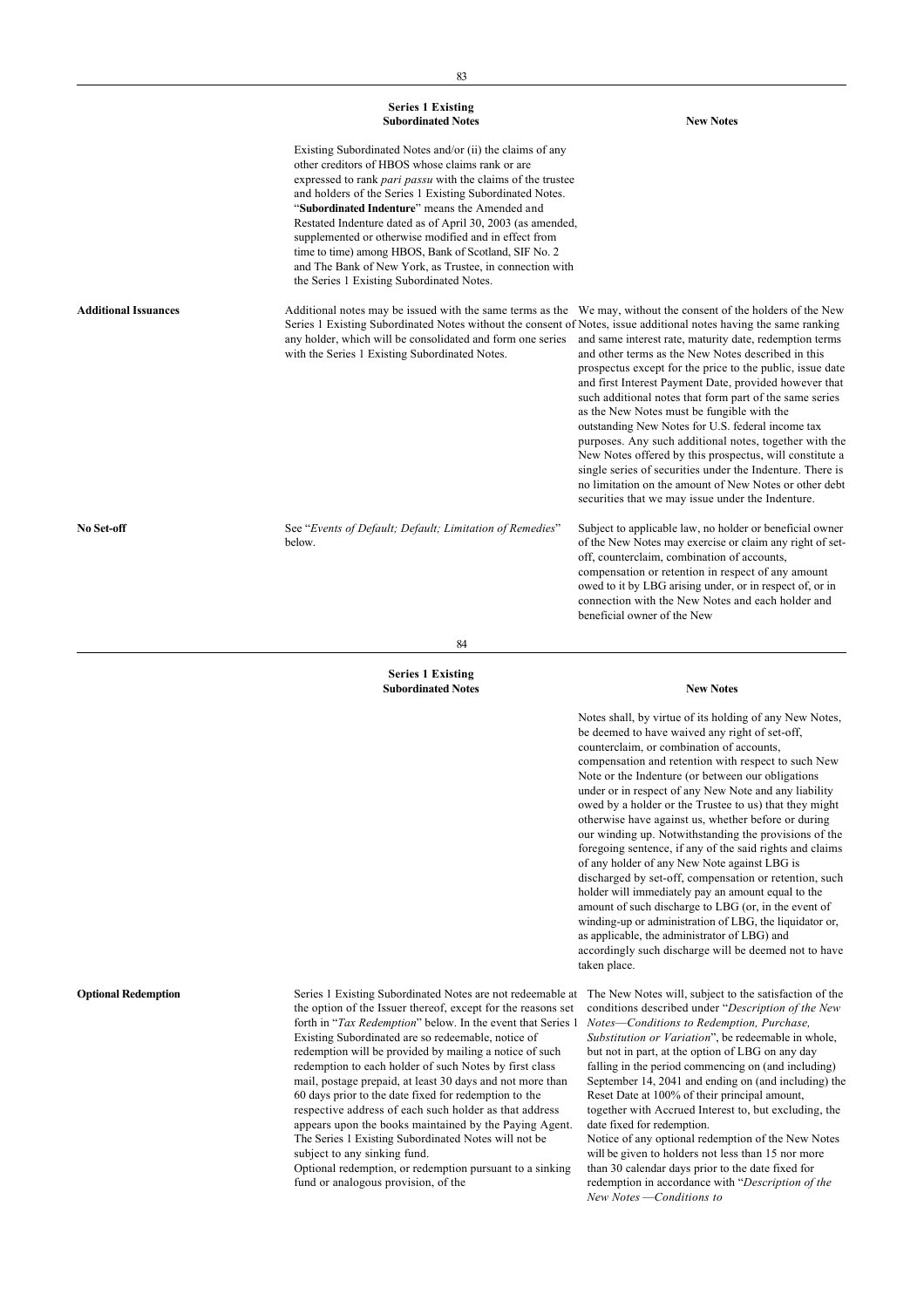#### **Series 1 Existing Subordinated Notes New Notes**

Series 1 Existing Subordinated Notes by HBOS under the *Redemption, Purchase, Substitution or Variation*", and requirements of the Financial Services Authority at the date of their issuance relating to Tier 2 Capital, shall not be the date notice is sent to holders, unless a shorter permitted in whole or in part prior to the date falling five notice period shall be satisfactory to the Trustee. years and one day after the original issue date of the Series 1 Existing Subordinated Notes. Under the requirements of the Financial Services Authority at the date of their issuance relating to Tier 2 Capital, any optional redemption, or redemption pursuant to a sinking fund or analogous provision, of the Series 1 Existing Subordinated Notes would require the prior consent of the Financial Services Authority.

**Capital Disqualification Event Redemption**Not applicable. We may redeem the New Notes, in whole but not in

to the Trustee at least five (5) Business Days prior to

part, at any time, upon not less than 30 calendar days' nor more than 60 calendar days' notice to the holders of the New Notes, if at any time immediately prior to the giving of the notice referred to above a Capital Disqualification Event (as defined under "*Description of the New Notes*") has occurred. In the event of such a redemption, the redemption price of the New Notes will be 100% of their principal amount together with any accrued but unpaid interest to, but excluding, the date fixed for redemption. Any right of redemption will be subject to the conditions set forth under "*Description of the New Notes —Conditions to Redemption, Purchase, Substitution or Variation*". Prior to the giving of any notice of redemption, LBG must deliver to the Trustee an officer's certificate stating that (1) a Capital Disqualification Event has occurred, and (2) LBG has demonstrated to the satisfaction of the Relevant Regulator that the

86

#### **Series 1 Existing Subordinated Notes New Notes**

change in or amendment to the laws of its taxing jurisdiction affecting taxation, or any change in an application or interpretation of such laws, which change, amendment, application or interpretation becomes effective on or after the original issue date of the Series 1

(i) in making any payment under a Subordinated Guarantee or the Subordinated Indenture HBOS would be required to pay additional amounts with respect thereto as a result of any taxes, levies, imposts or other governmental charges imposed (whether by way of withholding or deduction or otherwise) by or for the account of the taxing jurisdiction, (ii) any tax would be imposed (whether by way of deduction or withholding or otherwise) or relief from tax would be withdrawn by the taxing jurisdiction, upon or with respect to any interest payments received or receivable by HBOS laws of, the United Kingdom, or (iii) based upon an opinion of legal advisors to HBOS, as a result of any action taken by any taxing authority of, or any action brought in a court of competent jurisdiction in, the taxing jurisdiction (whether or not such action was taken or brought with respect to HBOS), which action is taken or brought on or after the relevant date, there is a

Existing Subordinated Notes

substantial probability that the

relevant change was not reasonably foreseeable by LBG as at the Issue Date. The Trustee shall be entitled to accept such officer's certificate without any further inquiry, in which event such officer's certificate shall be conclusive and binding on the Trustee and the holders of the New Notes.

If at any time a Tax Event (as defined below) has occurred, LBG may, subject to the satisfaction of the conditions described under "*Description of the New Notes—Conditions to Redemption, Purchase, Substitution or Variation*", redeem the New Notes, in whole but not in part, at any time, at 100% of their principal amount, together with any Accrued Interest to, but excluding, the date fixed for redemption. A "Tax Event" will be deemed to have occurred if LBG determines that:

(1) as a result of a Tax Law Change, in making any payments on the New Notes, LBG has paid or will or would on the next payment date be required to pay any Additional Amounts to any holder pursuant to "*Description of the New Notes—Payment of Additional Amounts*" and/or

(2) a Tax Law Change would:

· result in LBG not being entitled to claim a deduction in respect of any payments (or its corresponding funding costs as recognized in its financial statements) in respect of the New Notes in computing its taxation liabilities or the amount or value of such deduction to LBG would be materially reduced;

Tax Redemption If at any time HBOS shall determine that as a result of a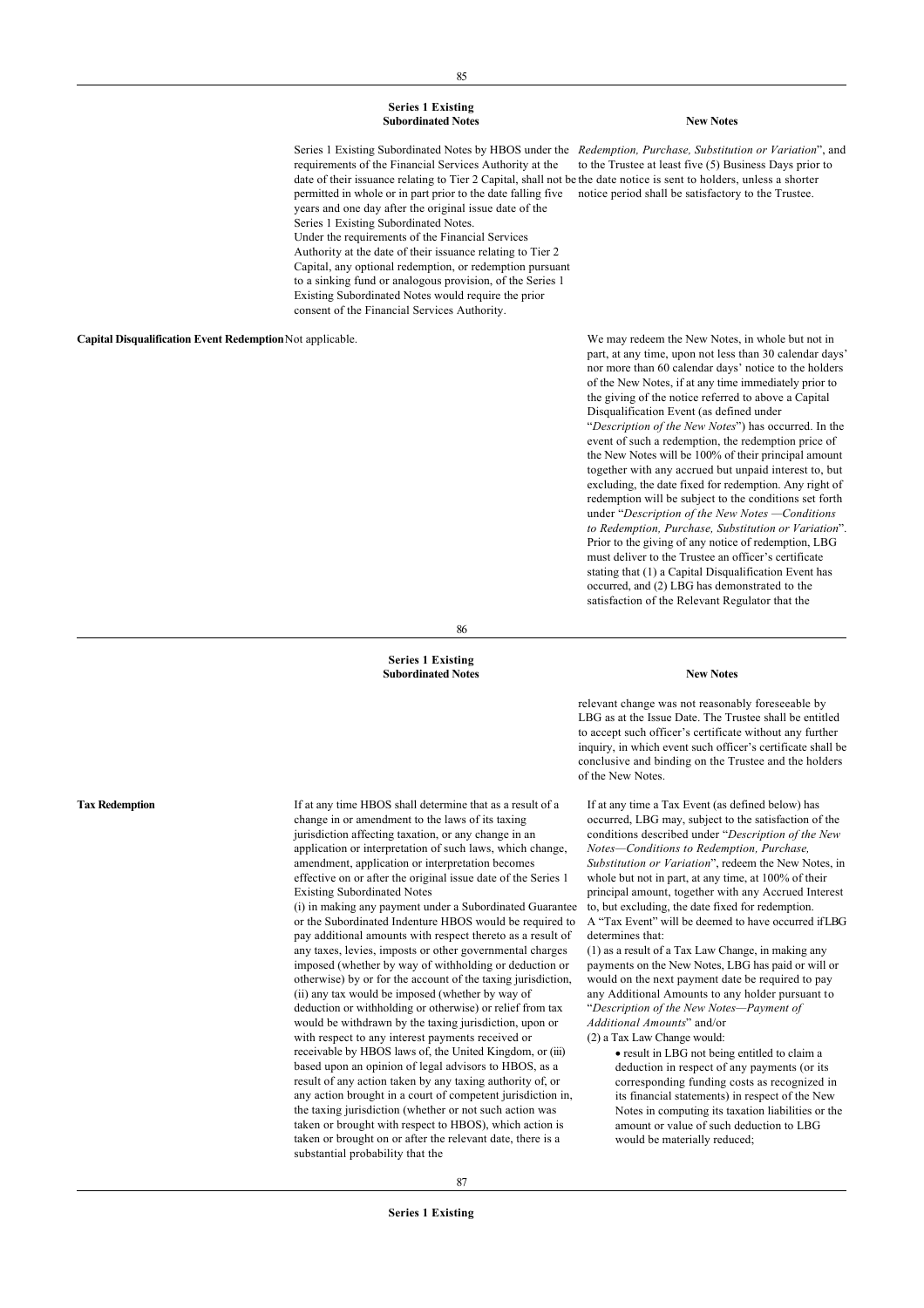#### **Subordinated Notes New Notes**

circumstances described in clause (i) or (ii) would exist, the Series 1 Existing Subordinated Notes will be redeemable as a whole at the option of HBOS upon not less than 30 nor more than 60 days' notice given as provided in the indenture at any time, at a redemption price equal to 100% of the principal amount thereof, together with any accrued interest to the date fixed for redemption. Under the requirements of the Financial Services Authority at the date of the applicable offering memorandum relating to Tier 2 Capital, any optional tax redemption of the Series 1 Existing Subordinated Notes would require the prior consent of the Financial Services Authority.

"**Subordinated Guarantees**" mean the guarantees contained in the Subordinated Indenture.

· prevent the New Notes from being treated as loan relationships for United Kingdom tax purposes;

· as a result of the New Notes being in issue, result in LBG not being able to have losses or deductions set against the profits or gains, or profits or gains offset by the losses or deductions, of companies with which it is or would otherwise be so grouped for applicable United Kingdom tax purposes (whether under the group relief system current as of the Issue Date or any similar system or systems having like effect as may from time to time exist); · result in a United Kingdom tax liability, or the receipt of income or profit which would be subject to United Kingdom tax, in respect of a write-down of the principal amount of the New Notes or the conversion of the New Notes into shares or other obligations of LBG (including, pursuant to the terms and conditions of the New Notes or as a result of the exercise of any regulatory powers under the Banking Act 2009); or

· result in a New Note or any part thereof being treated as a derivative or an embedded derivative for United Kingdom tax purposes, in each case, *provided that*, LBG could not avoid the foregoing in connection with the New Notes by taking measures reasonably available to it.

"Tax Law Change" means a change in, or amendment to, the laws or regulations of the United Kingdom, or any political subdivision or authority therein or thereof, having the power to tax, including any treaty to which the United Kingdom is a party, or any change in any generally published application or interpretation of such laws, including a decision of any court or tribunal, or any change in the generally published application or interpretation of such laws by any relevant tax authority or any generally published pronouncement by any tax authority, which change, amendment or pronouncement  $(x)$  (subject to  $(y)$ ) becomes effective on or after the Issue Date, or (y) in the case of a change in law, if such change is enacted by United Kingdom Act of Parliament or implemented by statutory instrument, on or after the Issue Date.

Notice of any redemption of the New Notes due to the occurrence of a Tax Event will be given to holders not less than 30 nor more than 60 calendar days prior to the relevant redemption date in accordance with "*Description of the New Notes —Conditions to Redemption, Purchase, Substitution or Variation*", and to the Trustee at least five (5) Business Days prior to the date notice is sent to holders, unless a shorter notice period shall be satisfactory to the Trustee.

If a Capital Disqualification Event has occurred and is continuing, then LBG may, subject to "*Description of the New Notes —Conditions to Redemption, Purchase,*

*Substitution or Variation*", but without any requirement for the consent or approval of the holders of the New Notes, at any time (whether before, on or following the Reset Date) either substitute all (but not

88

#### **Series 1 Existing Subordinated Notes New Notes**

#### **Substitution or Variation**

Not applicable.

**Series 1 Existing**

89

## **Subordinated Notes New Notes**

some only) of the New Notes for, or vary the terms of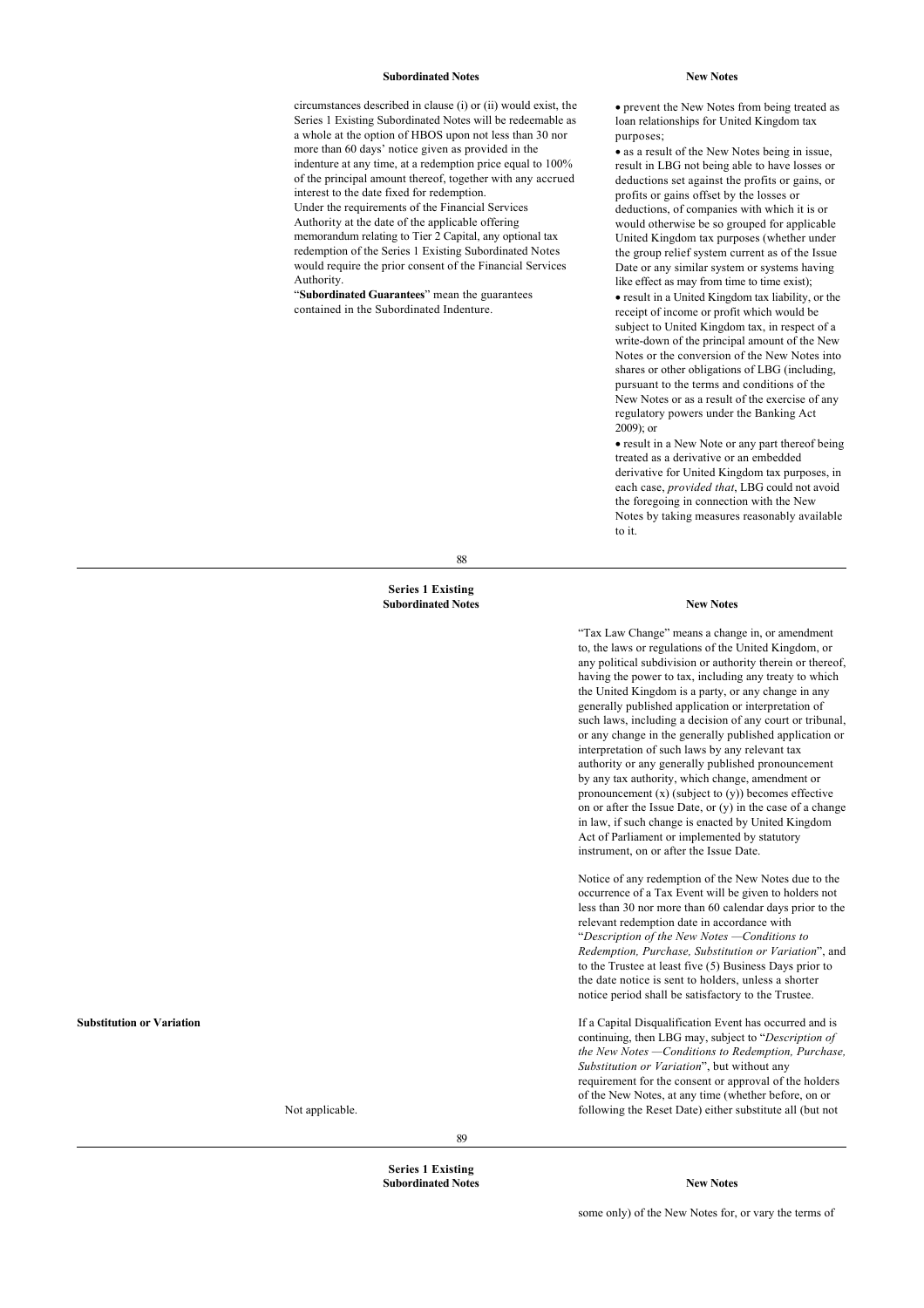the New Notes so that they remain or, as appropriate, become, Compliant Securities (as defined under "*Description of the New Notes—Substitution or Variation*"), and the Trustee shall (subject to "*Description of the New Notes—Substitution or Variation*") agree to such substitution or variation. Upon the expiry of such notice, LBG shall either vary the terms of or substitute the New Notes, as the case may be.

| <b>Purchases</b>                                                               | Under the requirements of the Financial Services Authority We may at any time, and from time to time, purchase<br>at the date of the applicable offering memorandum relating to New Notes in the open market or by tender or by<br>Tier 2 Capital, the Series 1 Existing Subordinated Notes<br>intended to constitute Tier 2 Capital may not at any time be<br>repaid at the option of the Holder thereof. HBOS may<br>purchase Notes at any price in the open market or otherwise sole discretion, surrendered to the Trustee for<br>Notes so purchased by HBOS may, at the discretion of<br>HBOS be held or resold or surrendered to the Trustee for<br>cancellation. The Series 1 Existing Subordinated Notes may<br>not be purchased in whole or in part by HBOS prior to the<br>date falling five years and one day from their original issue<br>date. Under the requirements of the Financial Services<br>Authority at the date of the applicable offering memorandum Substitution or Variation".<br>relating to Tier 2 Capital, any purchase of the Series 1<br>Existing Subordinated Notes by HBOS would require the<br>prior consent of the Financial Services Authority. | private agreement in any manner and at any price or at<br>differing prices. New Notes purchased or otherwise<br>acquired by us may be (i) held, (ii) resold or (iii) at our<br>cancellation (in which case all New Notes so<br>surrendered will forthwith be cancelled in accordance<br>with applicable law and thereafter may not be re-issued<br>or resold). Any such purchases will be subject to the<br>conditions set forth under "Description of the New<br>Notes - Conditions to Redemption, Purchase, |
|--------------------------------------------------------------------------------|------------------------------------------------------------------------------------------------------------------------------------------------------------------------------------------------------------------------------------------------------------------------------------------------------------------------------------------------------------------------------------------------------------------------------------------------------------------------------------------------------------------------------------------------------------------------------------------------------------------------------------------------------------------------------------------------------------------------------------------------------------------------------------------------------------------------------------------------------------------------------------------------------------------------------------------------------------------------------------------------------------------------------------------------------------------------------------------------------------------------------------------------------------------------------------|---------------------------------------------------------------------------------------------------------------------------------------------------------------------------------------------------------------------------------------------------------------------------------------------------------------------------------------------------------------------------------------------------------------------------------------------------------------------------------------------------------------|
| <b>Conditions to Redemption, Purchase,</b><br><b>Substitution or Variation</b> | Optional redemption of the Series 1 Existing Subordinated<br>Notes by HBOS under the requirements of the Financial<br>Services Authority at the date of their issuance relating to<br>Tier 2 Capital, shall not be permitted prior to five years and<br>one day after the original issue date                                                                                                                                                                                                                                                                                                                                                                                                                                                                                                                                                                                                                                                                                                                                                                                                                                                                                      | Any redemption, purchase, substitution or variation<br>of the New Notes prior to the maturity date is subject<br>to:<br>(a) LBG giving notice to the Relevant Regulator and<br>the Relevant Regulator granting permission to LBG to<br>redeem,                                                                                                                                                                                                                                                                |

90

#### **Series 1 Existing Subordinated Notes New Notes**

of the Series 1 Existing Subordinated Notes. The Series 1 Existing Subordinated Notes may not at any time be repaid at the option of the holder thereof. The Series 1 Existing Subordinated Notes intended to constitute Tier 2 Capital in accordance with the requirements of the Financial Services Authority may not be issued on terms that they are redeemable at the option of the holder thereof. Under the requirements of the Financial Services Authority at the date of their issuance relating to Tier 2 Capital, any optional tax redemption of Subordinated Notes would require the prior consent of the Financial Services Authority.

purchase, substitute or vary the New Notes, as the case may be (in each case to the extent, and in the manner, required by the relevant Applicable Regulations); and

(b) in respect of any redemption of the New Notes proposed to be made prior to the fifth anniversary of the date of issuance of the New Notes, if and to the extent then required under the Applicable Regulations: (A) in the case of an optional redemption due to a Tax Event, LBG having demonstrated to the satisfaction of the Relevant Regulator that the relevant change or event is material and was not reasonably foreseeable by LBG as at the Issue Date; or (B) in the case of redemption following the occurrence of a Capital Disqualification Event, LBG having demonstrated to the satisfaction of the Relevant Regulator that the relevant change was not reasonably foreseeable by LBG as at the Issue Date;

(c) if and to the extent then required under the Applicable Regulations, either: (A) LBG having replaced the New Notes with instruments qualifying as own funds of equal or higher quality on terms that are sustainable for the income capacity of LBG; or (B) (save in the case of sub-paragraph  $(d)(A)$  below) LBG demonstrating to the satisfaction of the Relevant Regulator that the own funds and eligible liabilities of LBG would, following such redemption, purchase, substitution or variation exceed its minimum applicable capital requirements (including any applicable buffer requirements) by a margin that the Relevant Regulator considers necessary at such time; and

(d) in the case of any purchase prior to the fifth anniversary of the date of issuance of the New Notes,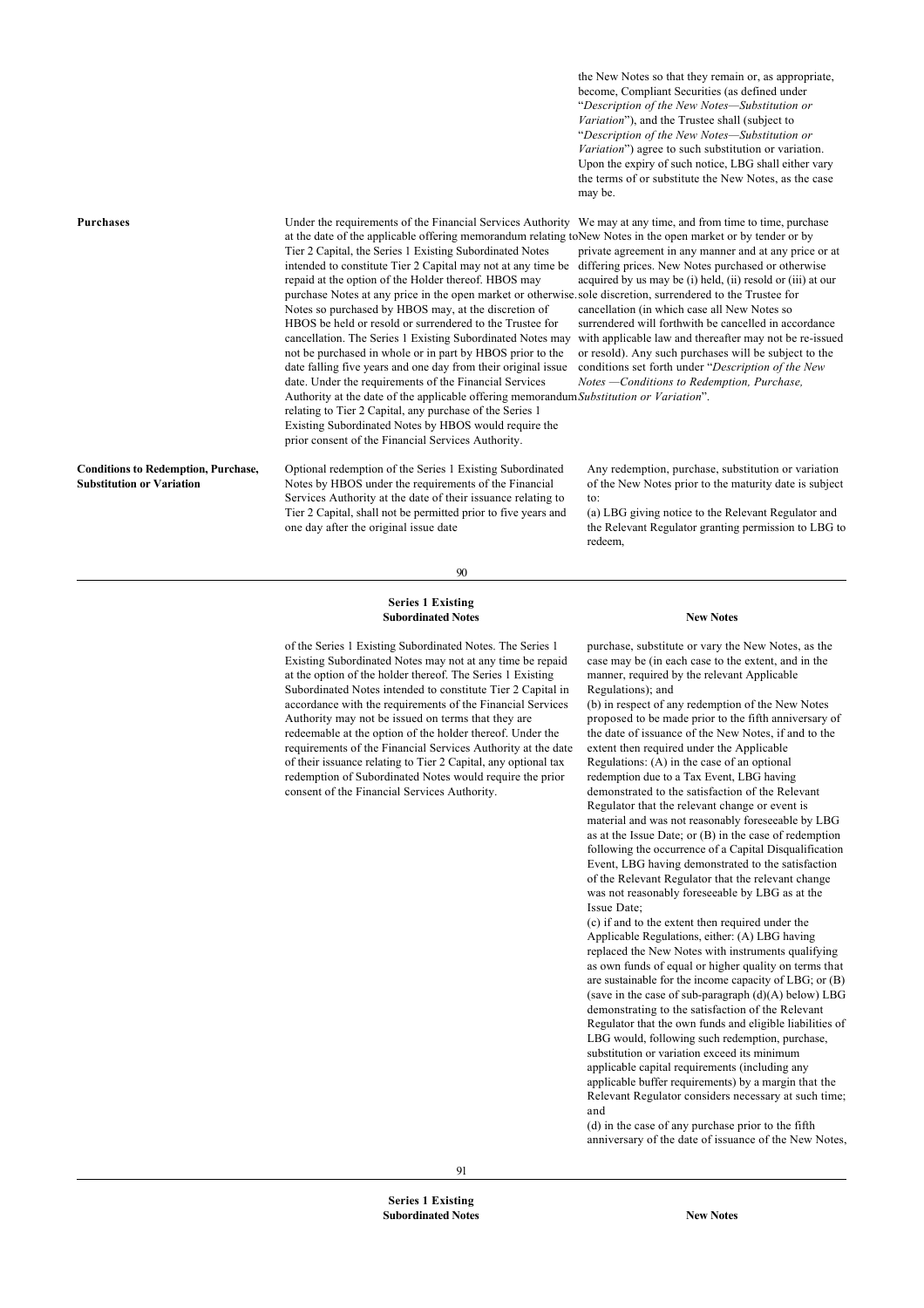**Agreement with Respect to the Exercise of** No contractual provision; however, the Series 1 Existing **U.K. Bail-in Power** Subordinated Notes could be subject to the exercise of the U.K. Ball-in Power by the relevant U.K. resolution authority.

in addition to satisfying either of the conditions specified in paragraph (c) above, either: (A) LBG having, before or at the same time as such purchase, replaced the New Notes with own funds instruments of equal or higher quality at terms that are sustainable for the income capacity of LBG, and the Relevant Regulator having permitted such action on the basis of the determination that it would be beneficial from a prudential point of view and justified by exceptional circumstances; or (B) the relevant New Notes being purchased for market-making purposes in accordance with the Applicable Regulations. Notwithstanding the above conditions, if, at the time of any redemption, purchase, substitution or variation, the then-prevailing Applicable Regulations permit the repayment or purchase only after compliance with one or more alternative or additional preconditions to those set out above, LBG shall comply with such other and/or, as appropriate, additional pre-condition(s).

Notwithstanding any other agreements, arrangements, or understandings between us and any holder or beneficial owner of the New Notes by acquiring or holding the New Notes, each holder (including each beneficial owner) of the New Notes acknowledges, accepts, agrees to be bound by and consents to the exercise of any U.K. bail-in power (as defined under "*Description of the New Notes— Agreement with Respect to the Exercise of the U.K. Bail-in Power*") by the relevant U.K. resolution authority that may result in (i) the reduction or cancellation of all, or a portion, of the principal amount of, or interest on, the New Notes; (ii) the

92

#### **Series 1 Existing Subordinated Notes New Notes**

conversion of all, or a portion, of the principal amount of, or interest on, the New Notes into shares or other securities or other obligations of LBG or another person (and the issue to or conferral on the holder of such shares, securities or obligations), including by means of amendment, modification or variation of the terms of the New Notes; and/or (iii) the amendment or alteration of the maturity of the New Notes, or amendment of the amount of interest due on the New Notes, or the dates on which interest becomes payable, including by suspending payment for a temporary period; any U.K. bail-in power may be exercised by means of variation of the terms of the New Notes solely to give effect to the exercise by the relevant U.K. resolution authority of such U.K. bail-in power. With respect to (i), (ii) and (iii) above, references to principal and interest shall include payments of principal and interest that have become due and payable (including principal that has become due and payable at the maturity date), but which have not been paid, prior to the exercise of any U.K. bail-in power. Each holder and each beneficial owner of the New Notes further acknowledges and agrees that the rights of the holders and/or beneficial owners under the New Notes are subject to, and will be varied, if necessary, solely to give effect to, the exercise of any U.K. bail-in power by the relevant U.K. resolution authority.

For these purposes, a "U.K. bail-in power" is any write-down and/or conversion power existing from time to time under any laws, regulations, rules or requirements relating to the resolution of banks, banking group companies, credit institutions and/or investment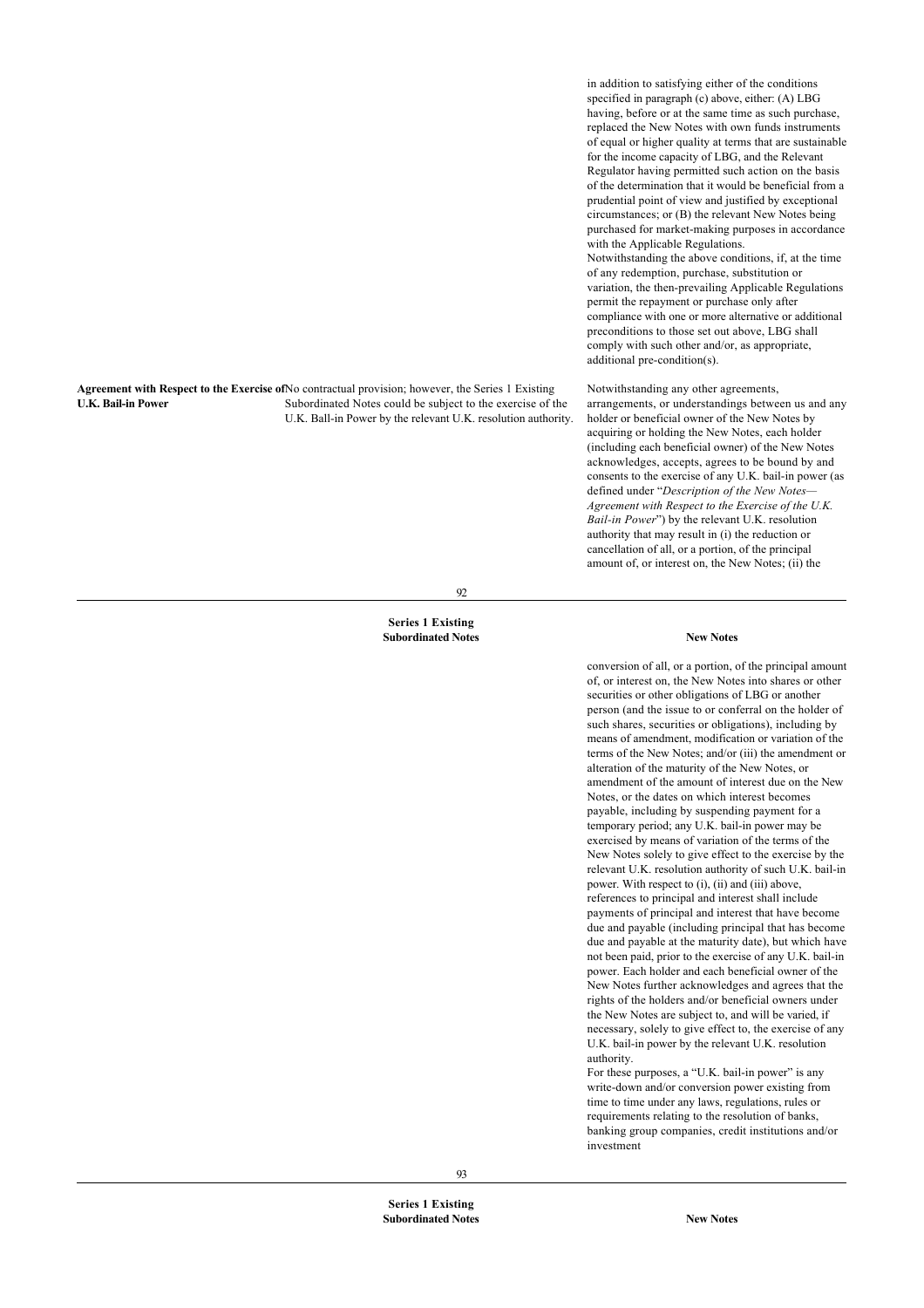firms incorporated in the United Kingdom in effect and applicable in the United Kingdom to us and the Group, including but not limited to any such laws, regulations, rules or requirements which are implemented, adopted or enacted in the United Kingdom within the context of the U.K. resolution regime under the Banking Act as the same has been or may be amended from time to time (whether pursuant to the Banking Reform Act 2013, secondary legislation or otherwise), pursuant to which obligations of a bank, banking group company, credit institution or investment firm or any of its affiliates can be reduced, cancelled, amended, transferred and/or converted into shares or other securities or obligations of the obligor or any other person (or suspended for a temporary period) or pursuant to which any right in a contract governing such obligations may be deemed to have been exercised (and a reference to the "relevant U.K. resolution authority" is to any authority with the ability to exercise a U.K. bail-in power).

*According to the principles contained in the Banking Act, we expect that the relevant U.K. resolution authority would exercise its U.K. bail-in power in respect of the New Notes having regard to the hierarchy of creditor claims and that the holder or beneficial owner of the New Notes would be treated equally in respect of the exercise of the U.K. bail-in power with all other claims that would rank pari passu with the New Notes upon an insolvency of LBG.*

No repayment of the principal amount of the New Notes or payment of interest on the New Notes shall become due and

94

#### **Series 1 Existing Subordinated Notes New Notes**

#### **Repayment of Principal and Payment of Interest After Exercise of U.K. Bail-In Power**

payable after the exercise of any U.K. bail-in power by the relevant U.K. resolution authority unless, at the time that such repayment or payment, respectively, is scheduled to become due, such repayment or payment would be permitted to be made by us under the laws and regulations of the United Kingdom applicable to us or other members of the Group. See also "*Risk Factors—Under the terms of the New Notes, you will agree to be bound by and consent to the exercise of any U.K. bail-in power by the relevant U.K. resolution authority.*" Neither a reduction or cancellation, in part or in full, of the principal amount of, or interest on, the New Notes or the conversion thereof into another security or obligation of LBG or another person, as a result of the exercise of the U.K. bail-in power by the relevant U.K. resolution authority with respect to LBG, nor the exercise of the U.K. bail-in power by the relevant U.K. resolution authority with respect to the New Notes will be a default or an event of default for any purpose.

LBG's obligations to indemnify the Trustee in accordance with the Section 6.07 of the Subordinated Indenture shall survive the exercise of the U.K. bail-in power by the relevant U.K. resolution authority with respect to the New Notes.

No repayment of the principal amount of the New Notes or payment of interest on the New Notes shall become due and payable after the exercise of any U.K. bail-in power by the relevant U.K. resolution authority unless, at the time that such repayment or payment, respectively, is scheduled to become due, such repayment or payment would be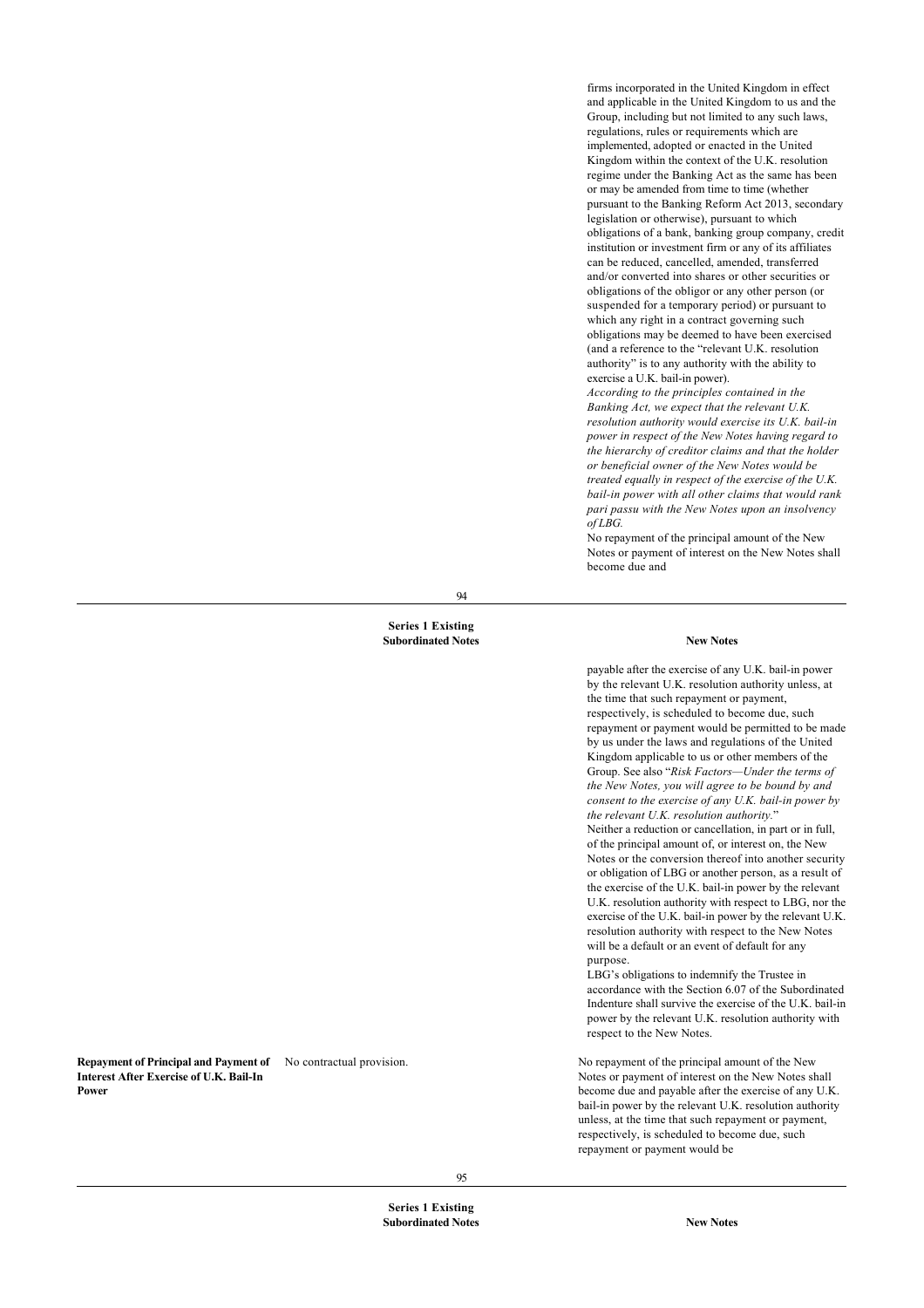## **Events of Default; Default; Limitation of Remedies**

An Event of Default shall occur only in the case of the winding up, liquidation or sequestration of HBOS (other than in connection with a scheme of amalgamation or reconstruction not involving bankruptcy or insolvency). If an Event of Default shall occur, the principal amount of the Series 1 Existing Subordinated Notes shall, without any act by the trustee or the holders of the Series 1 Existing Subordinated Notes, become immediately due and payable without presentment, demand, protest or other notice of any kind. There will be no other right of acceleration of the maturity of the outstanding Series 1 Existing Subordinated Notes, whether upon a default in the making of any payment of principal or interest with respect to the Series 1 Existing Subordinated Notes or in the performance of any covenant of HBOS or otherwise. The trustee may, however, petition for the winding up, liquidation or sequestration of HBOS upon the occurrence of a Default, as described below.

The following shall be a Default with respect to the Series 1 Existing Subordinated Notes: (a) failure by the HBOS to pay any interest on any Series 1 Existing Subordinated Notes when due, continued for 30 days, or (b) failure by HBOS to pay principal or the redemption price of any Series 1 Existing Subordinated Note when due. If a Default occurs, HBOS shall, upon demand of the

96

#### **Series 1 Existing Subordinated Notes New Notes**

trustee, pay to the trustee for the benefit of the holders the amount then due and payable on such Series 1 Existing Subordinated Notes, and if HBOS fails to pay such amounts forthwith upon such demand, the remedies of the trustee shall be limited to petitioning for the winding up, liquidation or sequestration of HBOS and proving the amounts due and payable and claiming in such winding up, liquidation or sequestration; provided that the trustee or any holder may not, by virtue of a Default, accelerate the maturity of any of the outstanding Series 1 Existing Subordinated Notes. Upon the occurrence of a Default with respect to the Series 1 Existing Subordinated Notes, the holders shall not at any time be entitled to exercise any right of set-off or counterclaim which may be available to a Holder against amounts owing by the Issuer in respect of the Series 1 Existing Subordinated Notes. If, notwithstanding the provisions of the preceding sentence, any of the rights and claims of any holder is discharged by set-off, such holder will immediately pay an amount equal to the amount of such discharge to HBOS or, if applicable, the liquidator or trustee or receiver in bankruptcy of HBOS to be held on trust for the unsubordinated creditors of the Issuer and until such time as payment is made will hold a sum equal to such amount in trust for HBOS or, if applicable, the liquidator or trustee or receiver in bankruptcy of the Issuer. Accordingly, such discharge will be deemed not to have taken place.

permitted to be made by us under the laws and regulations of the United Kingdom applicable to us or other members of the Group. See also "*Risk Factors— Under the terms of the New Notes, you will agree to be bound by and consent to the exercise of any U.K. bailin power by the relevant U.K. resolution authority.*"

An "Event of Default" with respect to the New Notes shall result if either:

> · a court of competent jurisdiction makes an order which is not successfully appealed within 30 days; or

> • an effective shareholders' resolution is validly adopted for the winding-up of LBG other than under or in connection with a scheme of amalgamation or reconstruction not involving a bankruptcy or insolvency.

The exercise of any U.K. bail-in power by the relevant U.K. resolution authority shall not constitute an Event of Default.

If an Event of Default occurs and is continuing, the Trustee or the holder or holders of at least 25% in aggregate principal amount of the New Notes may declare to be due and payable immediately in accordance with the terms of the Indenture the principal amount of, any accrued but unpaid payments. However, after such declaration but before the Trustee obtains a judgment or decree for payment of money due, the holder or holders of a majority in aggregate principal amount of the New Notes may rescind or annul the declaration of acceleration and its consequences, but only if all Events of Default have been cured or waived and all payments due, other than those due as a result of

acceleration, have been made. In addition to Events of Default, the Indenture also separately provides for Defaults. It shall be a "Default" with respect to the New Notes if:

· any installment of interest upon any New Notes is not paid on or before the date specified for its payment in the Indenture and such failure continues for 14 days; or · all or any part of the principal of the New Notes is not paid when it becomes due and payable, whether upon redemption or

otherwise, and such failure continues for seven days. If a Default occurs and is continuing, the Trustee may

commence a proceeding in Scotland (but not elsewhere) for the winding-up of LBG. However, a failure to make any payment on the New Notes shall not be a Default if it is withheld or refused in order to comply with any applicable fiscal or other law or regulation or order of any court of competent jurisdiction and LBG delivers an opinion of counsel to the Trustee with that conclusion, at any time before the expiry of the applicable 14 day or seven day period by independent legal advisers. Notwithstanding any contrary provisions, nothing shall impair the right of a holder, absent the holder's consent, to sue for any payments due but unpaid with respect to the New Notes.

By accepting the New Notes, each holder and the Trustee will be deemed to have waived any right of set-off, counterclaim or

**Series 1 Existing Subordinated Notes New Notes**

combination of accounts with respect to the New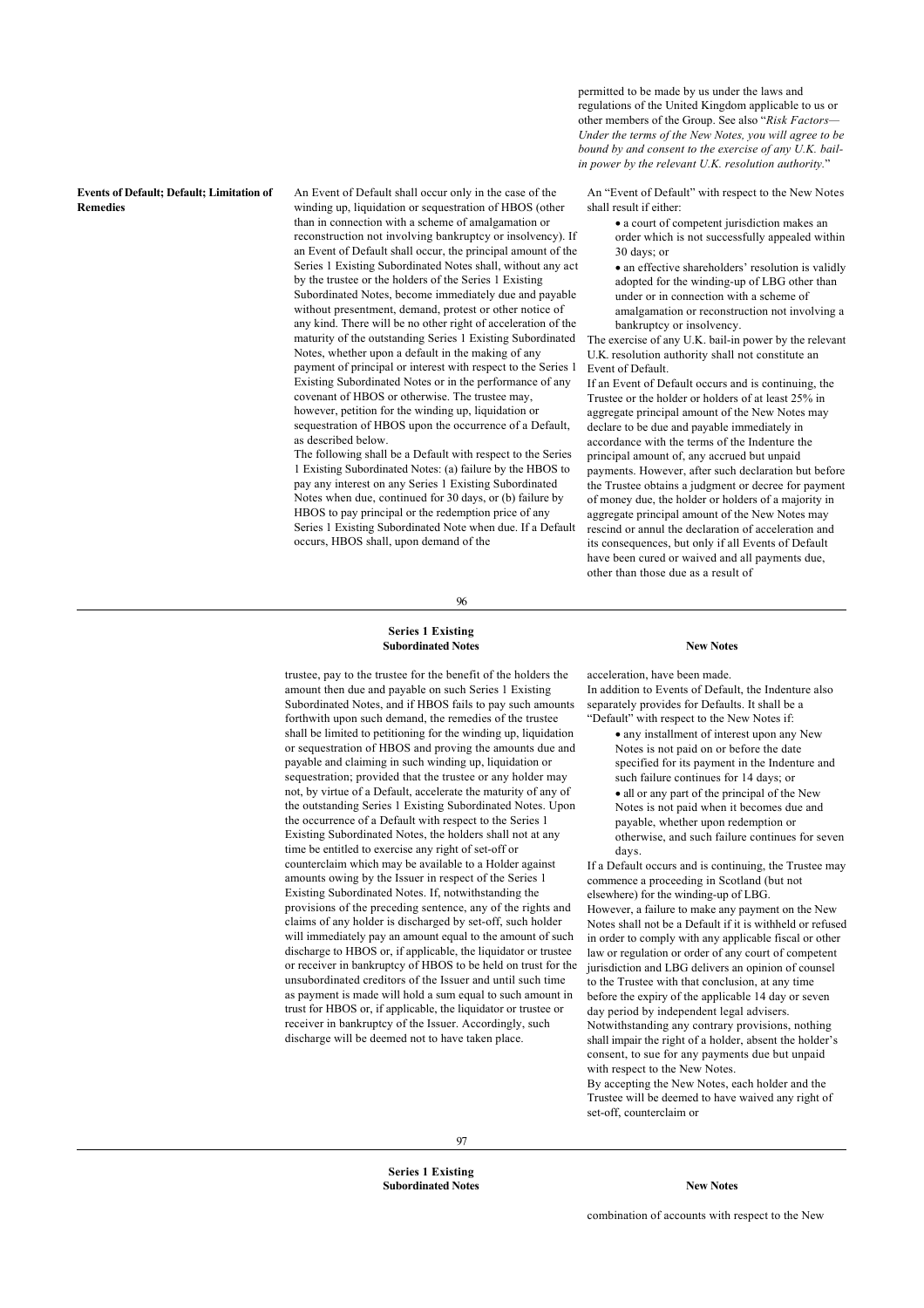Notes or the Indenture (or between obligations which LBG may have under or in respect of any New Notes and any liability owed by a holder or the Trustee to LBG) that they might otherwise have against LBG, whether before or during the winding-up or liquidation of LBG.

The holder or holders of not less than a majority in aggregate principal amount of the New Notes may waive any past Event of Default or Default with respect to the New Notes, except an Event of Default or Default in respect of the payment of interest, if any, or principal of (or premium, if any) or payments on any New Notes or a covenant or provision of the Indenture which cannot be modified or amended without the consent of each holder of New Notes. Subject to the provisions of the Indenture relating to the duties of the Trustee, if an Event of Default or a Default occurs and is continuing with respect to the New Notes, the Trustee will be under no obligation to take direction from any holder or holders of the New Notes, unless they have offered reasonable indemnity to the Trustee. Subject to the Indenture provisions for the indemnification of the Trustee, the holder or holders of a majority in aggregate principal amount of the outstanding New Notes shall have the right to direct the time, method and place of conducting any proceeding for any remedy available to the Trustee, or exercising any trust or power conferred on the Trustee with respect to the New Notes, if the direction is not in conflict with any rule of law or with the Indenture and does not expose the Trustee to undue risk and the

98

#### **Series 1 Existing Subordinated Notes New Notes**

action would not be unjustly prejudicial to the holder or holders of the New Notes of such series not taking part in that direction. The Trustee may take any other action that it deems proper which is not inconsistent with that direction.

The Indenture provides that the Trustee will, within 90 days after the occurrence of an Event of Default or a Default with respect to the New Notes, give to each holder of the New Notes notice of the Event of Default or Default known to it, unless the Event of Default or Default, has been cured or waived; provided that the Trustee shall be protected in withholding notice (except for a payment default) if it determines in good faith that withholding notice is in the interest of the holders of the New Notes. We are required to furnish to the Trustee a statement as to our compliance with all conditions and covenants under the Indenture (i) annually, and (ii) within five Business Days of a written request from the Trustee.

Book-entry interests in the New Notes will be issued in minimum denominations of \$200,000 and in integral multiples of \$1,000 in excess thereof.

**Denomination** The Series 1 Existing Subordinated Notes will be sold in denominations of \$1,000 and integral multiples of \$l,000 in excess thereof (or, in the case of any sale to an "accredited investor" as defined in Regulation D promulgated under the Securities Act, in minimum amounts of \$250,000 and integral multiples of \$1,000 in excess thereof).

Governing Law The indenture governing the Series 1 Existing Subordinated The Subordinated Indenture, the Ninth Supplemental Notes is governed by, and construed in accordance with, the Indenture and the New Notes are governed by, and laws of the State of New York, except for the subordination construed in accordance with, the laws of the State of provisions relating to the Series 1 Existing Subordinated Notes, which are governed by the laws of England.

New York, except for the subordination and waiver of set-off provisions relating to the New Notes, which are governed by, and construed in accordance with, the laws of Scotland.

**Series 1 Existing Subordinated Notes New Notes**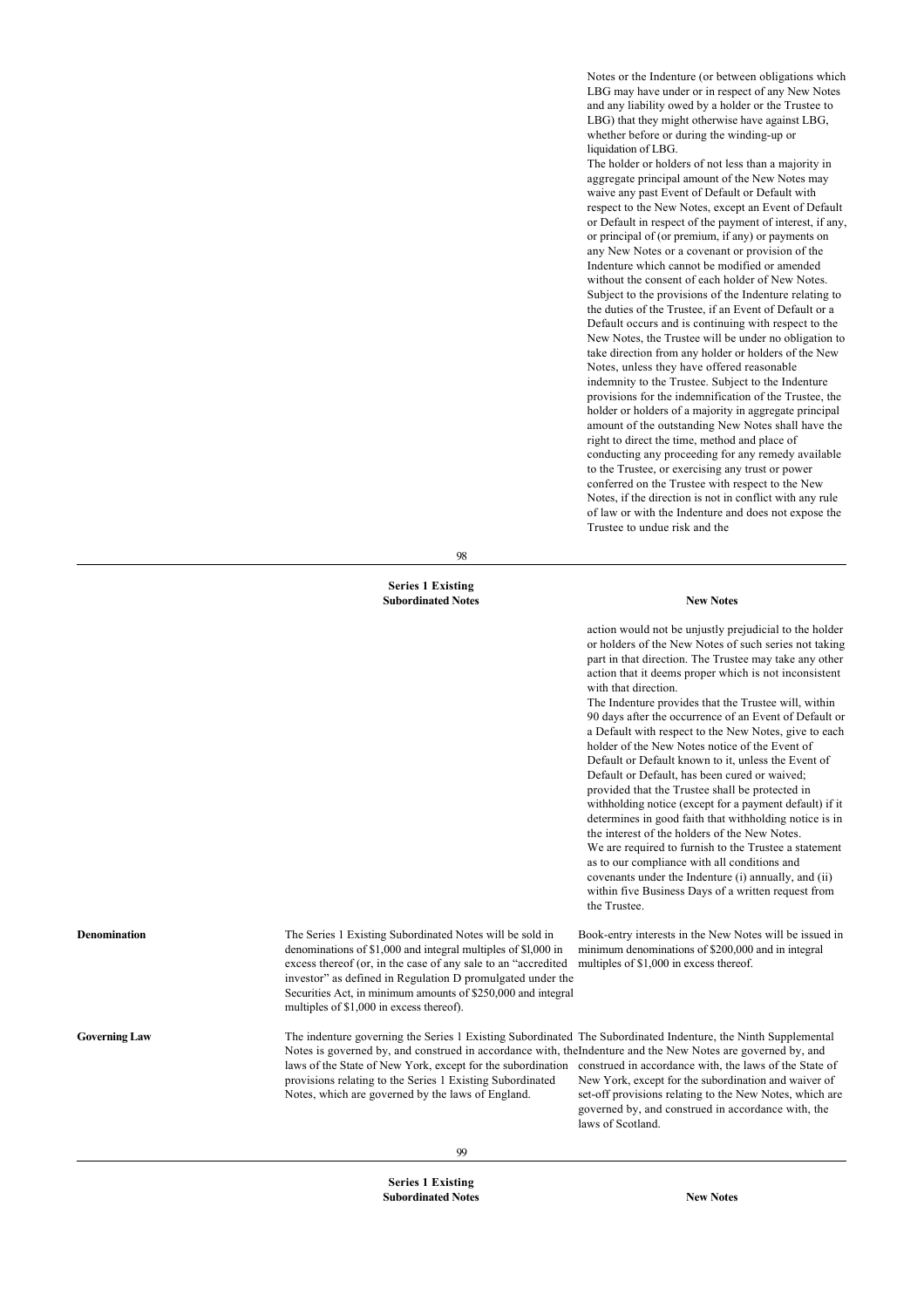| <b>Listing and Trading</b>                | London Stock Exchange                                                                                                                                                                                                                                                                                                                                                                                                                                                                                                                                                                                                                                                                                                                                                                                                                                                               | New York Stock Exchange                                                                                                                                                                                                                                                                                                                                                                                                                                                                                                                       |
|-------------------------------------------|-------------------------------------------------------------------------------------------------------------------------------------------------------------------------------------------------------------------------------------------------------------------------------------------------------------------------------------------------------------------------------------------------------------------------------------------------------------------------------------------------------------------------------------------------------------------------------------------------------------------------------------------------------------------------------------------------------------------------------------------------------------------------------------------------------------------------------------------------------------------------------------|-----------------------------------------------------------------------------------------------------------------------------------------------------------------------------------------------------------------------------------------------------------------------------------------------------------------------------------------------------------------------------------------------------------------------------------------------------------------------------------------------------------------------------------------------|
| <b>Form and Depositary</b>                | The Series 1 Existing Subordinated Notes sold to qualified<br>institutional buyers in reliance on Rule 144A, were initially<br>be represented by interests in one or more global notes in<br>registered form. The Series 1 Existing Subordinated Notes<br>sold to investors in reliance on Regulation S under the<br>Securities Act were initially be represented by interests in<br>one or more global notes in registered form. On the closing<br>date, the global notes were deposited with the Trustee as<br>custodian for DTC, in New York, and registered in the<br>name of DTC or its nominee, in each case for credit to an<br>account of a direct or indirect participant in DTC.<br>Beneficial interests in the Rule 144A global notes may not<br>be exchanged for beneficial interests in the Regulation S<br>global notes at any time, except in limited circumstances. | The New Notes shall initially be represented by one<br>or more global securities in registered form, without<br>coupons attached, and will be deposited with DTC,<br>and will be registered in the name of such depositary<br>or its nominee.<br>Beneficial interests in the global debt securities will<br>be shown on, and transfers thereof will be effected<br>only through, the book-entry records maintained by<br>DTC and its direct and indirect participants,<br>including, as applicable, Euroclear and Clearstream,<br>Luxembourg. |
| <b>Trustee and Principal Paying Agent</b> | <b>Trustee:</b> The Bank of New York.<br><b>Principal Paying Agent:</b> Citibank N.A., acting through its London Branch will act as Trustee and Paying Agent.<br>London Branch.                                                                                                                                                                                                                                                                                                                                                                                                                                                                                                                                                                                                                                                                                                     | The Bank of New York Mellon, acting through its                                                                                                                                                                                                                                                                                                                                                                                                                                                                                               |
| <b>Business Day Convention</b>            | Following, unadjusted                                                                                                                                                                                                                                                                                                                                                                                                                                                                                                                                                                                                                                                                                                                                                                                                                                                               | Following, unadjusted                                                                                                                                                                                                                                                                                                                                                                                                                                                                                                                         |
| Day Count Basis                           | 30/360 (in case of an incomplete month, based on actual<br>number of days elapsed in such period)                                                                                                                                                                                                                                                                                                                                                                                                                                                                                                                                                                                                                                                                                                                                                                                   | 30/360 (in case of an incomplete month, based on actual<br>number of days elapsed in such period)                                                                                                                                                                                                                                                                                                                                                                                                                                             |

100

## **COMPARISON OF CERTAIN MATERIAL TERMS OF THE CAPPED OFFER NOTES AND THE NEW NOTES**

*The following is a summary comparison of the material terms of the Capped Offer Notes and the New Notes. This summary does not purport to be complete and is subject to, and qualified by reference to, the "Description of the New Notes" section above, all of the definitions and provisions of the Indenture.*

| Issuer                   | Lloyds Banking Group plc                                                                                                                                                                                                                                                                                 | Lloyds Banking Group plc                                                                                                                                                                                                                                                                                                                                                                                                                                                                                                                                                                                                                                                                                                                                                                                                                                                                                                                                                                                                                                                                                                                                                                         |
|--------------------------|----------------------------------------------------------------------------------------------------------------------------------------------------------------------------------------------------------------------------------------------------------------------------------------------------------|--------------------------------------------------------------------------------------------------------------------------------------------------------------------------------------------------------------------------------------------------------------------------------------------------------------------------------------------------------------------------------------------------------------------------------------------------------------------------------------------------------------------------------------------------------------------------------------------------------------------------------------------------------------------------------------------------------------------------------------------------------------------------------------------------------------------------------------------------------------------------------------------------------------------------------------------------------------------------------------------------------------------------------------------------------------------------------------------------------------------------------------------------------------------------------------------------|
| <b>Securities</b>        | <b>Series 2 Existing Subordinated Notes: 4.500%</b><br>Fixed Rate Subordinated Debt Securities due 2024;<br>and<br><b>Series 3 Existing Subordinated Notes: 4.582%</b><br>Subordinated Debt Securities due 2025.                                                                                         | Fixed Rate Reset Subordinated Debt Securities                                                                                                                                                                                                                                                                                                                                                                                                                                                                                                                                                                                                                                                                                                                                                                                                                                                                                                                                                                                                                                                                                                                                                    |
| <b>Maturity Date</b>     | Series 2 Existing Subordinated Notes: November December 14, 2046<br>4, 2024<br><b>Series 3 Existing Subordinated Notes: December</b><br>10, 2025                                                                                                                                                         |                                                                                                                                                                                                                                                                                                                                                                                                                                                                                                                                                                                                                                                                                                                                                                                                                                                                                                                                                                                                                                                                                                                                                                                                  |
| <b>Interest Payments</b> | <b>Series 2 Existing Subordinated Notes: Interest</b><br>will accrue on the Series 2 Existing Subordinated<br>Notes at a rate of 4.500% per annum.<br><b>Series 3 Existing Subordinated Notes: Interest</b><br>will accrue on the Series 3 Existing Subordinated<br>Notes at a rate of 4.582% per annum. | Interest will accrue on the New Notes from (and<br>including) the Issue Date to (but excluding) the<br>Reset Date, at a rate per annum equal to (a) the<br>yield, rounded to three decimal places when<br>expressed as a percentage and calculated in<br>accordance with standard market practice, that<br>corresponds to the bid-side price of 1.750% U.S.<br>Treasury Notes due August 15, 2041 as of the<br>Pricing Time as displayed on the Bloomberg<br>Government Pricing Monitor page FIT1 (or any<br>recognized quotation source selected by LBG in its<br>sole discretion if such quotation report is not<br>available or is manifestly erroneous) plus (b) a fixed<br>spread of 150 basis points (which translates to a per<br>annum interest of 3.369%), and (2) from (and<br>including) the Reset Date to (but excluding) the<br>Maturity Date, at a rate per annum calculated by the<br>Calculation Agent on the Reset Determination Date<br>as being equal to the sum of the applicable U.S.<br>Treasury Rate and 1.50%, such sum being converted<br>to a semi-annual rate in accordance with market<br>convention (rounded to three decimal places, with<br>0.0005 rounded down). |
|                          | 101                                                                                                                                                                                                                                                                                                      |                                                                                                                                                                                                                                                                                                                                                                                                                                                                                                                                                                                                                                                                                                                                                                                                                                                                                                                                                                                                                                                                                                                                                                                                  |

# **Capped Offer Notes New Notes**

Not applicable. December 14, 2041

**Reset Dates for Interest Rate**

**Interest Payment Dates** *Series 2 Existing Subordinated Notes:* May 4 and June 14 and December 14 in each year from (and November 4 of each year, commencing on May 4, including) June 14, 2022 to (and including) the

**Capped Offer Notes New Notes**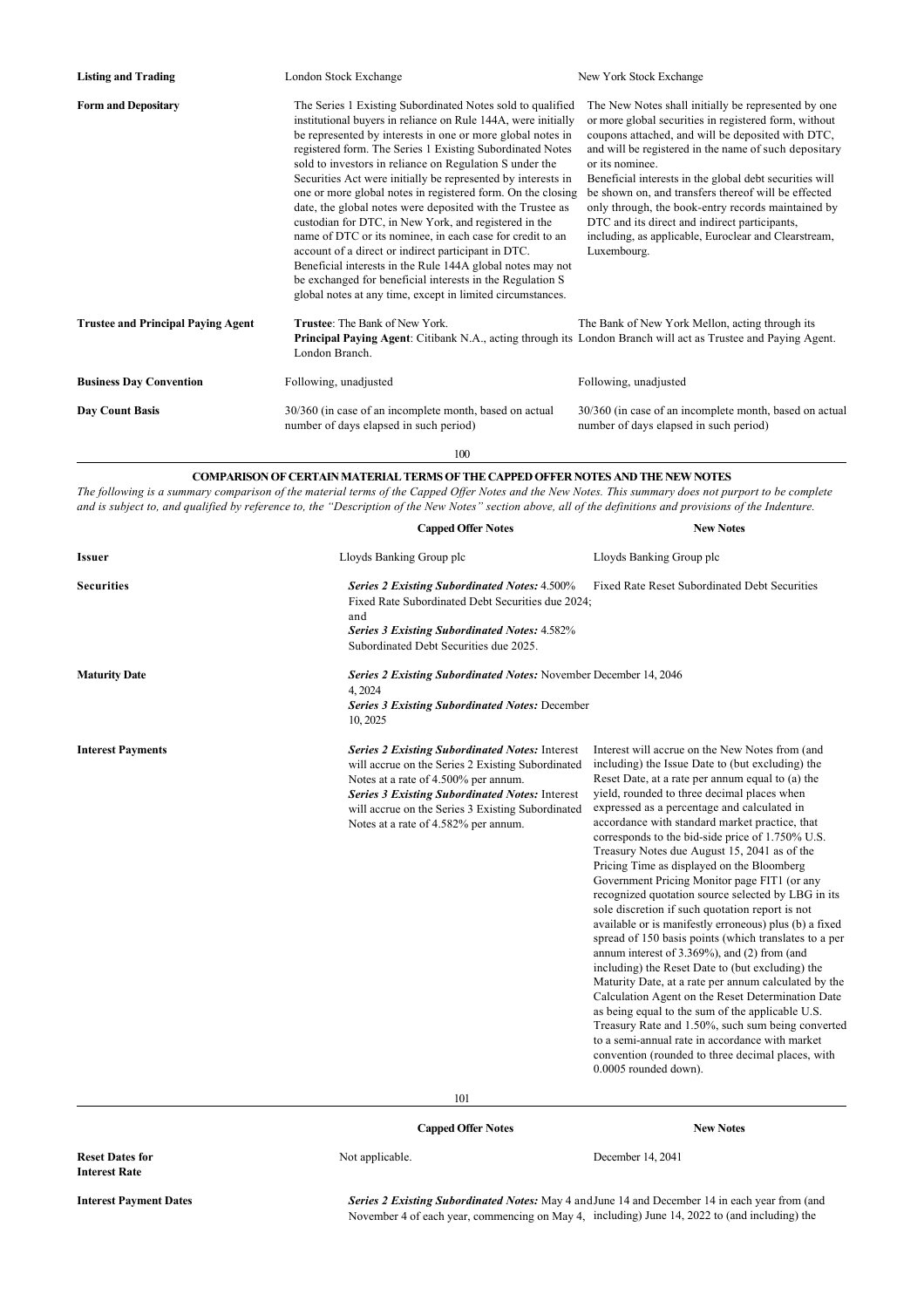#### 2015.

*Series 3 Existing Subordinated Notes:* June 10 and December 10 of each year. Interest has accrued from the most recent Interest Payment Date for which interest has been paid with respect to the relevant series of Old Notes. "**Old Notes**" are the 4.582% Subordinated Debt Securities due 2025 and the 5.300% Subordinated Debt Securities due 2045 which were outstanding at the moment of the issuance of the Series 3 Existing Subordinated Notes and which were offered for exchange with the Series 3 Existing Subordinated Notes.

**Ranking/Subordination** The Capped Offer Notes constitute our direct, unconditional, unsecured and subordinated obligations ranking *pari passu* without any preference among themselves and ranking junior in right of payment to the claims of any existing and future unsecured and unsubordinated indebtedness. In a winding up or in the event that an administrator has been appointed in respect of us and notice has been given that it intends to declare and distribute a dividend, all amounts due in respect of or arising under (including any damages awarded for breach of any obligations under) the Capped

Maturity Date.

The New Notes will constitute our direct, unconditional, unsecured, unguaranteed and subordinated obligations ranking *pari passu* without any preference among themselves and ranking junior in right of payment to the claims of any existing and future unsecured and unsubordinated indebtedness of LBG. In a winding up or in the event that an administrator has been appointed in respect of us and notice has been given that it intends to declare and distribute a dividend, all amounts due in respect of or arising under (including any damages awarded for breach of any obligations under) the New

102

## **Capped Offer Notes New Notes**

Offer Notes will be subordinated to, and subject in right of payment to the prior payment in full of, all claims of all Senior Creditors.

"**Senior Creditors**" means in respect of LBG (i) creditors of LBG whose claims are admitted to proof in the winding-up or administration of LBG and who are unsubordinated creditors of LBG and (ii) creditors of LBG whose claims are or are expressed to be subordinated to the claims of other creditors of LBG (other than those whose claims constitute, or would, but for any applicable limitation on the amount of such capital, constitute Tier 1 Capital or Tier 2 Capital of LBG, or whose claims rank or are expressed to rank *pari passu* with, or junior to, the claims of holders of the Capped Offer Notes).

In relation to the **Series 3 Existing Subordinated Notes**, the rights and claims of the holders of the Capped Offer Notes shall rank at least *pari passu* with the claims of holders of all obligations of LBG which constitute, or would but for any applicable limitation on the amount of such capital constitute, Tier 2 Capital of LBG and in priority to (1) the claims of holders of all obligations of LBG which constitute Tier 1 Capital of LBG, (2) the claims of holders of all undated or perpetual subordinated obligations of LBG and (3) the claims of holders of all share capital of the LBG. In addition, because we are a holding company,

our rights to participate in the assets of any subsidiary if it is liquidated will be subject to the prior claims of its creditors, including in the case of bank subsidiaries, their depositors, except to the extent that we may be a creditor with recognized claims against the subsidiary.

Notes will be subordinated to, and subject in right of payment to the prior payment in full of, all claims of all Senior Creditors. The rights and claims of the holders of the New Notes shall rank at least *pari passu* with the claims of holders of all obligations of LBG which constitute, or would but for any applicable limitation on the amount of such capital constitute, Tier 2 Capital of LBG and in priority to (1) the claims of holders of all obligations of LBG which constitute Tier 1 Capital of LBG, (2) the claims of holders of all undated or perpetual subordinated obligations of LBG and (3) the claims of holders of all share capital of LBG. In addition, because we are a holding company, our rights to participate in the assets of any subsidiary if it is liquidated will be subject to the prior claims of its creditors, including in the case of bank subsidiaries, their depositors, except to the extent that we may be a creditor with recognized claims against the subsidiary.

103

#### **Capped Offer Notes New Notes**

**Additional Issuances** Substantially the same as for the New Notes. We may, without the consent of the holders of the New Notes, issue additional notes having the same ranking and same interest rate, maturity date, redemption terms and other terms as the New Notes described in this prospectus except for the price to the public, issue date and first Interest Payment Date, provided however that such additional notes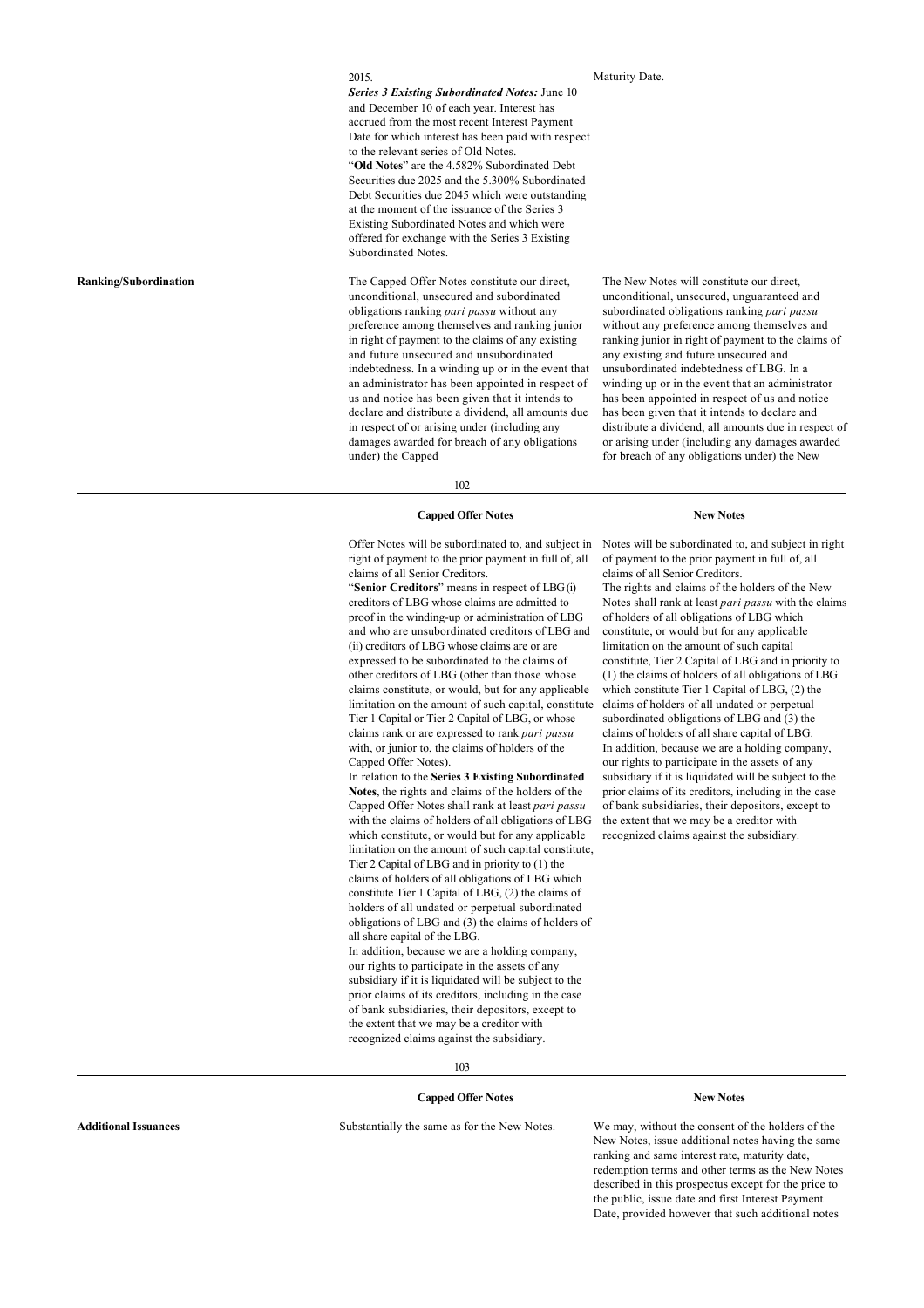that form part of the same series as the New Notes must be fungible with the outstanding New Notes for U.S. federal income tax purposes. Any such additional notes, together with the New Notes offered by this prospectus, will constitute a single series of securities under the Indenture. There is no limitation on the amount of New Notes or other debt securities that we may issue under the Indenture.

**No Set-off** *Series 2 Existing Subordinated Notes:* Each

will be deemed to have waived any right of set-off, right of set-off, counterclaim, combination of counterclaim, combination of accounts, with respect to such Series 2 Existing Subordinated Notes or the relevant Indenture (or between our obligations under or in respect of the Series 2 Existing Subordinated Notes and any liability owed by a holder or the Trustee to LBG) that they deemed to have waived any right of set-off, might otherwise have against LBG, whether before counterclaim, or combination of accounts, or during LBG's winding up.

applicable law, no holder of Series 3 Existing Subordinated Notes may exercise or claim any right of set-off, counterclaim,

holder of the Series 2 Existing Subordinated Notes owner of the New Notes may exercise or claim any Subject to applicable law, no holder or beneficial accounts, compensation or retention in respect of any amount owed to it by LBG arising under, or in respect of, or in connection with the New Notes and each holder and beneficial owner of the New Notes shall, by virtue of its holding of any New Notes, be compensation and retention with respect to such

*Series 3 Existing Subordinated Notes:* Subject to New Note or the Indenture (or between our obligations under or in respect of any New Note and any liability owed by a holder

104

#### **Capped Offer Notes New Notes**

combination of accounts, compensation or retention or the Trustee to us) that they might otherwise have in respect of any amount owed to it by LBG arising against us, whether before or during our winding under or in connection with the Series 3 Existing Subordinated Notes. By accepting a Series 3 Existing Subordinated Note, each holder will be deemed to have waived any right of set-off, counterclaim, combination of accounts, compensation and retention with respect to such Series 3 Existing Subordinated Note or the relevant indenture (or between LBG's obligations under or in or, as applicable, the administrator of LBG) and respect of the Series 3 Existing Subordinated Note accordingly such discharge will be deemed not to and any liability owed by a holder or the Trustee to have taken place. LBG) that they might otherwise have against LBG, whether before or during LBG's winding up.

up. Notwithstanding the provisions of the foregoing sentence, if any of the said rights and claims of any holder of any New Note against LBG is discharged by set-off, compensation or retention, such holder will immediately pay an amount equal to the amount of such discharge to LBG (or, in the event of winding-up or administration of LBG, the liquidator

**Optional Redemption** Not applicable. Not applicable. The New Notes will, subject to the satisfaction of the conditions described under "*Description of the New Notes*—*Conditions to Redemption, Purchase, Substitution or Variation*", be redeemable in whole, but not in part, at the option of LBG on any day falling in the period commencing on (and including) September 14, 2041 and ending on (and including) the Reset Date at 100% of their principal amount, together with any Accrued Interest to, but excluding, the date fixed for redemption.

> Notice of any optional redemption of the New Notes will be given to holders not less than 15 nor more than 30 calendar days prior to the date fixed for redemption in accordance with "*Description of the New Notes* —*Conditions to Redemption, Purchase, Substitution or Variation*", and to the Trustee at least five (5) Business Days prior to the date notice is sent to holders, unless a shorter notice period shall be satisfactory to the Trustee.

105

## **Capped Offer Notes New Notes**

**Capital Disqualification Event Redemption** Substantially the same as for the New Notes. We may redeem the New Notes, in whole but not in part, at any time, upon not less than 30 calendar days' nor more than 60 calendar days' notice to the holders of the New Notes, if at any time immediately prior to the giving of the notice referred to above a Capital Disqualification Event (as defined under "*Description of the New Notes*") has occurred. In the event of such a redemption, the redemption price of the New Notes will be 100% of their principal amount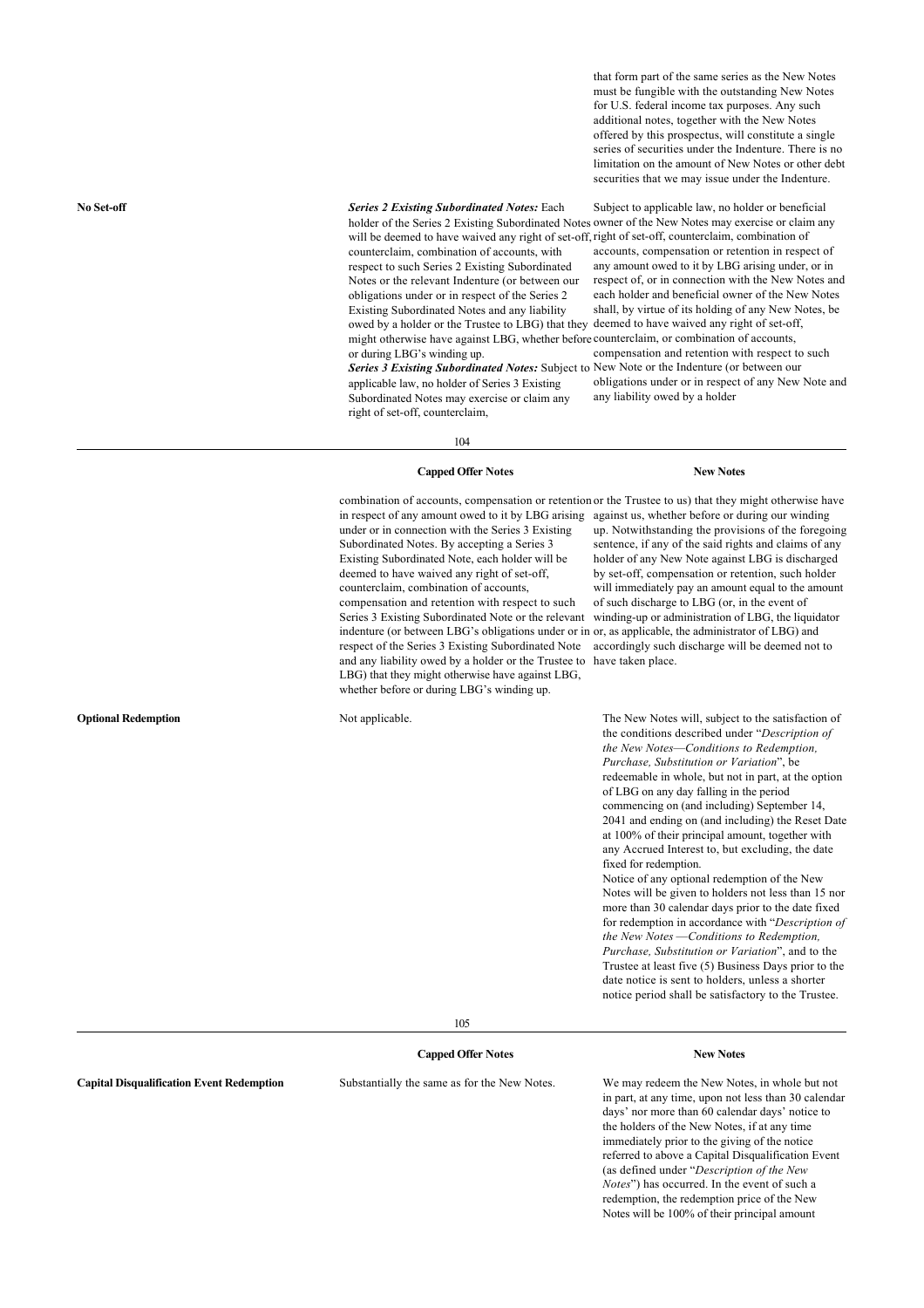together with any accrued but unpaid interest to, but excluding, the date fixed for redemption. Any right of redemption will be subject to the conditions set forth under "*Description of the New Notes —Conditions to Redemption, Purchase, Substitution or Variation*". Prior to the giving of any notice of redemption, LBG must deliver to the Trustee an officer's certificate stating that (1) a Capital Disqualification Event has occurred, and (2) LBG has demonstrated to the satisfaction of the Relevant Regulator that the relevant change was not reasonably foreseeable by LBG as at the Issue Date. The Trustee shall be entitled to accept such officer's certificate without any further inquiry, in which event such officer's certificate shall be conclusive and binding on the Trustee and the holders of the New Notes.

106

#### **Capped Offer Notes New Notes**

**Tax Redemption** Substantially the same as for the New Notes, except that notice of any redemption of the Capped Offer Notes due to the occurrence of a Tax Event will be given to the trustee at least ten (10) Business Days prior to the date notice is sent to holders, unless a shorter notice period shall be satisfactory to the trustee.

If at any time a Tax Event (as defined below) has occurred, LBG may, subject to the satisfaction of the conditions described under "*Description of the New Notes—Conditions to Redemption, Purchase, Substitution or Variation*", redeem the New Notes, in whole but not in part, at any time, at 100% of their principal amount, together with any Accrued Interest to, but excluding, the date fixed for redemption.

A "Tax Event" will be deemed to have occurred if LBG determines that:

(1) as a result of a Tax Law Change, in making any payments on the New Notes, LBG has paid or will or would on the next payment date be required to pay any Additional Amounts to any holder pursuant to "*Description of the New Notes— Payment of Additional Amounts*" and/or (2) a Tax Law Change would:

· result in LBG not being entitled to claim a deduction in respect of any payments (or its corresponding funding costs as recognized in its financial statements) in respect of the New Notes in computing its taxation liabilities or the amount or value of such deduction to LBG would be materially reduced;

· prevent the New Notes from being treated as loan relationships for United Kingdom tax purposes;

· as a result of the New Notes being in issue, result in LBG not being able to have losses or deductions set against the profits or gains, or profits or gains offset by the losses or deductions, of companies with which it is or would otherwise be so grouped

107

#### **Capped Offer Notes New Notes**

· for applicable United Kingdom tax purposes (whether under the group relief system current as of the Issue Date or any similar system or systems having like effect as may from time to time exist);

· result in a United Kingdom tax liability, or the receipt of income or profit which would be subject to United Kingdom tax, in respect of a write-down of the principal amount of the New Notes or the conversion of the New Notes into shares or other obligations of LBG (including, pursuant to the terms and conditions of the New Notes or as a result of the exercise of any regulatory powers under the Banking Act 2009); or

· result in a New Note or any part thereof being treated as a derivative or an embedded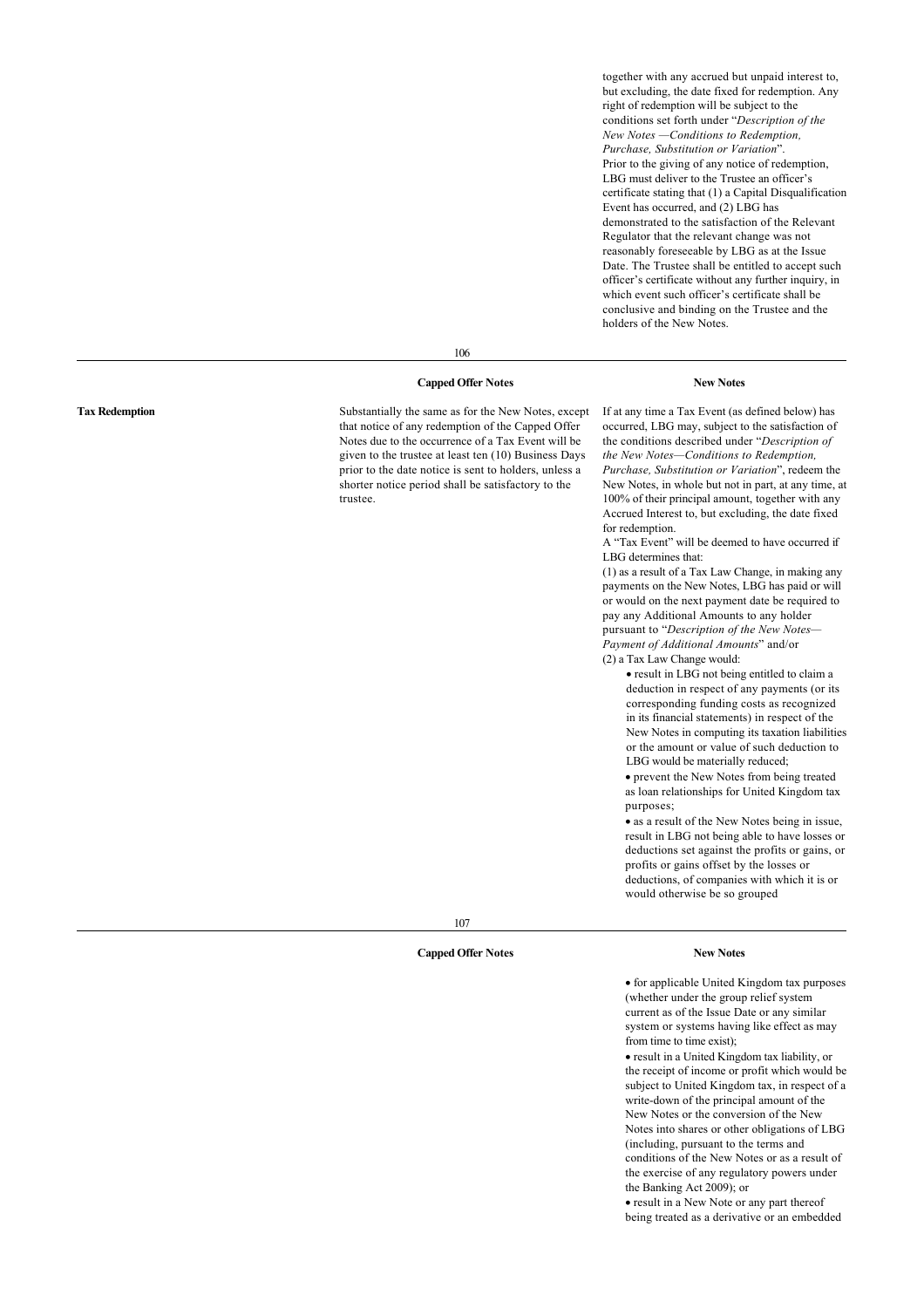derivative for United Kingdom tax purposes, in each case, *provided that*, LBG could not avoid the foregoing in connection with the New Notes by taking measures reasonably available to it.

"Tax Law Change" means a change in, or amendment to, the laws or regulations of the United Kingdom, or any political subdivision or authority therein or thereof, having the power to tax, including any treaty to which the United Kingdom is a party, or any change in any generally published application or interpretation of such laws, including a decision of any court or tribunal, or any change in the generally published application or interpretation of

|                                  | 108                                                                                                  |                                                                                                                                                                                                                                                                                                                                                                                                                                                                                                                                                                                                                                                                                                                                                                                                                                                                                                                                              |
|----------------------------------|------------------------------------------------------------------------------------------------------|----------------------------------------------------------------------------------------------------------------------------------------------------------------------------------------------------------------------------------------------------------------------------------------------------------------------------------------------------------------------------------------------------------------------------------------------------------------------------------------------------------------------------------------------------------------------------------------------------------------------------------------------------------------------------------------------------------------------------------------------------------------------------------------------------------------------------------------------------------------------------------------------------------------------------------------------|
|                                  | <b>Capped Offer Notes</b>                                                                            | <b>New Notes</b>                                                                                                                                                                                                                                                                                                                                                                                                                                                                                                                                                                                                                                                                                                                                                                                                                                                                                                                             |
|                                  |                                                                                                      | such laws by any relevant tax authority or any<br>generally published pronouncement by any tax<br>authority, which change, amendment or<br>pronouncement $(x)$ (subject to $(y)$ ) becomes<br>effective on or after the Issue Date, or (y) in the<br>case of a change in law, if such change is enacted<br>by United Kingdom Act of Parliament or<br>implemented by statutory instrument, on or after<br>the Issue Date.<br>Notice of any redemption of the New Notes due to<br>the occurrence of a Tax Event will be given to<br>holders not less than 30 nor more than 60 calendar<br>days prior to the relevant redemption date in<br>accordance with "Description of the New Notes -<br>Conditions to Redemption, Purchase,<br>Substitution or Variation", and to the Trustee at<br>least five (5) Business Days prior to the date<br>notice is sent to holders, unless a shorter notice<br>period shall be satisfactory to the Trustee. |
| <b>Substitution or Variation</b> | Not applicable.                                                                                      | If a Capital Disqualification Event has occurred and<br>is continuing, then LBG may, subject to<br>"Description of the New Notes -Conditions to<br>Redemption, Purchase, Substitution or Variation",<br>but without any requirement for the consent or<br>approval of the holders of the New Notes, at any<br>time (whether before, on or following the Reset<br>Date) either substitute all (but not some only) of the<br>New Notes for, or vary the terms of the New Notes<br>so that they remain or, as appropriate, become,<br>Compliant Securities (as defined under "Description<br>of the New Notes-Substitution or Variation"), and<br>the Trustee shall (subject to the "Description of the<br>New                                                                                                                                                                                                                                  |
|                                  | 109                                                                                                  |                                                                                                                                                                                                                                                                                                                                                                                                                                                                                                                                                                                                                                                                                                                                                                                                                                                                                                                                              |
|                                  | <b>Capped Offer Notes</b>                                                                            | <b>New Notes</b>                                                                                                                                                                                                                                                                                                                                                                                                                                                                                                                                                                                                                                                                                                                                                                                                                                                                                                                             |
|                                  |                                                                                                      | Notes—Substitution or Variation") agree to such<br>substitution or variation. Upon the expiry of such<br>notice, LBG shall either vary the terms of or<br>substitute the New Notes, as the case may be.                                                                                                                                                                                                                                                                                                                                                                                                                                                                                                                                                                                                                                                                                                                                      |
| <b>Purchases</b>                 | Substantially the same as for the New Notes.                                                         | We may at any time, and from time to time, purchase<br>New Notes in the open market or by tender or by<br>private agreement in any manner and at any price or<br>at differing prices. New Notes purchased or<br>otherwise acquired by us may be (i) held, (ii) resold<br>or (iii) at our sole discretion, surrendered to the<br>Trustee for cancellation (in which case all New<br>Notes so surrendered will forthwith be cancelled in<br>accordance with applicable law and thereafter may<br>not be re-issued or resold). Any such purchases will<br>be subject to the conditions set forth under<br>"Description of the New Notes -Conditions to<br>Redemption, Purchase, Substitution or Variation".                                                                                                                                                                                                                                     |
|                                  | <b>Conditions to Redemption, Purchase, Substitution or</b> Series 2 Existing Subordinated Notes: Any | Any redemption, purchase, substitution or                                                                                                                                                                                                                                                                                                                                                                                                                                                                                                                                                                                                                                                                                                                                                                                                                                                                                                    |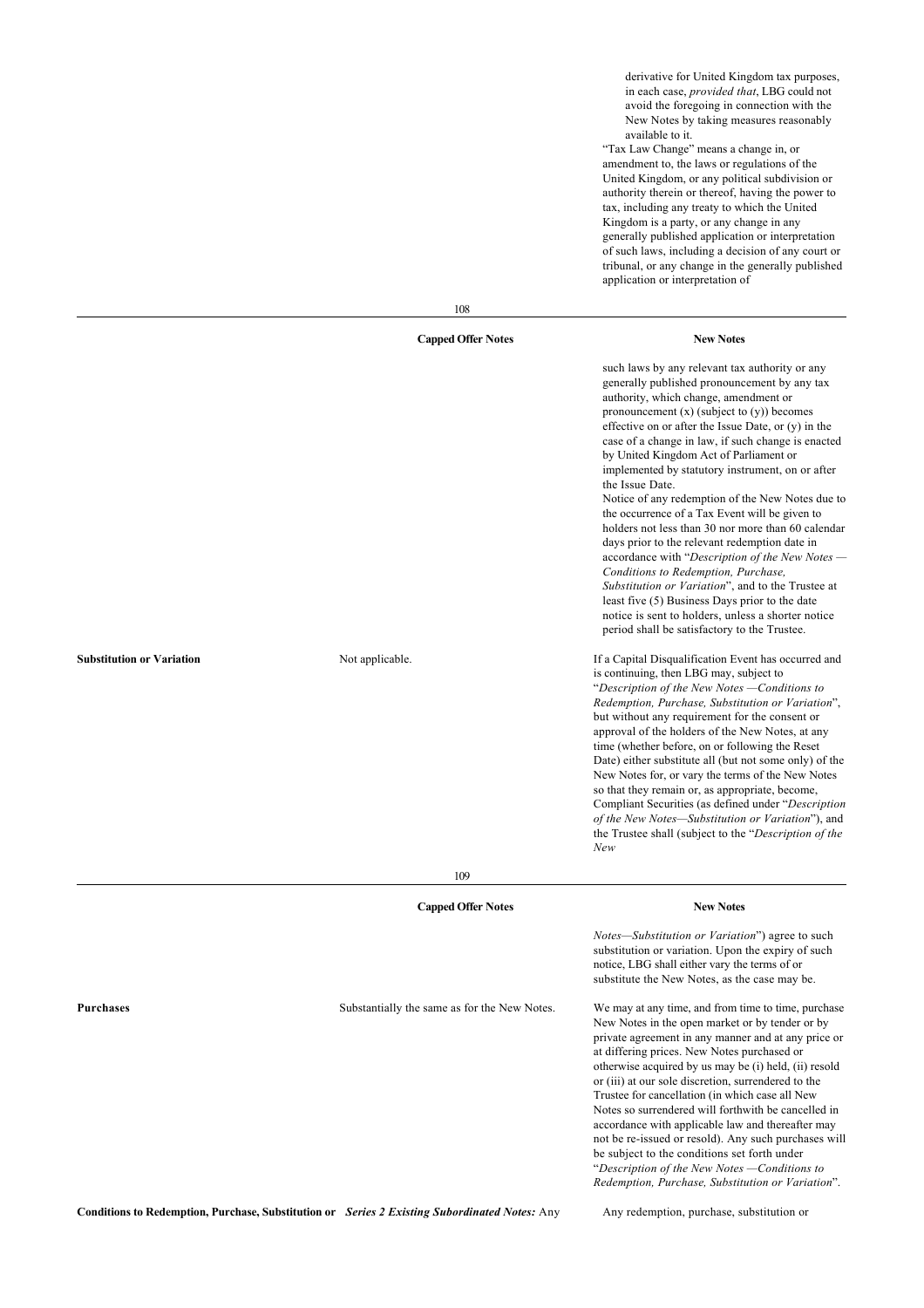**Variation** redemption or repurchase of the Series 2 Existing Subordinated Notes prior to the maturity date is subject to:

> (A) LBG giving notice to the Relevant Regulator (as defined below) and the Relevant Regulator granting permission to LBG to redeem or purchase the Series 2 Existing Subordinated Notes (in each case to the extent, and in the manner, required by the relevant Regulatory Capital Requirements, as defined below);

> (B) in respect of any redemption of the Series 2 Existing Subordinated Notes proposed to be made prior to the

variation of the New Notes prior to the maturity date is subject to:

(a) LBG giving notice to the Relevant Regulator and the Relevant Regulator granting permission to LBG to redeem, purchase, substitute or vary the New Notes, as the case may be (in each case to the extent, and in the manner, required by the relevant Applicable Regulations); and (b) in respect of any redemption of the New Notes proposed to be made prior to the fifth anniversary of the date of issuance of the New Notes, if and to the extent then required under the Applicable Regulations: (A) in the case of an optional redemption due to a

## 110

#### **Capped Offer Notes New Notes**

fifth anniversary of the date of issuance of the Series 2 Existing Subordinated Notes, if and to the extent then required under the relevant Regulatory Capital Requirements (a) in the case of redemption following the occurrence of a Tax Event, LBG having demonstrated to the satisfaction of the Relevant Regulator that the relevant change or event is material and was not reasonably foreseeable by LBG as at the issue date or (b) in the case of redemption following the occurrence of a Capital Disqualification Event, LBG having demonstrated to the satisfaction of the Relevant Regulator that the relevant change was not reasonably foreseeable by LBG as at the issue date; and

(C) compliance by LBG with any alternative or additional pre-conditions to redemption or purchase, as applicable, set out in the relevant Regulatory Capital Requirements for the time being.

*Article 78(1) of the CRD IV (as defined below) Regulation provides that the Relevant Regulator shall, subject as provided in Article 78 and below, grant permission to redeem or purchase Subordinated Notes prior to the maturity date where either:*

*(a) on or before the relevant redemption date or purchase date, as applicable, LBG replaces the Subordinated Notes with instruments qualifying as own funds of equal or higher quality on terms that are sustainable for the income capacity of LBG; or*

*(b) LBG has demonstrated to the satisfaction of the Relevant Regulator that its Tier 1 capital*

111

## **Capped Offer Notes New Notes**

*(as defined below) and Tier 2 capital (as defined below) would, following such redemption, exceed the capital ratios required under CRD IV by a margin that the Relevant Regulator may consider necessary on the basis set out in the CRD IV Directive.*

Further, Article 78(4) provides that the Relevant Regulator may only permit LBG to redeem the Series 2 Existing Subordinated Notes before five years after the date of issuance of the Series 2 Existing Subordinated Notes not only if either of the conditions referred to in paragraphs (1) or (2) above is met, but also:

*(a) in the case of redemption due to the occurrence of a Capital Disqualification Event, (i) the Relevant Regulator considers such change to be sufficiently certain and (ii) LBG demonstrates to the satisfaction of the Relevant Regulator that the Capital Disqualification Event was not reasonably foreseeable at the time of issuance of the Subordinated Notes; or*

capacity of LBG, and the Relevant Regulator having permitted such action on the basis of the determination that it would be beneficial from a prudential point of view and justified by exceptional circumstances; or (B) the relevant New Notes being purchased for market-making purposes in accordance with the Applicable Regulations.

Notwithstanding the above conditions, if, at the time of any redemption, purchase, substitution or variation, the then-prevailing Applicable Regulations permit the repayment or purchase only after compliance with one or more alternative or additional preconditions to those set out above, LBG shall comply with such other and/or, as appropriate, additional pre-condition(s).

Tax Event, LBG having demonstrated to the satisfaction of the Relevant Regulator that the relevant change or event is material and was not reasonably foreseeable by LBG as at the Issue Date; or (B) in the case of redemption following the occurrence of a Capital Disqualification Event, LBG having demonstrated to the satisfaction of the Relevant Regulator that the relevant change was not reasonably foreseeable by LBG as at the

(c) if and to the extent then required under the Applicable Regulations, either: (A) LBG having replaced the New Notes with instruments qualifying as own funds of equal or higher quality on terms that are sustainable for the income capacity of LBG; or (B) (save in the case of subparagraph (d)(A) below) LBG demonstrating to the satisfaction of the Relevant Regulator that the own funds and eligible liabilities of LBG would, following such redemption, purchase, substitution or variation exceed its minimum applicable capital requirements (including any applicable buffer requirements) by a margin that the Relevant Regulator considers necessary at such time; and (d) in the case of any purchase prior to the fifth anniversary of the date of issuance of the New Notes, in addition to satisfying either of the conditions specified in paragraph (c) above, either: (A) LBG having, before or at the same time as such purchase, replaced the New Notes with own funds instruments of equal or higher quality at terms that are sustainable for the income

Issue Date;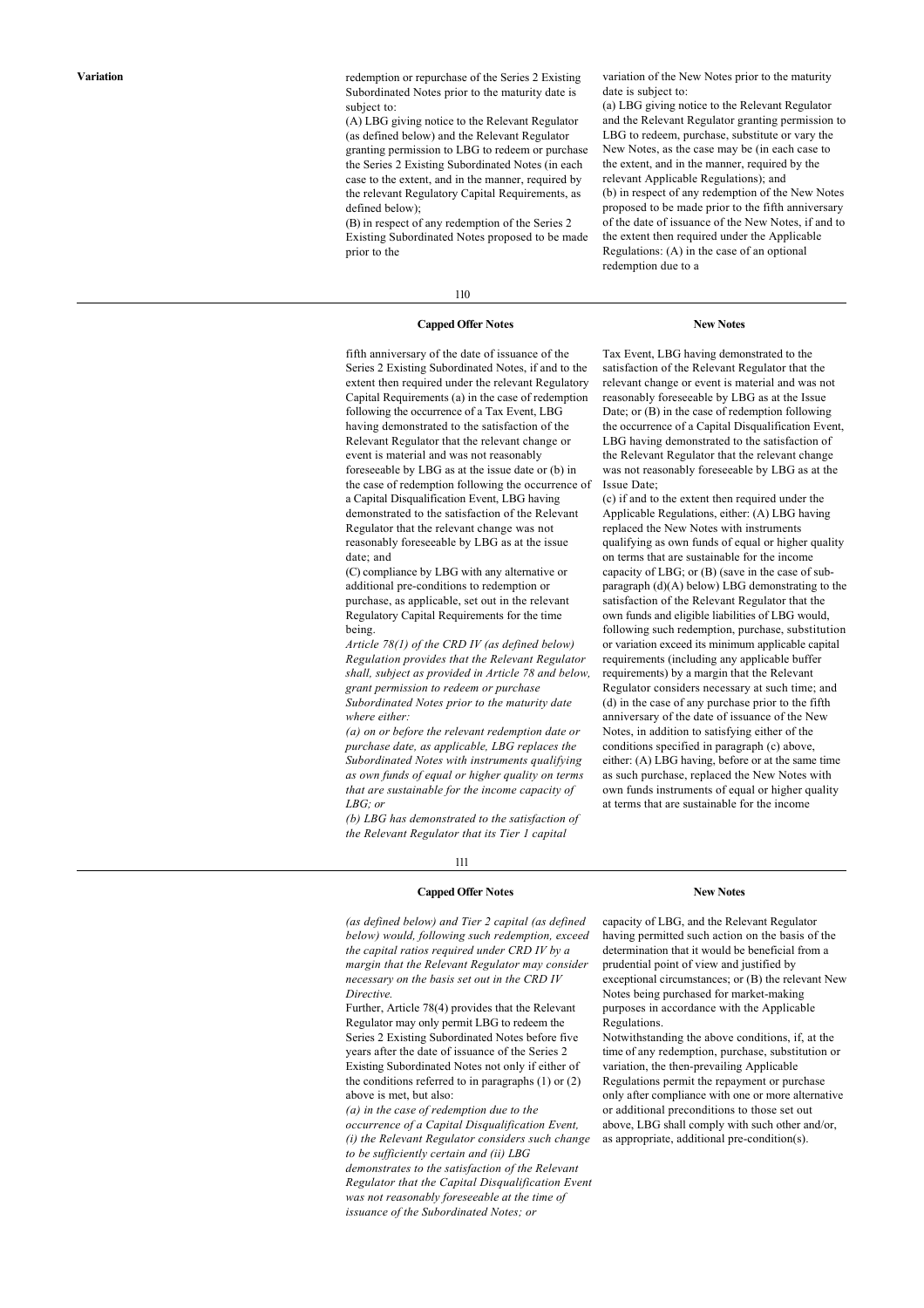*(b) in the case of redemption due to the occurrence of a Tax Event, LBG demonstrates to the satisfaction of the Relevant Regulator that such change is material and was not reasonably foreseeable at the time of issuance of the Subordinated Notes.* The rules under CRD IV may be modified from time to time after the date of issuance of the Series 2 Existing Subordinated Notes and LBG may be required to comply with any additional or alternative preconditions set out in the relevant Capital Regulations and/or required by the

112

Relevant Regulator as a

**Capped Offer Notes New Notes**

prerequisite to its consent to such redemptions or repurchases, at the time. *Series 3 Existing Subordinated Notes:* Any redemption or repurchase with respect to the Series 3 Existing Subordinated Notes prior to the maturity date is subject to: (a) LBG giving notice to the Relevant Regulator and the Relevant Regulator granting permission to LBG to redeem or purchase the New Notes of such series; and (b) in respect of any redemption of The Series 3 Existing Subordinated Notes proposed to be made prior to the fifth anniversary of the Issue Date, if and to the extent then required under the relevant Regulatory Capital Requirements (A) in the case of an optional redemption of the Series 3 Existing Subordinated Notes due to a Tax Event, LBG having demonstrated to the satisfaction of the Relevant Regulator that the relevant change or event is material and was not reasonably foreseeable by LBG as at the applicable Issue Date, or (B) in the case of redemption of the Series 3 Existing Subordinated Notes following the occurrence of a Capital Disqualification Event, LBG having demonstrated to the satisfaction of the Relevant Regulator that the relevant change was not reasonably foreseeable by LBG as at the applicable Issue Date; and (c) if and to the extent then required by the relevant

Regulatory Capital Requirements (A) on or before the relevant redemption or purchase date, LBG replacing the Series 3 Existing

#### 113

#### **Capped Offer Notes New Notes**

Subordinated Notes with instruments qualifying as own funds of equal or higher quality on terms that are sustainable for the income capacity of LBG or (B) LBG demonstrating to the satisfaction of the Relevant Regulator that its Tier 1 Capital and Tier 2 Capital would, following such redemption or purchase of such Series 3 Existing Subordinated Notes exceed its minimum capital requirements by a margin that the Relevant Regulator may consider necessary at such time based on the Regulatory Capital Requirements.

Notwithstanding the above conditions, if, at the time of any redemption or purchase with respect to the Series 3 Existing Subordinated Notes, the prevailing Regulatory Capital Requirements permit the repayment or purchase only after compliance with one or more alternative or additional preconditions to those set out above, LBG shall comply with such other and/or, as appropriate, additional pre-condition(s).

"**Relevant Regulator**" means the U.K. Prudential Regulation Authority or such other governmental authority in the United Kingdom (or if the Issuer becomes domiciled in a jurisdiction other than the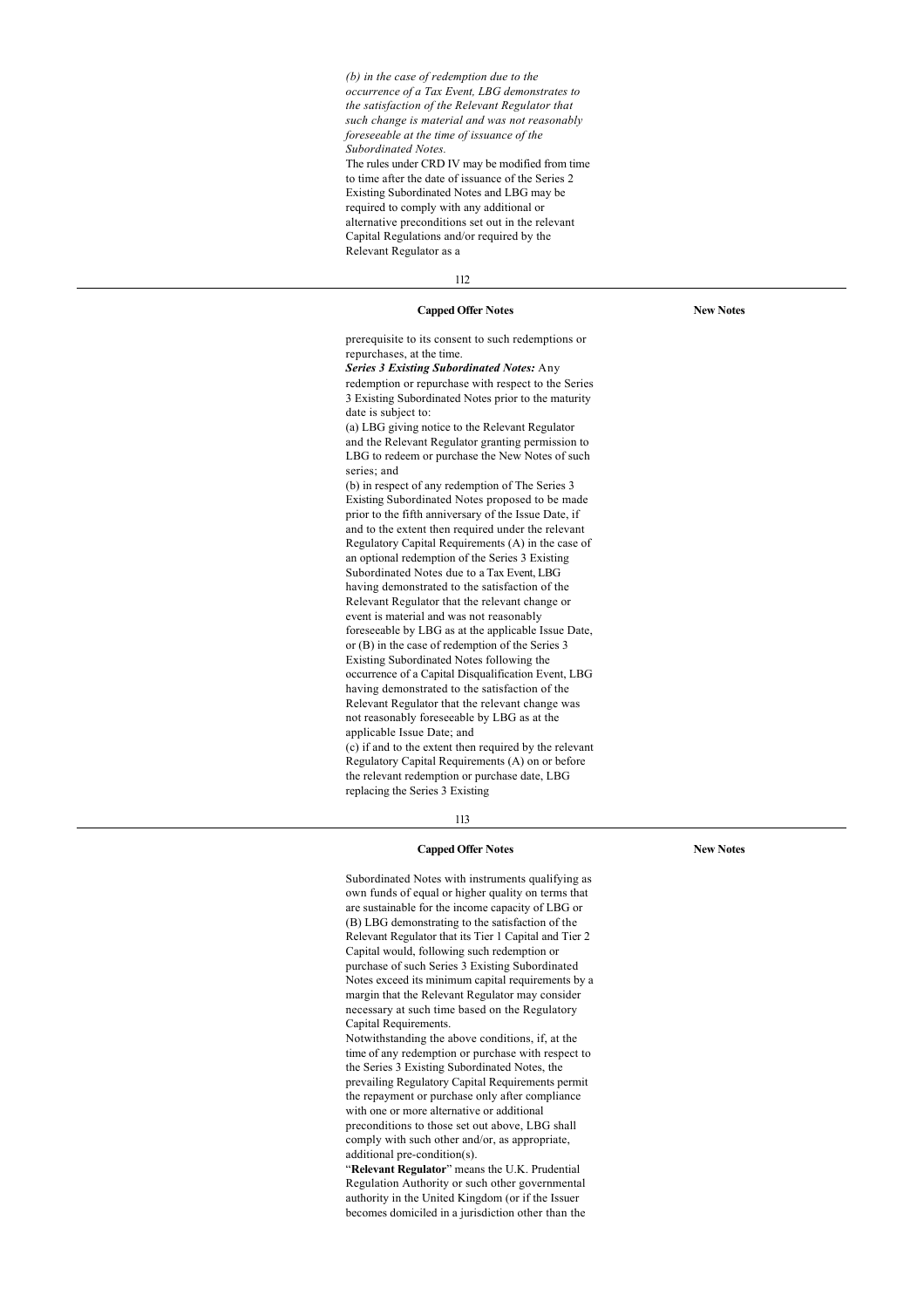United Kingdom, in such other jurisdiction) having primary supervisory authority with respect to the Issuer and/or the Group.

"**Regulatory Capital Requirements**" means any applicable minimum capital or capital requirements specified for banks or financial groups by the Relevant Regulator.

114

#### **Capped Offer Notes New Notes**

"**CRD IV**" means, taken together, (i) Directive 2013/36/EU of the European Parliament and of the Council of 26 June 2013 on access to the activity of credit institutions and the prudential supervision of credit institutions and investment firms amending Directive 2002/87/EC and repealing Directives 2006/48/EC and 2006/49/EC, and any successor directive (the "**CRD IV Directive**"), (ii) Regulation(EU) No. 575/2013 of the European Parliament and of the Council of 26 June 2013 on prudential requirements for credit institutions and investment firms amending Regulation (EU) No 648/2012, and any successor regulation (the "**CRD IV Regulation**") and (iii) applicable capital adequacy banking regulations then in effect in the United Kingdom.

"**Tier 1 Capital**" has the meaning given to it by the Regulatory Capital Requirements from time to time. "**Tier 2 Capital**" has the meaning given to it by the Regulatory Capital Requirements from time to time.

**Agreement with Respect to the Exercise of U.K. Bail-**

By purchasing the Capped Offer Notes, each holder (including each beneficial owner) of the Capped Offer Notes acknowledges, agrees to be bound by and consents to the exercise of any U.K. bail-in power (as defined below) by the relevant U.K. resolution authority that may result in (i) the cancellation of all, or a portion, of the principal amount of, or interest on, the Capped Offer Notes and/or (ii) the conversion of all, or a portion, of the principal amount of, or

115

#### **Capped Offer Notes New Notes**

interest on, the Capped Offer Notes into shares or other securities or other obligations of LBG or another person, and/or (iii) **for the Series 3 Existing Subordinated Notes**, the amendment or alteration of the maturity of the Series 3 Existing Subordinated Notes, or amendment of the amount of interest due on the Series 3 Existing Subordinated Notes, or the dates on which interest becomes payable, including by suspending payment for a temporary period; which U.K. bail-in power may be exercised by means of variation of the terms of the Capped Offer Notes solely to give effect to the above. With respect to (i) and (ii) above, references to principal and interest shall include payments of principal and interest that have become due and payable (including principal that has become due and payable at the maturity date), but which have not been paid, prior to the exercise of any U.K. bail-in power. Each holder (including each beneficial owner) of the Capped Offer Notes further acknowledges and agrees that the rights of the holders under the Capped Offer Notes are subject to, and will be varied, if necessary, solely to give effect to, the exercise of any U.K. bail-in power by the relevant U.K. resolution authority expressed to implement such a cancellation or conversion.

For these purposes, a "U.K. bail-in power" is any write-down and/or conversion power existing from

of the principal amount of, or interest on, the New Notes; (ii) the conversion of all, or a portion, of the principal amount of, or interest on, the New Notes into shares or other securities or other obligations of LBG or another person (and the issue to or conferral on the holder of such shares, securities or obligations), including by means of amendment, modification or variation of the terms of the New Notes; and/or (iii) the amendment or alteration of the maturity of the New Notes, or amendment of the amount of interest due on the New Notes, or the dates on which interest becomes payable, including by suspending payment for a temporary period; any U.K. bail-in power may be exercised by means of variation of the terms of the New Notes solely to give effect to the exercise by the relevant U.K. resolution authority of such U.K. bail-in power. With respect to (i), (ii) and (iii) above, references to principal and interest shall include payments of principal and interest that have become due and payable (including principal that has become due and payable at the maturity date), but which have not been paid, prior to the exercise of any U.K. bail-in power. Each holder and each beneficial owner of the New Notes further acknowledges and agrees that the rights of the holders and/or beneficial owners under the New Notes are subject to, and will be varied, if necessary, solely to give effect to, the exercise of any U.K. bail-in power by the

arrangements, or understandings between us and any holder or beneficial owner of the New Notes by acquiring or holding the New Notes, each holder (including each beneficial owner) of the New Notes acknowledges, accepts, agrees to be bound by and consents to the exercise of any U.K. bail-in power (as defined below) by the relevant U.K. resolution authority that may result in (i) the reduction or cancellation of all, or a portion,

Notwithstanding any other agreements,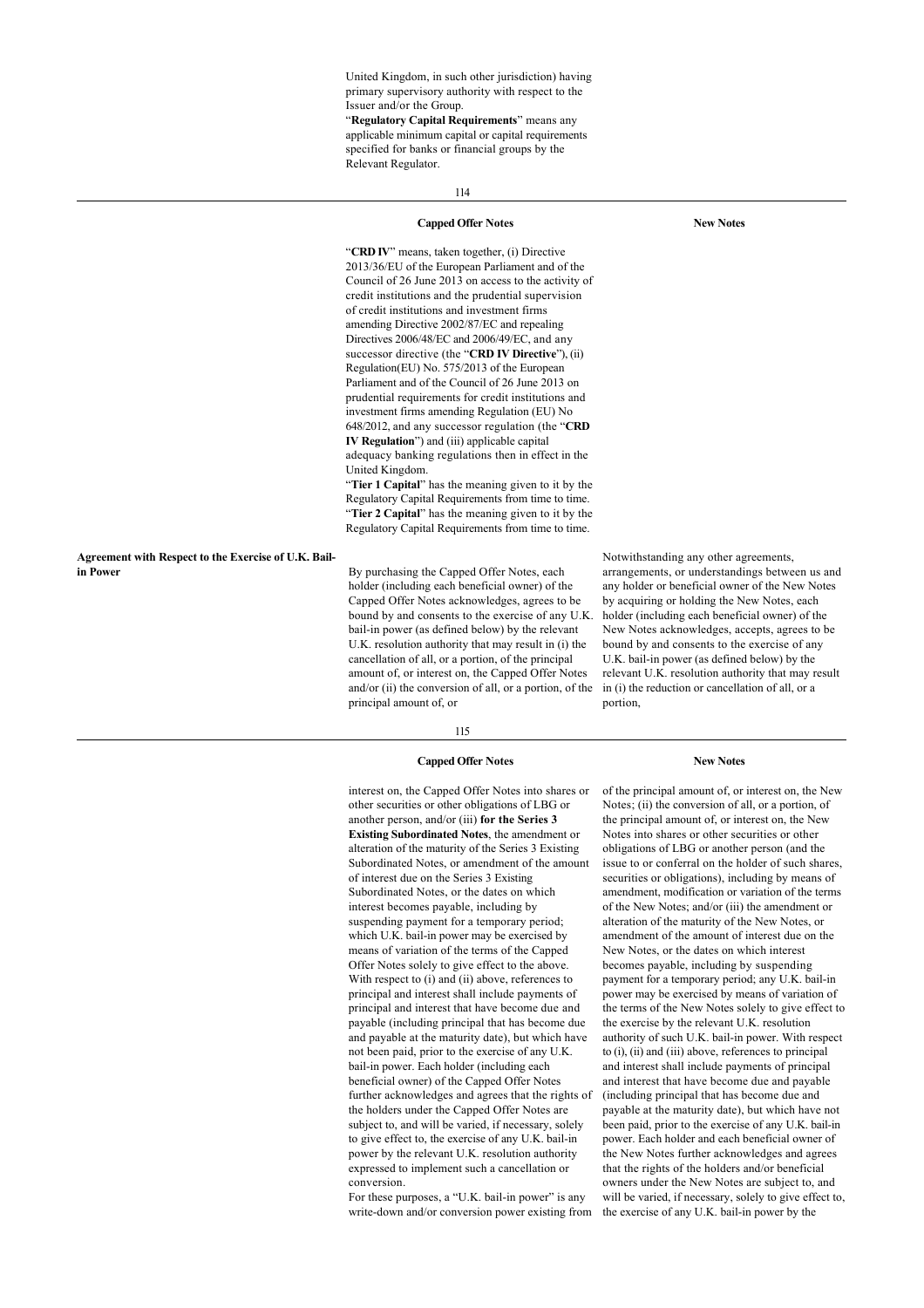time to time under any laws, regulations, rules or requirements relating to the resolution of banks, banking group companies, credit institutions and/or investment firms incorporated in the United relevant U.K. resolution authority. For these purposes, a "U.K. bail-in power" is any write-down and/or conversion power

116

## **Capped Offer Notes New Notes**

Kingdom in effect and applicable in the United Kingdom to us or other members of the Group, including but not limited to any such laws, regulations, rules or requirements which are implemented, adopted or enacted within the context of a European Union directive or regulation of the European Parliament and of the Council establishing a framework for the recovery and resolution of credit institutions and investment firms and/or within the context of a U.K. resolution regime by way of amendment to the Banking Act 2009 as the same may be amended from time to time (whether pursuant to the Banking Reform Act 2013 or otherwise), pursuant to which obligations of a bank, banking group company, credit institution or investment firm or any of its affiliates can be reduced, cancelled, transferred and/or converted into shares or other securities or obligations of the obligor or any other person (and a reference to the "relevant U.K. resolution authority" is to any authority with the ability to exercise a U.K. bail-in power).

According to the principles contained in the BRRD and the amendments to the Banking Act by way of the Banking Reform Act 2013, we expect that the relevant U.K. resolution authority would exercise its U.K. bail-in powers in respect of the Capped Offer Notes having regard to the hierarchy of creditor claims upon an insolvency of LBG (with the exception of excluded liabilities) and that the claims of holders of the Capped Offer Notes would be treated equally in respect of the exercise of the U.K. bail-in powers with all other claims that would rank

existing from time to time under any laws, regulations, rules or requirements relating to the resolution of banks, banking group companies, credit institutions and/or investment firms incorporated in the United Kingdom in effect and applicable in the United Kingdom to us and the Group, including but not limited to any such laws, regulations, rules or requirements which are implemented, adopted or enacted in the United Kingdom within the context of the U.K. resolution regime under the Banking Act as the same has been or may be amended from time to time (whether pursuant to the Banking Reform Act 2013, secondary legislation or otherwise), pursuant to which obligations of a bank, banking group company, credit institution or investment firm or any of its affiliates can be reduced, cancelled, amended, transferred and/or converted into shares or other securities or obligations of the obligor or any other person (or suspended for a temporary period) or pursuant to which any right in a contract governing such obligations may be deemed to have been exercised (and a reference to the "relevant U.K. resolution authority" is to any authority with the ability to exercise a U.K. bail-in power).

*According to the principles contained in the Banking Act, we expect that the relevant U.K. resolution authority would exercise its U.K. bailin power in respect of the New Notes having regard to the hierarchy of creditor claims and that the holder or beneficial owner of the New Notes would be treated equally in respect of the exercise of the U.K. bail-in power with all other claims that*

117

#### **Capped Offer Notes New Notes**

*pari passu* with the Capped Offer Notes upon an insolvency of LBG.

*would rank pari passu with the New Notes upon an insolvency of LBG.*

No repayment of the principal amount of the New Notes or payment of interest on the New Notes shall become due and payable after the exercise of any U.K. bail-in power by the relevant U.K. resolution authority unless, at the time that such repayment or payment, respectively, is scheduled to become due, such repayment or payment would be permitted to be made by us under the laws and regulations of the United Kingdom applicable to us or other members of the Group. See also "*Risk Factors—Under the terms of the New Notes, you will agree to be bound by and consent to the exercise of any U.K. bail-in power by the relevant U.K. resolution authority.*"

Neither a reduction or cancellation, in part or in full, of the principal amount of, or interest on, the New Notes or the conversion thereof into another security or obligation of LBG or another person, as a result of the exercise of the U.K. bail-in power by the relevant U.K. resolution authority with respect to LBG, nor the exercise of the U.K. bail-in power by the relevant U.K. resolution authority with respect to the New Notes will be a default or an event of default for any purpose. LBG's obligations to indemnify the Trustee in accordance with the Section 6.07 of the Subordinated Indenture shall survive the exercise of the U.K. bail-in power by the relevant U.K.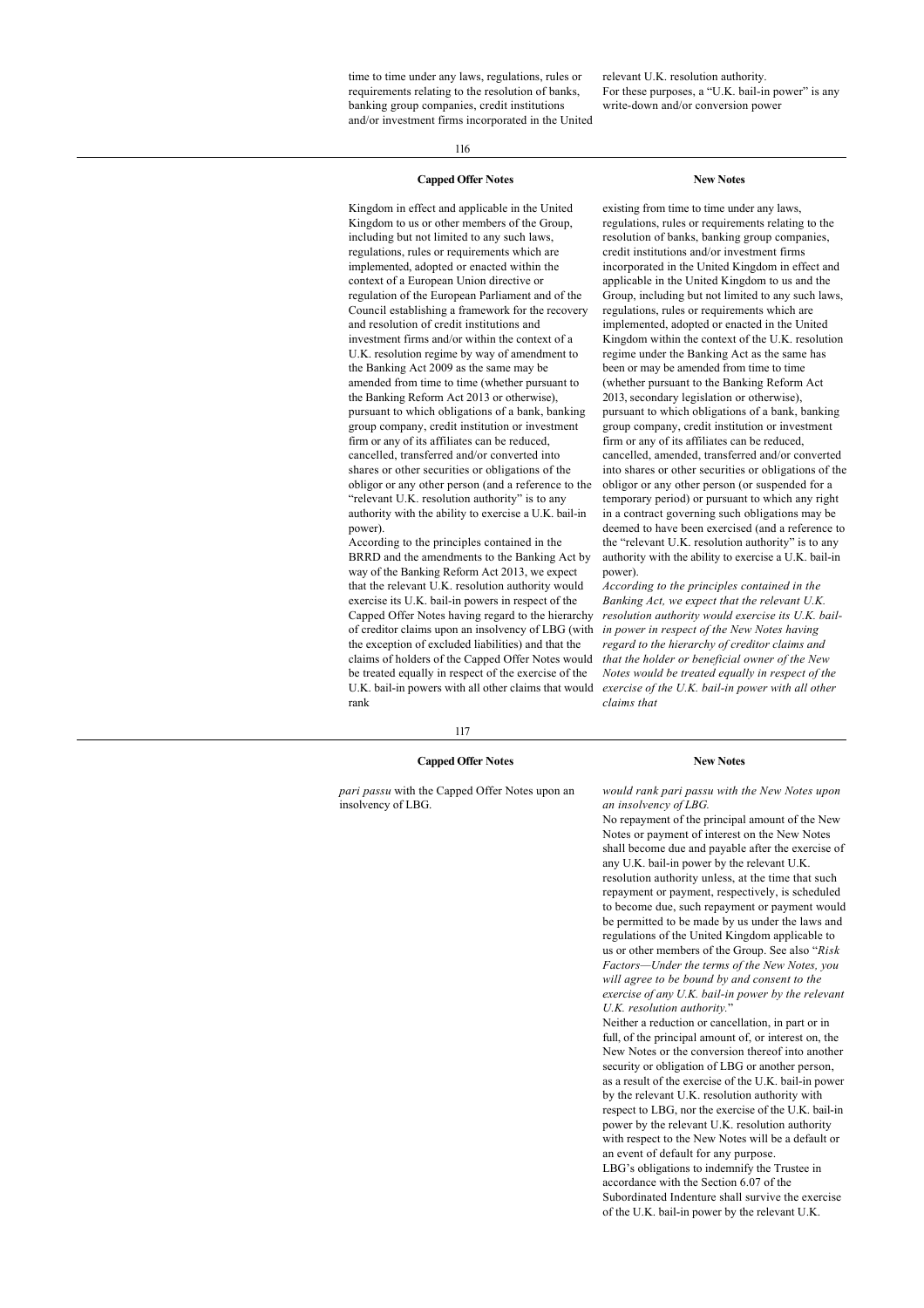## **Capped Offer Notes New Notes**

**Repayment of Principal and Payment of Interest After Exercise of U.K. Bail-In Power**

*Series 2 Existing Subordinated Notes:* Substantially the same as for the New Notes. *Series 3 Existing Subordinated Notes:* No repayment of the principal amount of the Series 3 Existing Subordinated Notes or payment of interest on the Series 3 Existing Subordinated Notes shall become due and payable after the exercise of any U.K. bail-in power by the relevant U.K. resolution authority unless, at the time that such repayment or payment, respectively, is scheduled to become due, such repayment or payment would be permitted to be made by us under the laws and regulations of the U.K. and the *power by the relevant U.K. resolution authority.*" European Union applicable to us and the Group.

**Events of Default; Default; Limitation of Remedies** Substantially the same as for the New Notes. An "Event of Default" with respect to the New

No repayment of the principal amount of the New Notes or payment of interest on the New Notes shall become due and payable after the exercise of any U.K. bail-in power by the relevant U.K. resolution authority unless, at the time that such repayment or payment, respectively, is scheduled to become due, such repayment or payment would be permitted to be made by us under the laws and regulations of the United Kingdom applicable to us or other members of the Group. See also "*Risk Factors—Under the terms of the New Notes, you will agree to be bound by and consent to the exercise of any U.K. bail-in*

Notes shall result if either:

· a court of competent jurisdiction makes an order which is not successfully appealed within 30 days; or

· an effective shareholders' resolution is validly adopted for the winding-up of LBG other than under or in connection with a scheme of amalgamation or reconstruction not involving a bankruptcy or insolvency.

The exercise of any U.K. bail-in power by the relevant U.K. resolution authority shall not constitute an Event of Default.

If an Event of Default occurs and is continuing, the Trustee or the holder or holders of at least 25% in aggregate principal amount of the New Notes may declare to be due and payable immediately in accordance with the terms of the Indenture the principal amount of, any

119

## **Capped Offer Notes New Notes**

accrued but unpaid payments. However, after such declaration but before the Trustee obtains a judgment or decree for payment of money due, the holder or holders of a majority in aggregate principal amount of the New Notes may rescind or annul the declaration of acceleration and its consequences, but only if all Events of Default have been cured or waived and all payments due, other than those due as a result of acceleration, have been made.

In addition to Events of Default, the Indenture also separately provides for Defaults. It shall be a "Default" with respect to the New Notes if:

· any installment of interest upon any New Notes is not paid on or before the date specified for its payment in the Indenture and such failure continues for 14 days; or

· all or any part of the principal of the New Notes is not paid when it becomes due and payable, whether upon redemption or otherwise, and such failure continues for seven days.

If a Default occurs and is continuing, the Trustee may commence a proceeding in Scotland (but not elsewhere) for the winding-up of LBG. However, a failure to make any payment on the New Notes shall not be a Default if it is withheld or refused in order to comply with any applicable fiscal or other law or regulation or order of any court of competent jurisdiction and LBG delivers an opinion of counsel to the Trustee with that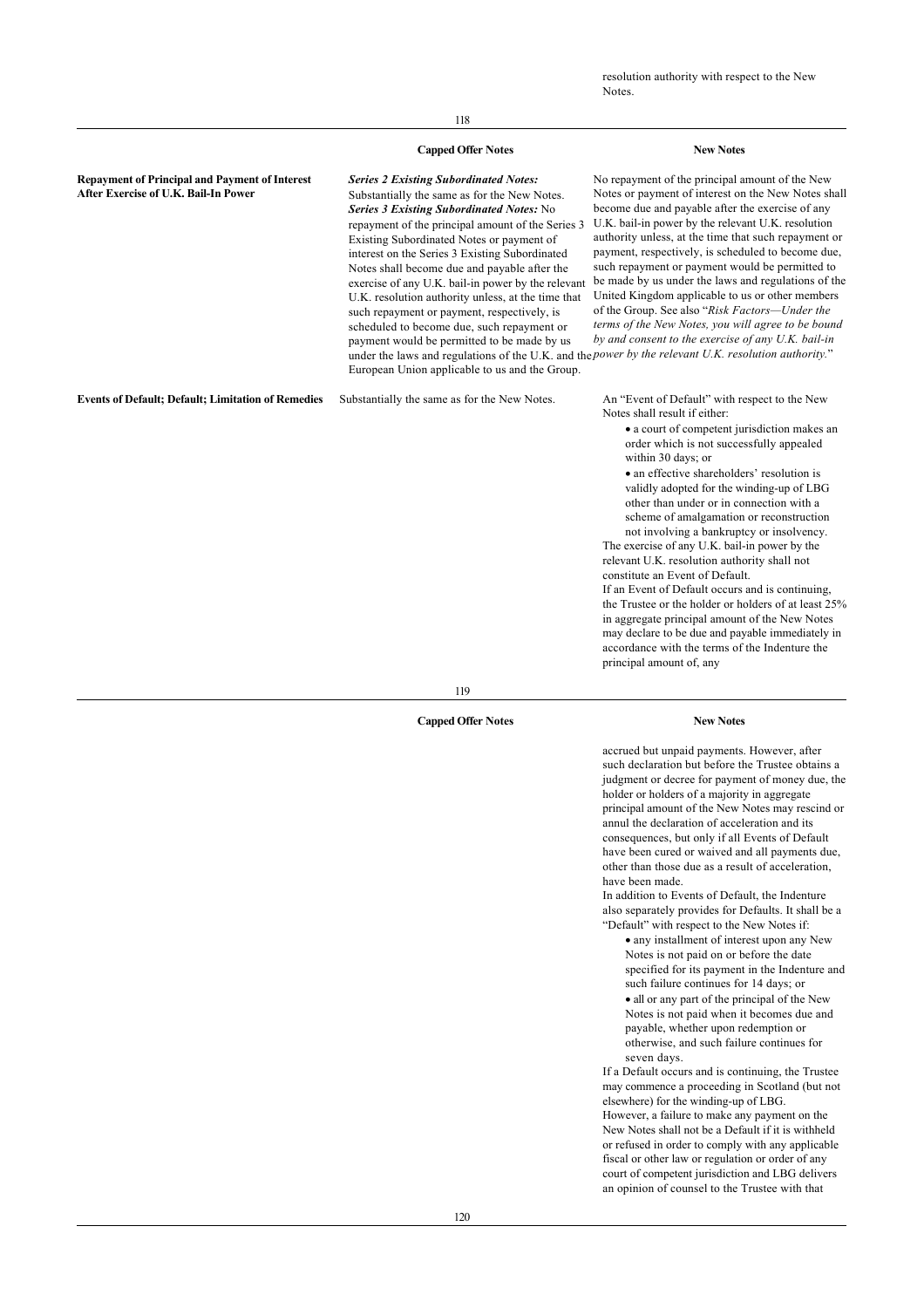conclusion, at any time before the expiry of the applicable 14 day or seven day period by independent legal advisers. Notwithstanding any contrary provisions, nothing shall impair the right of a holder, absent the holder's consent, to sue for any payments due but unpaid with respect to the New Notes. By accepting the New Notes, each holder and the Trustee will be deemed to have waived any right of set-off, counterclaim or combination of accounts with respect to the New Notes or the Indenture (or between obligations which LBG may have under or in respect of any New Notes and any liability owed by a holder or the Trustee to LBG) that they might otherwise have against LBG, whether before or during the winding-up or liquidation of LBG.

The holder or holders of not less than a majority in aggregate principal amount of the New Notes may waive any past Event of Default or Default with respect to the New Notes, except an Event of Default or Default in respect of the payment of interest, if any, or principal of (or premium, if any) or payments on any New Notes or a covenant or provision of the Indenture which cannot be modified or amended without the consent of each holder of New Notes.

Subject to the provisions of the Indenture relating to the duties of the Trustee, if an Event of Default or a Default occurs and is continuing with respect to the New Notes, the Trustee will be under no obligation to take direction from any holder or holders of the New Notes, unless they have offered

121

## **Capped Offer Notes New Notes**

reasonable indemnity to the Trustee. Subject to the Indenture provisions for the indemnification of the Trustee, the holder or holders of a majority in aggregate principal amount of the outstanding New Notes shall have the right to direct the time, method and place of conducting any proceeding for any remedy available to the Trustee, or exercising any trust or power conferred on the Trustee with respect to the New Notes, if the direction is not in conflict with any rule of law or with the Indenture and does not expose the Trustee to undue risk and the action would not be unjustly prejudicial to the holder or holders of the New Notes of such series not taking part in that direction. The Trustee may take any other action that it deems proper which is not inconsistent with that direction.

The Indenture provides that the Trustee will, within 90 days after the occurrence of an Event of Default or a Default with respect to the New Notes, give to each holder of the New Notes notice of the Event of Default or Default known to it, unless the Event of Default or Default, has been cured or waived; provided that the Trustee shall be protected in withholding notice (except for a payment default) if it determines in good faith that withholding notice is in the interest of the holders of the New Notes.

We are required to furnish to the Trustee a statement as to our compliance with all conditions and covenants under the Indenture (i) annually, and (ii) within five Business Days of a written request from the Trustee.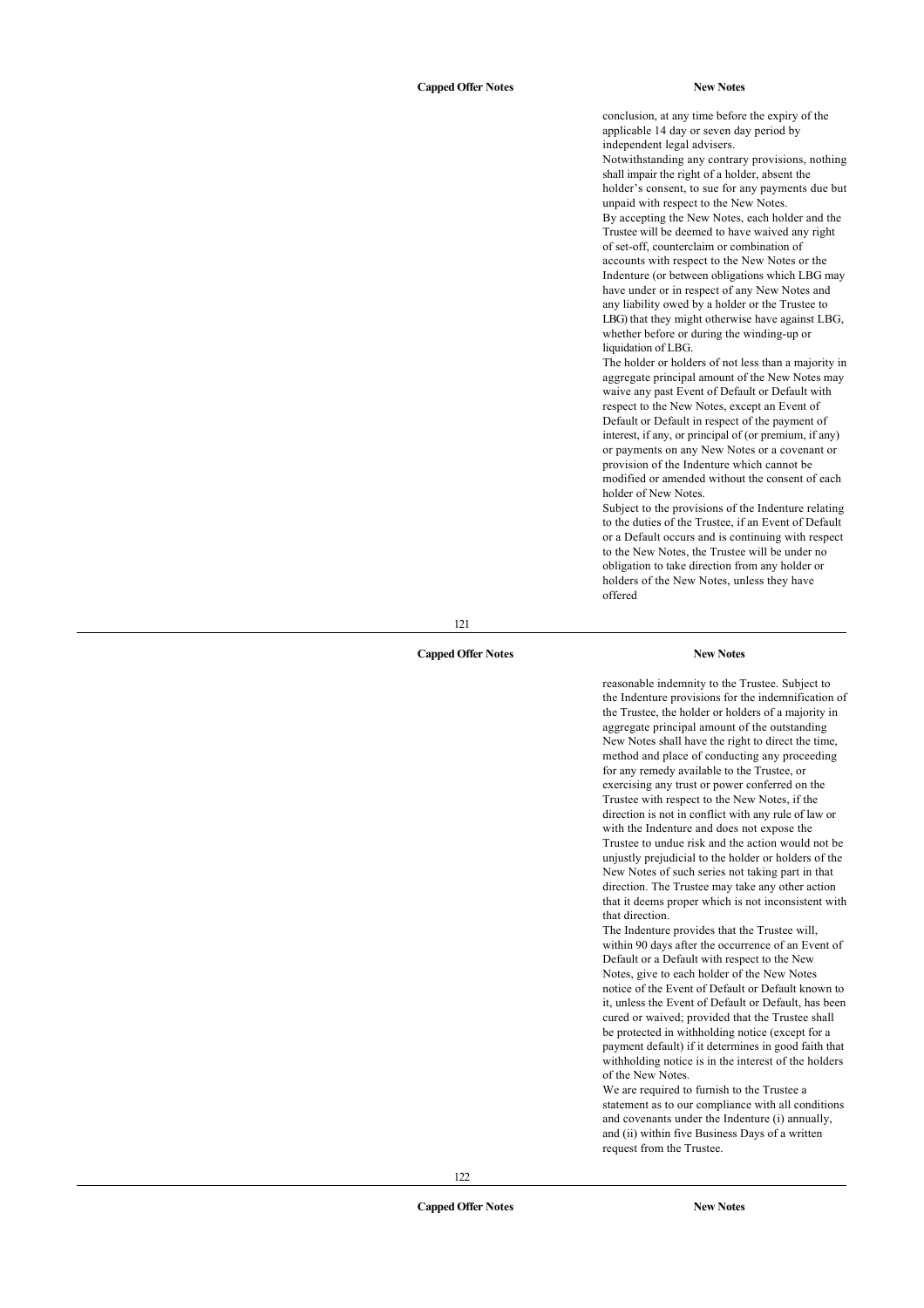| <b>Denomination</b>                                      | Substantially the same as for the New Notes.                                                                                                                                                                                                                                                                                     | Book-entry interests in the New Notes will be issued<br>in minimum denominations of \$200,000 and in<br>integral multiples of \$1,000 in excess thereof.                                                                                                                                                                                                                                                                                                                                                                                      |  |  |  |
|----------------------------------------------------------|----------------------------------------------------------------------------------------------------------------------------------------------------------------------------------------------------------------------------------------------------------------------------------------------------------------------------------|-----------------------------------------------------------------------------------------------------------------------------------------------------------------------------------------------------------------------------------------------------------------------------------------------------------------------------------------------------------------------------------------------------------------------------------------------------------------------------------------------------------------------------------------------|--|--|--|
| <b>Governing Law</b>                                     | The indentures governing the Capped Offer Notes<br>and the Capped Offer Notes are governed by, and<br>construed in accordance with, the laws of the State<br>of New York, except for the subordination and<br>waiver of set-off provisions relating to the Capped<br>Offer Notes, which are governed by the laws of<br>Scotland. | The Subordinated Indenture, the Ninth<br>Supplemental Indenture and the New Notes are<br>governed by, and construed in accordance with, the<br>laws of the State of New York, except for the<br>subordination and waiver of set-off provisions<br>relating to the New Notes, which are governed by,<br>and construed in accordance with, the laws of<br>Scotland.                                                                                                                                                                             |  |  |  |
| <b>Listing and Trading</b>                               | New York Stock Exchange                                                                                                                                                                                                                                                                                                          | New York Stock Exchange                                                                                                                                                                                                                                                                                                                                                                                                                                                                                                                       |  |  |  |
| <b>Form and Depositary</b>                               | Substantially the same as for the New Notes.                                                                                                                                                                                                                                                                                     | The New Notes shall initially be represented by<br>one or more global securities in registered form,<br>without coupons attached, and will be deposited<br>with DTC, and will be registered in the name of<br>such depositary or its nominee.<br>Beneficial interests in the global debt securities<br>will be shown on, and transfers thereof will be<br>effected only through, the book-entry records<br>maintained by DTC and its direct and indirect<br>participants, including, as applicable, Euroclear<br>and Clearstream, Luxembourg. |  |  |  |
| <b>Trustee and Paying Agent</b>                          | The Bank of New York Mellon, acting through its<br>London Branch.                                                                                                                                                                                                                                                                | The Bank of New York Mellon, acting through its<br>London Branch.                                                                                                                                                                                                                                                                                                                                                                                                                                                                             |  |  |  |
| <b>Business Day Convention</b><br><b>Day Count Basis</b> | Following, unadjusted<br>30/360 (in case of an incomplete month, based on<br>actual number of days elapsed in such period)                                                                                                                                                                                                       | Following, unadjusted<br>30/360 (in case of an incomplete month, based on<br>actual number of days elapsed in such period)                                                                                                                                                                                                                                                                                                                                                                                                                    |  |  |  |

123

## **TAXATION CONSIDERATIONS U.S. Federal Income Tax Considerations**

The following are material U.S. federal income tax consequences of the Exchange Offer and the ownership and disposition of the New Notes to the U.S. Holders described below. This discussion applies to you only if you hold your Existing Securities, and will hold the New Notes, as capital assets for U.S. federal income tax purposes. This discussion does not purport to be a comprehensive description of all of the tax considerations that may be relevant to your decision to participate in the Exchange Offer or your ownership of the New Notes. Furthermore, it does not describe all of the tax consequences that may be relevant to you in light of your particular circumstances, including any special tax accounting rules under Section 451 of the Internal Revenue Code of 1986, as amended (the "**Code**"), alternative minimum tax and Medicare contribution tax consequences, as well as differing tax consequences applicable to you if you are one of special classes of U.S. Holders, such as:

- a financial institution:
- · an insurance company;
- a regulated investment company:

· a dealer or an electing trader in securities that uses a market-to-market method of accounting for U.S. federal income tax purposes;

- · a person that holds Existing Securities or will hold New Notes as part of a straddle, conversion or other integrated transaction;
- · a person whose functional currency for U.S. federal income tax purposes is not the U.S. dollar;
- · a tax-exempt entity, "individual retirement account" or "Roth IRA";

· a person that owns, or is deemed to own, directly, indirectly or constructively 5% or more (by vote or value) of our equity interests;

· a person that holds Existing Securities, or that will hold New Notes, in connection with a trade or business conducted outside of the United States; or

· a partnership or other entity classified as a partnership for U.S. federal income tax purposes.

If an entity that is classified as a partnership for U.S. federal income tax purposes owns Existing Securities or New Notes, the U.S. federal income tax treatment of a partner will generally depend on the status of the partner and the activities of the partnership. Partnerships holding Existing Securities and partners in such partnerships should consult their tax advisers regarding the particular U.S. federal income tax consequences to them of the Exchange Offer and the ownership and disposition of New Notes.

This discussion is based on tax laws of the United States including the Code, administrative pronouncements, judicial decisions and final, temporary and proposed Treasury regulations, all as of the date hereof, changes to any of which may affect the tax consequences described herein, possibly with retroactive effect. This discussion does not address any aspect of state, local or non-U.S. taxation or any U.S. federal taxes other than income taxes (such as estate or gift taxes).

You are a "U.S. Holder" if you acquire New Notes pursuant to this Offer to Exchange and, for U.S. federal income tax purposes, you are a beneficial owner of Existing Securities and:

• a citizen or an individual resident of the United States;

· a corporation, or other entity taxable as a corporation, created or organized in or under the laws of the United States or any state therein or the District of Columbia; or

## 124

## · an estate or trust the income of which is subject to U.S. federal income taxation regardless of its source.

You should consult your tax adviser regarding the U.S. federal, state, local and non-U.S. tax consequences of participating in the Exchange Offer and of owning and disposing of New Notes in your particular circumstances.

#### *Tax Characterization of the Existing Subordinated Notes and the New Notes*

There is no direct legal authority as to the proper U.S. federal income tax treatment of an instrument that is denominated as a debt instrument and has significant debt features, but is subject to statutory bail-in powers such as the U.K. bail-in power. As indicated in the offering documents for the Existing Subordinated Notes, their respective issuers took the position that these notes were treated as debt for U.S. federal income tax purposes, and the remainder of this discussion assumes that this treatment is respected. We believe that the New Notes should be treated as debt for U.S. federal income tax purposes. If the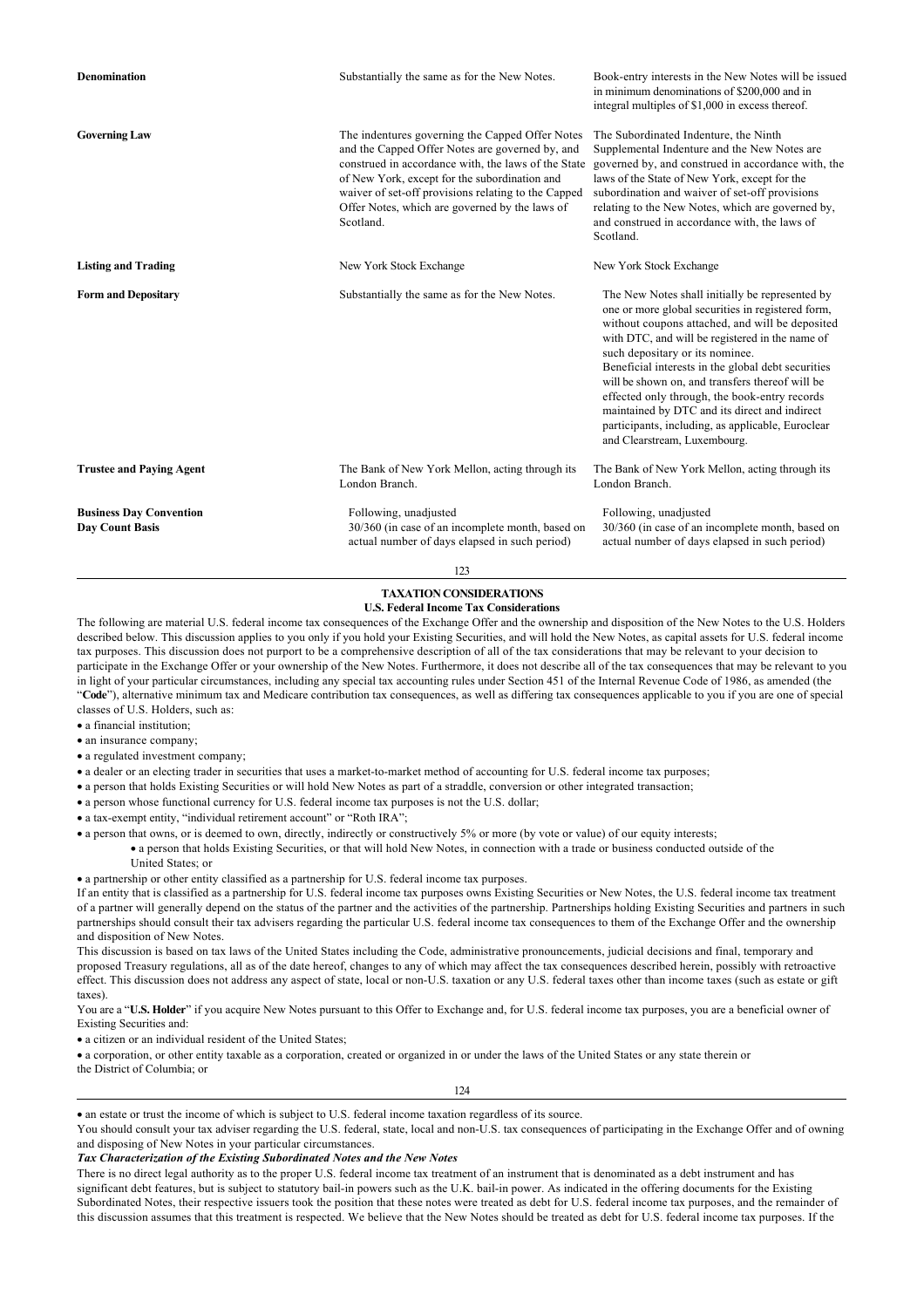New Notes are treated as debt, although the matter is not entirely clear, we believe the New Notes should be treated as "variable rate debt instruments." We intend to take the position that for the purpose of determining whether and to what extent the New Notes will have original issue discount, the new Notes provide for stated interest at a single fixed rate from (and including) the Issue Date to (but excluding) the Reset Date, followed by a qualified floating rate (a "**QFR**") from (and including) the Reset Date to (but excluding) the Maturity Date for U.S. federal income tax purposes. The remainder of this discussion assumes that the positions set forth above are respected.

## *U.S. Federal Income Tax Consequences of the Any and All Offer*

#### *Exchange of ADSs*

The exchange of ADSs of any series for New Notes and cash pursuant to the Any and All Offer (the "**ADS Exchange**") should be treated as a redemption of the ADSs for U.S. federal income tax purposes. Under Section 302 of the Code, a corporation's redemption of its equity securities (such as the ADSs) may be treated for U.S. federal income tax purposes either as a sale of the securities by the owner thereof, or as a distribution from the issuing corporation to the owner, depending on the facts. The redemption of the ADSs will generally be treated as a sale of the ADSs by you (rather than a distribution by us to you) provided that, after the application of certain constructive ownership attribution rules, the redemption either (i) results in a "complete redemption" of your interest in our equity or (ii) is "not essentially equivalent to a dividend", each within the meaning of Section 302(b) of the Code. In general, a redemption of equity securities will not be essentially equivalent to a dividend with respect to you if the redemption results in a "meaningful reduction" in your equity interest in us. The Internal Revenue Service ("**IRS**") has indicated in published guidance that if certain conditions are met, a redemption of nonvoting, non-convertible preferred equity securities, or of shares held by a small minority shareholder in a publicly and widely held corporation who exercises no control over the issuer's corporate affairs, would generally be treated as not essentially equivalent to a dividend. Based on this guidance, and taking into account the terms of the ADSs and our ownership structure, we expect that the exchange of ADSs pursuant to the ADS Exchange generally will be treated as a sale of the ADSs to us, and the remainder of this discussion so assumes. However, you should consult your tax adviser regarding the application of the rules set forth in Section 302 of the Code in your specific circumstances, particularly if you also own our ordinary shares or American Depositary Shares representing our ordinary shares. Subject to the discussion regarding the passive foreign investment company ("**PFIC**") rules below, you should generally recognize capital gain or loss on the sale of your ADSs to us in an amount equal to the difference between (i) your adjusted tax basis in the ADSs and (ii) the sum of the "issue price" of the New Notes (determined as described below under "—*Taxation of the New Notes—Issue Price*") and any cash received with respect to the sold ADSs. Generally, capital gains or losses will be long-term if the ADSs have been held for more than one year. The deductibility of capital losses is subject to limitations. Any gain or loss will generally be treated as U.S. source for foreign tax credit purposes. Your initial tax basis in the New Notes received in the ADS Exchange should equal the issue price of the New Notes, and the holding period of the New Notes should begin on the day after the ADS Exchange.

125

In general, a non-U.S. corporation will be a PFIC for any taxable year in which, after taking into account the income and assets of the corporation and certain subsidiaries pursuant to applicable "look-through rules", either (i) at least 75% of its gross income is "passive income" or (ii) at least 50% of the average value of its assets (generally determined on a quarterly basis) consists of assets that produce, or are held for the production of, passive income. Although interest income is generally passive, under proposed Treasury regulations (that under current guidance from Treasury taxpayers can rely on prior to their finalization) certain banking income of licensed active banks is treated as non-passive. We believe that we were not a PFIC for our 2020 taxable year, and we do not expect to be a PFIC for our current taxable year. However, the proposed Treasury regulations may not be finalized in their current form. Moreover, our PFIC status for any taxable year depends on the composition of our income and assets, the value of our assets and the manner in which we operate our business, and cannot be determined until the end of the taxable year. Accordingly, there can be no assurance that we were not a PFIC for any prior taxable year or that we will not be a PFIC for the current taxable year. If we were a PFIC for any taxable year during which you owned ADSs, we would generally continue to be treated as a PFIC with respect to you even if we ceased to be a PFIC for subsequent taxable years (unless a certain purging election was made). If we are or were a PFIC for any taxable year during your holding period of the ADSs, you would be subject to adverse U.S. federal income tax consequences, including increased tax liability on gains from the disposition of ADSs. You should consult your tax adviser regarding our PFIC status for any taxable year during which you owned ADSs and the potential application of the PFIC rules to the disposition of the ADSs.

#### *Exchange of Series 1 Existing Subordinated Notes*

The Series 1 Existing Subordinated Notes were not issued by LBG. Therefore, the exchange of Series 1 Existing Subordinated Notes for New Notes and cash pursuant to the Any and All Offer (the "**Series 1 Exchange**") will be a taxable transaction for U.S. federal income tax purposes. You will recognize gain or loss, if any, equal to the difference between the amount realized on the exchange and your adjusted tax basis in the Series 1 Existing Subordinated Notes. The amount realized on the exchange of your Series 1 Existing Subordinated Notes should equal the "issue price" of the New Notes received (determined as described below under "—*Taxation of the New Notes—Issue Price*") and any cash payment received on the Series 1 Exchange (except to the extent attributable to accrued and unpaid interest). Your adjusted tax basis in the Series 1 Existing Subordinated Notes generally equals your purchase price for the Series 1 Existing Subordinated Notes, increased by any market discount on the Series 1 Existing Subordinated Notes previously included in gross income and reduced by any bond premium on the Series 1 Existing Subordinated Notes previously amortized. Your initial tax basis in the New Notes received in the Series 1 Exchange will equal their issue price, and the holding period of the New Notes will begin on the day after the Series 1 Exchange.

Any gain or loss recognized with respect to a Series 1 Exchange generally will be capital gain or loss and will be long-term capital gain or loss if you held the Series 1 Existing Subordinated Notes for more than one year at the time of the exchange. Long-term capital gain recognized by non-corporate U.S. Holders is generally eligible for a reduced rate of taxation. The deductibility of capital losses is subject to limitations.

Amounts received with respect to accrued and unpaid interest on the Series 1 Existing Subordinated Notes will not form part of the amount realized on the exchange and will be taxed in the same manner as stated interest on the Series 1 Existing Subordinated Notes.

If you acquired your Series 1 Existing Subordinated Notes at a "market discount" (generally, a non-*de minimis* discount from their issue price), any gain recognized on the Series 1 Exchange would be taxed as ordinary interest income to the extent of accrued market discount that you had not previously elected to include in your income.

### *U.S. Federal Income Tax Consequences of the Capped Offer*

The tax treatment of the exchange of the Series 2 Existing Subordinated Notes and/or the Series 3 Existing Subordinated Notes for New Notes and cash pursuant to the Capped Offer (a "**Capped Exchange**") depends, in part, on whether the Capped Exchange is treated as resulting in a "significant modification" of the Capped Offer Notes, and if so, on whether the Capped Exchange is treated as a "recapitalization" for U.S. federal income tax purposes. We believe that each Capped Exchange should constitute a "significant modification" of the relevant Capped Offer Notes and the remainder of this discussion so assumes.

126

The extent to which you would be taxed on the gain realized with respect to a Capped Exchange depends on whether the Capped Exchange qualifies as a "recapitalization" for U.S. federal income tax purposes. In general, for the Capped Exchange to qualify as a recapitalization, the relevant series of Capped Offer Notes and the New Notes must be treated as "securities" for U.S. federal income tax purposes. Whether a debt instrument is a security is determined based on all the facts, including the term of the debt instrument. Generally, debt instruments with a term of ten years or more are considered securities. We intend to take the position that each Capped Exchange should be treated as a recapitalization for U.S. federal income tax purposes and the remainder of this discussion so assumes. You should consult your tax adviser regarding the consequences of a Capped Exchange if it does not qualify as a recapitalization for U.S. federal income tax purposes.

If the Capped Exchange is treated as a recapitalization, you will not recognize any loss on the Capped Exchange. The amount of gain you will recognize with respect to a Capped Exchange should be the lower of (i) the amount of gain realized in the Capped Exchange (as described below) and (ii) the sum of  $(x)$  the Cash Consideration Amount received with respect to the Capped Exchange and, if applicable, (y) the excess of the principal amount of New Notes received in the Capped Exchange (including any fractional New Notes deemed received, as described below) over the principal amount of the exchanged Capped Offer Notes (the amount described in (ii) above is referred to herein as "**Boot**"). We believe that for this purpose, the term "principal amount" as applied to the New Notes means their stated principal amount. However, it is possible that the IRS could assert that for this purpose the principal amount of the New Notes means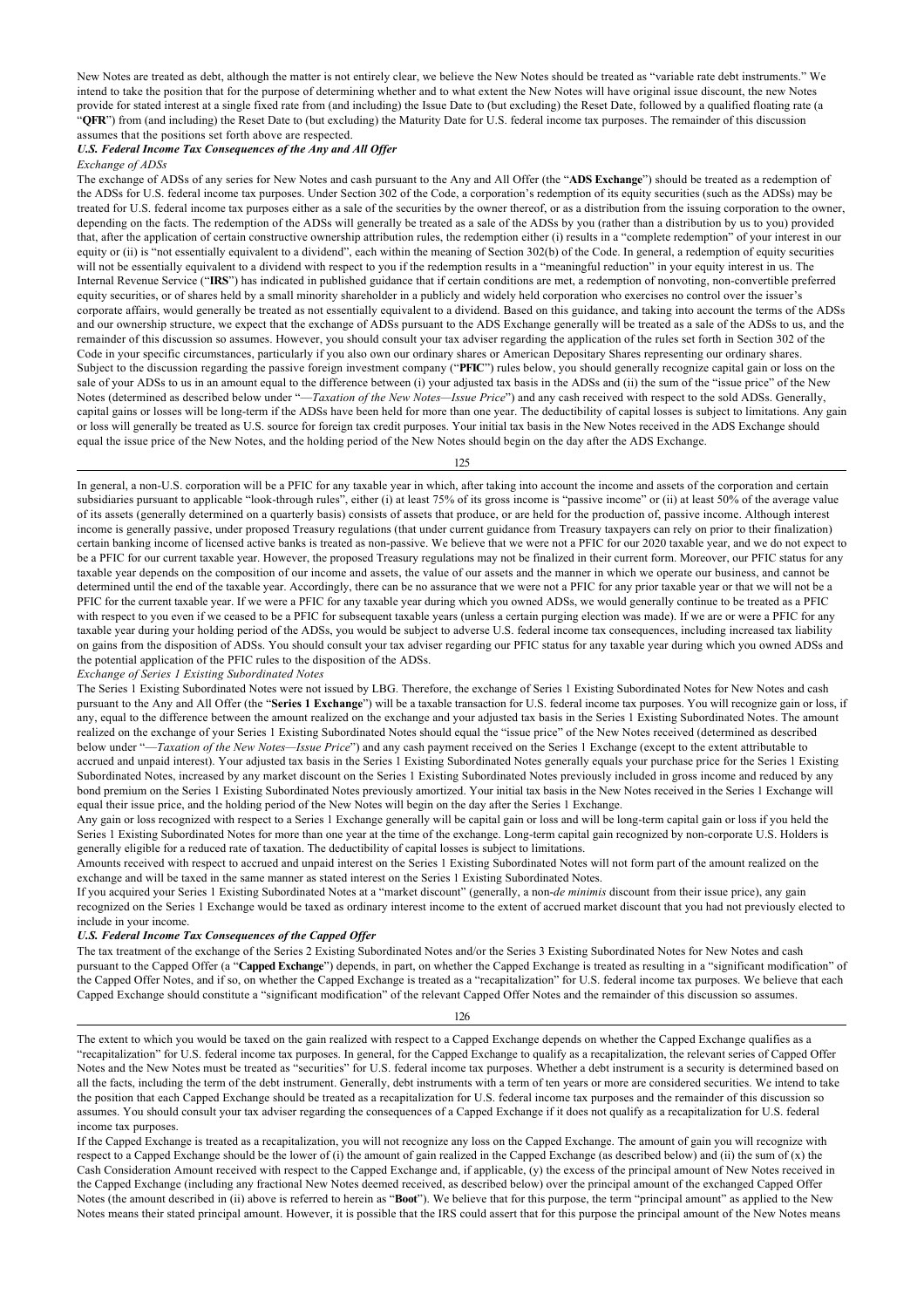their issue price. For purposes of this computation, the gain realized on a Capped Exchange should equal the difference between the amount realized and your adjusted tax basis in the relevant Capped Offer Notes. The amount realized should in turn equal the "issue price" of the New Notes received (and fractional New Notes deemed received) with respect to the exchanged Capped Offer Notes (determined as described below under "—*Taxation of the New Notes—Issue Price*") and the applicable Cash Consideration Amount. Your adjusted tax basis in the Capped Offer Notes will generally equal your purchase price, increased by any market discount on the exchanged Capped Offer Notes previously included in gross income and reduced by any bond premium on the exchanged Capped Offer Notes previously amortized.

If you receive cash in lieu of fractional New Notes, you should generally be treated as having received the fractional New Notes pursuant to the Capped Offer and then as having had those fractional New Notes sold for cash. As a result, you will generally recognize gain or loss on the receipt of cash in lieu of fractional New Notes, which gain or loss will generally be determined as described below under "—*Taxation of the New Notes—Sale, Exchange or Redemption*." Your initial tax basis in the New Notes received (and fractional New Notes deemed received) with respect to any relevant Capped Offer Notes, to the extent the principal amount thereof does not exceed the principal amount of the exchanged Capped Offer Notes, will equal your adjusted tax basis in the latter, increased by any gain recognized on the Capped Exchange of the Capped Offer Notes and decreased by the amount of Boot received with respect to the Capped Exchange. Your tax basis in fractional New Notes will be determined by allocating your tax basis between the New Notes actually received and the fractional New Notes deemed received in accordance with their respective fair market values. Your holding period in these New Notes will include your holding period for the Capped Offer Notes exchanged therefor.

Your tax basis in any New Notes having a principal amount in excess of the principal amount of the Capped Offer Notes exchanged therefor will be the fair market value of these New Notes on the Settlement Date, and your holding period of these New Notes will begin on the day after the Settlement Date. Any gain or loss recognized with respect to a Capped Exchange generally will be capital gain or loss (except to the extent of any accrued market discount, as discussed below) and should be long-term capital gain or loss if the relevant Existing Subordinated Notes have been held for more than one year. Long-term capital gain recognized by non-corporate U.S. Holders is generally eligible for a reduced rate of taxation. The deductibility of capital losses is subject to limitations.

Amounts received with respect to accrued and unpaid interest on the Capped Offer Notes will not form part of the amount realized on their exchanges and will be taxed in the same manner as stated interest on the Capped Offer Notes.

127

If you acquired your Capped Offer Notes at a "market discount" (generally, a non-*de minimis* discount from their issue price), any gain recognized on their exchange would be taxed as ordinary interest income to the extent of accrued market discount that you had not previously elected to include in your income. In addition, any accrued market discount not taken into account due to the Capped Exchange being treated as a recapitalization will carry over to the New Notes received.

## *Tax Considerations for Existing Securities Not Exchanged*

The Exchange Offer will not result in a taxable event for you with respect to Existing Securities that are not exchanged pursuant to the Exchange Offer. If you do not exchange your Existing Securities you will continue to have the same adjusted tax basis in and holding period for your Existing Securities that you had immediately prior to the Exchange Offer.

## *Taxation of the New Notes*

*Issue Price*

If the New Notes are "publicly traded" for U.S. federal income tax purposes, their issue price will equal their fair market value on the Settlement Date. If the New Notes are not publicly traded but a substantial amount of them are issued in exchange for Existing Securities that are publicly traded, the issue price of the New Notes will be determined by reference to the fair market value of the publicly traded Existing Securities on the Settlement Date. If neither the New Notes nor any Existing Securities exchanged therefor are publicly traded, the issue price of the New Notes will generally be their stated principal amount. We expect that the New Notes will be publicly traded for this purpose but there can be no assurance in this regard.

Under the applicable Treasury regulations, we are required to determine whether the New Notes are publicly traded (or whether any Existing Securities are publicly traded if the New Notes are not) and the issue price of the New Notes, and make these determinations available to you in a commercially reasonable fashion, including by electronic publication, within 90 days of the issue date of the New Notes. We intend to make this information available on our website. Our determination is binding on you, unless you explicitly disclose on your tax return that your determination is different and explain how you made that different determination.

#### *Interest and Original Issue Discount*

For U.S. federal income tax purposes if the "stated redemption price at maturity" of a debt instrument exceeds its issue price, and the excess equals or exceeds a prescribed *de minimis* threshold, the debt instrument will be treated as having been issued with original issue discount ("**OID**"). The stated redemption price at maturity is the sum of all payments required to be made under the debt instrument, other than payments of "qualified stated interest" ("**QSI**"). QSI is generally stated interest unconditionally payable at least annually during the entire term of the debt instrument. Under Treasury regulations applicable to variable rate debt instruments that provide for an initial fixed rate followed by a QFR, in order to determine the amount of QSI and any OID in respect of the New Notes, an equivalent fixed rate debt instrument must be constructed. The equivalent fixed rate debt instrument is constructed in the following manner: (i) first, the initial fixed rate is converted to a QFR that would preserve the fair market value of the New Notes, and (ii) second, each QFR (including the QFR determined under clause (i) above) is converted to a fixed rate substitute (which generally will be the value of that QFR as of the issue date of the New Notes). The QSI on the New Notes generally will be the lowest rate of interest in effect at any time under the equivalent fixed rate debt instrument, and any interest in excess of that rate generally will be treated as part of the stated redemption price at maturity and, therefore, as possibly giving rise to OID. If the New Notes are not treated as issued with OID, all stated interest should be treated as QSI. Whether the New Notes will be treated as issued with OID will depend in part on market conditions, and thus cannot be determined before the Settlement Date.

QSI on the New Notes will be includable in your income as ordinary interest income at the time it accrues or is received in accordance with your method of accounting for U.S. federal income tax purposes. You will be required to include OID in income for U.S. federal income tax purposes as it accrues, in accordance with a constant yield method based on a compounding of interest. The amount of OID allocable to an accrual period equals the excess of (a) the product of the equivalent fixed rate note's adjusted issue price at the beginning of the accrual

128

period and the equivalent fixed rate note's yield to maturity over (b) the sum of the payments of QSI on the equivalent fixed rate note allocable to the accrual period. The "adjusted issue price" of the equivalent fixed rate note at the beginning of any accrual period is the issue price of the New Note, increased by (x) the amount of accrued OID for each prior accrual period and decreased by (y) the amount of any payments previously made on the equivalent fixed rate notes that were not QSI. QSI or OID allocable to an accrual period must be increased (or decreased) if the interest actually accrued or paid on the New Notes during an accrual period exceeds (or is less than) the interest assumed to be accrued or paid under the equivalent fixed rate debt instrument.

Interest income (including OID) will constitute foreign-source income, which may be relevant to you in calculating your foreign tax credit limitation. You may make an election to include in income all interest that accrues on a New Note (including QSI, OID, *de minimis* OID, market discount and *de minimis* market discount, as adjusted by any amortizable bond premium or acquisition premium, as described below) in accordance with a constant-yield method based on the compounding of interest.

#### *Amortizable Bond Premium*

If your initial tax basis in the New Notes (determined as described under "*U.S. Federal Income Tax Consequences of the Exchange Offer*") exceeds the stated redemption price at maturity of the equivalent fixed rate notes described above, the New Notes will be considered to have amortizable bond premium. In general, the amortizable bond premium with respect to New Notes will be the excess, if any, of your tax basis over the stated redemption price at maturity of the equivalent fixed rate notes and you may elect to amortize this bond premium, using a constant-yield method, over the term of the New Notes. You generally may use the amortizable bond premium allocable to an accrual period to offset qualified stated interest otherwise required to be included in income with respect to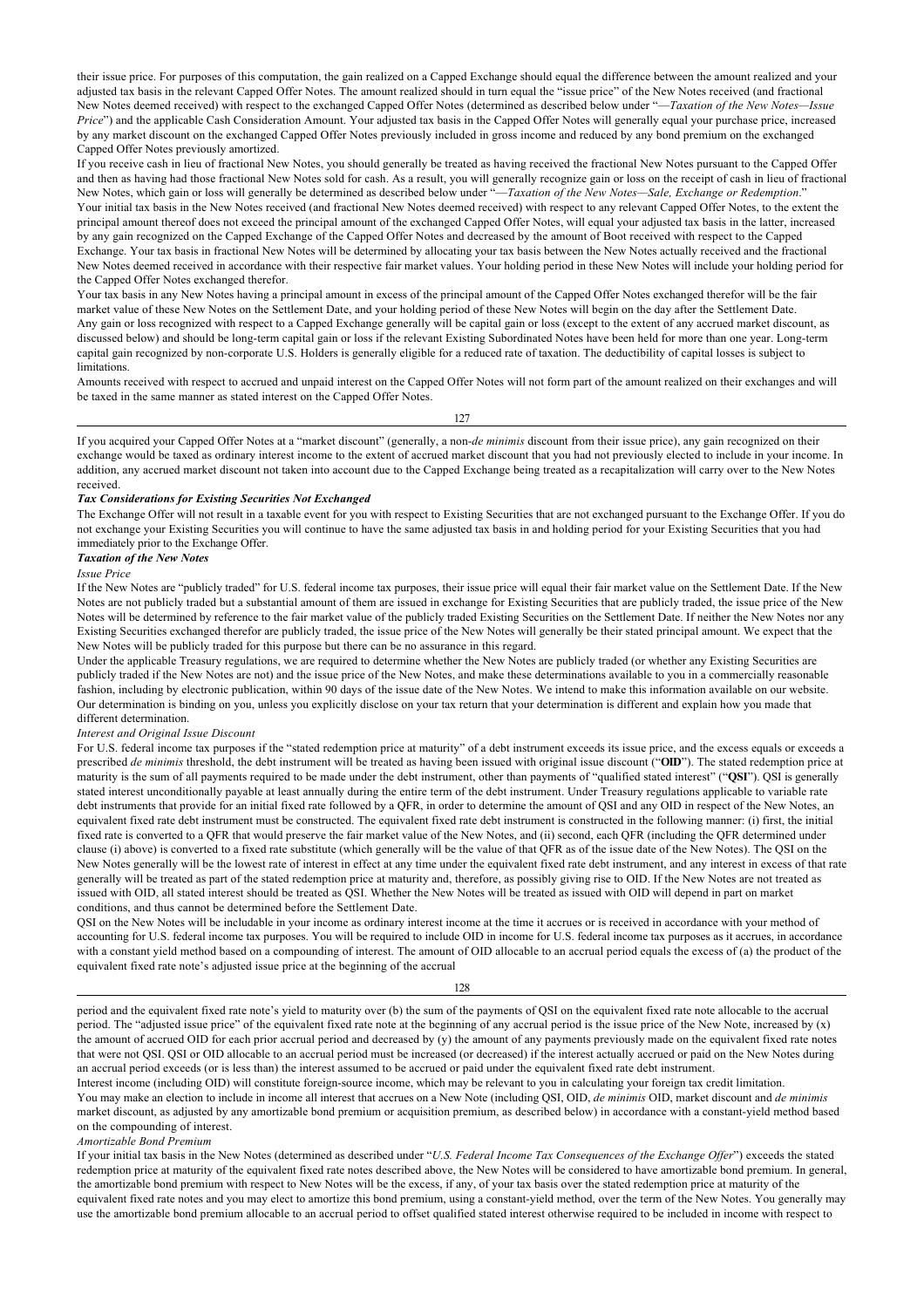the New Notes in that accrual period. In addition, you will generally not be required to include any OID in your income with respect to the Notes. An election to amortize bond premium applies to all taxable debt obligations then owned or thereafter acquired and may be revoked only with the consent of the IRS. If you make a constant-yield election (as described under "—*Stated Interest and Original Issue Discount*") for a New Note with amortizable bond premium, that election will result in a deemed election to amortize bond premium for all of your debt instruments with amortizable bond premium, and may be revoked only with the consent of the IRS with respect to debt instruments acquired after revocation. *Acquisition Premium*

If your initial tax basis in the New Notes is greater than the New Notes' issue price but less than or equal to the sum of all amounts payable on the New Notes other than QSI, you will be considered to have acquired the New Notes with acquisition premium. Under the acquisition premium rules, the amount of OID (if any) that you must include in gross income with respect to the New Notes for any taxable year will be reduced by the portion of acquisition premium properly allocable to that year.

### *Market Discount*

As described above, any accrued market discount not recognized on a Capped Exchange will carry over to the New Notes received in the Capped Exchange. In addition, your New Notes will be treated as acquired with market discount if the issue price of the New Notes exceeds your initial tax basis in the New Notes by more than a prescribed *de minimis* amount. If your New Notes have market discount, you will be required to treat any gain on the sale, exchange or retirement of such New Notes as ordinary income to the extent of the market discount that is treated as having accrued on such New Notes at the time of the sale, exchange or retirement, and which you have not previously elected to include in your income. Any market discount will be considered to accrue ratably during the period from the Settlement Date to the maturity date of the New Notes unless you elect to accrue on a constant yield method. You may elect to include market discount in income currently as it accrues, in which case any gain recognized on the disposition of the New Notes will not be recharacterized as ordinary income. *Sale, Exchange or Redemption*

Upon the sale, exchange or redemption of a New Note, you will generally recognize gain or loss for U.S. federal income tax purposes in an amount equal to the difference between the amount realized (not including amounts attributable to accrued interest not previously included in income, which will be treated as stated interest as described in "—*Interest and Original Issue Discount*" above) and your adjusted tax basis in the New Note. Your adjusted tax basis in a New Note will equal your initial tax basis in the New Note (determined as described under "*U.S. Federal Income Tax Consequences of the Exchange Offer*"), increased by the amounts of any OID or market discount previously included in income with respect to the New Note and reduced by any amortized premium and any payments other than QSI received by you. Any gain or loss on the sale, exchange or redemption of a New Note generally will be capital gain or loss (except to the extent of any accrued market discount, as discussed in the preceding paragraph) and should be long-term capital gain or loss if the New Notes have been held for more than one year at the time of the disposition. Long-term capital gain recognized by non-corporate U.S. Holders is generally eligible for a reduced rate of taxation. The deductibility of capital losses is subject to limitation. Any gain or loss will generally be treated as U.S. source for foreign tax credit purposes.

#### *Backup Withholding and Information Reporting*

Information returns may be filed with the IRS in connection with payments (including the delivery of New Notes) under the Exchange Offer, payments or accrual of any OID on the New Notes, and the proceeds from a sale or other disposition of the New Notes. You may be subject to backup withholding on these payments and proceeds if you fail to provide your taxpayer identification number and comply with certain certification procedures or otherwise establish an exemption from backup withholding. The amount of any backup withholding from a payment to you will be allowed as a credit against your U.S. federal income tax liability and may entitle you to a refund, provided that the required information is timely furnished to the IRS.

Certain U.S. Holders who are individuals and certain specified entities may be required to report information relating to non-U.S. accounts through which they hold New Notes (or information on the New Notes if the New Notes are not held through any financial institution). You should consult your tax advisers regarding your reporting obligations with respect to the New Notes.

### **U.K. Tax Consequences for U.S. Holders**

The following is a description of certain U.K. tax consequences of the Exchange Offer, and ownership and disposal of New Notes, for U.S. Holders (as defined in "*Taxation Considerations — U.S. Federal Income Tax Considerations*") who are resident in the U.S. for U.S. federal income tax purposes, are not resident in the U.K. for U.K. tax purposes, and do not at any relevant time (i) carry on a trade, profession or vocation in the U.K. through a branch or agency to which their Existing Securities or New Notes are attributable, or (ii) in the case of a corporate U.S. Holder, carry on a trade in the U.K. through a permanent establishment in the U.K. to which their Existing Securities or New Notes are attributable.

The comments below are of a general nature based on current U.K. tax law as applied in England and Wales and HM Revenue & Customs ("**HMRC**") practice (which may not be binding on HMRC). They are not exhaustive of all possible tax considerations that may be relevant in the particular circumstances of each U.S. Holder. They do not necessarily apply where the income is deemed for tax purposes to be the income of any other person. Except to the extent expressly stated to the contrary, they relate only to the position of U.S. Holders who are the absolute beneficial owners of their New Notes and do not apply to certain classes of persons (such as dealers, individuals who have temporarily ceased to be resident in the U.K., and persons who are connected to us) to whom special rules may apply.

## *You should satisfy yourself as to the tax consequences in your own particular circumstances relating to the Exchange Offer. In particular, holders within the charge to U.K. income tax must take their own professional tax advice on the consequences of a disposal of their Existing Securities pursuant to the Exchange Offer.*

#### *The Exchange Offer*

#### 130

*Disposal.* A U.S. Holder will not, upon disposal of Existing Securities or acquisition of New Notes pursuant to the Exchange Offer, be liable for U.K. taxation on gains realized, unless at the time of the disposal the U.S. Holder is resident for tax purposes in the U.K., carries on a trade, profession or vocation in the U.K. through a branch or agency in the U.K. to which their Existing Securities are attributable or, in the case of a corporate U.S. Holder, if the U.S. Holder carries on a trade in the U.K. through a permanent establishment in the U.K. to which their Existing Securities are attributable.

Payment of accrued interest will be made without withholding for or deduction of U.K. income tax, provided that the relevant Existing Subordinated Notes remain listed on a "recognised stock exchange" within the meaning of Section 1005 of the Income Tax Act 2007 (the "**Act**"). The New York Stock Exchange is currently a recognised stock exchange for these purposes. Payments of accrued dividend and other cash payments made pursuant to the Exchange Offer will be made without withholding for or deduction of U.K. income tax.

Payments in respect of accrued interest and accrued dividends on the Existing Securities will constitute U.K. source income for U.K. tax purposes and, as such, may be subject to U.K. income tax by direct assessment irrespective of the residence of the holder. However, where the payments are made without withholding or deduction on account of U.K. tax (as will be the case in respect of the Existing Securities as described above), the payments will not be assessed to U.K. income tax (other than in the hands of certain trustees) if you are not resident in the U.K. for tax purposes, except if you carry on a trade, profession or vocation in the U.K. through a U.K. branch or agency in connection with which the payments are received or to which the Existing Securities are attributable (or in the case of a corporate U.S. Holder, if you carry on a trade in the U.K. through a permanent establishment in the U.K. in connection with which the payments are received or to which Existing Securities are attributable), in which case (subject to exemptions for payments received by certain categories of agent) tax may be levied on the U.K. branch or agency (or permanent establishment).

*Stamp Duty and Stamp Duty Reserve Tax.* No U.K. stamp duty or stamp duty reserve tax will be payable by holders on purchase of their Existing Securities pursuant to the Exchange Offer.

#### New Notes

*Payments*. Interest that we pay on the New Notes will be paid without withholding for or deduction of U.K. income tax, provided that the New Notes carry a right to interest and are and remain listed on a "recognised stock exchange" within the meaning of Section 1005 of the Act. The New York Stock Exchange is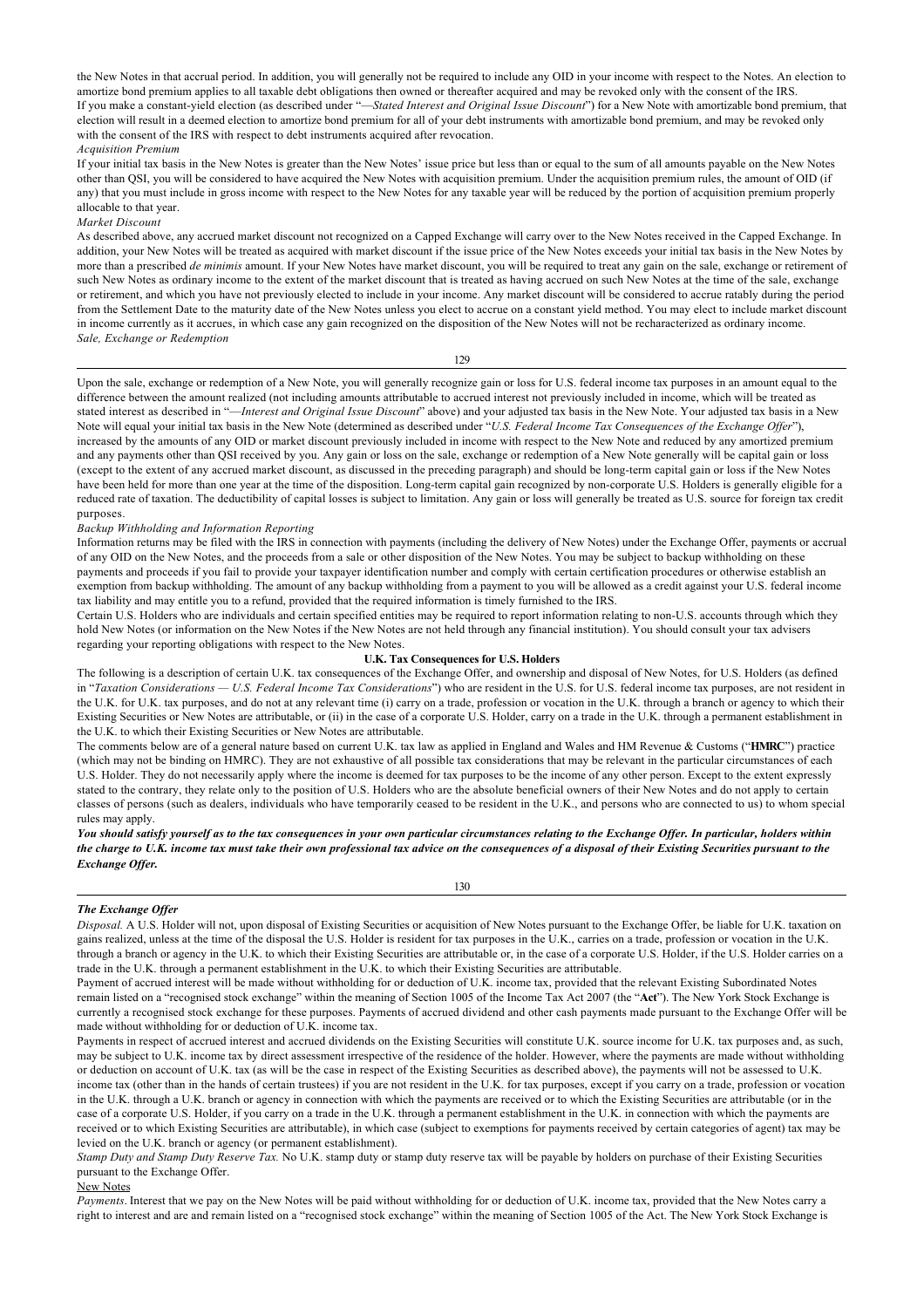currently a recognised stock exchange for these purposes. The New Notes will be treated as listed on the New York Stock Exchange if they are officially listed in the United States in accordance with provisions corresponding to those generally applicable in EEA states and are admitted to trading on the New York Stock Exchange.

In all other cases, an amount on account of U.K. income tax must generally be withheld at the basic rate (currently 20%), unless one of certain exceptions relating to the status of the holder applies. In particular, certain U.S. Holders will be entitled to receive payments free of withholding of U.K. income tax under the Treaty and will under current HMRC administrative procedures be able to make a claim for the issuance of a direction by HMRC to this effect. However, such directions will be issued only on prior application to the relevant tax authorities by the holder in question. If the New Notes are not listed on a recognised stock exchange, and such a direction is not given, we will be required to withhold tax, although a U.S. Holder entitled to relief under the Treaty may subsequently claim the amount withheld from HMRC.

Interest on the New Notes constitutes U.K. source income for U.K. tax purposes and, as such, may be subject to U.K. income tax by direct assessment irrespective of the residence of the holder. However, where the payments are made without withholding or deduction on account of U.K. tax, the payments will not be assessed to U.K. income tax (other than in the hands of certain trustees) if you are not resident in the U.K. for tax purposes, except if you carry on a trade, profession or vocation in the U.K. through a U.K. branch or agency in connection with which the payments are received or to which the New Notes are attributable (or in the case of a corporate U.S. Holder, if you carry on a trade in the U.K. through a permanent establishment in the U.K. in connection with which the payments are received or to which the New Notes are attributable), in which case (subject to exemptions for payments received by certain categories of agent) tax may be levied on the U.K. branch or agency (or permanent establishment).

131

Information relating to securities may be required to be provided to HMRC in certain circumstances. This may include the value of the New Notes, details of the holders or beneficial owners of the New Notes (or the persons for whom the New Notes are held), details of the persons to whom payments derived from the New Notes are or may be paid and information and documents in connection with transactions relating to the New Notes. Information may be required to be provided by, amongst others, the holders of the New Notes, persons by (or via) whom payments derived from the New Notes are made or who receive (or would be entitled to receive) such payments, persons who effect or are a party to transactions relating to the New Notes on behalf of others and certain registrars or administrators. In certain circumstances, the information obtained by HMRC may be provided to tax authorities in other countries. *Disposal (including Redemption)*. Subject to the provisions set out in the next paragraph in relation to temporary non-residents, a U.S. Holder will not, upon disposal (including redemption) of a New Note, be liable for U.K. taxation on gains realized, unless at the relevant time the U.S. Holder is resident for tax purposes in the U.K., carries on a trade, profession or vocation in the U.K. through a branch or agency in the U.K. to which the New Notes are attributable or, in the case of a corporate U.S. Holder, if the U.S. Holder carries on a trade in the U.K. through a permanent establishment in the U.K. to which the New Notes are attributable.

A U.S. Holder who is an individual and who has ceased to be resident for tax purposes in the U.K. for a period of five years or less before again becoming resident for tax purposes in the U.K. and who disposes of a New Note during that period may be liable to U.K. tax on chargeable gains arising during the period of absence in respect of the disposal (including redemption), subject to any available exemption or relief.

A U.S. Holder who is an individual or other non-corporation taxpayer will not, upon transfer or redemption of a New Note, be subject to any U.K. income tax charge on accrued but unpaid payments of interest, unless the U.S. Holder at any time in the relevant tax year was resident in the United Kingdom or carried on a trade, profession or vocation in the U.K. through a branch or agency to which the New Note is attributable.

*Annual Tax Charges*. Corporate U.S. Holders who are not resident in the U.K. and do not carry on a trade in the U.K. through a permanent establishment in the U.K. to which the New Notes are attributable will not be liable to U.K. tax charges or relief by reference to fluctuations in exchange rates or in respect of profits, gains and losses arising from the New Notes.

*Stamp Duty and Stamp Duty Reserve Tax.* The following paragraph is drafted on the basis, as is expected to be the case, that the New Notes are "exempt loan capital" (that is, that section 79(4) of the Finance Act 1986 applies to the New Notes).

No U.K. stamp duty or stamp duty reserve tax should be payable on the issue, transfer or redemption of the New Notes.

#### 132

## **CERTAIN BENEFIT PLAN INVESTOR CONSIDERATIONS**

The U.S. Employee Retirement Income Security Act of 1974, as amended ("**ERISA**") imposes fiduciary standards and certain other requirements on employee benefit plans subject to Title I of ERISA, including collective investment funds, separate accounts, and other entities or accounts whose underlying assets are treated as assets of such plans pursuant to the U.S. Department of Labor "plan assets" regulation, 29 CFR Section 2510.3-101, as modified by Section 3(42) of ERISA (the "**Plan Assets Regulation**") (collectively, "**ERISA Plans**"), and on those persons who are fiduciaries with respect to ERISA Plans. Investments by ERISA Plans are subject to ERISA's general fiduciary requirements, including the requirement of investment prudence and diversification and the requirement that an ERISA Plan's investments be made in accordance with the documents governing the plan. The prudence of a particular investment will be determined by the responsible fiduciary of an ERISA Plan by taking into account the ERISA Plan's particular circumstances and all of the facts and circumstances of the investment including, but not limited to, the matters discussed in "Risk Factors" and the fact that in the future there may be no market in which the fiduciary will be able to sell or otherwise dispose of the New Notes.

In addition, Section 406 of ERISA and Section 4975 of the Code prohibit certain transactions involving the assets of an ERISA Plan, as well as those plans, accounts or other arrangements that are not subject to ERISA but which are subject to Section 4975 of the Code (together with ERISA Plans, "**Plans**"), and certain persons (referred to as "parties in interest" under ERISA or "disqualified persons" under the Code) having certain relationships to such Plans, unless a statutory or administrative exemption applies to the transaction. In particular, a sale or exchange of property or an extension of credit between a Plan and a "party in interest" or "disqualified person" may constitute a prohibited transaction. A party in interest or disqualified person who engages in a non-exempt prohibited transaction with a Plan may be subject to excise taxes or other liabilities under ERISA and the Code. In addition, a fiduciary of the Plan who caused the Plan to engage in such non-exempt prohibited transaction may be subject to penalties and liabilities under ERISA and the Code.

While it cannot be free from doubt, for the reasons discussed in "Tax Considerations—U.S. Federal Income Tax Consequences", the New Notes may be considered to have substantial equity features under the Plan Assets Regulation and, as a result, may be treated as equity interests in LBG for purposes of ERISA.

LBG, because of its business, directly or through its affiliates, may be considered a party in interest or disqualified person with respect to many Plans. Prohibited transactions within the meaning of Section 406 of ERISA or Section 4975 of the Code may arise if the New Notes are acquired by a Plan with respect to which LBG or an affiliate is a party in interest or a disqualified person, unless the New Notes are acquired pursuant to and in accordance with an applicable exemption. Certain exemptions from the prohibited transaction provisions of Section 406 of ERISA and Section 4975 of the Code may apply depending in part on the type of Plan fiduciary making the decision to acquire the New Notes and the circumstances under which that decision is made. Included among these exemptions are Prohibited Transaction Class Exemption ("PTCE") 91-38 (relating to investments by bank collective investment funds), PTCE 84-14 (relating to transactions effected by a "qualified professional asset manager"), PTCE 90-1 (relating to investments by insurance company pooled separate accounts), PTCE 95-60 (relating to investments by insurance company general accounts) and PTCE 96-23 (relating to transactions determined by an in-house asset manager). In addition, ERISA Section 408(b)(17) and Section 4975(d)(20) of the Code provide a limited exemption for the purchase and sale of securities and related lending transactions, provided that neither the issuer of the securities nor any of its affiliates have or exercise any discretionary authority or control or render any investment advice with respect to the assets of any Plan involved in the transaction, and provided further that the Plan pays no more than "adequate consideration" (within the meaning of ERISA Section 408(b)(17) and Section 4975(f)(10) of the Code) in connection with the transaction (the "service provider exemption"). There can be no assurance that any of these exemptions or any other exemption will be available with respect to transactions involving the Existing Securities and/or the New Notes.

Governmental plans (as defined in Section 3(32) of ERISA), certain church plans (as defined in Section 3(33) of ERISA) and non-U.S. plans (as described in Section 4(b)(4) of ERISA), while not subject to the fiduciary responsibility or prohibited transaction provisions of Title I of ERISA or Section 4975 of the Code,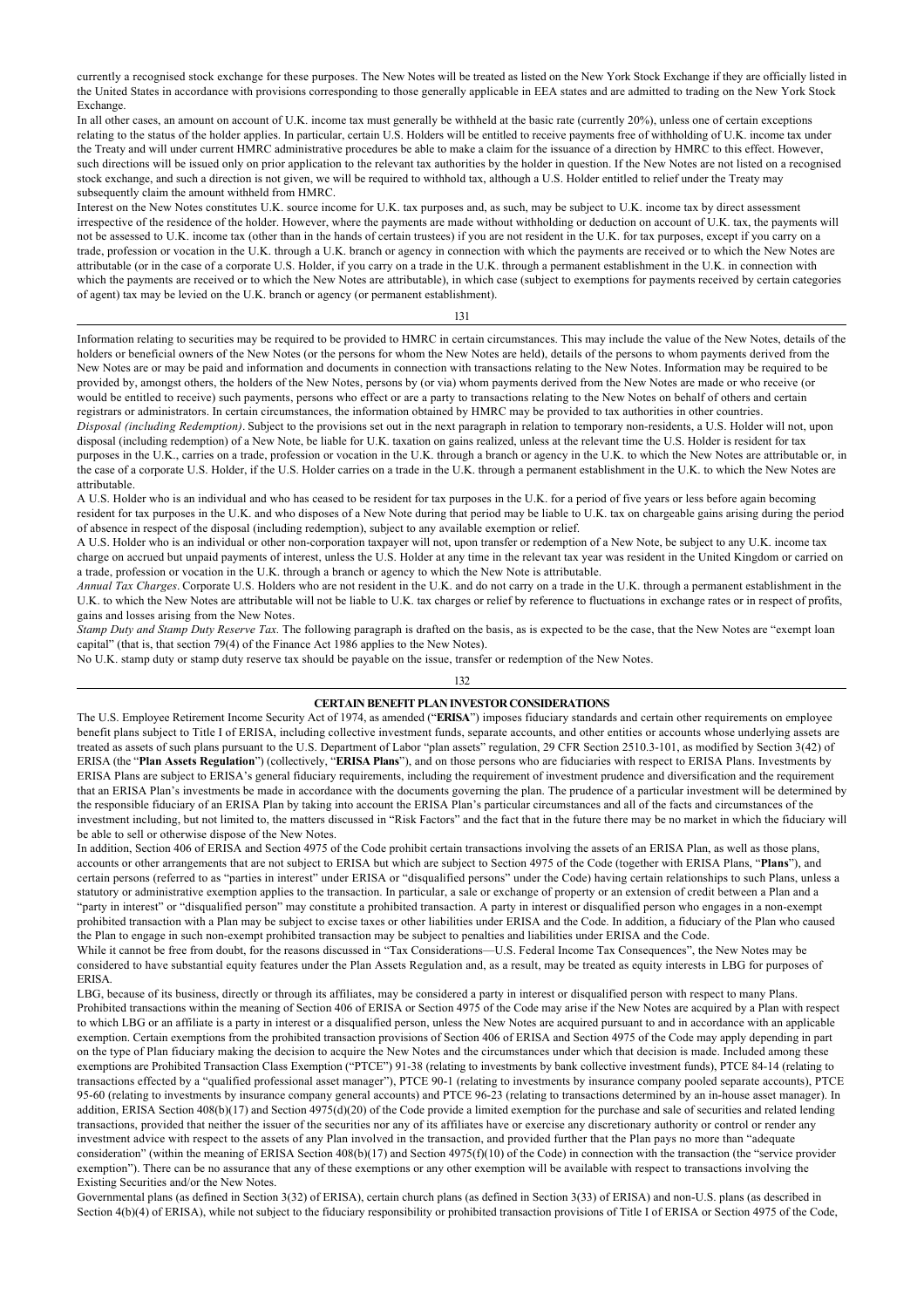may nevertheless be subject to federal, state, local or non-U.S. laws or regulations that are substantially similar to the prohibited transaction provisions of Section 406 of ERISA and/or Section 4975 of the Code ("**Similar Laws**"). Fiduciaries of any such plans should consult with their counsel before tendering the Existing Securities and acquiring the New Notes.

133

BY ITS TENDER OF THE EXISTING SECURITIES AND ACQUISITION AND HOLDING OF THE NEW NOTES, EACH HOLDER AND EACH TRANSFEREE WILL BE DEEMED TO HAVE REPRESENTED AND WARRANTED THAT (A) EITHER (i) IT IS NOT, AND IS NOT ACTING ON BEHALF OF, AN "EMPLOYEE BENEFIT PLAN" AS DEFINED IN SECTION 3(3) OF ERISA AND SUBJECT TO TITLE I OF ERISA, OR A "PLAN" AS DEFINED IN AND SUBJECT TO SECTION 4975 OF THE CODE, OR A GOVERNMENTAL PLAN, CHURCH PLAN OR NON-U.S. PLAN SUBJECT TO ANY SIMILAR LAW, OR AN ENTITY WHOSE ASSETS ARE TREATED AS ASSETS OF ANY SUCH PLAN OR (ii) ITS TENDER OF THE EXISTING SECURITIES AND ACQUISITION, HOLDING AND DISPOSITION OF THE NEW NOTES (OR ANY INTEREST THEREIN) WILL NOT CONSTITUTE OR RESULT IN A NON-EXEMPT PROHIBITED TRANSACTION UNDER SECTION 406 OF ERISA OR SECTION 4975 OF THE CODE, VIOLATE ANY SIMILAR LAW OR BE SUBJECT TO ANY FEDERAL, STATE, LOCAL OR NON-U.S. LAW OR REGULATION THAT COULD CAUSE THE UNDERLYING ASSETS OF THE ISSUER TO BE TREATED AS ASSETS OF THE INVESTOR IN ANY NEW NOTE (OR INTEREST THEREIN) BY VIRTUE OF ITS INTEREST AND THEREBY SUBJECT THE ISSUER (OR OTHER PERSONS RESPONSIBLE FOR THE INVESTMENT AND OPERATION OF THE ISSUER'S ASSETS) TO ANY SIMILAR LAW AND (B) NEITHER LBG, THE DEALER MANAGERS NOR ANY OF THEIR AFFILIATES IS A "FIDUCIARY" (WITHIN THE MEANING OF SECTION 3(21) OF ERISA, SECTION 4975 OF THE CODE, ANY SIMILAR LAW OR OTHERWISE) AS A RESULT OF THE TENDER OF THE EXISTING SECURITIES OR ACQUISITION, HOLDING AND DISPOSITION OF THE NEW NOTES (OR ANY INTEREST THEREIN) BY ANY PLAN.

Any fiduciary of a Plan or plan subject Similar Law that proposes to cause such Plan or plan to tender the Existing Securities and acquire the New Notes should consult with its counsel regarding the applicability of the fiduciary responsibility and prohibited transaction provisions of ERISA and Section 4975 of the Code to such an investment and to confirm that such investment will not constitute or result in a non-exempt prohibited transaction or any other violation of an applicable requirement of ERISA, the Code or any Similar Law.

The transfer of any New Notes to a Plan or plan subject to Similar Law is in no respect a representation by LBG or any of its affiliates that such an investment meets all relevant legal requirements with respect to investments by Plans or plans subject to Similar Law generally or any particular Plan or plan subject to Similar Law, or that such an investment is appropriate for Plans or plan subject to Similar Law generally or any particular Plan or plan subject to Similar Law. Neither this discussion nor anything provided in this prospectus is or is intended to be investment advice directed at any Plan or plan subject to Similar Law concerning the Exchange Offer.

134

## **VALIDITY OF THE NEW NOTES**

Our U.S. counsel, Davis Polk & Wardwell London LLP, will pass upon certain United States legal matters relating to the validity of the New Notes. Our Scottish solicitors, CMS Cameron McKenna Nabarro Olswang LLP, will pass upon certain matters of Scots law relating to the validity of the New Notes. Allen & Overy LLP will pass upon certain matters of U.S. law on behalf of the Dealer Managers.

#### **EXPERTS**

The financial statements and management's assessment of the effectiveness of internal control over financial reporting (which is included in Management's Report on Internal Control over Financial Reporting) incorporated in this prospectus by reference to the Annual Report of Lloyds Banking Group plc on Form 20-F for the year ended December 31, 2020 have been so incorporated in reliance on the report of PricewaterhouseCoopers LLP, an independent registered public accounting firm, given on the authority of said firm as experts in auditing and accounting.

### **INDEX TO FINANCIAL STATEMENTS**

135

Please refer to page F-1 of our Annual Report on Form 20-F for the fiscal year ended December 31, 2020 and our Form 6-Ks containing our unaudited consolidated half-year results for the half-year ended 30 June 2021 and our interim results for the nine months ended September 30, 2021.

| Annex A—Formula to Determine the Total Exchange Consideration and New Notes Exchange Consideration |                   |                                                                                                                                                                                                                                                                                                                                                                                                                                       |  |  |  |  |
|----------------------------------------------------------------------------------------------------|-------------------|---------------------------------------------------------------------------------------------------------------------------------------------------------------------------------------------------------------------------------------------------------------------------------------------------------------------------------------------------------------------------------------------------------------------------------------|--|--|--|--|
| <b>YLD</b>                                                                                         | $=$               | The exchange yield for the relevant series of Existing Securities, which equals the sum of $(x)$ the Reference UST Yield<br>for such Series and (y) the applicable Fixed Spread, expressed as a decimal number.                                                                                                                                                                                                                       |  |  |  |  |
| <b>CPN</b>                                                                                         | $=$               | The contractual annual rate of interest or dividend, as applicable, payable on the relevant series of Existing Securities,<br>expressed as a decimal number. The calculation is based on the assumption that all dividends are paid in full and when<br>scheduled.                                                                                                                                                                    |  |  |  |  |
| N                                                                                                  | $=$               | The number of scheduled semi-annual interest or dividend payments, as applicable, from (but not including) the<br>Settlement Date to (and including) the first call date (in respect of the Preference Shares) or Maturity Date (in respect of<br>the Existing Subordinated Notes), as applicable. The calculation is based on the assumption that all dividends are paid<br>in full and when scheduled.                              |  |  |  |  |
| S                                                                                                  | $\qquad \qquad =$ | The number of days from (and including) the semi-annual dividend or interest payment, as applicable, date immediately<br>preceding the Settlement Date, up to (but not including) the Settlement Date. The number of days is computed using<br>the 30/360 day-count method.                                                                                                                                                           |  |  |  |  |
| $\prime$                                                                                           | $=$               | Divide. The term immediately to the left of the division symbol is divided by the term immediately to the right of the<br>division symbol before any addition or subtraction operations are performed.                                                                                                                                                                                                                                |  |  |  |  |
| exp                                                                                                | $\qquad \qquad =$ | Exponentiate. The term to the left of "exp" is raised to the power indicated by the term to the right of "exp."                                                                                                                                                                                                                                                                                                                       |  |  |  |  |
|                                                                                                    | $=$               | Summate. The term in the brackets to the right of the summation symbol is separately calculated "N" times $k = 1$<br>(substituting for "k" in that term each whole number between 1 and N, inclusive), and the separate calculations are then<br>added together.                                                                                                                                                                      |  |  |  |  |
| <b>Accrued Interest / Accrued</b><br><b>Dividend</b>                                               | $=$               | \$1,000(CPN/2)(S/180).                                                                                                                                                                                                                                                                                                                                                                                                                |  |  |  |  |
| <b>Total Exchange</b><br>Consideration                                                             | $\qquad \qquad =$ | The price per \$1,000 principal amount of the Existing Securities being priced (excluding accrued interest). A tendering<br>holder will receive a total amount per \$1,000 principal amount (rounded to the nearest cent) equal to the Total Exchange<br>Consideration plus accrued interest. The Total Exchange Consideration consists of the New Notes Exchange<br>Consideration and, if applicable, the Cash Consideration Amount. |  |  |  |  |
| <b>Formula for Total Exchange</b><br>Consideration                                                 |                   | $\left\{\frac{\$1,000}{(1+YLD/2)\exp(N-S/180)}\right\}+\left\{\sum_{k=1}^{N}\left.\begin{array}{cc}\$1,000(CPN/2)\\(1+YLD/2)\exp(k-S/180)\end{array}\right)\right\}-\$1,000(CPN/2)(S/180)$                                                                                                                                                                                                                                            |  |  |  |  |
| <b>New Notes Exchange</b><br>Consideration                                                         | $=$               | The Total Exchange Consideration minus the Cash Consideration Amount (where applicable).                                                                                                                                                                                                                                                                                                                                              |  |  |  |  |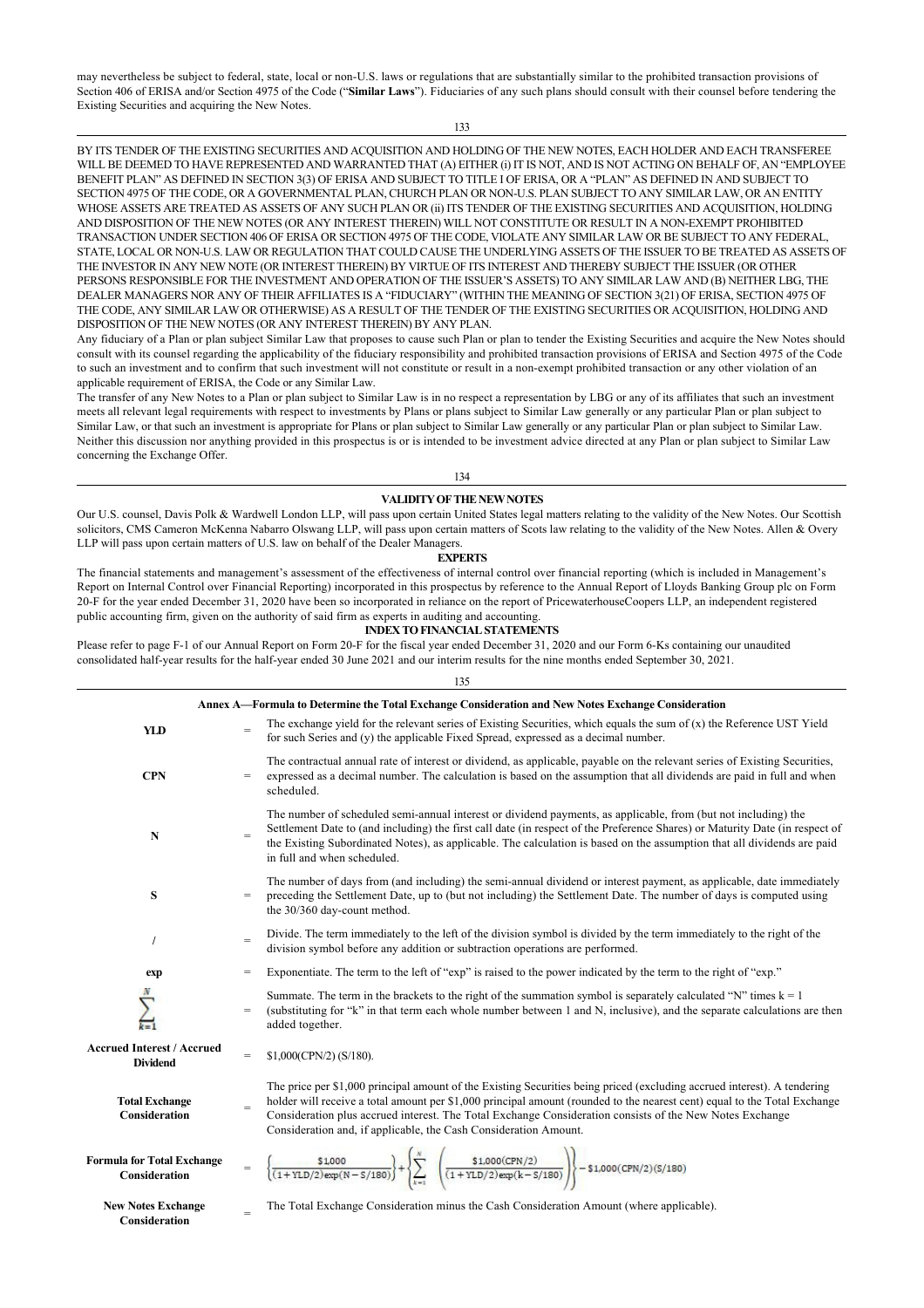136

## **Annex B—Formula to Determine the Interest Rate on New Notes**

| <b>Reference Yield</b>                        |     | The bid-side yield, as calculated by the Dealer Managers in accordance with standard market practice, that corresponds to<br>the bid-side price on the Benchmark Security set forth with respect to the New Notes on the front cover of this prospectus.<br>The bid-side price for the Benchmark Security will be the bid-side price appearing at the Pricing Time on the Bloomberg<br>Reference Page appearing on the front cover of this prospectus (or any other recognized quotation source selected by LBG in<br>consultation with the Dealer Managers if such quotation report is not available or manifestly erroneous), rounded to three<br>decimal places, with 0.0005 rounded down. |
|-----------------------------------------------|-----|-----------------------------------------------------------------------------------------------------------------------------------------------------------------------------------------------------------------------------------------------------------------------------------------------------------------------------------------------------------------------------------------------------------------------------------------------------------------------------------------------------------------------------------------------------------------------------------------------------------------------------------------------------------------------------------------------|
| <b>Spread to Benchmark</b><br><b>Security</b> | $=$ | The Spread to Benchmark Security set forth with respect to the New Notes on the front cover of this prospectus.                                                                                                                                                                                                                                                                                                                                                                                                                                                                                                                                                                               |
| <b>Interest Rate on New</b><br><b>Notes</b>   | $=$ | The sum of (i) Reference Yield and (ii) the Spread to Benchmark Security.                                                                                                                                                                                                                                                                                                                                                                                                                                                                                                                                                                                                                     |

#### 137

#### **Annex C—Final Pricing Terms of the Exchange Offer**

Below are the pricing terms with respect to LBG's offer to exchange (the "Exchange Offer") the series of notes described in the table below (collectively, the "Existing Securities") for a new series of LBG's 3.369% Fixed Rate Reset Subordinated Debt Securities due 2046 (the "New Notes") plus (as applicable) the relevant Cash Consideration Amount, plus accrued and unpaid dividends or interest (as the case may be) in cash, plus (as applicable) cash amounts in lieu of any fractional New Notes. For each \$1,000 principal amount of Existing Securities validly tendered and not validly withdrawn prior to the Expiration Time and accepted by the Company, the following table sets forth the exchange yield, the Total Exchange Consideration, the relevant New Notes Exchange Consideration and the Cash Consideration Amount, as applicable:

| <b>Title of Security</b><br>Any and All Offer                                                    | <b>Issuer</b>      | <b>ISIN/CUSIP</b>                                                       | <b>Exchange</b> | Reference<br>Priority <sup>(1)</sup> UST Security points)       | Fixed<br><b>Spread</b> | (basis Exchange | <b>New Notes</b><br><b>Exchange</b><br>Yield <sup>(2)</sup> Consideration <sup>(4)</sup> Amount <sup>(4)</sup> | Cash     | <b>Total Exchange</b><br>$Consideration Consideration(3)$<br>(4) |
|--------------------------------------------------------------------------------------------------|--------------------|-------------------------------------------------------------------------|-----------------|-----------------------------------------------------------------|------------------------|-----------------|----------------------------------------------------------------------------------------------------------------|----------|------------------------------------------------------------------|
| ADSs representing 6.413%<br>Non-Cumulative Fixed to<br><b>Floating Rate Preference</b><br>Shares | <b>IBG</b>         | 144A: US539439AC38<br>539439AC3<br>Reg S:<br>USG5533WAA56/<br>G5533WAA5 | N/A             | 1.250% U.S.<br>Treasury<br>Notes due<br>August 15,<br>2031      | $+107$                 | 2.509%          | \$1,306.88                                                                                                     | \$146.00 | \$1,452.88                                                       |
| ADSs representing 6.657%<br>Non-Cumulative Fixed to<br><b>Floating Rate Preference</b><br>Shares | <b>IBG</b>         | 144A: US539439AF68/<br>539439AF6<br>Reg S: US539439AE93/<br>539439AE9   | N/A             | 1.750% U.S.<br>Treasury<br>Notes due<br>August 15,<br>2041      | $+83$                  | 2.699%          | \$1,386.95                                                                                                     | \$110.00 | \$1,496.95                                                       |
| 6.00% Subordinated Notes due<br>2033                                                             | <b>HBOS</b><br>plc | 144A: US4041A2AF14<br>/4041A2AF1<br>Reg S: US4041A3AG79<br>/4041A3AG7   | N/A             | 1.250% U.S.<br>Treasury<br>Notes due<br>August 15,<br>2031      | $+100$                 | 2.439%          | \$1,220.34                                                                                                     | \$145.00 | \$1,365.34                                                       |
| <b>Capped Offer</b>                                                                              |                    |                                                                         |                 |                                                                 |                        |                 |                                                                                                                |          |                                                                  |
| 4.500% Fixed Rate Subordinated<br>Debt Securities due 2024                                       | L <sub>BG</sub>    | US53944YAA10/<br>53944YAA1                                              | 1               | $0.750\%$ U.S.<br>Treasury<br>Notes due<br>November 15,<br>2024 | $+50$                  | 1.447%          | \$1,086.06                                                                                                     | \$0.00   | \$1,086.06                                                       |
| 4.582% Subordinated Debt<br>Securities due 2025                                                  | L <sub>BG</sub>    | US539439AM10/<br>539439AM1                                              | 2               | 1.125% U.S.<br>Treasury<br>Notes due<br>October 31,<br>2026     | $+50$                  | 1.739%          | \$1,109.10                                                                                                     | \$0.00   | \$1,109.10                                                       |

(1) The aggregate principal amount of the Capped Offer Notes of each series that are accepted for exchange pursuant to the Capped Offer will be based on the order of Exchange Priority for such series as set forth in the table above, subject to the Cap Amount and proration arrangements applicable to the Capped Offer. (2) Reflects the bid-side yield of the applicable Reference UST Security as of 10:00 a.m. New York City time on December 7, 2021, plus the applicable Fixed Spread, calculated in

accordance with the procedures set forth in the Prospectus. (3) In addition to the applicable Total Exchange Consideration, LBG will pay accrued and unpaid dividends (in the case of the Preference Shares) or interest (in the case of Existing

Subordinated Notes) up to, but not including, the Settlement Date.

(4) Total Exchange Consideration and New Notes Exchange Consideration are per \$1,000 principal amount of Existing Securities accepted for exchange pursuant to the Exchange Offer. The Total Exchange Consideration includes both the Cash Consideration Amount and the New Notes Exchange Consideration.

# 138

**ISSUER Lloyds Banking Group plc** 25 Gresham Street London EC2V 7HN United Kingdom **EXCHANGE AGENT Lucid Issuer Services Limited** The Shard 32 London Bridge Street London SE1 9SG United Kingdom Tel: +44 207 704 0880 Attention: Owen Morris / David Shilson email: lbg@lucid-is.com